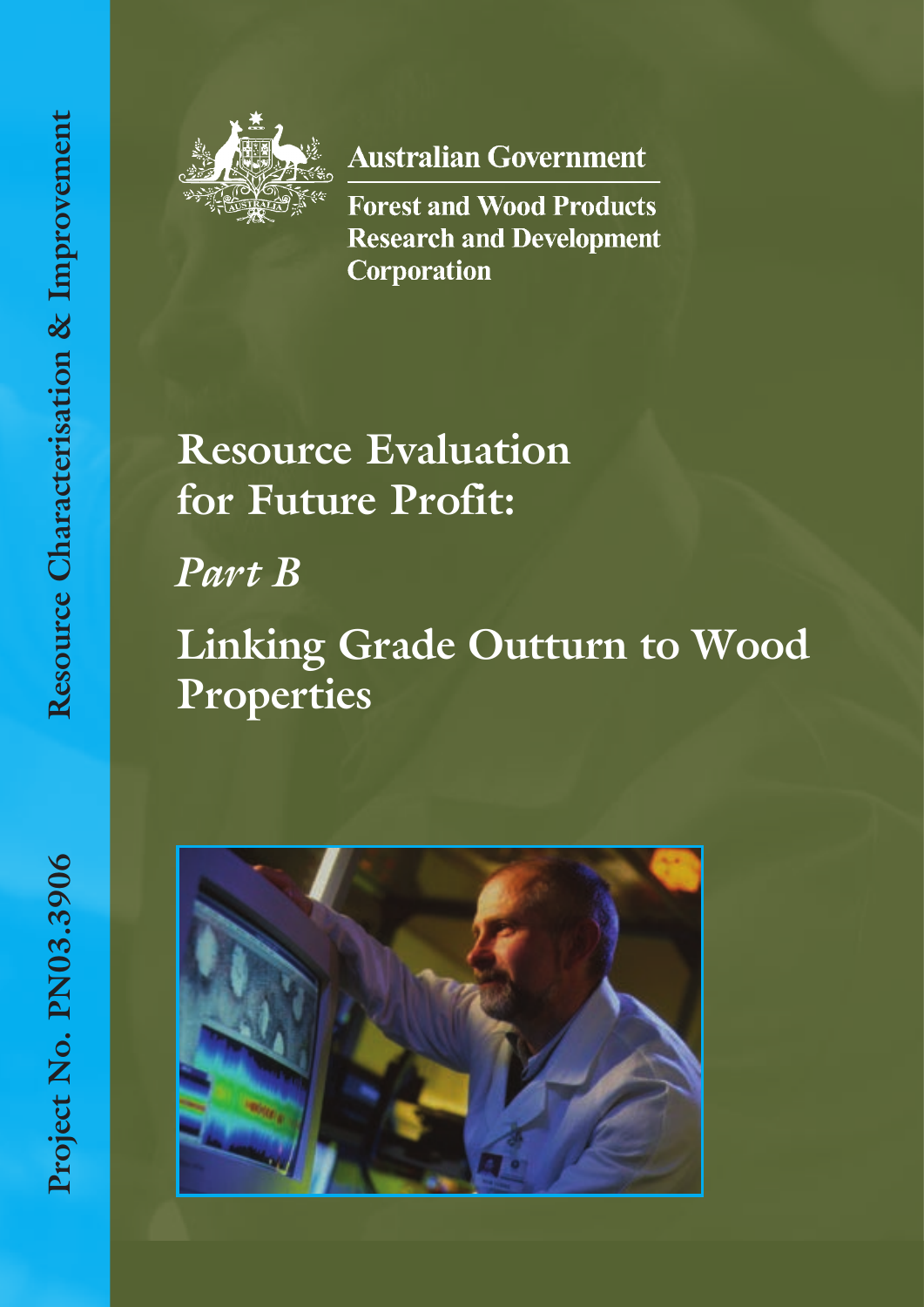

© 2004 Forest & Wood Products Research & Development Corporation All rights reserved.

# *Publication: Resource Evaluation for Future Profit: Part B – Linking Grade Outturn to Wood Properties*

The Forest and Wood Products Research and Development Corporation ("FWPRDC") makes no warranties or assurances with respect to this publication including merchantability, fitness for purpose or otherwise. FWPRDC and all persons associated with it exclude all liability (including liability for negligence) in relation to any opinion, advice or information contained in this publication or for any consequences arising from the use of such opinion, advice or information.

This work is copyright and protected under the Copyright Act 1968 (Cth). All material except the FWPRDC logo may be reproduced in whole or in part, provided that it is not sold or used for commercial benefit and its source (Forest and Wood Products Research and Development Corporation) is acknowledged. Reproduction or copying for other purposes, which is strictly reserved only for the owner or licensee of copyright under the Copyright Act, is prohibited without the prior written consent of the Forest and Wood Products Research and Development Corporation.

#### **Project no: PN03.3906**

*Researchers:* R. McKinley, R. Ball, G. Downes, D. Fife, D. Gritton, J. Ilic, A. Koehler, A. Morrow, S. Pongracic and J. Roper **CSIRO Forestry and Forest Products** Private Bag 10, Clayton South, Victoria 3169

#### **Final report received by the FWPRDC in 2004**

**Forest and Wood Products Research and Development Corporation**  PO Box 69, World Trade Centre, Victoria 8005 Phone: 03 9614 7544 Fax: 03 9614 6822 Email: info@fwprdc.org.au Web: www.fwprdc.org.au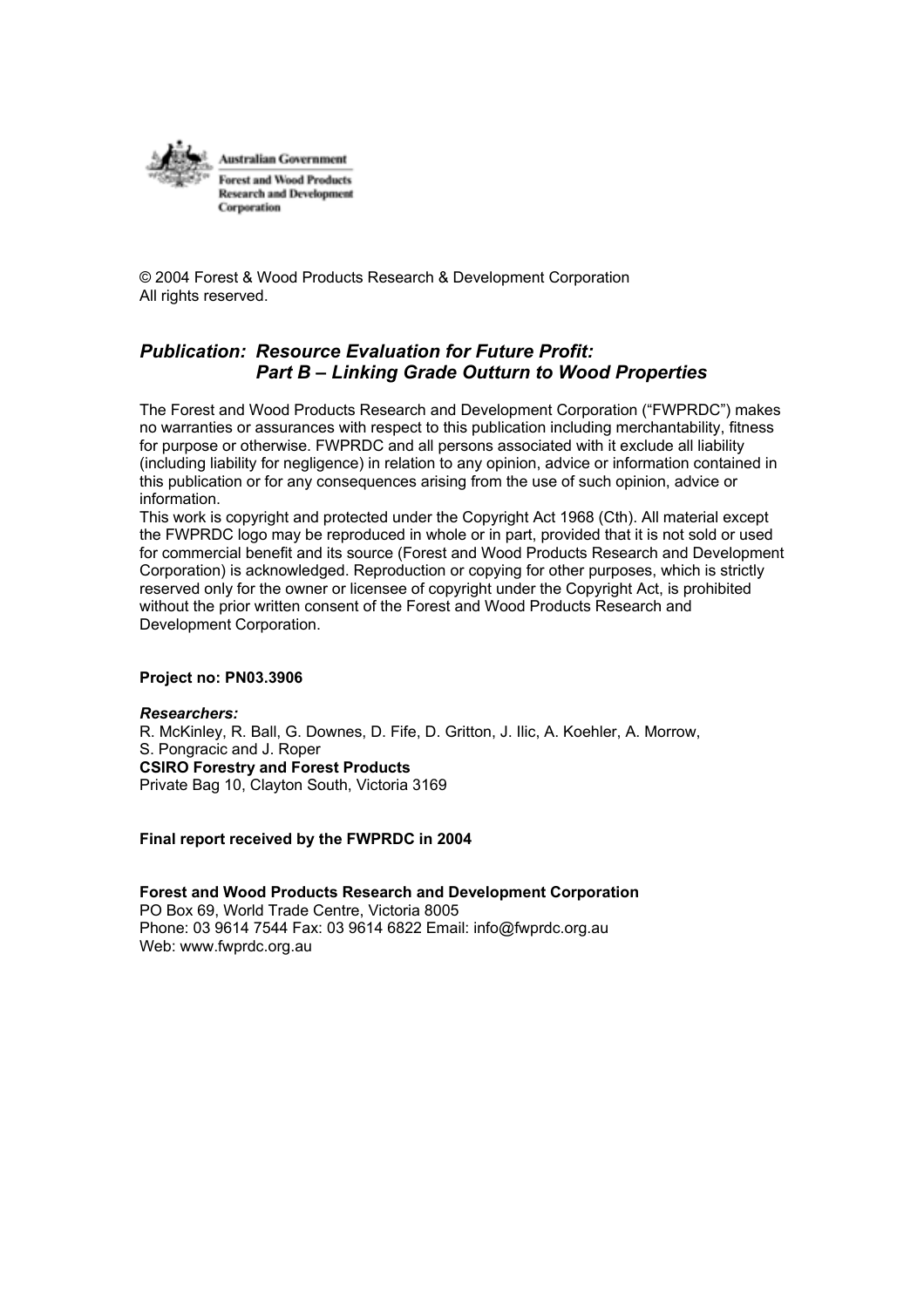# **Resource Evaluation for Future Profit:**

# **Part B - Linking grade outturn to wood properties**

Prepared for the

**Forest & Wood Products Research & Development Corporation** 

by

**J. Roper, R. Ball, B. Davy, G. Downes, D. Fife, D. Gaunt, D. Gritton, J. Ilic, A. Koehler, R. McKinley, A. Morrow, R. Northway, B. Penellum, J. Rombouts and S. Pongracic** 

*The FWPRDC is jointly funded by the Australian forest and wood products industry and the Australian Government.*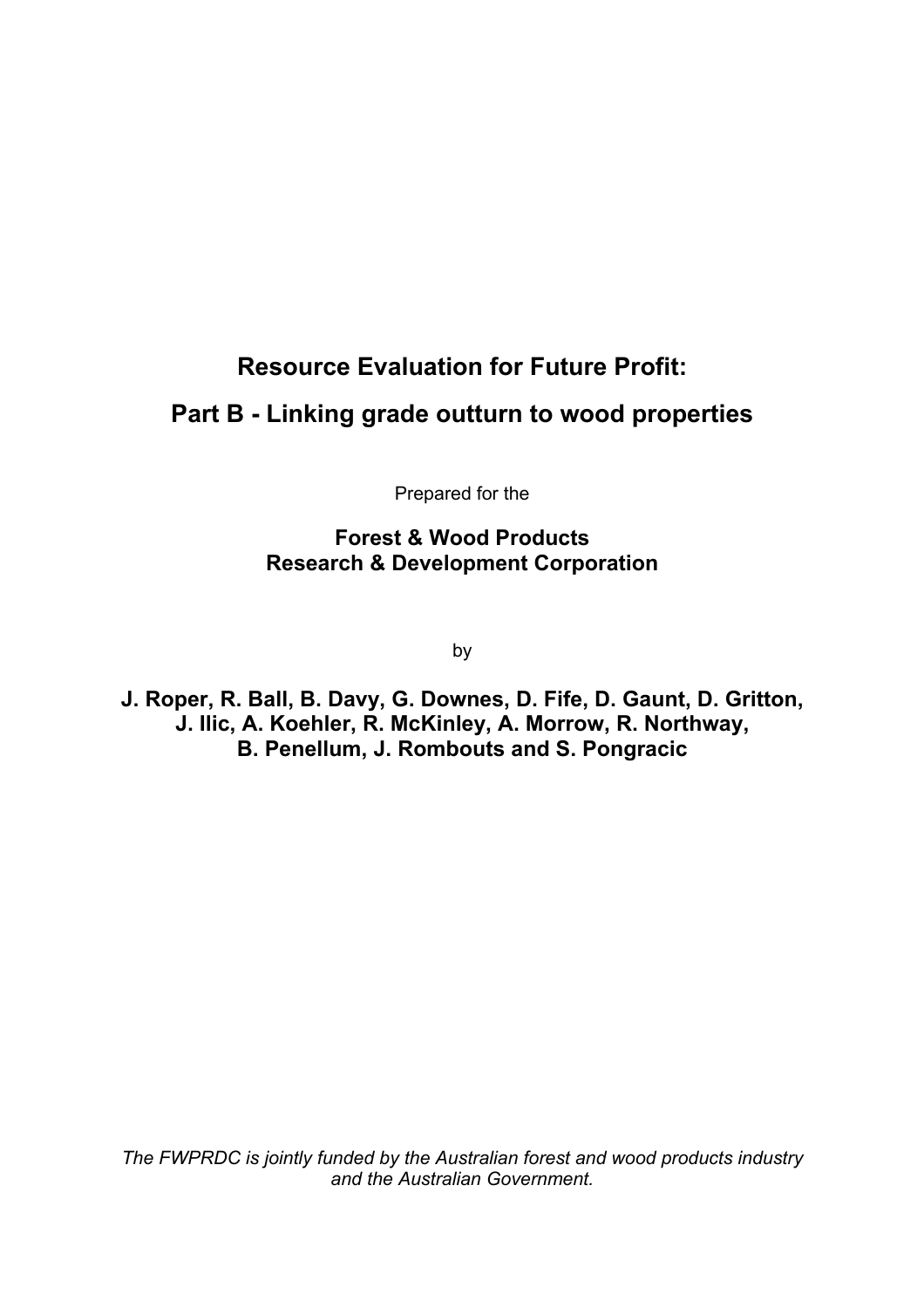# **EXECUTIVE SUMMARY**

# **Objective**

The major project objectives were to:

- Demonstrate the value of resource evaluation tools that can predict future trends in structural grade recovery, using the Green Triangle region as the case study.
- Validate the methodology for application to other resources, such as exotic pine in southern Queensland or radiata pine in other areas.

Subsidiary objectives included;

- An increased awareness by the Australian softwood growing and processing industry of the influence of stand, tree and log wood quality characteristics (as influenced by site, silviculture and genotype) on structural grade outturn.
- Benchmarking structural grade outturn in relation to easily measured stand characteristics in the Green Triangle Region.

# **Key Results**

The results of this project are reported in two separate reports. The first report "Resource Evaluation for Future Profit: Wood Properties Survey of the Green Triangle Region, South Australia" outlines the wood quality of the different sampling sites. The second report (this report) "Resource Evaluation for Future Profit: Linking Grade Outturn to Wood Properties" links the results of the batch sawing study to the identified wood properties.

The major results from Linking Grade Outturn to Wood Properties were:

- Rough green sawn recovery ranged from 38.9 to 48.6% across the 10 sites with an average recovery of 44.3%.
- There was no relationship between rough green sawn recovery and small end diameter for the Green Triangle Region. Normally a good relationship exists between rough green sawn recovery and small end diameter.
- Moisture content readings that were randomly taken 9 weeks after drying and prior to machine stress grading were within PTAA's MSG QA limits for timber batches. However, approximately 16% of randomly assessed moisture contents exceeded the upper moisture content limit (15%), but these individual readings were widely distributed between batches.
- Distortion was assessed post planer gauging (approximately 9 weeks post drying), with very little distortion being detected. However sample packs taken to New Zealand for Quality Assurance testing distorted significantly while equilibrating to ambient conditions unrestrained. This subsequent distortion was not measured as it was beyond the scope of this project.
- Quality Assurance destructive testing on four sample packs, undertaken at Forest Research Laboratories in Rotorua, indicated that retrospective adjustment of the grade threshold was needed to achieve actual bending strength and stiffness. All timber was re-graded using the revised grade thresholds based on the Quality Assurance data.
- Log sonic velocity (measured by DIRECTOR) showed a correlation with board average MoE (stiffness), on a site basis, of 0.88 and 0.78 for upper logs and butt logs respectively.
- Log sonic velocity (measured by DIRECTOR) showed no correlation with Branch Index (BIX) on the butt logs and a correlation of 0.46 with BIX on the upper logs.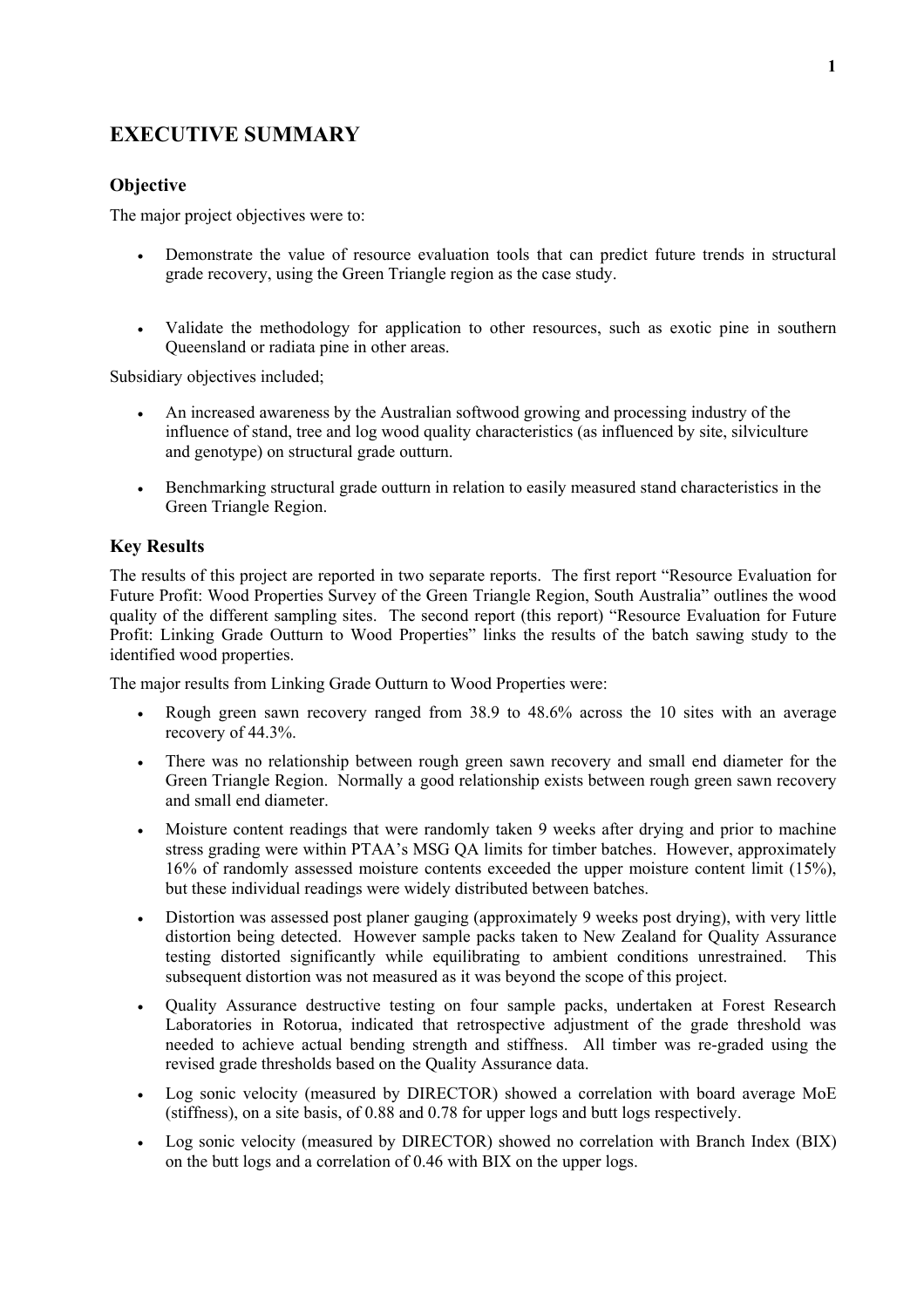- Breast height SilviScan site averaged data showed correlations of 0.43 to 0.83 with site average board MoE. The stronger correlations were with SilviScan predicted MoE, and the weaker correlations with SilviScan predicted density.
- Whole tree SilviScan site averaged data showed correlations of 0.49 to 0.87 with site average board MoE. This whole tree data accounted for approximately 2-30% greater variation than SilviScan breast height data alone.
- SAWMOD runs indicated that density accounted for 35% difference in grade recovery, whereas BIX (branch index) accounted for 12%. This may be due to the relatively small branch size in the Green Triangle resource.
- Upper logs had a 0.75 lower MoE compared to butt logs, while butt logs were 29% more variable in MoE than upper logs.
- Outerwood basic density explained 72% of variation in site average MoE, outerwood basic density combined with age explained 79% of variation in site average MoE, DIRECTOR whole stem sonic velocity explained 64% of the variation in site average MoE, DIRECTOR sonic log velocity explained 90% of site average MoE and whole tree SilviScan explained 92% of variation in site average MoE. However the cost of obtaining the information would be ranked from least expensive to most expensive – age, stem sonic velocity, log sonic velocity, outerwood basic density and whole tree SilviScan.
- An analysis of the gross timber value by site indicated a maximum difference of 24% in value. A number of the wood quality assessment tools were quite well correlated with the gross value of timber on a site basis, but these correlations are based only on 10 data points and much more data is needed to develop a robust relationship. Wood quality assessment tools were more weakly correlated with "return to log" values.
- There were significant between-site differences and models could be better fitted on a site, rather than a regional, basis.

# **Application of Results**

The results of this project allow industry in the Green Triangle to predict site average MoE, based on different assessment techniques, to within 64 to 92%. The cost of obtaining this information must be weighed against the value gained from this information.

Participants in this project who are also tree growers can use the density algorithm developed within this project for the green triangle region to assist in evaluating the quality of their timber resources. This will assist in efficient log allocation to appropriate end use.

Outerwood density can be readily obtained from the field, processed through CSIRO's Mt Gambier laboratory and used to drive the density algorithm.

The project research providers would be pleased to work with local industry in the Green Triangle region to further refine the use of these project results in their businesses.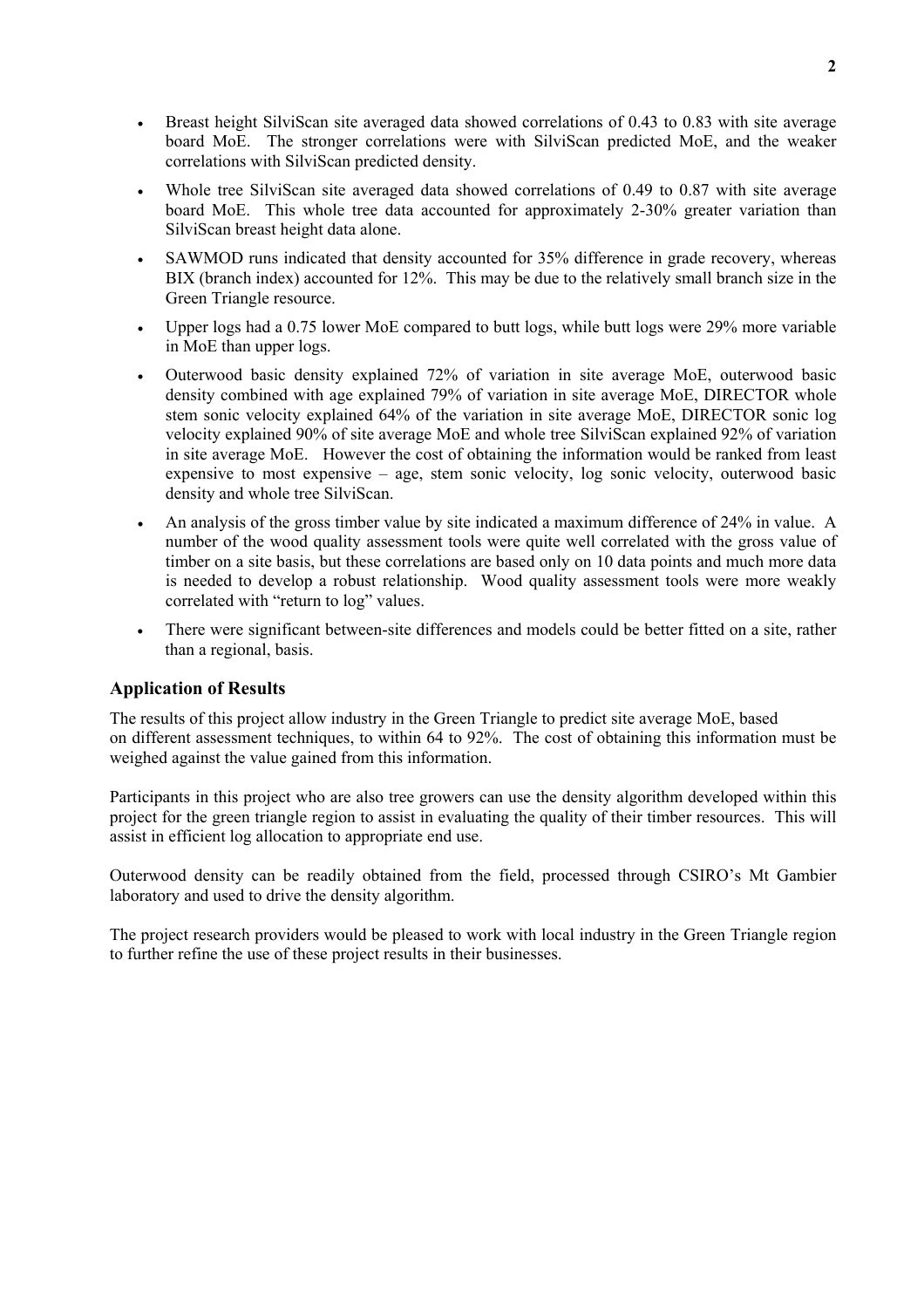# **TABLE OF CONTENTS**

| APPENDIX B. ADJUSTED GRADE RECOVERIES, BY STAND DENSITY, AGE AND SONIC |  |
|------------------------------------------------------------------------|--|
|                                                                        |  |
|                                                                        |  |
|                                                                        |  |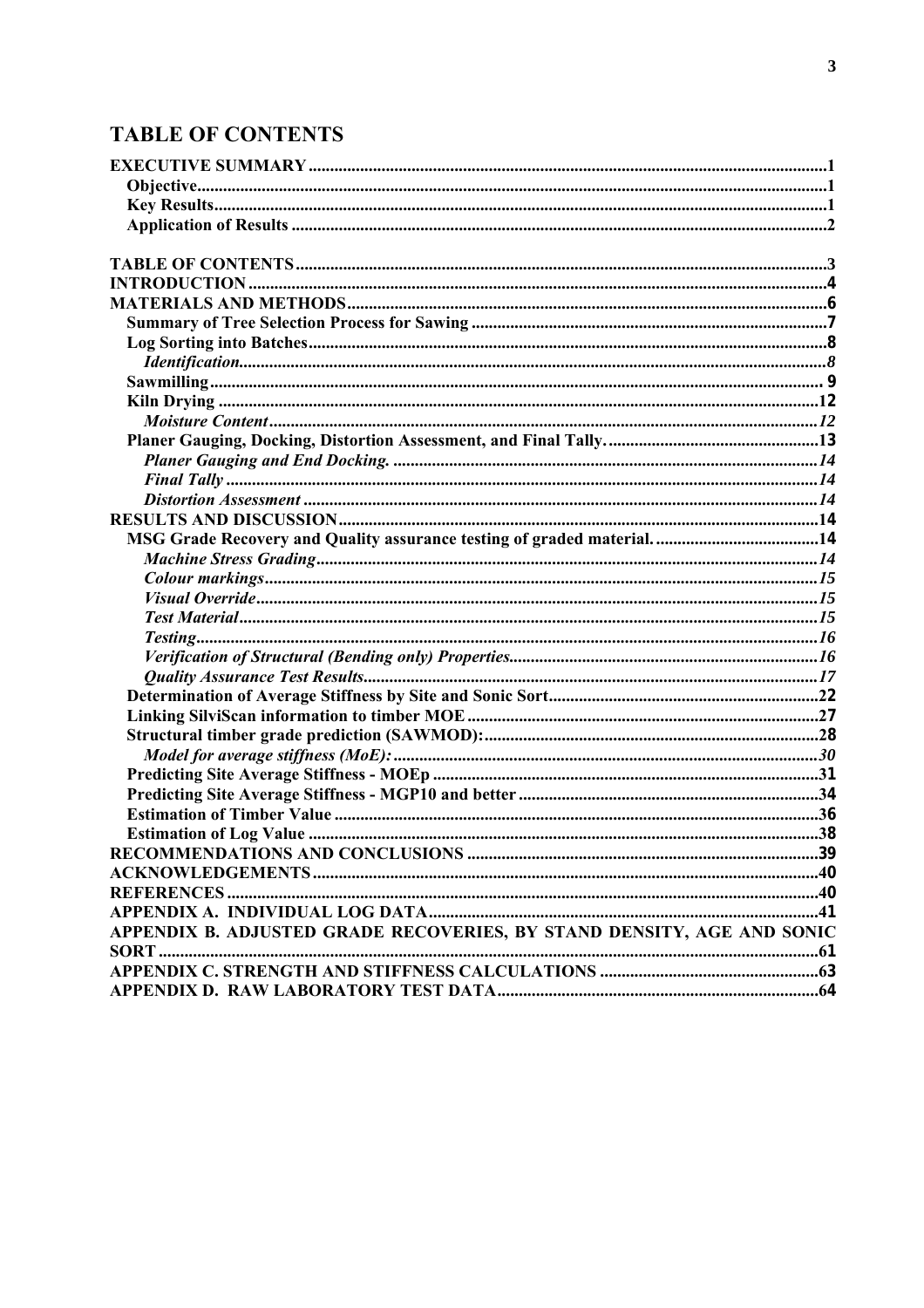# **INTRODUCTION**

The Australian radiata pine industry is moving into a new generation of wood supply. Since the 1980's large plantings of radiata pine have been established, with improved genetics and silviculture contributing to trees growing faster. The suitability of the Australian plantation resource for production of structural grade timber is changing as a consequence of growers striving to increase productivity and yield and continued increasing demand by processors for feed stock. Factors such as genetic improvements to promote volume growth and reduction in rotation age all have implications in terms of the impact they have on wood quality and resulting structural grade outturn.

There is a strong perception in the forest products industry that faster growth, however it is achieved, is synonymous with poorer wood quality. Many saw-millers prefer slower-grown older stands. There is a significant need to understand and quantify the potential negative impacts faster growth and shorter rotations have on timber strength. In the longer term, improving wood quality traits through tree breeding has the potential to offset much of the reduction in wood quality. In the short-term there is significant benefit in evaluating the existing resource to quantify variability in wood property characteristics and determine the impacts on structural timber outturn.

This project undertook an initial evaluation of *Pinus radiata* plantations within the Green Triangle Region (GTR) by:

- Stratifying the resource by site-related characteristics and crop types
- Designing a sampling strategy to assess and map regional variability in wood density as a key determinant of potential structural grade outturn.
- Undertaking a wood density survey to map trends in the resource
- Intensively sampling a representative subset of the resource (as determined by the density survey) for detailed wood property assessment and analysis.
- Undertaking a controlled batch sawing study on logs representative of the extrinsic and intrinsic wood properties as determined by the intensive sampling
- Comparing distribution and yield of structural grade outturn from log batches selected and segregated by varying log wood property characteristics.
- Relating structural grade outturn back to known wood quality characteristics in the log batches and the originating stands.

The following diagram summarises the project methodology, approach and expected outcomes.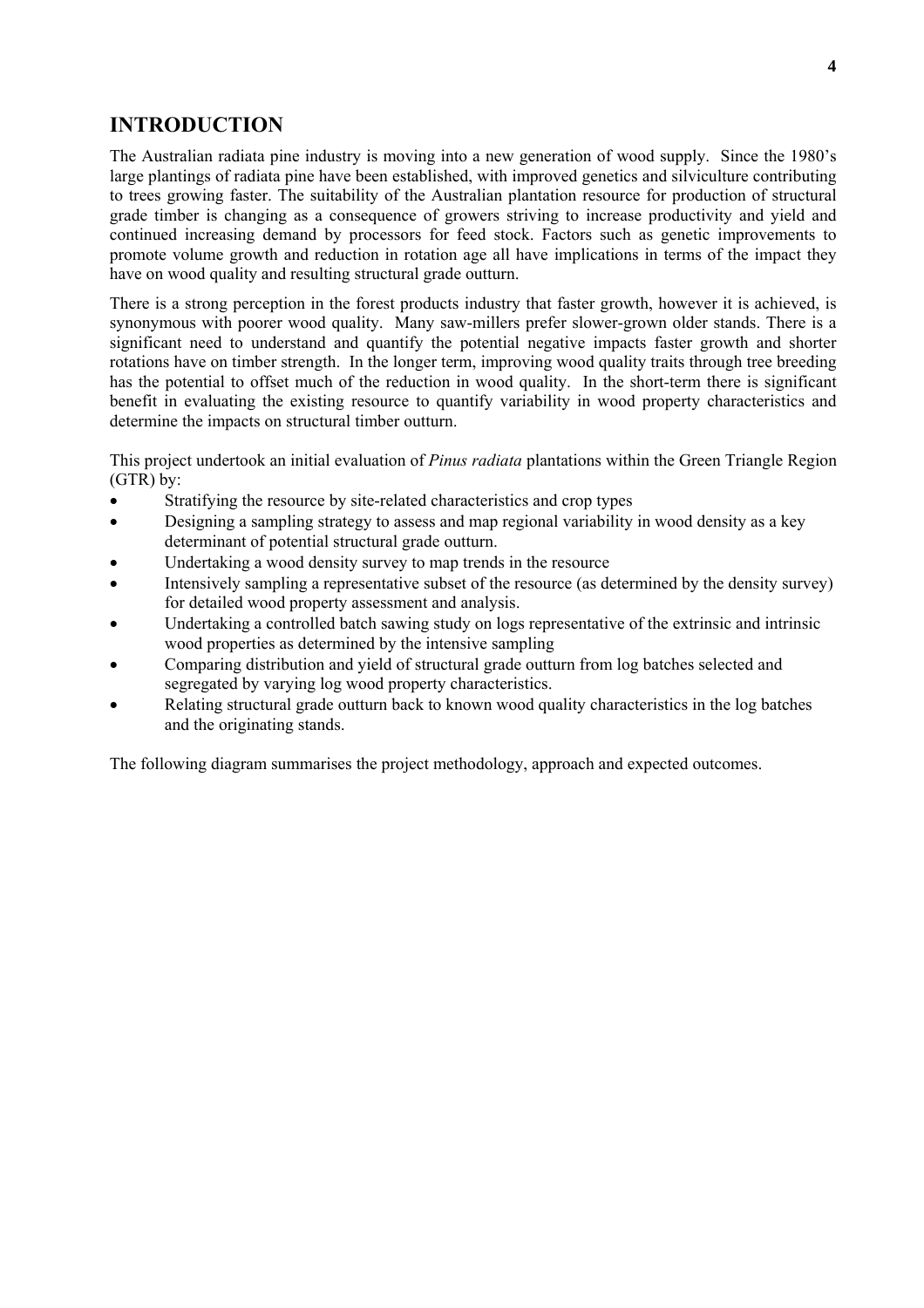#### **Resource evaluation for future profit Staged objective approach to resource evaluation.** Increased knowledge of Wood quality variability **A.** To define regional boundaries and forests **A. Geographic**  to be included in study in consultation with **Region** participating companies. Confirm regional industry buy in and input to project. Tasks - Identify companies, consult with Company staff, secure cooperation and in-kind  $\overline{\textbf{t}}$ **B**. To identify, in consultation with **B. Stratification**  regional industry, resource level site Tasks - Document site-related characteristics and crop types variation indicators know to to determine range of stand variability across the region. influence wood properties and Stratify resource into wood quality stratify resource accordingly **C.** To determine a representative **C. Sampling strategy**  sample of site related and crop type variability for assessment. Tasks - Assessment planning and design, select number of site /crop types, age classes to be sampled. **D.** To assess wood properties linked to **E.** To determine the influence varying stand level wood specific stand characteristics **properties** have on structural grade outturn **D. Field Assessment E. Sawn outturn study Tasks - Broad assessment:** Undertake **Tasks - Log segregation:** 400 logs (4 logs outerwood density survey of stands across X 10 trees X 10 stands) 40 logs per stand. stratified sites. (not less than 50 stands assessed Stand batches sorted by 3 stiffness classes using outerwood increment cores). Analyse map within batches. density variation. Utilise data to select stands for **Sawing study:** Batches sawn to nominal intensive assessment. 100 x 40 mm, kiln dried, planned and MSG **Intensive assessment:** Destructively sample tested. Batch integrity maintained through subset of 6 trees from 10 stands representative out entire process of regional density variation. Assessments **Data analysis:** Comparison of average include batch outturns linked to stand level **1.** Obtaining 5m-log height cross-sectional resource characteristics. discs (5 discs per tree) to determine basic wood density by log height class. Utilise data to compare wood density prediction **F.** To undertake analyses, report and present findings algorithm to NZ derived algorithm. **2.** Collecting Breast Height SilviScan cores to assess outer wood and pith to bark density, **F. Outcomes:** microfibril angle and stiffness. Increased knowledge of **3.** Measuring spiral grain, documenting fundamental wood properties branching habit, incidence of compression and their impacts on structural grade outturn wood, resin pockets. Increased knowledge of variability in regional resource **G.** Extension to other regions / species characteristics in relation to impacts on wood properties and Use experience gained and lessons learnt structural grades. to extend and apply refined methodology - Effectiveness and usefulness of to other defined regions including exotic resource evaluation tools pines in southern Queensland demonstrated and verified.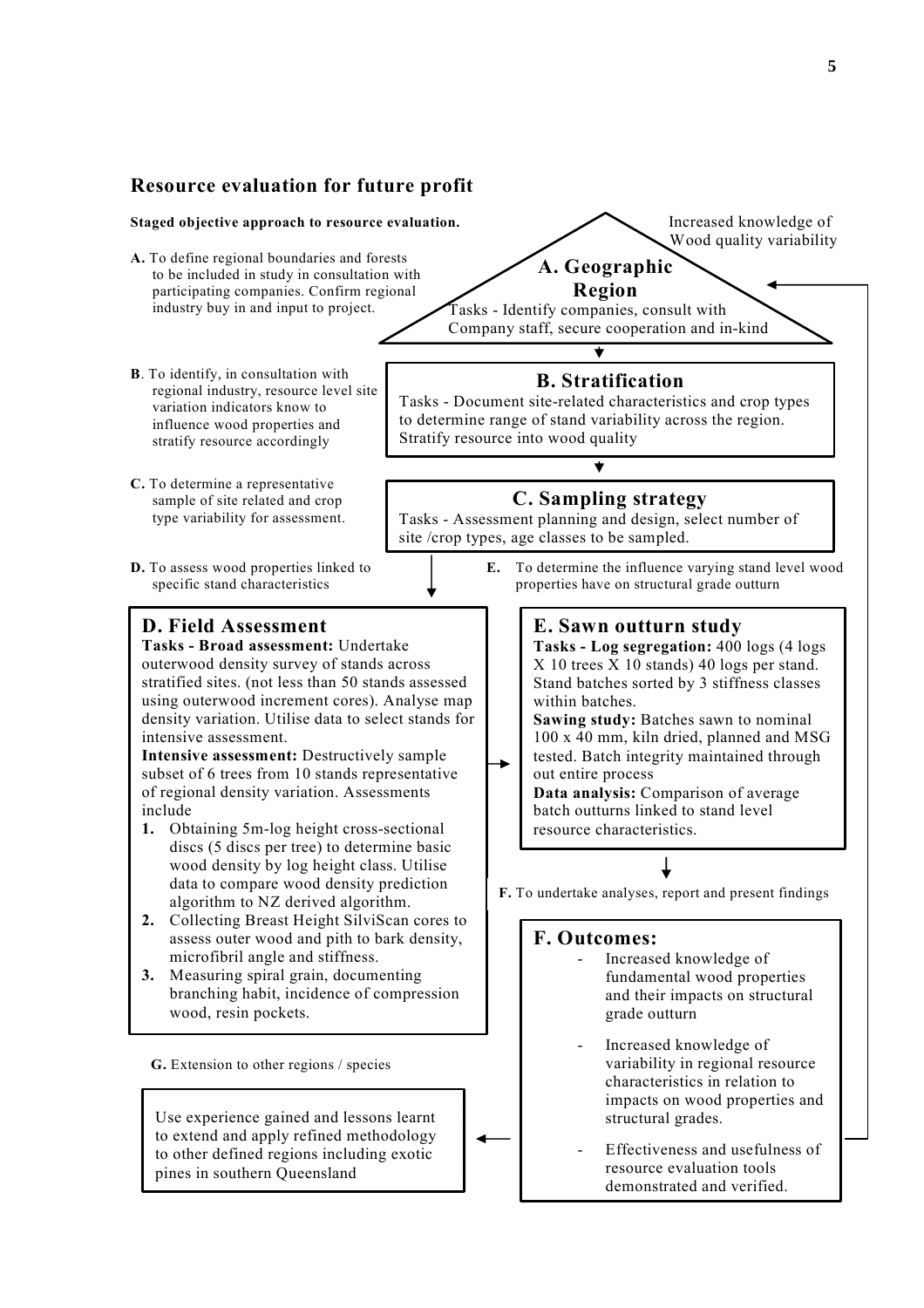# **MATERIALS AND METHODS**

This project involved an amalgamation of resource evaluation tools and techniques aimed at quantifying variability in wood properties. Stand level wood property characteristics within a geographically distinct region were evaluated and these characteristics were related to structural timber outturn using the Green Triangle region as the case study.

A stand level sampling strategy was developed in consultation with industry participants including defining boundaries and identifying potential key wood quality delineating strata within the region. The sampling strategy encompassed a regional-wide wood density survey of stands with a smaller representative sample of stands selected for intensive wood quality assessment.

Information gained from the regional-wide wood density survey was used to select a representative subset of stands, for intensive destructive sampling. The sub-set was used to quantify within and between stand variability, through measurement and assessment of individual tree and log wood property characteristics. This intensive assessment required data to be collected from individual trees and logs. These data were bulked to provide stand level averages.

A batch sawing study was undertaken on logs merchandised as part of destructive sampling process with log batches sawn, kiln dried, dry gauged and MSG tested to determine actual structural timber grade outturn. Results from the sawing study were related back to the varying stand level wood property characteristics assessed in the field.

Techniques used included SilviScan analysis of breast height increment cores and cross-sectional discs, and use of predictive algorithms.

The project was split into three sequential stages as follows;

- Stage 1 Start up and initial wood quality survey (reported in McKinley et al,  $2003<sup>1</sup>$ )
- Stage 2 Intensive wood quality assessment (partially in McKinley et al,  $2003<sup>1</sup>$ , partially in this report)
- Stage 3 Batch sawing and timber grade study (this report).

A three stage sampling strategy was applied to ensure that the logs finally milled were as representative as possible of the broad range of wood quality variation in the Green Triangle resource.

In stage one the Project Steering Committee stratified the Green Triangle resource into crop types characterised by site quality (South Australian classification system), stocking, thinning history, age, genetics and silviculture.

Stage two involved the selection of a minimum of 50 stands representative of the range of variability in stand characteristics identified in stage one. Selected stands were assessed for their outer-wood density by assessing 30 trees per stand. Cores were uniquely identified and analysed individually with mean and standard deviations in outer-wood density derived for each stand.

Stage three involved intensively sampling 10 trees from within each of 10 stands selected by the Project Steering Committee, that were representative of the surveyed distribution in mean outer-wood density. All ten stems per stand were milled (100 trees x 4 logs per tree  $=$  400 logs) with six of the ten trees from each of the 10 stands were assessed intensively for wood quality characteristics (60 trees).

<sup>&</sup>lt;sup>1</sup> McKinley R, R. Ball, A Morrow, D. Fife, D. Gritton, 2004, Resource Evaluation for Future Profit: Wood Properties Survey of the Green Triangle Region, South Australia", FWPRDC final report No 1385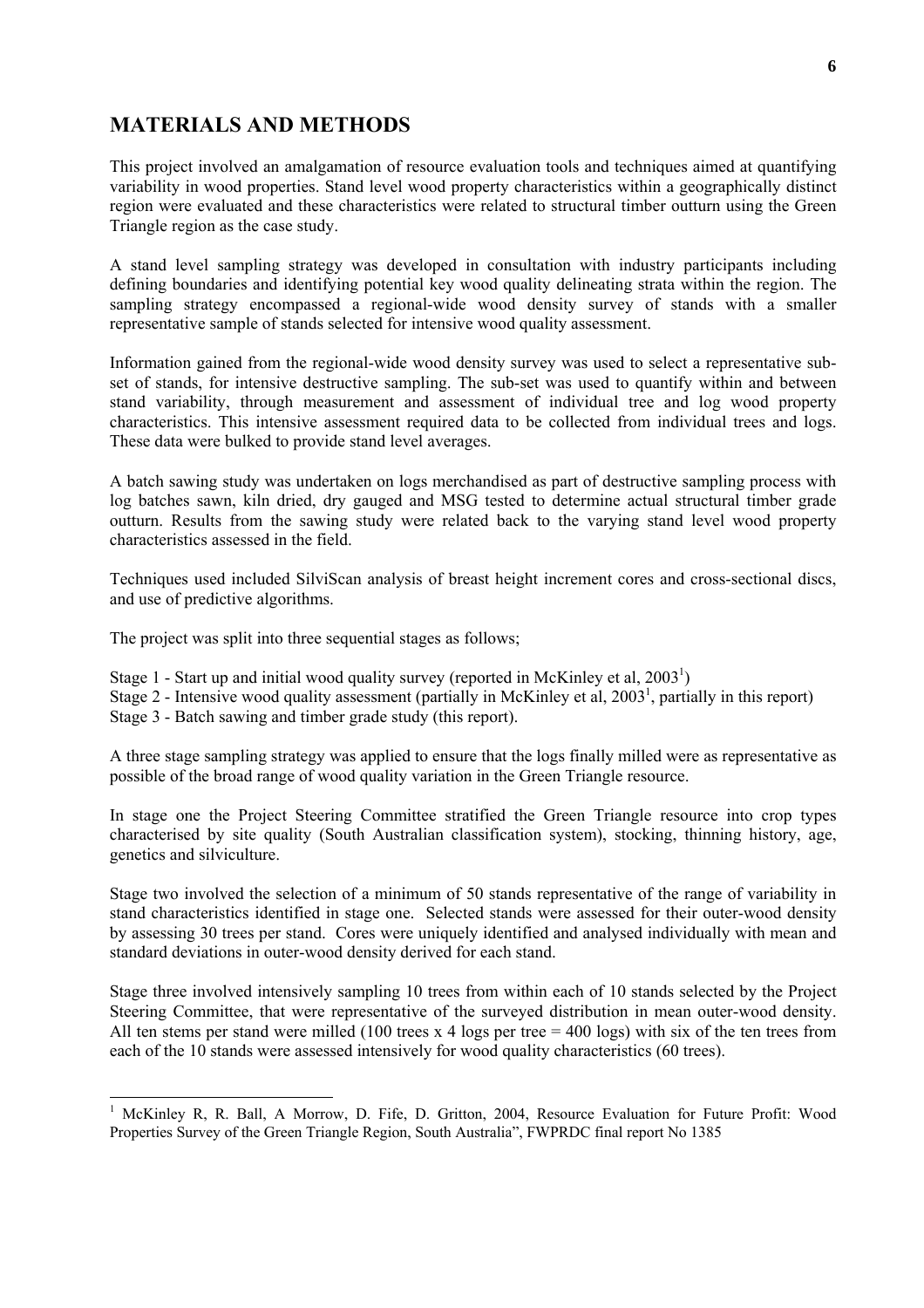*Stage 1 – Start up and Initial Wood Quality Survey & Stage 2 - Intensive Wood Quality Assessment* 

Detailed methodology for these stages in the project are described in McKinley et al,  $2003<sup>1</sup>$ , and are not repeated here.

*Stage 3- Batch sawing and timber grade study* 

The detailed methodology of this part of the project is described below.

#### **Summary of Tree Selection Process for Sawing**

For each of the 10 intensively sampled sites chosen by the Project Steering Committee, a sample of trees was selected to broadly represent both the <u>range</u> and <u>average</u> tree (or stem) properties for that site. Selection criteria used (to try to match as closely as possible) were;

- diameter (breast height)
- outerwood basic density

To achieve this some small, medium and large trees were selected across the density range within the original 30 tree density plot, and this proved reasonably simple in practice (Table 1). Tree selection favoured those trees which could be merchandised into 5m logs (actual log length was 4.9m after discs were sampled) with a minimum of waste, as regular disc sampling at 5m intervals was required for at least 6 stems per site. This meant malformed or strongly swept stems were avoided.

A variable number of stems were selected for logging, and this varied between 9 and 16, due to the large size variation encountered between sites, with some stems on the biggest sites making 5 logs, while some stems on the smallest sites only making 2 or 3 logs. The overall objective was to obtain at least 40 logs per site, which could be subsequently split into 3 sonic sort batches of 13 to 15 logs each. Minimum merchantability limits of 4.9m long, and approximately 20cm small end diameter (sed) were set for the sawlogs. All trees were fully merchandised, to minimise waste and minimise possible biasing of the results.

| <b>SITE</b>         | <b>AGE</b> | <b>STEMS</b> | <b>Plot Diam</b> | Harvest   | Plot                 | Harvest              | Height     |
|---------------------|------------|--------------|------------------|-----------|----------------------|----------------------|------------|
|                     |            |              |                  | Diam      | O/WDensity           | O/WDens              |            |
|                     | Years      | (# )         | Mean (cm)        | Mean (cm) | Mean                 | Mean                 | Mean $(m)$ |
|                     |            |              |                  |           | (kg/m <sup>3</sup> ) | (kg/m <sup>3</sup> ) |            |
| <b>Byjuke</b>       | 27         | 15           | 31.9             | 32.9      | 521.0                | 521.0                | 27.3       |
| <b>McGillivrays</b> | 32         | 12           | 42.7             | 42.0      | 534.0                | 538.0                | 34.1       |
| Caroline            | 44         | 9            | 50.5             | 49.5      | 521.0                | 526.0                | 37.7       |
| Nangeela            | 25         | 16           | 30.4             | 32.1      | 481.0                | 482.0                | 25.3       |
| Kongorong           | 28         | 13           | 37.9             | 39.5      | 465.0                | 470.0                | 29.4       |
| Kentbruck           | 31         | 11           | 37.8             | 38.8      | 480.0                | 472.0                | 31.9       |
| Longs               | 37         | 10           | 47.0             | 46.5      | 484.0                | 483.0                | 35.9       |
| Porters             | 23         | 13           | 34.4             | 34.7      | 427.0                | 428.0                | 28.9       |
| Emersons            | 26         | 11           | 38.3             | 38.0      | 445.0                | 438.0                | 33.5       |
| Myora HQ            | 33         | 10           | 52.6             | 50.6      | 422.0                | 418.0                | 35.0       |
|                     |            |              |                  |           |                      |                      |            |
| Averages            | 31         | 12           | 41.3             | 41.3      | 473.2                | 472.8                | 32.4       |

#### **Table 1: Comparison of harvested tree data to original plot data**

Harvesting and log sorting was carried out in May and early June, 2003.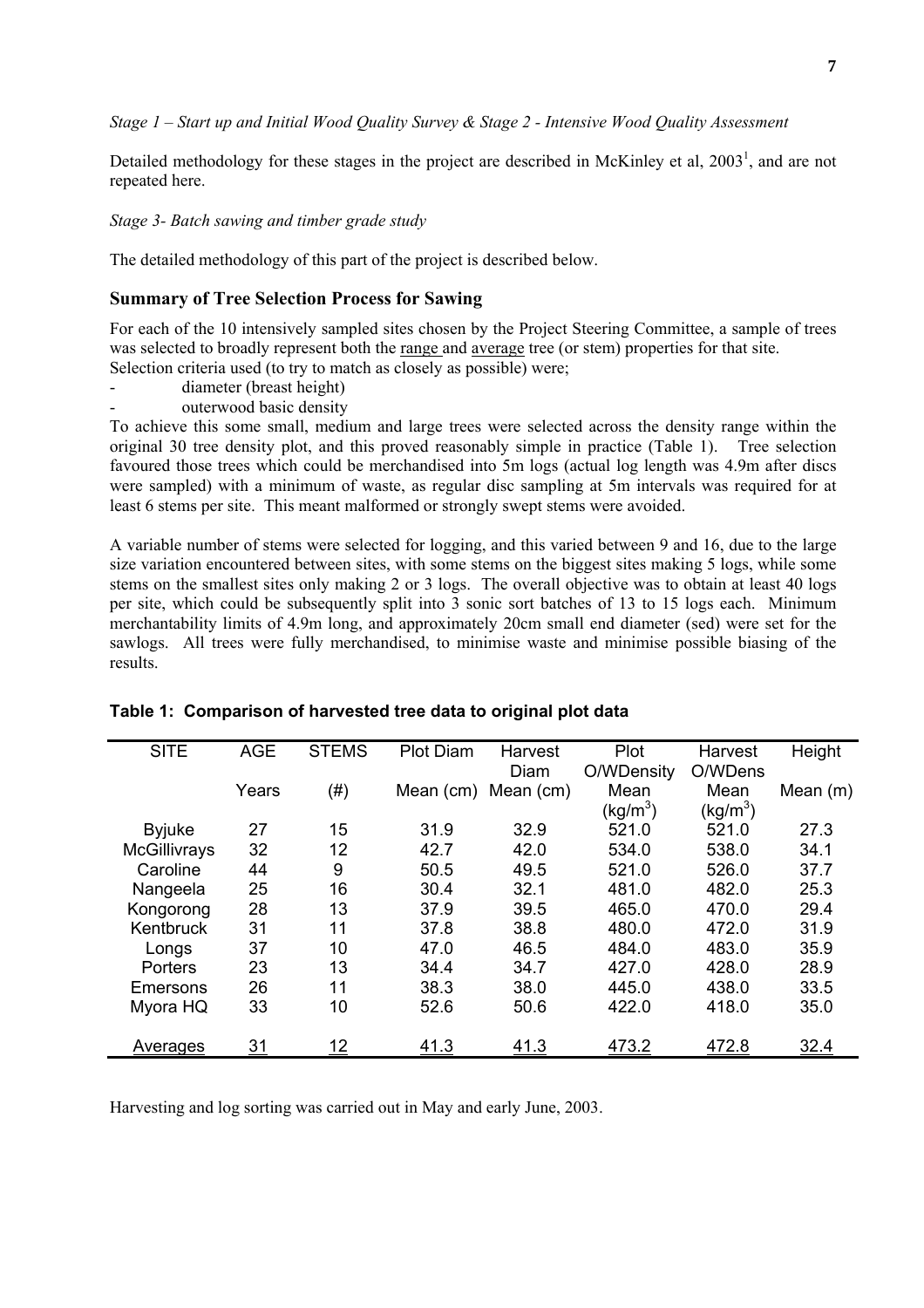#### **Log Sorting into Batches**

Sonic sorting was used to rank the logs from a single site from 1 to 40 (or 43). This ranking was based on sonic speed assessed by the CHH DIRECTOR tool, with the lowest third logs being allocated to the 'low velocity' batch, the middle third to the 'medium velocity' batch, and the highest third to the 'high velocity' batch (Table 2). No fixed batch boundaries were used, and in practice these varied for each site. The butt-logs were simply included in each batch, as per their sonic value. However, they were separately identified as below.

#### *Identification*

Each site was allocated a unique base colour for painting log large ends. These were then over-sprayed with black (not a colour used for site I/D) during the sonic sorting procedure, with a template of slots (low velocity), dots (mid velocities) or no overspray (high velocity). The small ends of butt-logs only were over-sprayed with brown (similarly not used as a site I/D colour), to allow later identification of timber from butt-logs (Table 3, Plate 1). Tracking of timber through the sawmill then relied on no end-trimming, so the unique colour identifiers for each batch and butt-log or upper-log were retained. Individual log data is supplied in Appendix A.

#### **Table 2: DIRECTOR data for logs across sites**

| <b>Sonic Batch Velocity Data</b> |               |                     |            | (Data in km/sec) |                                    |      |      |      |      |                                  |
|----------------------------------|---------------|---------------------|------------|------------------|------------------------------------|------|------|------|------|----------------------------------|
| <b>Sonic</b>                     | <b>H27</b>    | H <sub>32</sub>     | <b>H44</b> | M <sub>25</sub>  | <b>M28</b>                         | M31  | M37  | L23  | L26  | L33                              |
| Sort                             | <b>Byjuke</b> | <b>McGillivravs</b> | Caroline   |                  | Nangeela Kongorong Kentbruck Longs |      |      |      |      | <b>Porters Emersons Myora HQ</b> |
| Low (slot)                       | 3.28          | 3.39                | 3.40       | 3.26             | 3.17                               | 3.32 | 3.23 | 2.94 | 3.15 | 2.97                             |
| Medium(dot)                      | 3.47          | 3.56                | 3.63       | 3.42             | 3.31                               | 3.47 | 3.44 | 3.17 | 3.36 | 3.15                             |
| High (none)                      | 3.67          | 3.70                | 3.79       | 3.56             | 3.49                               | 3.62 | 3.59 | 3.36 | 3.53 | 3.30                             |
| <b>Site Average</b>              | 3.47          | 3.55                | 3.61       | <u>3.41</u>      | 3.32                               | 3.48 | 3.43 | 3.15 | 3.35 | 3.14                             |
| Min Log                          | 3.13          | 3.18                | 3.10       | 3.11             | 2.89                               | 3.18 | 3.05 | 2.68 | 2.81 | 2.86                             |
| Max Log                          | 3.89          | 3.78                | 3.92       | 3.67             | 3.68                               | 3.77 | 3.73 | 3.47 | 3.62 | 3.43                             |

#### **Table 3: Details of logs selected for sawing study by site and log characteristics\***

| Jawiliy Daluli Luy Dala J   |                     |            |            |                               |        |                    |                        |        |                           |
|-----------------------------|---------------------|------------|------------|-------------------------------|--------|--------------------|------------------------|--------|---------------------------|
| Site I/D                    | <b>Number</b><br>οf | <b>SED</b> | <b>LED</b> | Av Log Vol<br><b>Smalians</b> | Taper  | Internode<br>index | <b>Branch</b><br>Index | Sweep  | <b>HITMAN</b><br>velocity |
|                             | logs                | (cm)       | (cm)       | (m3)                          | (mm/m) |                    | (cm)                   | (mm/m) | km/s                      |
| All logs were 4.9m long     |                     |            |            |                               |        |                    |                        |        | (average)                 |
| H <sub>27</sub> Byjuke      | 40                  | 22.9       | 26.6       | 0.241                         | 7.5    | 0.15               | 2.6                    | 3.0    | 3.47                      |
| H <sub>32</sub> McGillivray | 43                  | 28.2       | 31.9       | 0.359                         | 7.5    | 0.20               | 2.8                    | 1.6    | 3.55                      |
| H44 Caroline                | 40                  | 33.0       | 36.5       | 0.478                         | 7.2    | 0.03               | 2.9                    | 2.4    | 3.61                      |
| M25 Nangeela                | 41                  | 21.7       | 25.6       | 0.222                         | 7.9    | 0.17               | 2.6                    | 0.9    | 3.41                      |
| M28 Kongorong               | 40                  | 27.0       | 31.3       | 0.342                         | 8.9    | 0.06               | 3.1                    | 3.8    | 3.32                      |
| M31 Kentbruck               | 41                  | 27.1       | 30.6       | 0.331                         | 7.1    | 0.12               | 2.8                    | 2.1    | 3.48                      |
| M37 Longs                   | 41                  | 31.9       | 35.6       | 0.456                         | 7.6    | 0.15               | 3.2                    | 2.9    | 3.43                      |
| <b>L23 Porters</b>          | 40                  | 24.1       | 28.0       | 0.271                         | 8.0    | 0.15               | 2.7                    | 3.2    | 3.15                      |
| L26 Emersons                | 40                  | 26.2       | 29.9       | 0.312                         | 7.5    | 0.20               | 2.4                    | 1.2    | 3.35                      |
| L33 Myora HQ                | 41                  | 33.0       | 37.7       | 0.504                         | 9.7    | 0.12               | 3.4                    | 2.2    | 3.14                      |

#### **Sawing Batch Log Data S**

\*Internode index – Sum of 600mm increments divided by log length

Branch index – mean branch diameter of largest 4 branches on each quarter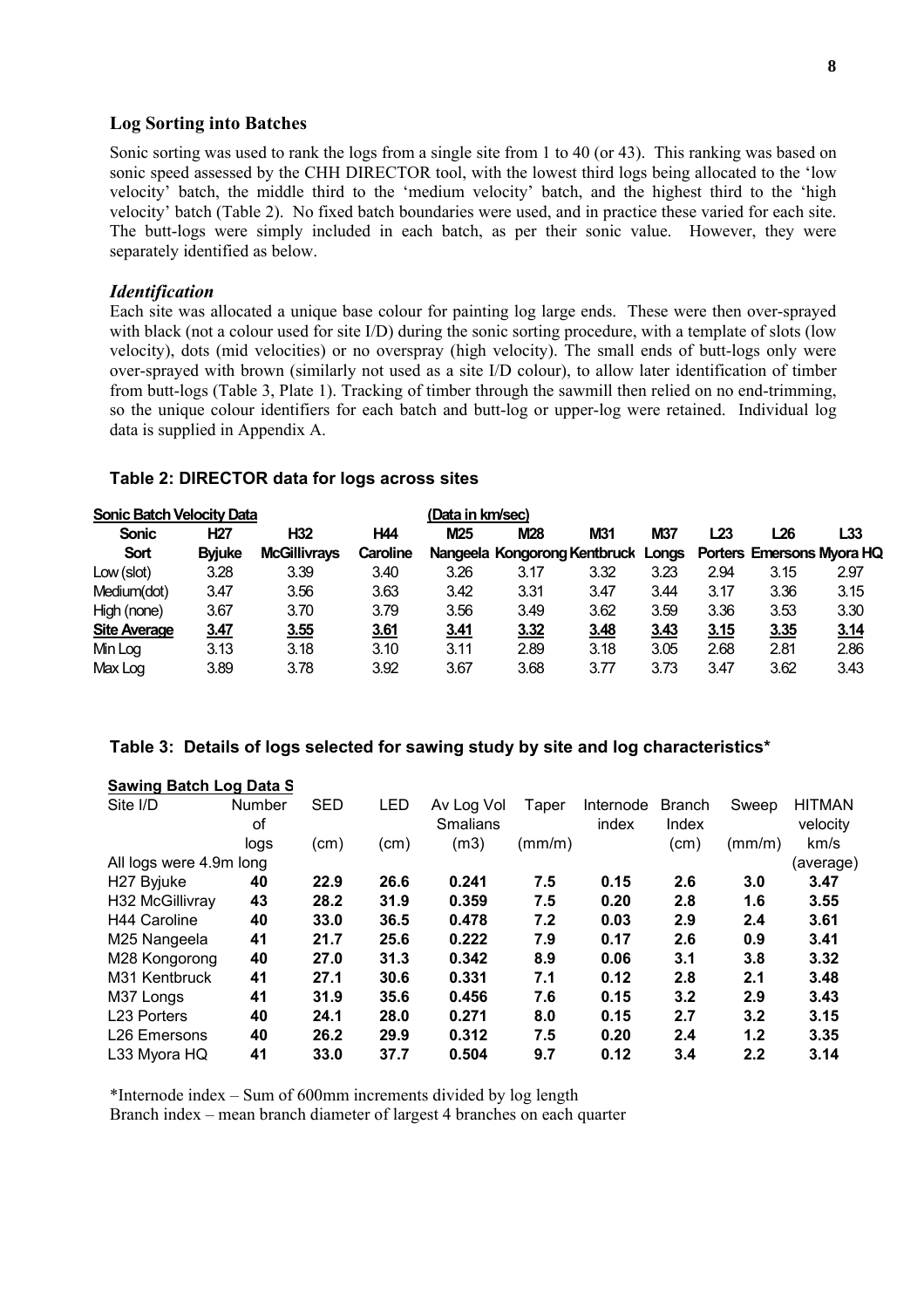

**Plate 1: Logs identified by site and sonic batch (H44 – Caroline) at Whiteheads Timber Sales sawmill** 

# **Sawmilling**

Sawing was carried out on Saturday 14 June 2003 at Whitehead Timber Sales sawmill in Mt Gambier. Logs from all of the 10 sites were pre-sorted in the yard prior to loading on the log chain.

A total of 407 logs totalling 143.3 cubic metres (Smailian's formula) were sawn over a single dayshift with the odd mechanical problem (mainly with the log infeed deck chains), causing minor delays to the proceedings (Plate 2 ).



**Plate 2: Logs at the headrig saw, Whiteheads Timber Sales sawmill (M37 – Longs)**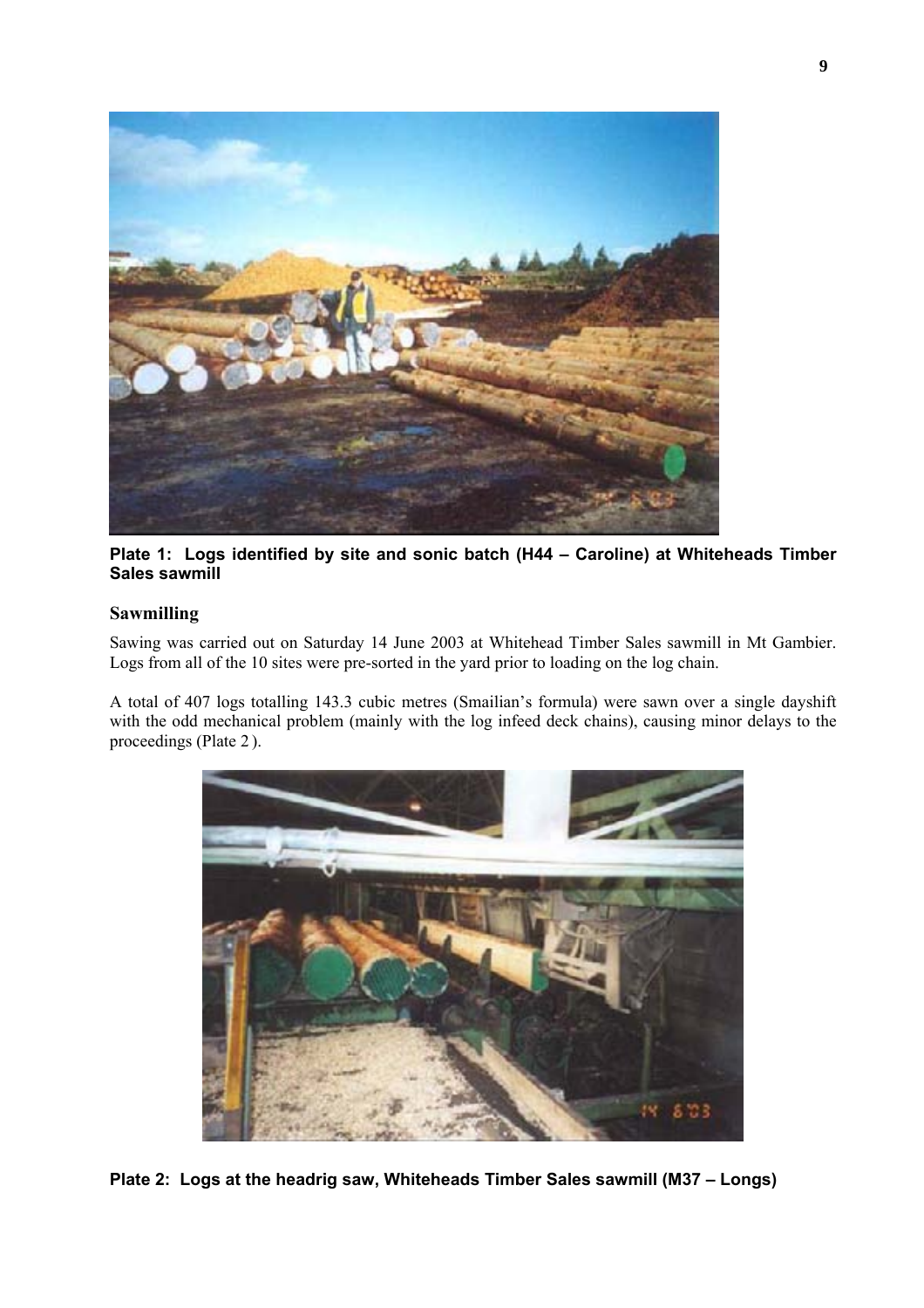The mill consists of an end-dogging headrig log carriage, and twin circular headrig saws. The logs were centred on the headrig, and one or more wing flitches of 40mm thickness taken simultaneously from either side eventually leaving a single 100mm central cant from each log (Figure 1). The centre-cant was then turned down and passed to a gang edger for reduction into 100x40 boards. The wing flitches were meanwhile passed to a moving saw edger and also sawn into 100x40 boards. A small number of 200x40 boards were produced at the edger, to optimise recovery. Later in the day these were also reduced to 100x40 on the Gray bench, and amalgamated back into the day's cut. The minor recovery size taken at the edger was 75x40mm, but this was minimised as far as possible. Appendix B shows lumber volumes recovered in each sites and sonic sort class, together with grade recovery percentages for each batch.



**Figure 1: Sawlog cutting pattern at Whitehead Timber Sales Sawmill**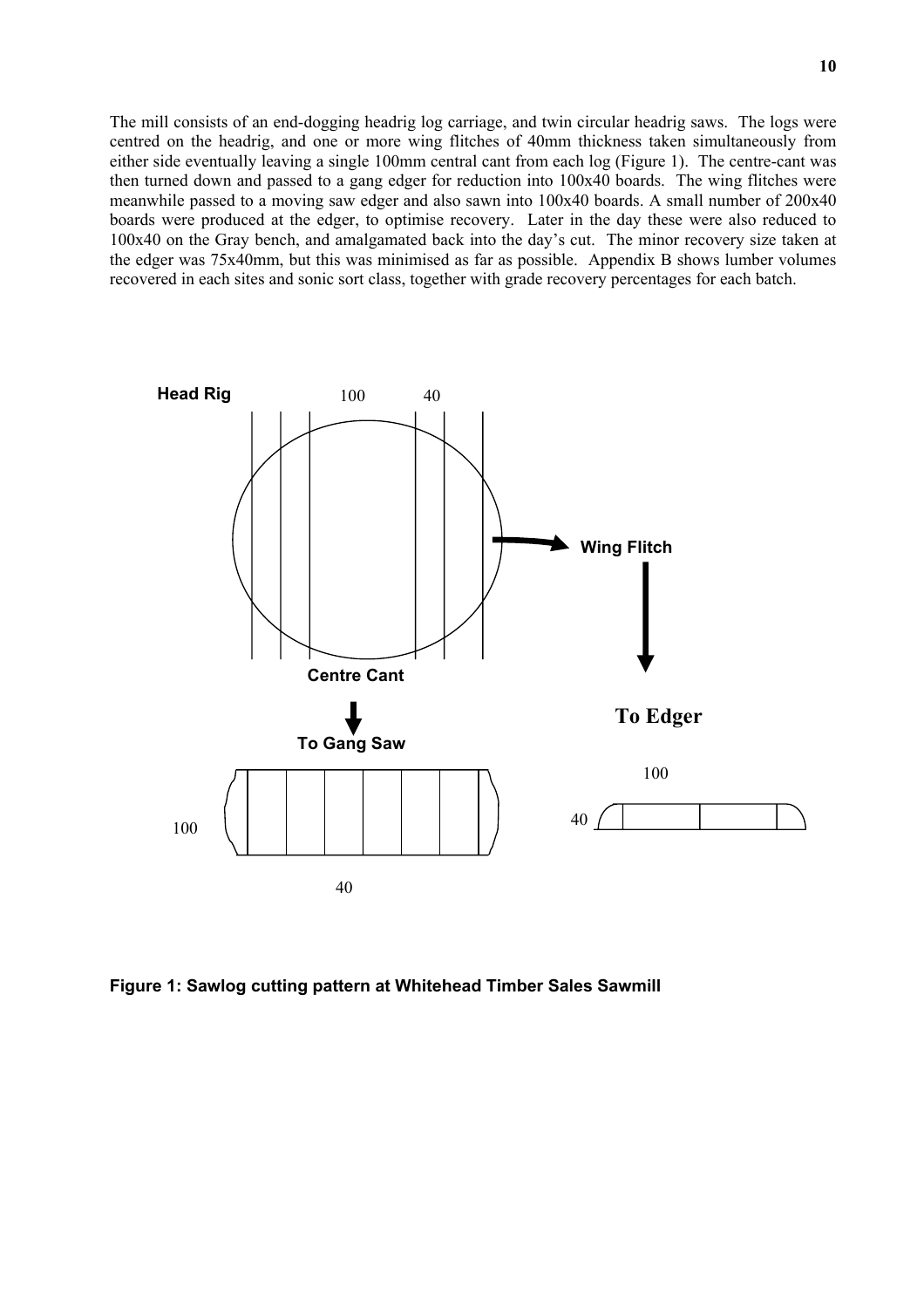

**Figure 2: Lumber Conversion % on SED for 30 Batches (Smailian's) and by site only** 

No strong trend existed for lumber conversion percentage when graphed against batch log small-end diameter ( $r2 = 0.09$ , Figure 2). This was somewhat surprising, since there is normally a positive correlation expected between these two variables. However when data for all sonic batches (L+M+H) were grouped on a site basis, there was a significant improvement in the relationship between average log SED and lumber conversion percentage with the r2 increasing to 0.57 (Figure 2). Overall lumber conversion was as expected and averaged 44.3% on a green rough-sawn basis with lumber tallied at 100x40mm nominal and log volumes calculated by Smailian's formula (see Appendix B for details).

No end-docking was carried out, and the lumber was segregated visually on the green-chain into heart-in (HI- containing pith) and sapwood (SAP) packets for separate kiln drying schedules, to optimise kiln drying. In all, 71.9% of lumber was segregated into Sapwood for drying, with the Heart-In grades comprising the other 28%. The packets were filleted using best commercial practice during stacking in the green chain, to standard Auspine kiln stack dimensions (Plate 3).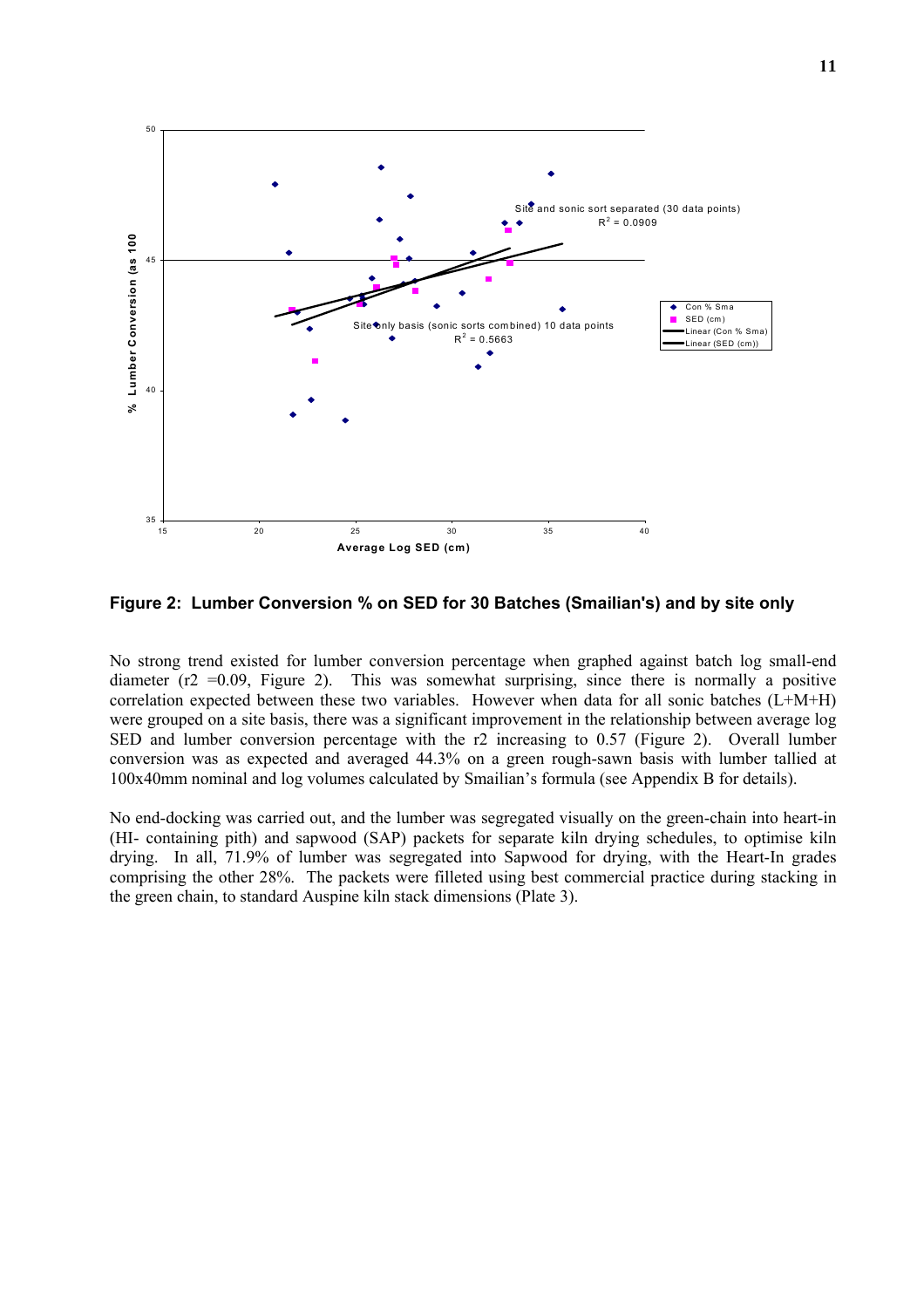

**Plate 3: Green 100x40mm timber filleted for kiln drying – John Roper** 

# **Kiln Drying**

The filleted lumber was transferred to Auspine's Sawmill at Tarpeena for kiln drying. The lumber was dried on  $17<sup>th</sup>$  and  $18<sup>th</sup>$  June 2003 in 3 separate kiln charges as follows:

- 1& 2. Sapwood (SAP as 2 charges) Drying time approx 13.5 hours  $\omega$  135/90 degrees C. Reconditioning time 4 hours 10 mins  $\omega$  95 degrees C & 100% RH
- 3. Heartwood (Heart-In as 1 charge) Drying time approx 8.75 hours  $\omega$  125/90 degrees C. Reconditioning time 5.5 hours @ 95 degrees C & 100% RH.

The lumber was then returned to Whiteheads' undercover storage for de-filleting, and resorting back into the 60 batches (30 sonic sort batches consisting of sapwood and heart-in subgroups). It took a significant period of time and effort to reassemble the batches during late June and July. All lumber was stored under cover during this time.

## *Moisture Content*

Random samples of moisture content readings for each of the 60 batches were taken at various stages during de-filleting to ensure the lumber was dried to within specification prior to MSG.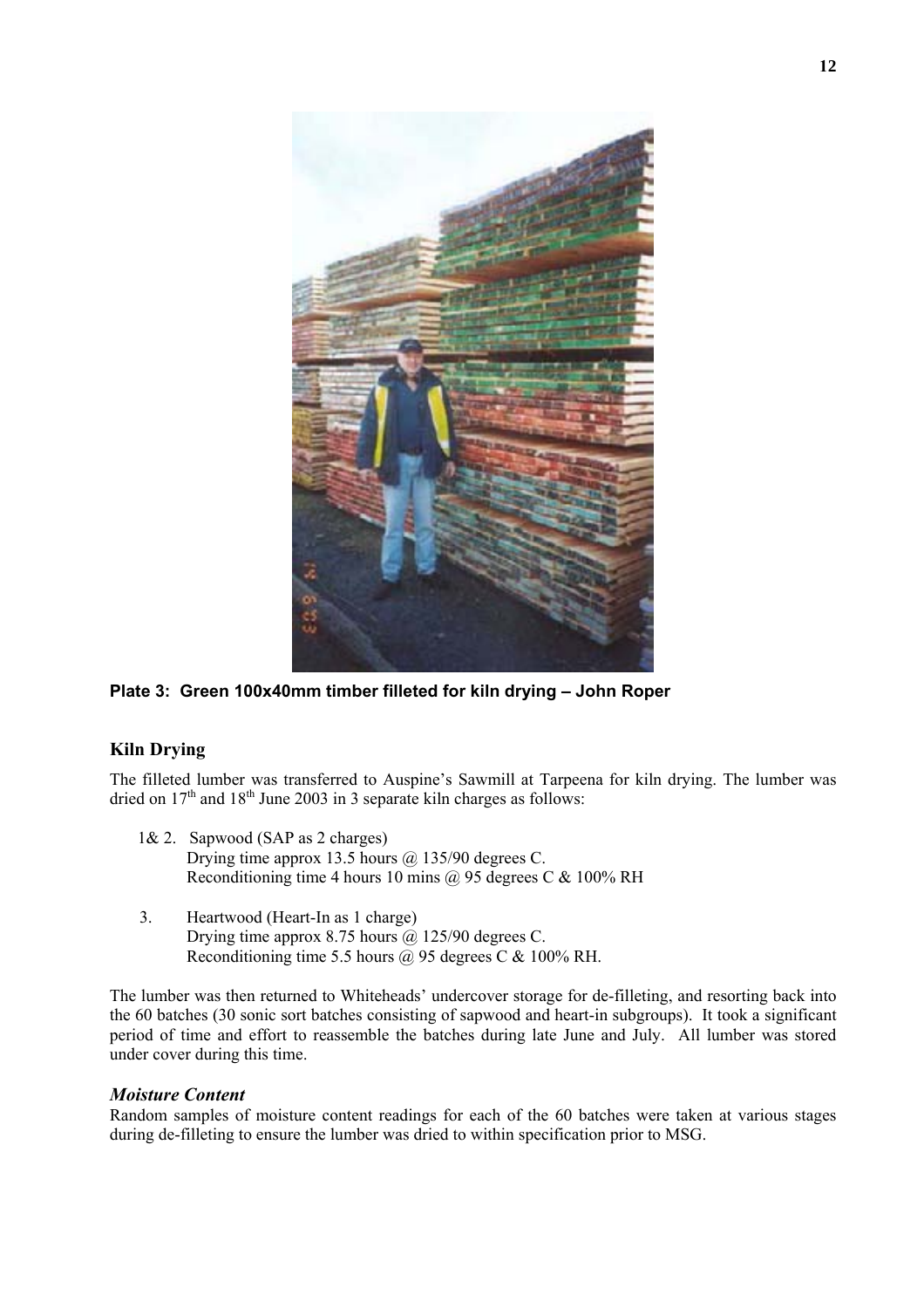A set of 6 to 8 random board samples from each of the 60 (Sap & Heart) batches (making 440 readings in total) were taken during planer gauging and docking at CHH's sawmill on  $27<sup>th</sup>$  to  $29<sup>th</sup>$  August 2003, using a Carrell & Carrell Model 901 moisture meter with a conventional hammer needle probe.

Results from this sample showed very little difference between sapwood batches (average 12.0% m.c. & range from 8.8% to 14.8%) and heartwood batches (average 12.6% m.c. & range from 10.0% to 15.6%, (Figure 3).



## **Figure 3 Cumulative moisture content reading –Sapwood (SAP) and Heart-In (HI)**

There was still some variability between boards in the same batch, even given that these readings were taken just prior to MSG and nearly 10 weeks after the initial kiln drying. There was thus still some moisture movement and equilibration taking place within and between boards. The PTAA's MSG QA programme as advised by David Syme (pers comm) requires that 90% of samples lie between 8 and 15% moisture content, and our sample meets these requirements on a batch basis. Overall some 72 individual board moisture readings out of 440 exceeded 15% moisture reading - this is 16% of the total sample, but these boards were widely distributed between batches, and unlikely to lead to significant bias in the MoE grading through the MSG. Therefore, no adjustments to the MSG data were considered necessary based on moisture variation.

## **Planer Gauging, Docking, Distortion Assessment, and Final Tally.**

The roughsawn kiln dry lumber was gauged to 90x35mm at CHH's Mt Gambier sawmill on  $27<sup>th</sup>$  to  $29<sup>th</sup>$ August, 2003.

Prior to planing, the butt log material was sorted so that it would be first subsequently through the MSG (within the individual batch of the 60 sorts), for data logging purposes.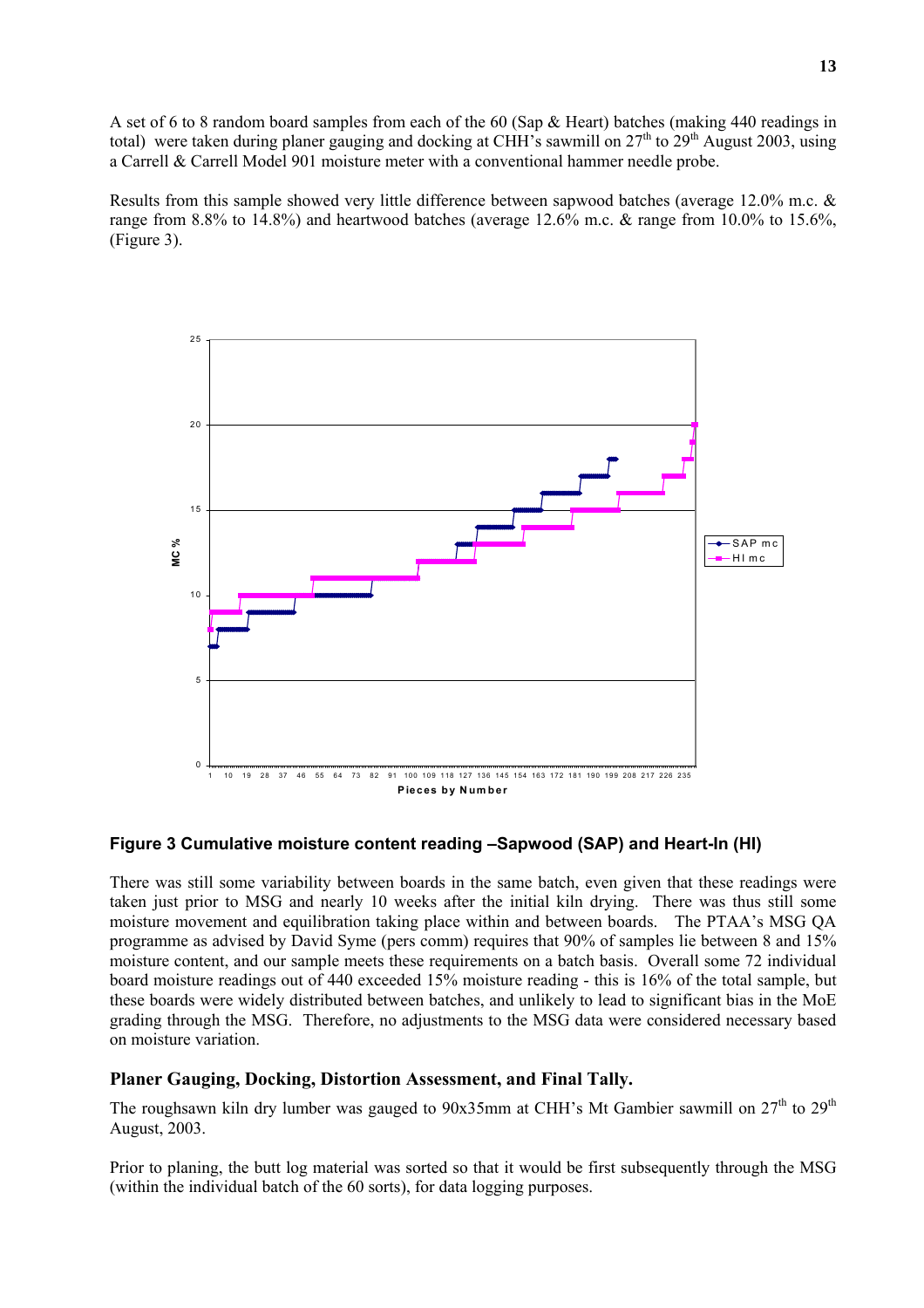## *Planer Gauging and End Docking.*

The boards were then planer-gauged through a Weinig planer, and end-docked to standard lengths in 0.3m multiples (4.8m, 4.5m, 4.2m etc. down to 2.1m). This end-docking removed the paint code colours, and batch details were now represented by an alpha-numeric numbering system for the 60 batches written on the end of each board (eg H30b was the Heartwood sort, batch 30, butt-log).

# *Final Tally*

At this stage, full stick tally for sawing recovery purposes was carried out on the 100x40mm, and 75x40mm. Most effort was spent on the 100x40mm (now planer gauged to 90x35mm) as this was the lumber going on to the MSG. A total of 3284 pieces of 100x40 (90x35) were recovered and based on volume, 96.4% of the lumber produced was in this main size.

The remaining  $75x40$  (2.261 m<sup>3</sup> or 3.6% of the total by volume) was tallied for recovery purposes, but no further grading or machining was carried out.

# *Distortion Assessment*

Distortion was assessed after planer gauging, while the lumber was being stacked and tallied, to pass/fail based on commercially applied distortion limits.

Commercial distortion limits used in a 90x 35mm  $\omega$  4.8m length (some 84% of all the 90x35mm produced made this length) were:

- twist 10mm
- crook (spring) 29mm
- $bow$  45mm

(These limits become lower for shorter lengths.)

The outstanding impression was that all the lumber was impressively straight at the time of gauging, and not one single piece was rejected on this basis.

However, as noted previously there was still considerable moisture variation within and between pieces at this time, being 10 weeks after kiln-drying. Subsequently, during OA testing of 480 pieces (4 packets) in the Forest Research Laboratory in New Zealand, significantly more distortion was noted as the unstrapped packets were allowed to equilibrate to ambient conditions in a relatively unrestrained manner. Unfortunately further assessment of this subsequent distortion was beyond the scope and funding of this study.

# **RESULTS AND DISCUSSION**

# **MSG Grade Recovery and Quality assurance testing of graded material.**

This section deals with the quality assurance testing done on a randomly selected sub-sample of the timber graded. Adjustments were made to the grade recoveries to ensure that they truly represented the likely recoveries from the various sites.

## *Machine Stress Grading*

Machine stress grading (Stiffness) grading provides one of the most economical and reliable methods of sorting timber into different grades for structural purposes. It relies on a relationship between the stiffness of the timber as measured by the machine stress grader and the stiffness and strength properties determined by the Quality Assurance testing. Timber has to be broken to measure its characteristic strength, so only a small (but representative) sample of timber produced is tested. Therefore there is a trade off between the number of samples tested and the accuracy of the estimate of the characteristic strength of the entire production. The method used in this study to evaluate the in-grade bending strength and stiffness of the stress-graded timber is given in AS/NZS 4063:1992.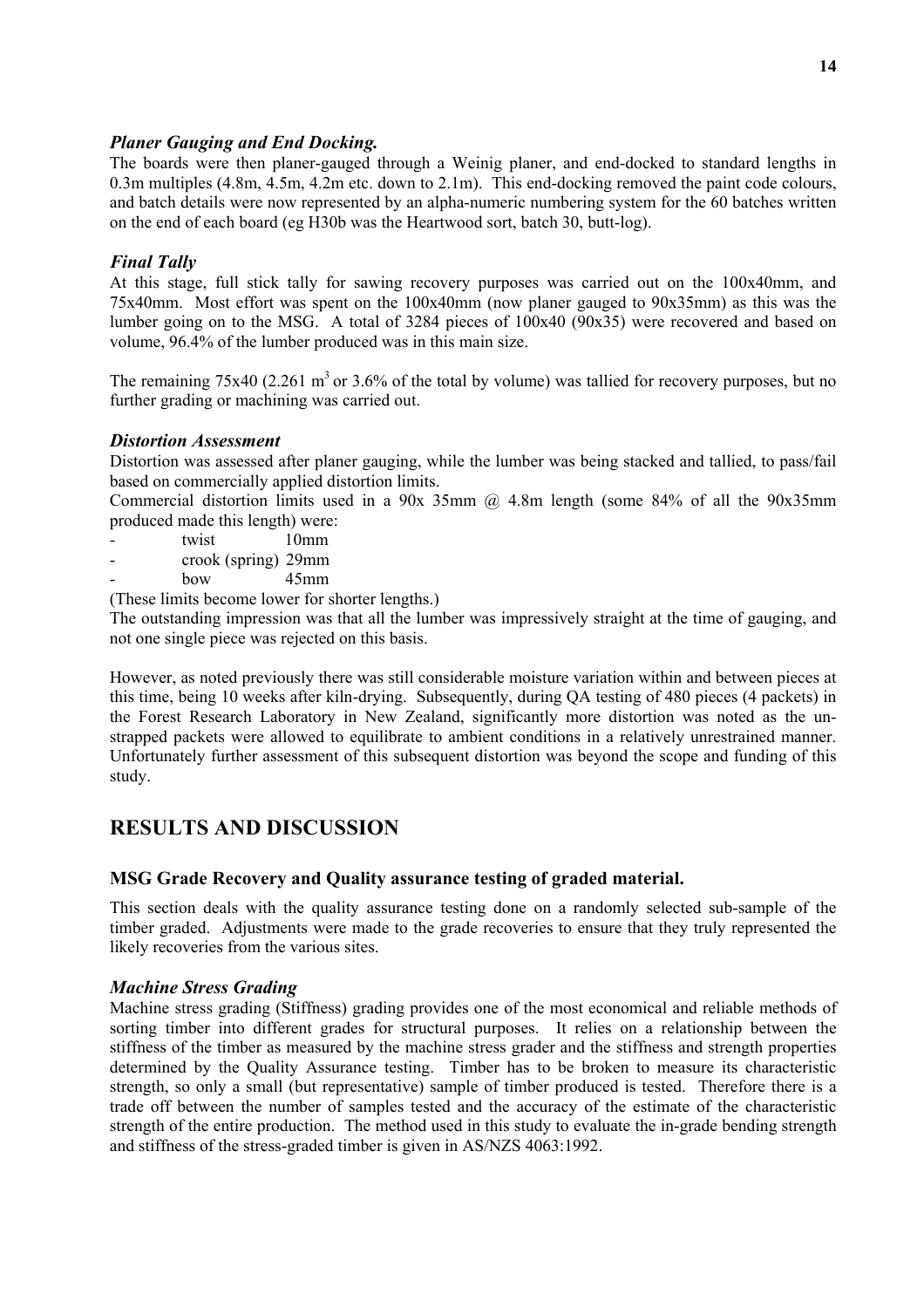# *Colour markings*

The mill that conducted the machine stress grading identified the different timber grades by spraying a long tail spray towards the trailing end of the timber being graded. The colour codes were as follows:

- Purple indicated MGP 15 Grade:
- Green indicated MGP 12 grade; and
- Black indicated MGP 10 Grade.

The F4 grade timber was identified by having a few red grade marks sprayed along the length at the lower stiffness points, while the Reject grade material was identified as having a significant number of red colour marks along the length. It was normal mill practice to combine the F4 and Reject material together into packets for further re-working. Also on the timber face was printed text stating the timber grade, timber brand, timber seasoning and the time and date of grading.

A series of grade thresholds are set in the machine stress grader (MSG) and these determine which colour/grade is sprayed. The thresholds set upper and lower limits for the  $MoE_{Pmin}$ . The upper limit is equal to the lower limit of the next highest grade. In service, if the quality assurance results show the timber properties to be below that specified for the grade, then usually the lower grade threshold is adjusted upwards. This adjustment should remove some of the poorer timber from that grade and put it into the grade below. Thus two grades are affected. Ideally the on-going quality assurance testing is used to check the effectiveness of this adjustment.

The machine stress grading operation has two basic stages:

First the performance of the machine stress grader must be monitored. This is to ensure that the machine is set-up correctly, to ensure that the Modulus of Elasticity (MoE or stiffness) as a plank (MoE $_{\text{Planck}}$ ) reading is correct, and to ensure that the machine is spraying the correct grade colour onto the timber. These tests were done just after machine calibration and set up by passing verification sticks through the machine. Verification sticks are lengths of timber (of the same dimension as that to be graded) that have been statically tested for stiffness as a plank (MoEp) independently of the machine stress grader. These sticks, therefore have a known stiffness profile along the length, and are passed through the machine stress grader, and the machine grader's measured stiffness profile is then compared to the sticks known stiffness profile. Usually at least three different verification sticks are passed through the machine, and the results are compared with the known profiles.

Secondly the characteristic stiffness and strength of the material are monitored. This checks whether the properties of the produced material meet the strength and stiffness requirements of the structural grade to which it has been assigned. As the relationship between strength and stiffness changes - due to different log supplies and timber sizes, the machine grade threshold settings should be changed to maintain maximum grade yield while ensuring that the grade stresses are being met.

## *Visual Override*

All machine stress graded timber should have a visual override applied. This override is used to grade the ends of each board as the machine stress grader cannot grade approximately the first and last 650mm at each end. Also the override is used to remove any boards with large strength reducing defects not picked up the MSG.

In this case, the timber was docked after dressing, which was done before machine stress grading, so in effect the visual override was done before machine stress grading.

# *Test Material*

In order to determine the actual grade of timber in this trial a sub-sample of the board material was selected for testing by Forest Research, Rotorua, New Zealand. This sub sample comprised of one packet of each of the four structural grades produced:

- one packet (120 pieces) Reject (35 pieces)/F4 (85 pieces)
- one packet (120 pieces) MGP 10
- one packet (120 pieces) MGP 12
- one packet (120 pieces) MGP 15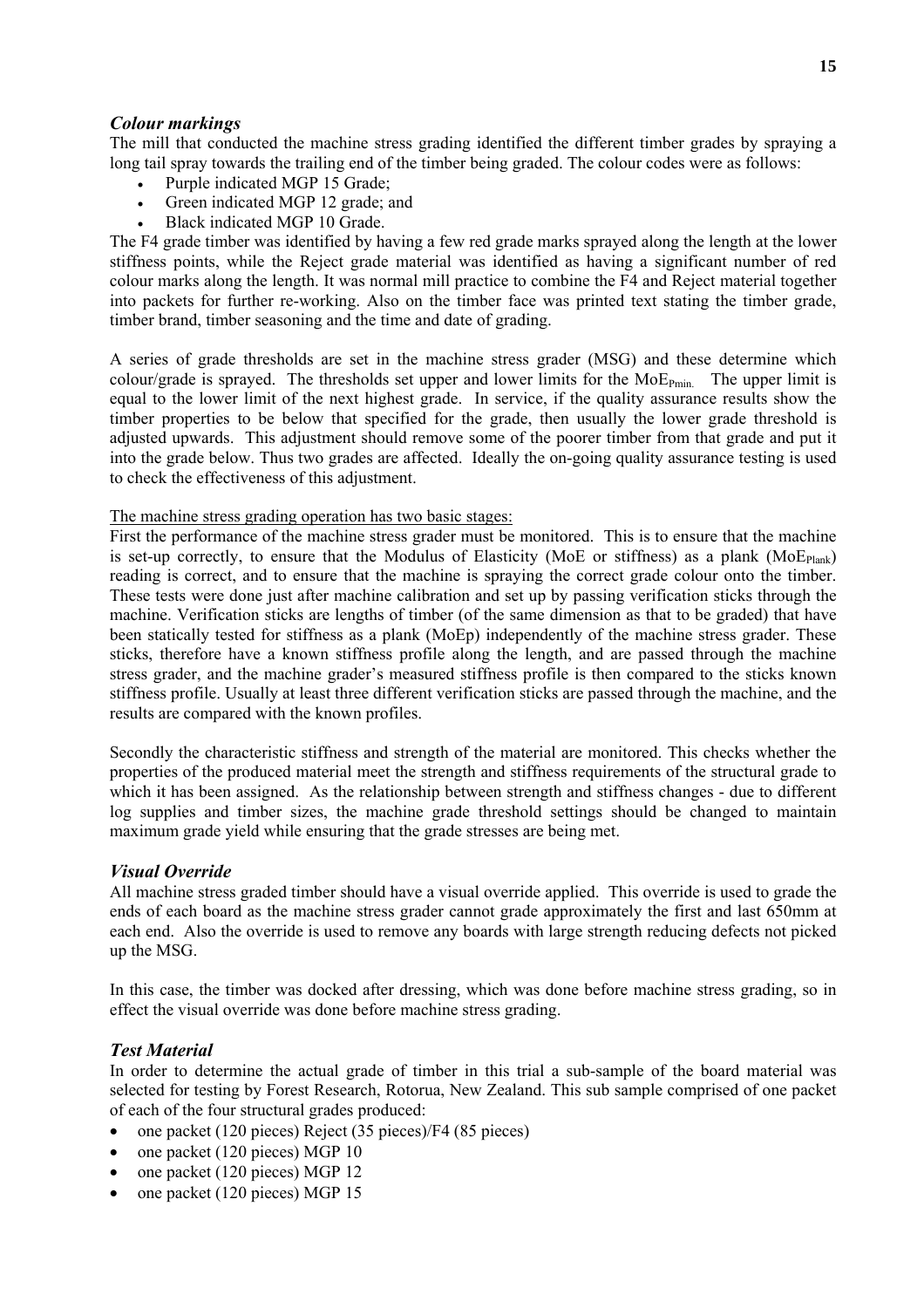These packets were selected on the basis of packets having the greatest cross section of sample sites. These four packets of timber were shipped to the Forest Research, Rotorua, New Zealand for re-machine stress grading (so as to establish the MoEp profile for each piece of timber) and the timber was tested for bending stiffness ( $MoE_i$ ) and bending strength ( $MoR_i$ ). Hence, we were able to establish the relationship between the grading parameter ( $\text{MoEp}_{\text{min}}$ ) and the measured structural parameters ( $\text{MoEj}$  and  $\text{MoRj}$ ). The method of testing was as follows:

# *Testing*

- 1. All the timber was tested in the Timber Engineering Laboratory of Forest Research between the 13<sup>th</sup> October and 11<sup>th</sup> November 2003.
- 2. Each length of timber was assigned a unique Forest Research Timber Engineering laboratory number ranging from 212868 to 213367.
- 3. All the timber was passed twice through the Laboratory's Computermatic Machine Stress Grader (once on each face) to establish the Modulus of Elasticity as a plank (MoEp) profile and minimum MoEp for each piece. The MoEp values for each grade point of each board (as measured by the machine) were then averaged, and the lowest average MoEp value recorded for each stick was used as the MoEp<sub>min</sub>, or grade determining point.
- 4. All pieces were tested for bending strength and stiffness testing in accordance with AS/NZS 4063:1992. The timber was tested to destruction to determine the bending strength (MoRj) and stiffness as a joist (MoEj). Figure 4 shows the test arrangement with the actual span for the 90x35 being 1620mm. These results were compared against the published design stresses for the grade supplied. This testing simulates the quality assurance testing that is required to be done under AS/NZS1748.
- 5. The Forest Research Grade 1 Baldwin Universal test machine was used for all the bending tests.



## **Figure 4***:* **Bending test configuration**

## *Verification of Structural (Bending only) Properties*

After Machine Stress grading, all of the timber was tested for bending strength and stiffness testing in accordance with AS/NZS 4063:1992. The timber was tested to destruction to determine the bending strength (MoRj) and stiffness as a joist (MoEj). The results for each packet (grade) supplied were then compared against the published design stresses for that grade. This testing simulates the quality assurance testing that is required to be done under AS/NZS1748. Table 4 lists the results of the bending strength and stiffness testing with Appendix C showing the formula used to calculate the characteristic properties.

Table 4 shows:

- In terms of bending stiffness the graded timber did not achieve the required grade characteristic bending stiffness stress (Ek) for any of the structural grades.
- In terms of bending strength the graded timber did not achieve the required characteristic bending strength stress (Rk,norm) for the MGP 12 or MGP 15 grade timber.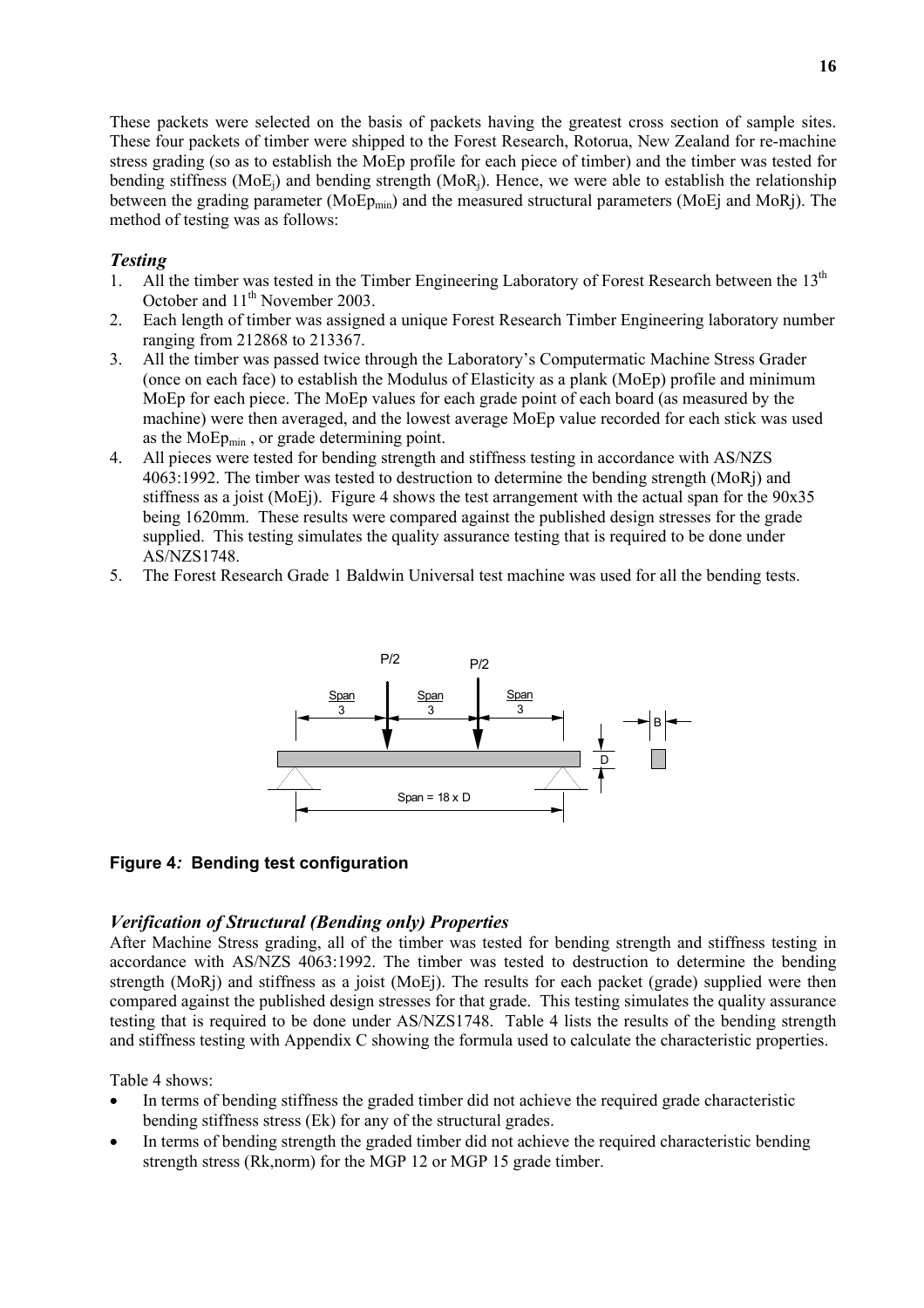Therefore, retrospective adjustment of the grade threshold after the QA on the graded timber was required to achieve the required values. This was trial timber from widely varying stand histories, and no adjustment of the grade thresholds in the MSG could be made prior to running the trial timber through Forest Research's laboratory.

|                      |       | Reject |       | F <sub>4</sub> |       | <b>MGP 10</b> |       | <b>MGP 12</b> |       | <b>MGP 15</b> |
|----------------------|-------|--------|-------|----------------|-------|---------------|-------|---------------|-------|---------------|
|                      | MoEi  | MoRi   | MoEi  | MoRi           | MoEi  | MoRi          | MoEi  | MoRi          | MoEi  | MoRj          |
|                      | (GPa) | (MPa)  | (GPa) | (MPa)          | (GPa) | (MPa)         | (GPa) | (MPa)         | (GPa) | (MPa)         |
| Rk MPa               |       | 6.71   |       | 12.43          |       | 14.37         |       | 21.52         |       | 28.22         |
| Rbasic, MPa          |       | 2.25   |       | 4.49           |       | 5.17          |       | 7.93          |       | 10.61         |
| Rk, norm, MPa        |       | 6.66   |       | 13.25          |       | 15.28         |       | 23.43         |       | 31.32         |
| GPa<br>$Ek(1)$ ,     | 5.19  |        | 6.29  |                | 8.30  |               | 10.73 |               | 13.32 |               |
| $Ek(2)$ , GPa        | 3.85  |        | 5.49  |                | 8.16  |               | 12.17 |               | 15.64 |               |
| Ek, GPa.             | 3.85  |        | 5.49  |                | 8.16  |               | 10.73 |               | 13.32 |               |
| Required MoE         |       |        | 6.10  |                | 10.00 |               | 12.70 |               | 15.20 |               |
| Required MoR         |       |        |       | 13.00          |       | 16.00         |       | 28.00         |       | 41.00         |
| Allowable MoE (0.94) |       |        | 5.73  |                | 9.40  |               | 11.94 |               | 14.29 |               |
| Allowable MoR (0.91) |       |        |       | 11.83          |       | 14.56         |       | 25.48         |       | 37.31         |
| Pass/Fail            |       |        | Fail  |                | Fail  |               | Fail  |               | Fail  |               |
|                      |       |        |       | Pass           |       | Pass          |       | Fail          |       | Fail          |

**Table 4: Initial AS/NZS 4063 Quality Assurance Bending Stiffness and Strength test results** 

# *Quality Assurance Test Results*

To derive the new grade thresholds, all of the test data collected during the quality assurance testing for all of the test pieces (480 individual test samples) were ranked in order of MoEp<sub>min</sub> taking an upper and lower MoE<sub>Pmin</sub>. Thresholds for each grade and the corresponding characteristic bending stiffness and strength were calculated. These calculated values were then compared with required code values for that grade and further adjustments were made to the thresholds (bearing in mind that any adjustment also affected the grades above and below). Table 5 shows the grade thresholds adopted.

## **Table 5: Estimated Grade thresholds using the QA test data, which were subsequently used to resort lumber.**

| Timber Size 90 x 35 mm |        |         |  |  |  |  |  |  |  |  |
|------------------------|--------|---------|--|--|--|--|--|--|--|--|
|                        | Ep low | Ep high |  |  |  |  |  |  |  |  |
|                        | (GPa)  | (GPa)   |  |  |  |  |  |  |  |  |
| Reject                 |        | 4 2 5   |  |  |  |  |  |  |  |  |
| F <sub>4</sub>         | 4.25   | 7.80    |  |  |  |  |  |  |  |  |
| MGP <sub>10</sub>      | 7.80   | 11.50   |  |  |  |  |  |  |  |  |
| <b>MGP 12</b>          | 11.50  | 14.80   |  |  |  |  |  |  |  |  |
| MGP15                  | 14.80  | 18.00   |  |  |  |  |  |  |  |  |

Table 6 shows the results of the bending strength and stiffness testing following the adjustment to the grade thresholds. Figure 5 and Figure 6 show the distribution of the bending stiffness AS/NZS4063 (MoEj) and bending strength AS/NZS4063 (MoRj) for each adjusted grade.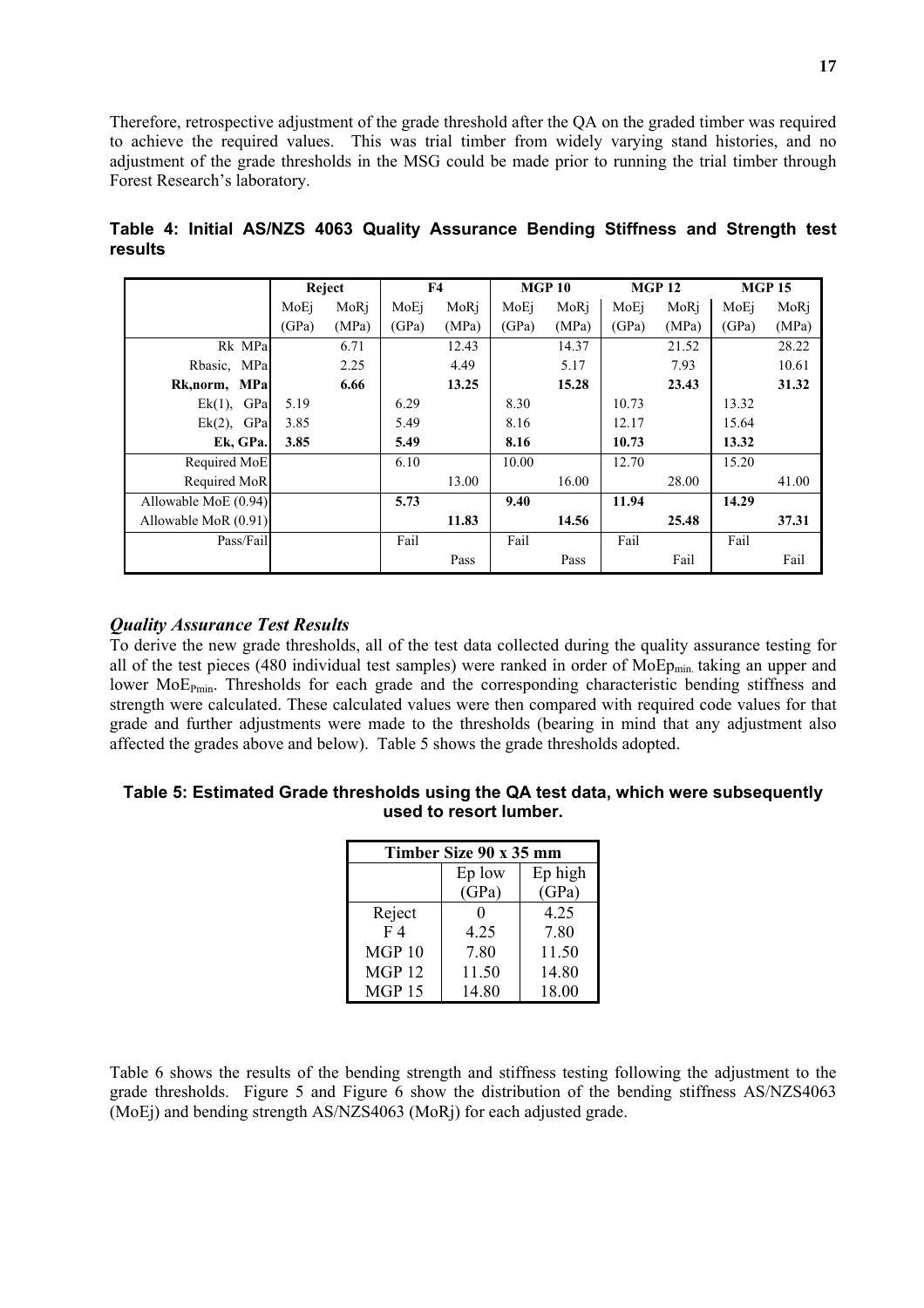|                      |       | Reject |       | F <sub>4</sub> |       | <b>MGP 10</b> |       | <b>MGP 12</b> |       | <b>MGP 15</b> |
|----------------------|-------|--------|-------|----------------|-------|---------------|-------|---------------|-------|---------------|
|                      | MoEi  | MoRi   | MoEi  | MoRi           | MoEi  | MoRi          | MoEi  | MoRi          | MoEi  | MoRj          |
|                      | (GPa) | (MPa)  | (GPa) | (MPa)          | (GPa) | (MPa)         | (GPa) | (MPa)         | (GPa) | (MPa)         |
| Rk MPa               |       | 6.16   |       | 11.71          |       | 15.49         |       | 24.38         |       | 34.78         |
| Rbasic, MPa          |       | 2.03   |       | 4.25           |       | 5.54          |       | 8.99          |       | 13.36         |
| Rk, norm, MPa        |       | 6.00   |       | 12.56          |       | 16.35         |       | 26.56         |       | 39.46         |
| GPa<br>$Ek(1)$ ,     | 5.57  |        | 6.51  |                | 9.23  |               | 12.08 |               | 14.40 |               |
| GPa<br>$Ek(2)$ ,     | 3.55  |        | 6.05  |                | 9.51  |               | 13.77 |               | 16.80 |               |
| Ek, GPa.             | 3.55  |        | 6.05  |                | 9.23  |               | 12.08 |               | 14.40 |               |
| Required MoE         |       |        | 6.10  |                | 10.00 |               | 12.70 |               | 15.20 |               |
| Required MoR         |       |        |       | 13.00          |       | 16.00         |       | 28.00         |       | 41.00         |
| Allowable MoE (0.94) |       |        | 5.73  |                | 9.40  |               | 11.94 |               | 14.29 |               |
| Allowable MoR (0.91) |       |        |       | 11.83          |       | 14.56         |       | 25.48         |       | 37.31         |
| Pass/Fail            |       |        | Pass  |                | Fail  |               | Pass  |               | Pass  |               |
|                      |       |        |       | Pass           |       | Pass          |       | Pass          |       | Pass          |

**Table 6: Estimated 'True' AS/NZS 4063 Quality Assurance Bending Stiffness and Strength**  test results based and graded by Laboratory MoE<sub>Pmin</sub>



**Figure 5: Adjusted distribution of the bending stiffness AS/NZS4063 (MoEj)**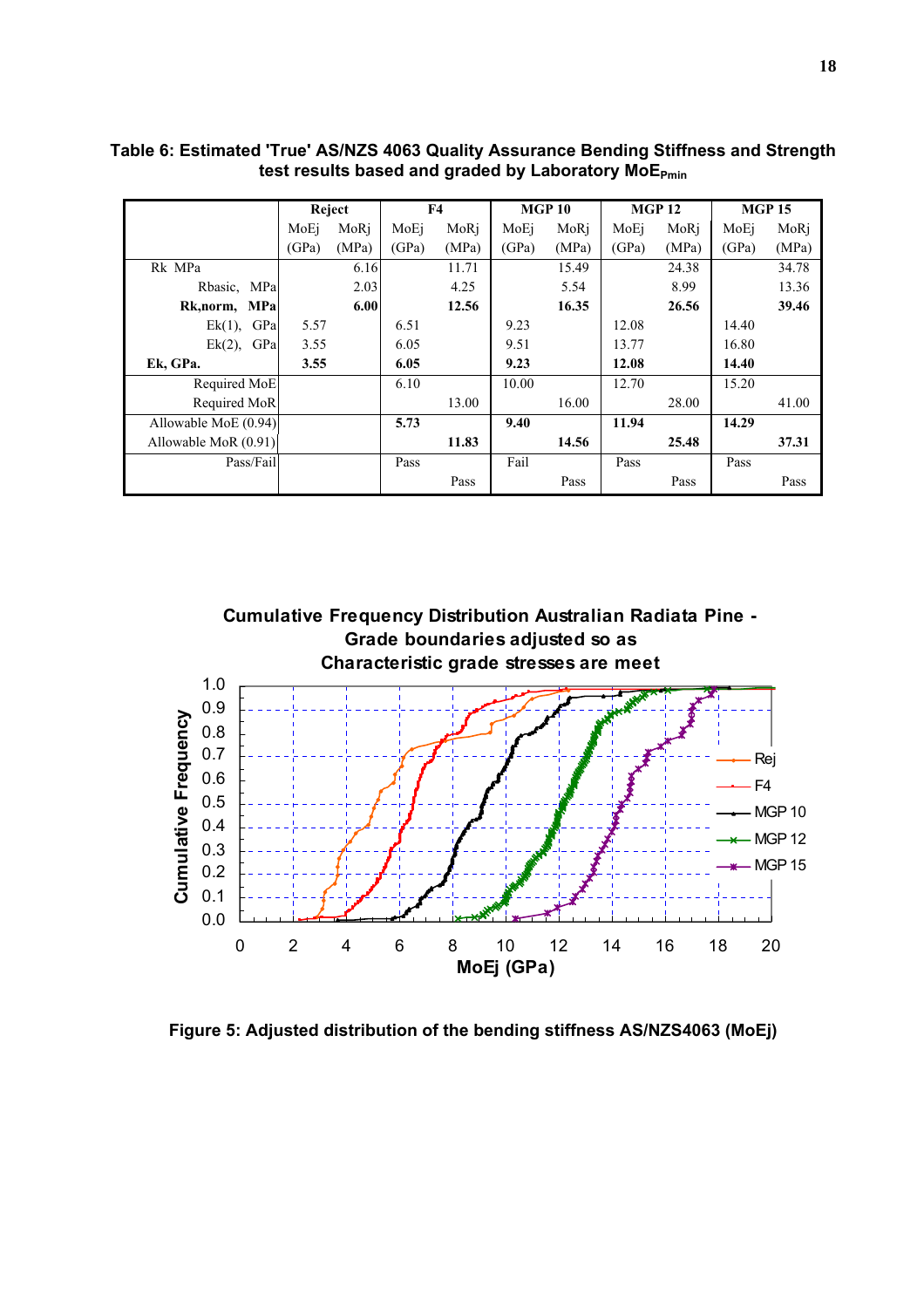

**Figure 6: Adjusted distribution of the bending strength AS/NZS4063 (MoRj)** 

Table 6, Figure 5 and Figure 6 **Error! Reference source not found.**show:

- Bending stiffness for MGP 10 is only just lower than that required. However further increasing the lower grade threshold changed the grade recoveries much more drastically than they improved the characteristic stiffness (Ek) for the grade. Thus the grade thresholds chosen were considered to be a fair estimation considering the limited sample size.
- All other grades meet both bending stiffness and bending strength requirements.

Using the data logged MSG data for the entire study the material was re-graded using the adjusted grade thresholds.

Table 7 shows MSG grade recoveries for Butt log, upper logs and total grade recoveries for each stand density and age class. A more detailed summary of the same ten sites, but sorting by log sonic split is presented in Appendix B. Appendix D lists the raw Quality Assurance test data.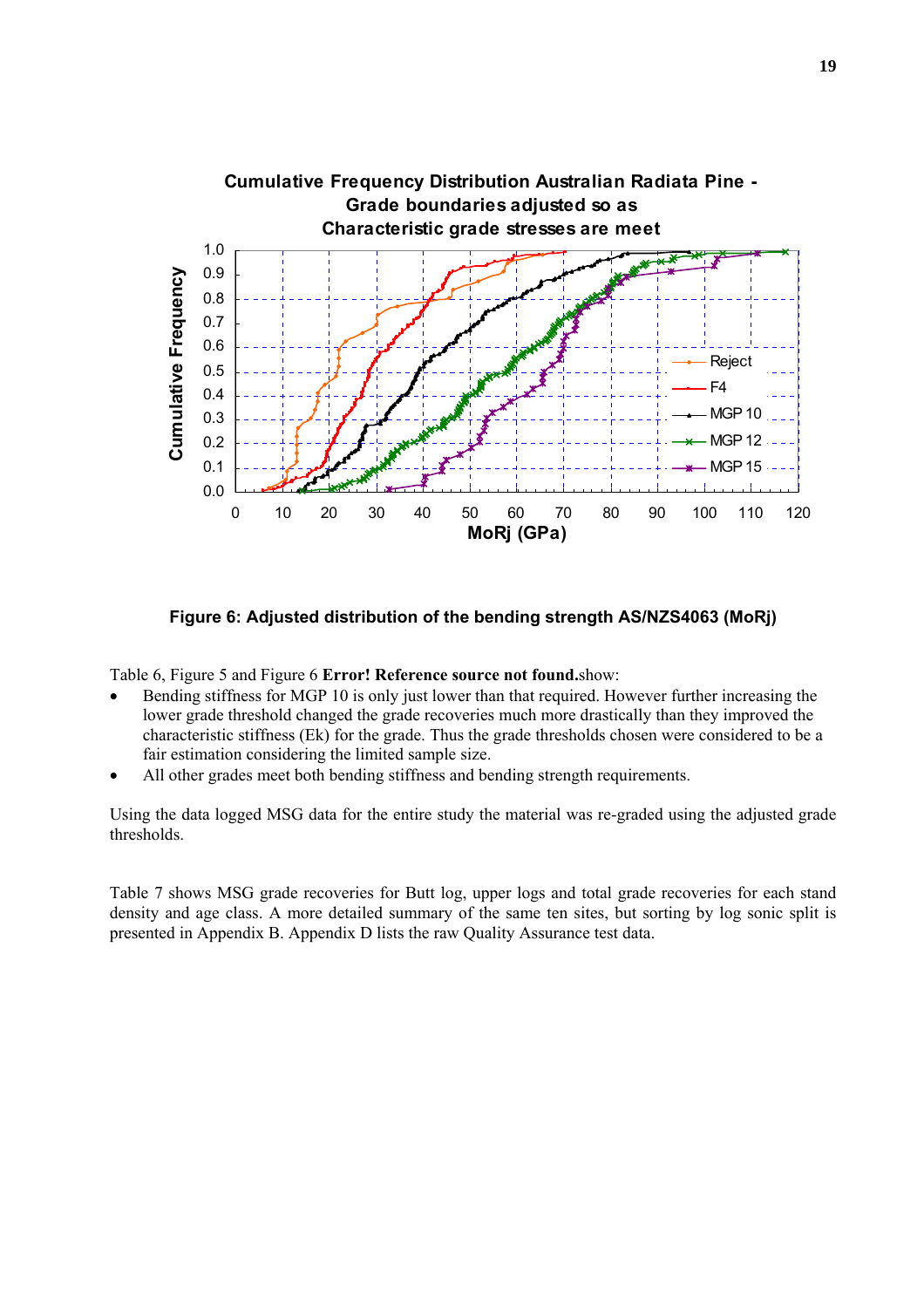|                   | Low Density Stand |                      |                   | Age 23 years |          |          |
|-------------------|-------------------|----------------------|-------------------|--------------|----------|----------|
|                   | <b>Site</b>       | Porters              |                   |              |          |          |
|                   | <b>Butt Logs</b>  |                      | <b>Upper Logs</b> |              | All Logs |          |
|                   | Volume            | Percent              | Volume            | Percent      | Volume   | Percent  |
| MGP <sub>15</sub> | 0.030             | 2%                   | 0.008             | 0%           | 0.038    | $1\%$    |
| <b>MGP 12</b>     | 0.293             | 20%                  | 0.102             | 5%           | 0.395    | 11%      |
| MGP10             | 0.627             | 43%                  | 1.065             | 51%          | 1.692    | 48%      |
| F4                | 0.469             | 32%                  | 0.879             | 42%          | 1.348    | 38%      |
| Reject            | 0.024             | $2\%$                | 0.019             | $1\%$        | 0.042    | $1\%$    |
| Total             | 1.443             | 100%                 | 2.073             | 100%         | 3.515    | 100%     |
|                   |                   |                      |                   |              |          |          |
|                   | Low Density Stand |                      |                   | Age 26 years |          |          |
|                   | <b>Site</b>       | Emersons             |                   |              |          |          |
|                   | <b>Butt Logs</b>  |                      | <b>Upper Logs</b> |              | All Logs |          |
|                   | Volume            | Percent              | Volume            | Percent      | Volume   | Percent  |
| MGP <sub>15</sub> | 0.070             | 5%                   | 0.193             | 7%           | 0.263    | 6%       |
| <b>MGP 12</b>     | 0.692             | 48%                  | 0.888             | 33%          | 1.580    | 38%      |
| MGP10             | 0.366             | 26%                  | 1.072             | 40%          | 1.438    | 35%      |
| F <sub>4</sub>    | 0.306             | 21%                  | 0.558             | 21%          | 0.864    | 21%      |
| Reject            | 0.000             | $0\%$                | 0.000             | $0\%$        | 0.000    | $0\%$    |
| Total             | 1.434             | 100%                 | 2.711             | 100%         | 4.145    | 100%     |
|                   |                   |                      |                   |              |          |          |
|                   | Low Density Stand |                      |                   | Age 33 years |          |          |
|                   | <b>Site</b>       | Myora HQ             |                   |              |          |          |
|                   | <b>Butt Logs</b>  |                      | <b>Upper Logs</b> |              | All Logs |          |
|                   | Volume            | Percent              | Volume            | Percent      | Volume   | Percent  |
| MGP <sub>15</sub> | 0.015             | 1%                   | 0.015             | $0\%$        | 0.030    | 0%       |
| <b>MGP 12</b>     | 0.451             | 18%                  | 0.858             | 19%          | 1.310    | 19%      |
| <b>MGP 10</b>     | 1.396             | 57%                  | 2.780             | 61%          | 4.176    | 59%      |
| F4                | 0.457             | 19%                  | 0.920             | 20%          | 1.377    | 20%      |
| Reject            | 0.125             | 5%                   | 0.021             | $0\%$        | 0.146    | $2\%$    |
| Total             | 2.444             | 100%                 | 4.594             | 100%         | 7.039    | 100%     |
|                   |                   |                      |                   |              |          |          |
|                   |                   | Medium Density Stand |                   | Age 25 years |          |          |
|                   | <b>Site</b>       | Nangeela             |                   |              |          |          |
|                   | <b>Butt Logs</b>  |                      | <b>Upper Logs</b> |              |          | All Logs |
|                   | Volume            | Percent              | Volume            | Percent      | Volume   | Percent  |
| <b>MGP 15</b>     | 0.119             | $8\%$                | 0.015             | $1\%$        | 0.134    | 4%       |
| MGP <sub>12</sub> | 0.469             | 32%                  | 0.462             | 29%          | 0.932    | 30%      |
| <b>MGP 10</b>     | 0.433             | 29%                  | 0.900             | 57%          | 1.333    | 44%      |
| F4                | 0.468             | 31%                  | 0.196             | 12%          | 0.664    | 22%      |
| Reject            | 0.000             | 0%                   | 0.000             | $0\%$        | 0.000    | $0\%$    |
| Total             | 1.490             | 100%                 | 1.574             | 100%         | 3.064    | $100\%$  |
|                   |                   |                      |                   |              |          |          |
|                   |                   | Medium Density Stand |                   | Age 28 years |          |          |
|                   | <b>Site</b>       | Kongorong            |                   |              |          |          |
|                   | <b>Butt Logs</b>  |                      | <b>Upper Logs</b> |              | All Logs |          |
|                   | Volume            | Percent              | Volume            | Percent      | Volume   | Percent  |
| <b>MGP 15</b>     | 0.070             | 4%                   | 0.082             | 3%           | 0.153    | 3%       |
| <b>MGP 12</b>     | 0.545             | 32%                  | 0.747             | 25%          | 1.292    | 28%      |
| <b>MGP 10</b>     | 0.731             | 42%                  | 1.624             | 55%          | 2.354    | 50%      |
| F4                | 0.381             | 22%                  | 0.501             | 17%          | 0.882    | 19%      |
| Reject            | 0.000             | $0\%$                | 0.000             | $0\%$        | 0.000    | $0\%$    |
| Total             | 1.726             | 100%                 | 2.955             | $100\%$      | 4.681    | $100\%$  |

# **Table 7: Corrected MSG grade recoveries for each stand density and age class.**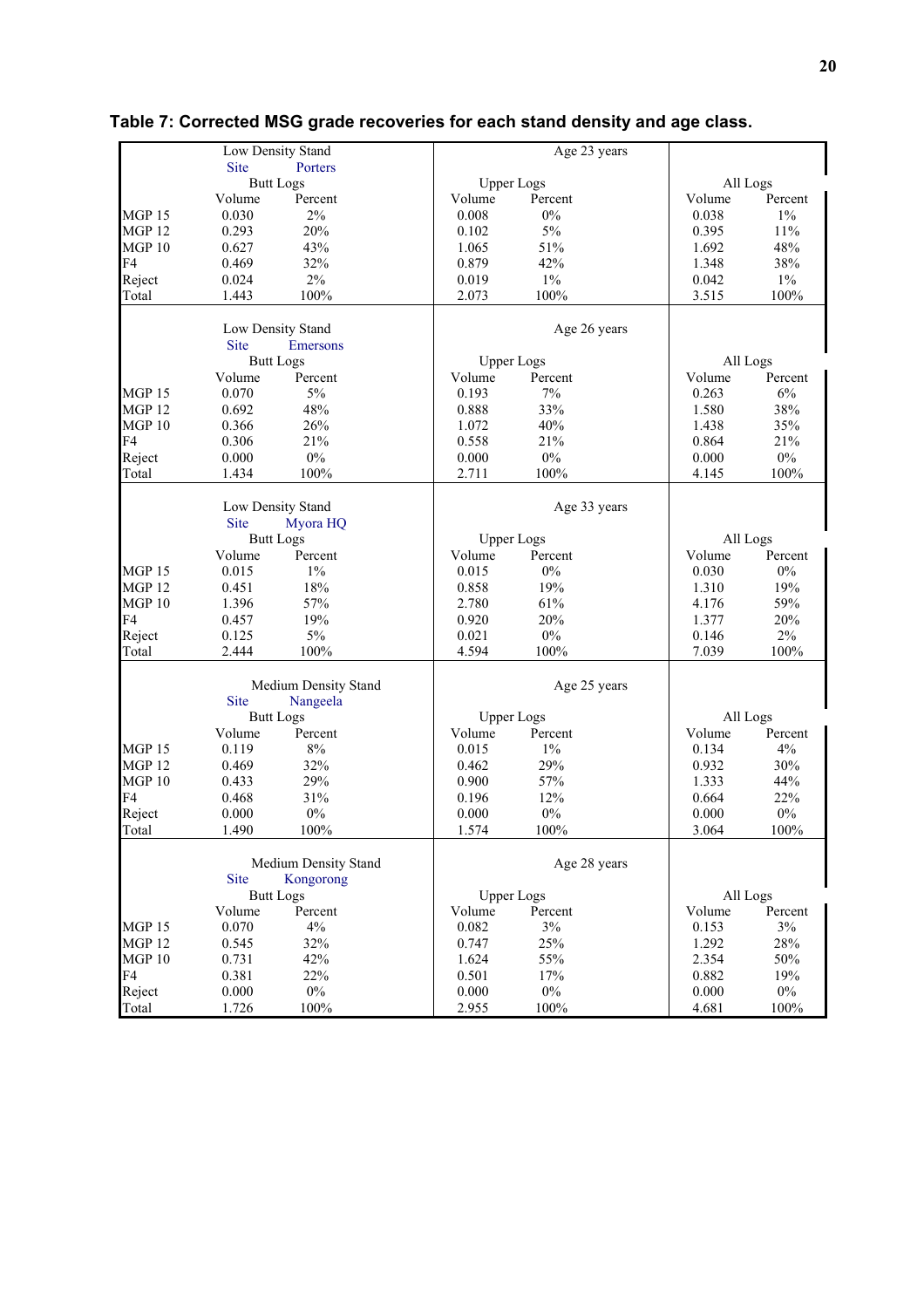|                   |                           | Medium Density Stand |                   | Age 31 years |          |         |
|-------------------|---------------------------|----------------------|-------------------|--------------|----------|---------|
|                   | <b>Site</b>               | Kentbruck            |                   |              |          |         |
|                   | <b>Butt Logs</b>          |                      | <b>Upper Logs</b> |              | All Logs |         |
|                   | Volume                    | Percent              | Volume            | Percent      | Volume   | Percent |
| <b>MGP 15</b>     | 0.976                     | 15%                  | 0.357             | 12%          | 0.596    | 13%     |
| <b>MGP 12</b>     | 0.670                     | 39%                  | 0.983             | 33%          | 1.591    | 35%     |
| MGP10             | 0.452                     | 30%                  | 1.434             | 49%          | 1.905    | 42%     |
| F <sub>4</sub>    | 0.122                     | 16%                  | 0.183             | 6%           | 0.427    | 9%      |
| Reject            | 0.000                     | $0\%$                | 0.000             | $0\%$        | 0.000    | $0\%$   |
| Total             | 2.220                     | 100%                 | 2.956             | 100%         | 4.518    | 100%    |
|                   |                           |                      |                   |              |          |         |
|                   |                           | Medium Density Stand |                   | Age 37 years |          |         |
|                   | <b>Site</b>               | Longs                |                   |              |          |         |
|                   | <b>Butt Logs</b>          |                      | <b>Upper Logs</b> |              | All Logs |         |
|                   | Volume                    | Percent              | Volume            | Percent      | Volume   | Percent |
| <b>MGP 15</b>     | 0.156                     | 7%                   | 0.073             | 2%           | 0.229    | 4%      |
| <b>MGP 12</b>     | 0.625                     | 29%                  | 1.455             | 35%          | 2.081    | 33%     |
| MGP10             | 0.649                     | 30%                  | 1.620             | 39%          | 2.269    | 36%     |
| F4                | 0.653                     | 30%                  | 0.960             | 23%          | 1.613    | 26%     |
| Reject            | 0.095                     | 4%                   | 0.000             | $0\%$        | 0.095    | 2%      |
| Total             | 2.179                     | 100%                 | 4.108             | 100%         | 6.287    | 100%    |
|                   | High Density Stand        |                      |                   | Age 27 years |          |         |
|                   | <b>Site</b>               | <b>Byjuke</b>        |                   |              |          |         |
|                   | <b>Butt Logs</b>          |                      | <b>Upper Logs</b> |              | All Logs |         |
|                   | Volume                    | Percent              | Volume            | Percent      | Volume   | Percent |
| <b>MGP 15</b>     | 0.313                     | 21%                  | 0.061             | 4%           | 0.374    | 12%     |
| MGP <sub>12</sub> | 0.514                     | 35%                  | 0.494             | 32%          | 1.008    | 33%     |
| MGP <sub>10</sub> | 0.412                     | 28%                  | 0.862             | 55%          | 1.274    | 42%     |
| F <sub>4</sub>    | 0.244                     | 16%                  | 0.138             | 9%           | 0.382    | 13%     |
| Reject            | 0.000                     | $0\%$                | 0.000             | $0\%$        | 0.000    | $0\%$   |
| Total             | 1.483                     | 100%                 | 1.555             | 100%         | 3.038    | 100%    |
|                   | <b>High Density Stand</b> |                      |                   | Age 32 years |          |         |
|                   | <b>Site</b>               | MacGillivray         |                   |              |          |         |
|                   | <b>Butt Logs</b>          |                      | <b>Upper Logs</b> |              | All Logs |         |
|                   | Volume                    | Percent              | Volume            | Percent      | Volume   | Percent |
| <b>MGP 15</b>     | 0.428                     | 22%                  | 0.604             | 18%          | 1.032    | 20%     |
| <b>MGP 12</b>     | 0.787                     | 41%                  | 1.092             | 33%          | 1.879    | 36%     |
| MGP <sub>10</sub> | 0.374                     | 19%                  | 1.185             | 36%          | 1.559    | 30%     |
| F4                | 0.270                     | 14%                  | 0.395             | 12%          | 0.666    | 13%     |
| Reject            | 0.076                     | 4%                   | 0.000             | $0\%$        | 0.076    | $1\%$   |
| Total             | 1.934                     | 100%                 | 3.277             | 100%         | 5.212    | 100%    |
|                   |                           |                      |                   |              |          |         |
|                   | <b>High Density Stand</b> |                      |                   | Age 44 years |          |         |
|                   | <b>Site</b>               | Caroline HQ          |                   |              |          |         |
|                   | <b>Butt Logs</b>          |                      | <b>Upper Logs</b> |              | All Logs |         |
|                   | Volume                    | Percent              | Volume            | Percent      | Volume   | Percent |
| <b>MGP 15</b>     | 0.976                     | 44%                  | 1.020             | 23%          | 1.996    | 30%     |
| <b>MGP 12</b>     | 0.670                     | 30%                  | 1.944             | 43%          | 2.614    | 39%     |
| MGP 10            | 0.452                     | 20%                  | 1.455             | 32%          | 1.907    | 28%     |
| F4                | 0.122                     | $5\%$                | 0.095             | 2%           | 0.217    | $3\%$   |
| Reject            | 0.000                     | $0\%$                | 0.000             | $0\%$        | 0.000    | $0\%$   |
| Total             | 2.220                     | 100%                 | 4.514             | 100%         | 6.734    | 100%    |

# **Table 7***(cont): Corrected MSG grade recoveries for each stand density and age class.*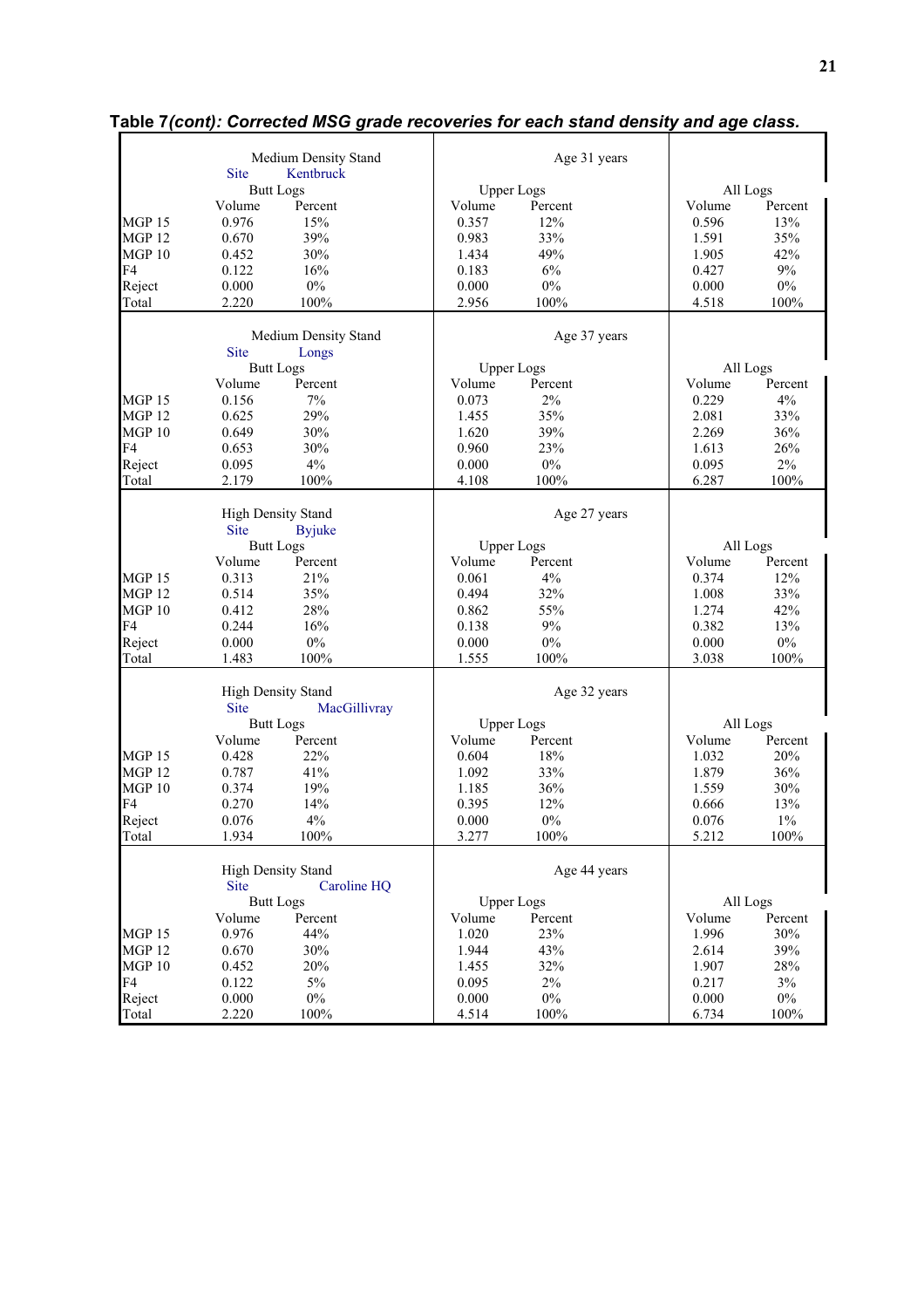#### **Determination of Average Stiffness by Site and Sonic Sort**

Another method to compare the 10 sites is by using the 'average' stiffness. Only a sub sample of boards was tested for stiffness but all pieces were graded by the machine stress grader and resultant  $MoE<sub>Plank</sub>$ stiffnesses data logged. However the MSG stiffnesses recorded are not always a reflection of the true stiffness i.e. MSG stiffnesses are best useful for comparative purposes and should not be used as absolute values. Thus in order to use these MSG stiffnesses a relationship between the machine stress grader datalogged stiffness and the AS/NZS4063 joist stiffness had to be determined. This was done by averaging the MoEPlank and joist stiffness for all timber from 28 MSG grade/site/sonic sort groups (7-MGP15, 7- MGP12, 7-MGP10 & 7-F4/reject) and plotting the relationship (Figure 7). In this case the average joist stiffnesses are 80% of the average MSG  $MOE_{Plank}$  stiffnesses and form a linear relationship.



Figure 7: Relationship of CLT MoE<sub>Plank</sub> stiffness to AS/NZS4063 Joist stiffness by site

The data in Table 8 (Upper logs) and Table 9 (Butt logs) are the average of all  $MoE_{Plank}$  stiffnesses recorded by the MSG for all the timber in the ten sites, separated into the three sonic sorts, and multiplied by the 0.8 factor (i.e. the adjusted MoE<sub>Plank</sub> values). Also shown in these tables is the number of pieces in each log/site/sonic sort group with the maximum and minimum piece stiffnesses.

Less reliability can be placed on data based on just a few pieces of lumber (maybe from only one log). However, the overall trends are clear with site density and sonic sorting showing significant differences in final lumber stiffness.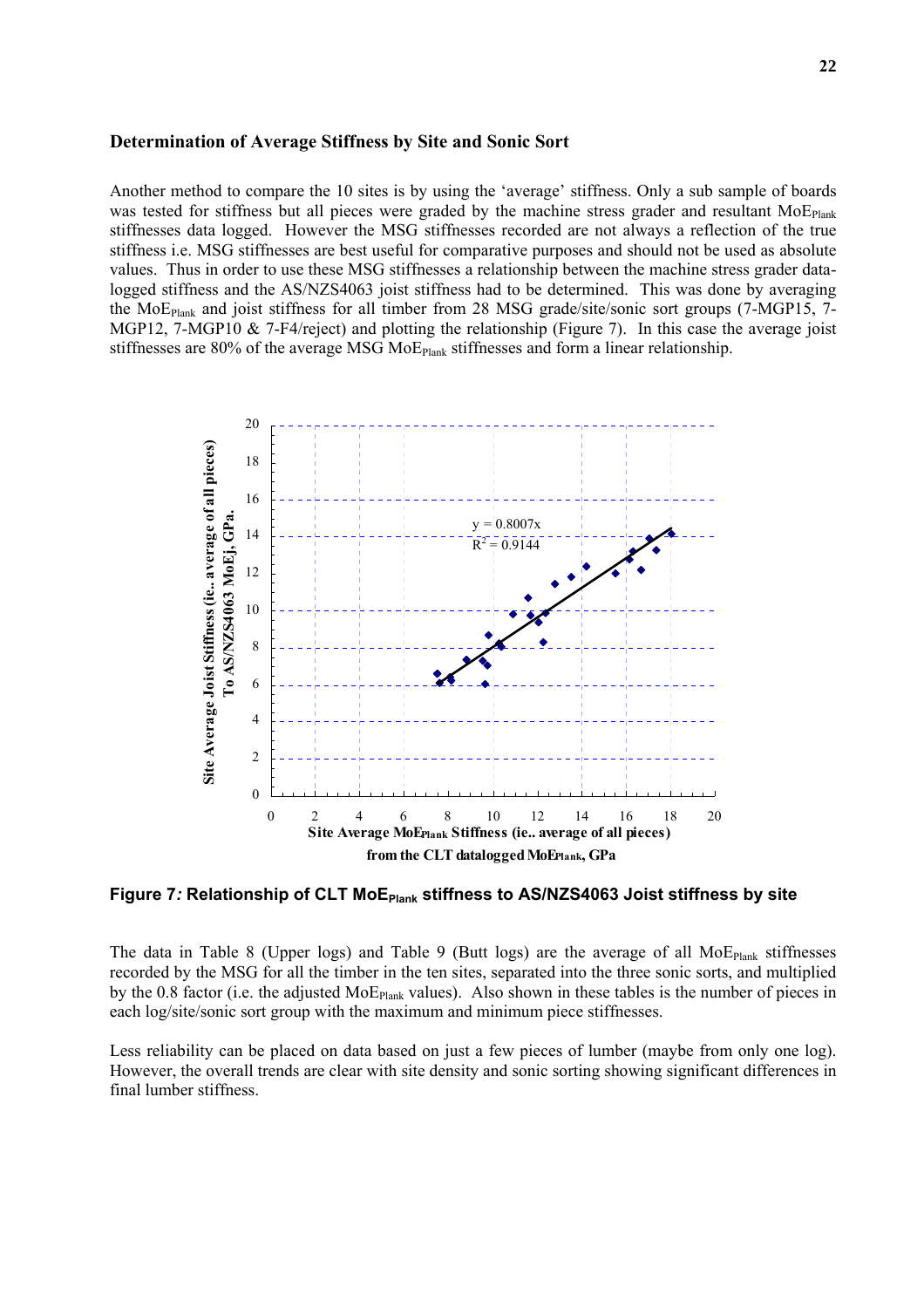| <b>High Sonic Sort, Upper Logs</b>   |                |                         |                   |          |                                   |            |       |               |                     |                    |  |  |
|--------------------------------------|----------------|-------------------------|-------------------|----------|-----------------------------------|------------|-------|---------------|---------------------|--------------------|--|--|
|                                      | L23            | L26                     | L33               | M25      | M28                               | M31        | M37   | H27           | H32                 | H44                |  |  |
|                                      |                | <b>Porters Emersons</b> | Myora HQ Nangeela |          | Kongorong                         | Kentbruck  | Longs | <b>Byjuke</b> | MacGillivray        | <b>Caroline HQ</b> |  |  |
| Average                              | 9.04           | 11.45                   | 9.71              | 10.48    | 10.82                             | 11.95      | 10.48 | 11.65         | 12.10               | 13.06              |  |  |
| Count                                | 47             | 81                      | 151               | 46       | 62                                | 71         | 115   | 27            | 68                  | 115                |  |  |
| Max                                  | 13.62          | 14.91                   | 14.52             | 14.92    | 14.75                             | 16.31      | 15.06 | 15.45         | 17.44               | 17.11              |  |  |
| Min                                  | 5.97           | 6.88                    | 5.68              | 6.68     | 6.77                              | 7.06       | 5.44  | 7.42          | 6.43                | 6.85               |  |  |
| <b>DIRECTOR</b>                      | 3.35           | 3.54                    | 3.3               | 3.54     | 3.48                              | 3.63       | 3.6   | 3.63          | 3.71                | 3.81               |  |  |
| <b>BIX</b>                           | 2.5            | 2.0                     | 2.7               | 2.1      | 3.0                               | 2.5        | 3.4   | 2.5           | 2.5                 | 2.3                |  |  |
| <b>Medium Sonic Sort, Upper Logs</b> |                |                         |                   |          |                                   |            |       |               |                     |                    |  |  |
|                                      | L23            | L26                     | L33               | M25      | M28                               | <b>M31</b> | M37   | H27           | H32                 | H44                |  |  |
|                                      |                | <b>Porters Emersons</b> | Myora HQ          | Nangeela | Kongorong                         | Kentbruck  | Longs | <b>Byjuke</b> | <b>MacGillivray</b> | <b>Caroline HQ</b> |  |  |
| Average                              | 8.49           | 10.08                   | 9.66              | 9.79     | 9.77                              | 10.90      | 10.63 | 10.54         | 11.92               | 12.03              |  |  |
| Count                                | 44             | 58                      | 86                | 23       | 71                                | 67         | 97    | 37            | 83                  | 87                 |  |  |
| <b>Max</b>                           | 10.97          | 13.68                   | 12.33             | 12.45    | 13.81                             | 14.03      | 14.86 | 13.50         | 16.42               | 15.87              |  |  |
| Min                                  | 6.14           | 5.44                    | 6.07              | 7.03     | 6.07                              | 6.95       | 5.80  | 6.91          | 6.51                | 6.42               |  |  |
| <b>DIRECTOR</b>                      | 3.17           | 3.35                    | 3.15              | 3.41     | 3.31                              | 3.49       | 3.44  | 3.46          | 3.56                | 3.64               |  |  |
| <b>BIX</b>                           | 2.5            | 2.5                     | 3.5               | 2.7      | 3.3                               | 2.7        | 3.2   | 2.7           | 2.7                 | 2.6                |  |  |
|                                      |                |                         |                   |          | <b>Low Sonic Sort, Upper Logs</b> |            |       |               |                     |                    |  |  |
|                                      | L23            | L26                     | L33               | M25      | <b>M28</b>                        | M31        | M37   | H27           | H32                 | H44                |  |  |
|                                      | <b>Porters</b> | <b>Emersons</b>         | Myora HQ Nangeela |          | Kongorong                         | Kentbruck  | Longs | <b>Byjuke</b> | MacGillivray        | <b>Caroline HQ</b> |  |  |
| Average                              | 7.46           | 8.62                    | 8.19              | 9.31     | 9.13                              | 9.74       | 9.67  | 9.58          | 11.02               | 10.81              |  |  |
| Count                                | 49             | 43                      | 74                | 37       | 67                                | 61         | 62    | 41            | 71                  | 102                |  |  |
| <b>Max</b>                           | 11.03          | 11.09                   | 11.05             | 13.07    | 12.12                             | 12.45      | 12.65 | 12.95         | 15.27               | 16.02              |  |  |
| Min                                  | 5.43           | 6.14                    | 5.64              | 6.89     | 6.48                              | 6.72       | 6.00  | 6.23          | 6.65                | 6.55               |  |  |
| <b>DIRECTOR</b>                      | 2.92           | 3.12                    | 2.94              | 3.25     | 3.13                              | 3.31       | 3.23  | 3.27          | 3.37                | 3.40               |  |  |
| <b>BIX</b>                           | 3.70           | 3.00                    | 5.40              | 3.20     | 3.90                              | 3.40       | 3.60  | 3.30          | 3.50                | 3.80               |  |  |

Table 8: Average upper log MoE<sub>Plank</sub> (GPa) stiffness 'adjusted' by site and sonic sort with **average log DIRECTOR velocities and average Branch Index (BIX).**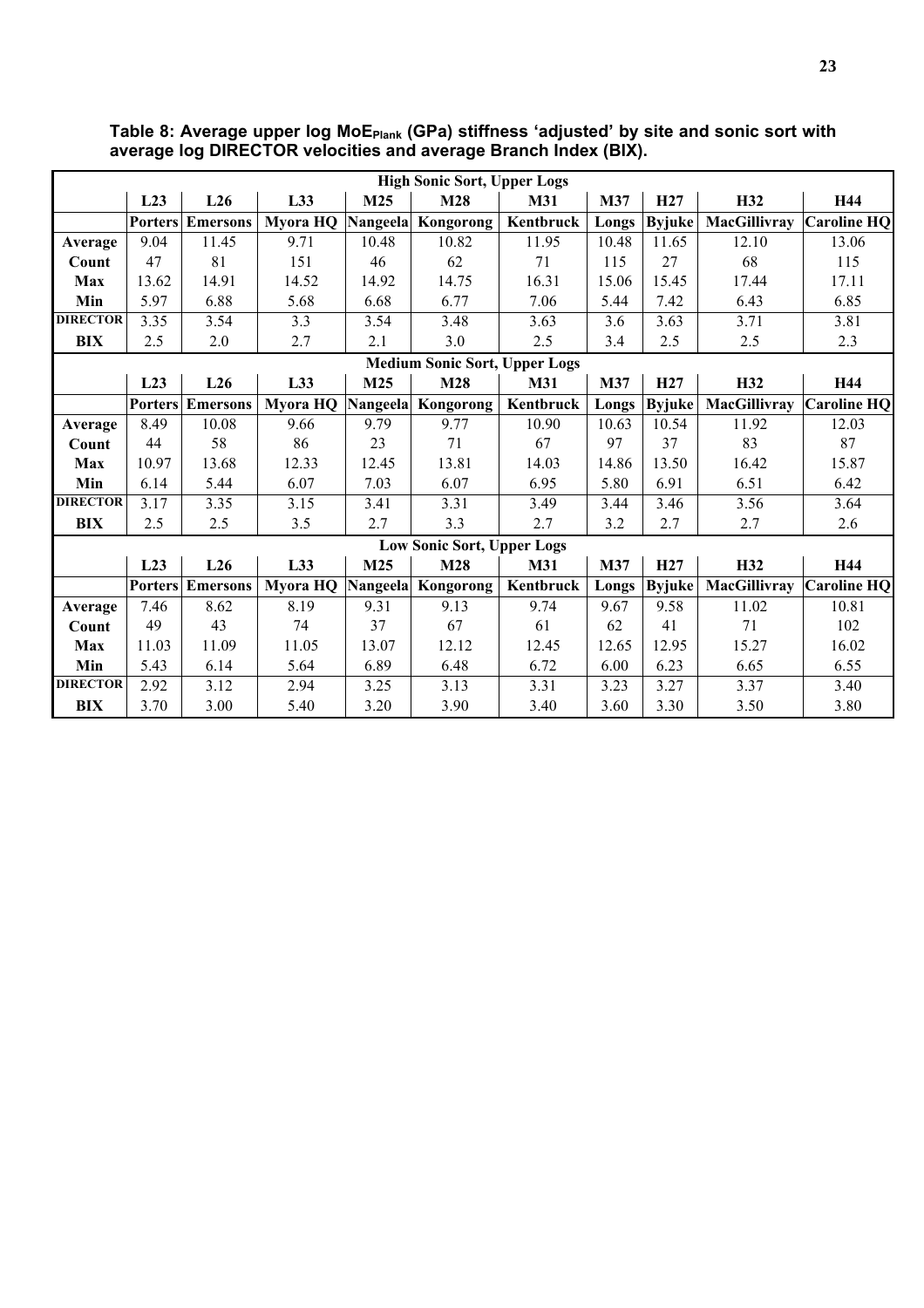|               | <b>High Sonic Sort, Butt Logs</b> |                 |          |                 |                                     |           |       |                 |              |                    |  |  |  |
|---------------|-----------------------------------|-----------------|----------|-----------------|-------------------------------------|-----------|-------|-----------------|--------------|--------------------|--|--|--|
|               | L23                               | L26             | L33      | M25             | M28                                 | M31       | M37   | H <sub>27</sub> | H32          | H44                |  |  |  |
|               | <b>Porters</b>                    | <b>Emersons</b> | Myora HQ | Nangeela        | Kongorong                           | Kentbruck | Longs | <b>Byjuke</b>   | MacGillivray | <b>Caroline HQ</b> |  |  |  |
| Average       | 10.93                             | 11.44           | 9.47     | 10.95           | 11.69                               | 12.64     | 10.66 | 12.36           | 14.40        | 14.05              |  |  |  |
| Count         | 18                                | 14              | 15       | 16              | 25                                  | 42        | 33    | 45              | 26           | 74                 |  |  |  |
| <b>Max</b>    | 14.14                             | 14.60           | 13.15    | 15.09           | 17.33                               | 17.73     | 14.59 | 17.32           | 19.54        | 17.37              |  |  |  |
| Min           | 7.54                              | 6.71            | 5.46     | 6.58            | 6.68                                | 6.67      | 4.44  | 6.74            | 6.67         | 6.76               |  |  |  |
| <b>DIRECT</b> | 3.4                               | 3.51            | 3.33     | 3.59            | 3.52                                | 3.59      | 3.55  | 3.71            | 3.69         | 3.75               |  |  |  |
| <b>OR</b>     |                                   |                 |          |                 |                                     |           |       |                 |              |                    |  |  |  |
| <b>BIX</b>    | 2.0                               | 1.9             | 3.0      | 2.3             | 2.7                                 | 2.6       | 3.0   | 1.9             | 2.4          | 2.4                |  |  |  |
|               |                                   |                 |          |                 | <b>Medium Sonic Sort, Butt Logs</b> |           |       |                 |              |                    |  |  |  |
|               | L23                               | L26             | L33      | M25             | M28                                 | M31       | M37   | H <sub>27</sub> | H32          | H44                |  |  |  |
|               | <b>Porters</b>                    | <b>Emersons</b> | Myora HQ | Nangeela        | Kongorong                           | Kentbruck | Longs | <b>Byjuke</b>   | MacGillivray | <b>Caroline HQ</b> |  |  |  |
| Average       | 9.19                              | 11.44           | 9.93     | 10.97           | 11.01                               | 12.00     | 10.47 | 11.73           | 12.38        | 12.28              |  |  |  |
| Count         | 36                                | 40              | 82       | 47              | 42                                  | 35        | 40    | 26              | 31           | 74                 |  |  |  |
| <b>Max</b>    | 12.92                             | 16.38           | 12.99    | 14.68           | 15.32                               | 15.23     | 14.96 | 16.10           | 16.77        | 16.84              |  |  |  |
| Min           | 5.24                              | 6.13            | 5.06     | 6.44            | 5.39                                | 5.09      | 4.92  | 6.84            | 6.08         | 5.94               |  |  |  |
| <b>DIRECT</b> | 3.18                              | 3.37            | 3.14     | 3.42            | 3.32                                | 3.43      | 3.43  | 3.49            | 3.54         | 3.57               |  |  |  |
| OR            |                                   |                 |          |                 |                                     |           |       |                 |              |                    |  |  |  |
| <b>BIX</b>    | 1.9                               | 2.3             | 2.7      | 2.5             | 2.8                                 | 3.0       | 2.8   | 2.2             | 2.8          | 2.7                |  |  |  |
|               |                                   |                 |          |                 | <b>Low Sonic Sort, Butt Logs</b>    |           |       |                 |              |                    |  |  |  |
|               | L23                               | L26             | L33      | M <sub>25</sub> | M28                                 | M31       | M37   | H <sub>27</sub> | H32          | H44                |  |  |  |
|               | <b>Porters</b>                    | <b>Emersons</b> | Myora HQ |                 | Nangeela Kongorong                  | Kentbruck | Longs | <b>Byjuke</b>   | MacGillivray | <b>Caroline HO</b> |  |  |  |
| Average       | 8.07                              | 10.10           | 9.01     | 9.88            | 9.85                                | 10.71     | 10.26 | 10.52           | 12.29        |                    |  |  |  |
| Count         | 43                                | 43              | 66       | 38              | 50                                  | 27        | 72    | 29              | 75           |                    |  |  |  |
| <b>Max</b>    | 12.85                             | 12.99           | 11.63    | 14.15           | 13.19                               | 14.17     | 14.54 | 14.74           | 16.83        |                    |  |  |  |
| Min           | 2.79                              | 5.35            | 4.32     | 5.96            | 5.03                                | 5.14      | 2.15  | 6.07            | 4.71         |                    |  |  |  |
| <b>DIRECT</b> | 2.96                              | 3.2             | 3.04     | 3.27            | 3.23                                | 3.36      | 3.23  | 3.31            | 3.42         |                    |  |  |  |
| OR            |                                   |                 |          |                 |                                     |           |       |                 |              |                    |  |  |  |
| <b>BIX</b>    | 2.7                               | 2.2             | 2.0      | 2.7             | 2.4                                 | 2.6       | 2.7   | 2.1             | 2.9          |                    |  |  |  |

Table 9: Average butt log MoE<sub>Plank</sub> stiffness (GPa) 'adjusted' by site and sonic sort with **average log DIRECTOR velocities and average Branch Index (BIX).**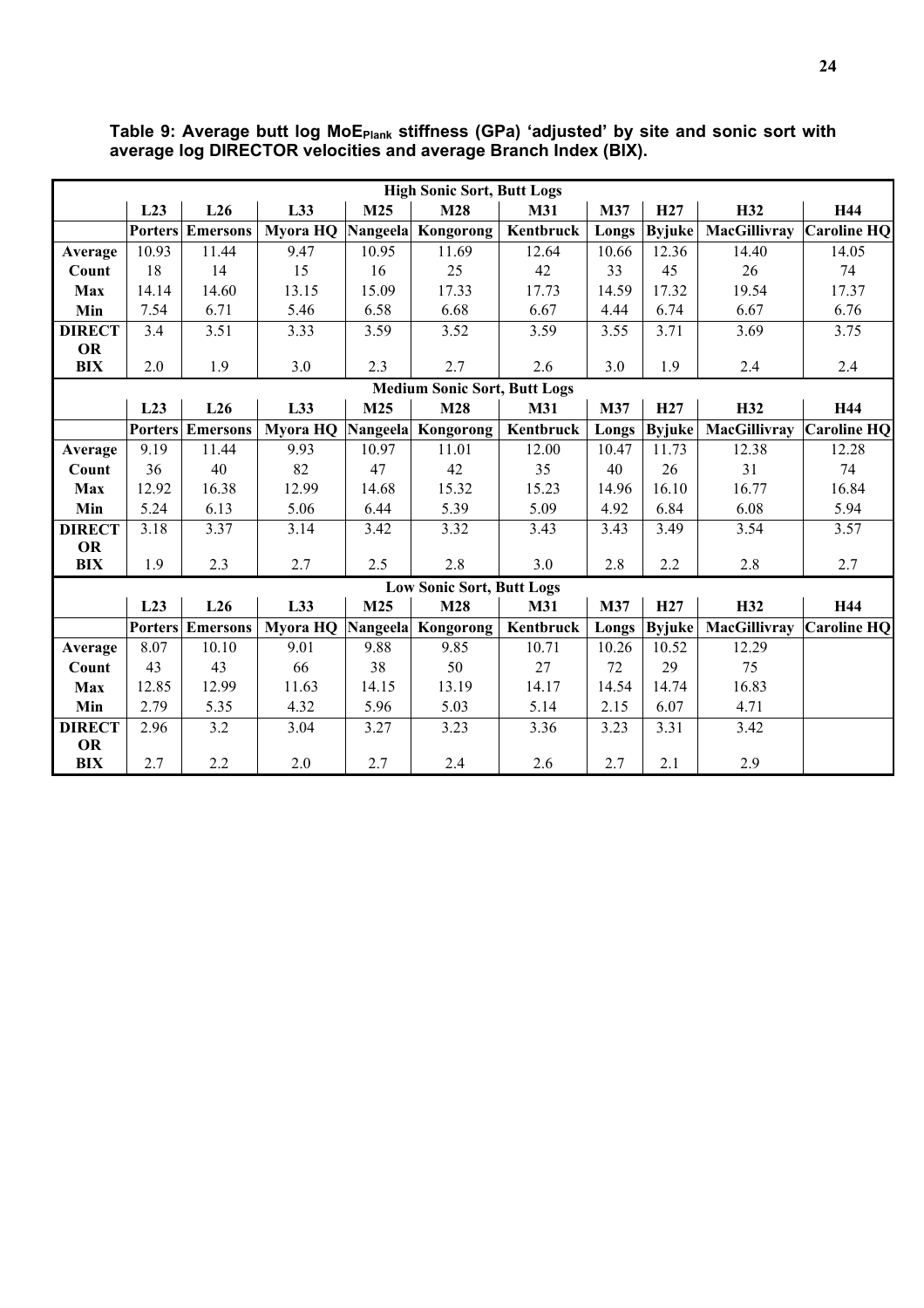Figure 8 (upper logs) and Figure 9 (butt logs) show the relationship between the DIRECTOR sonic velocities for all the logs from a site/sonic sort batch against the average stiffness of the all the timber from the same log batches. As expected a reasonable relationship exists between these two variables.



#### **Average MoE, GPa**

Figure 8: Relationship of Average log DIRECTOR velocities to average CLT MoE<sub>Plank</sub> **stiffness for Upper logs**



Figure 9: Relationship of Average log DIRECTOR velocities to average CLT MoE<sub>Plank</sub> **stiffness for Butt Logs**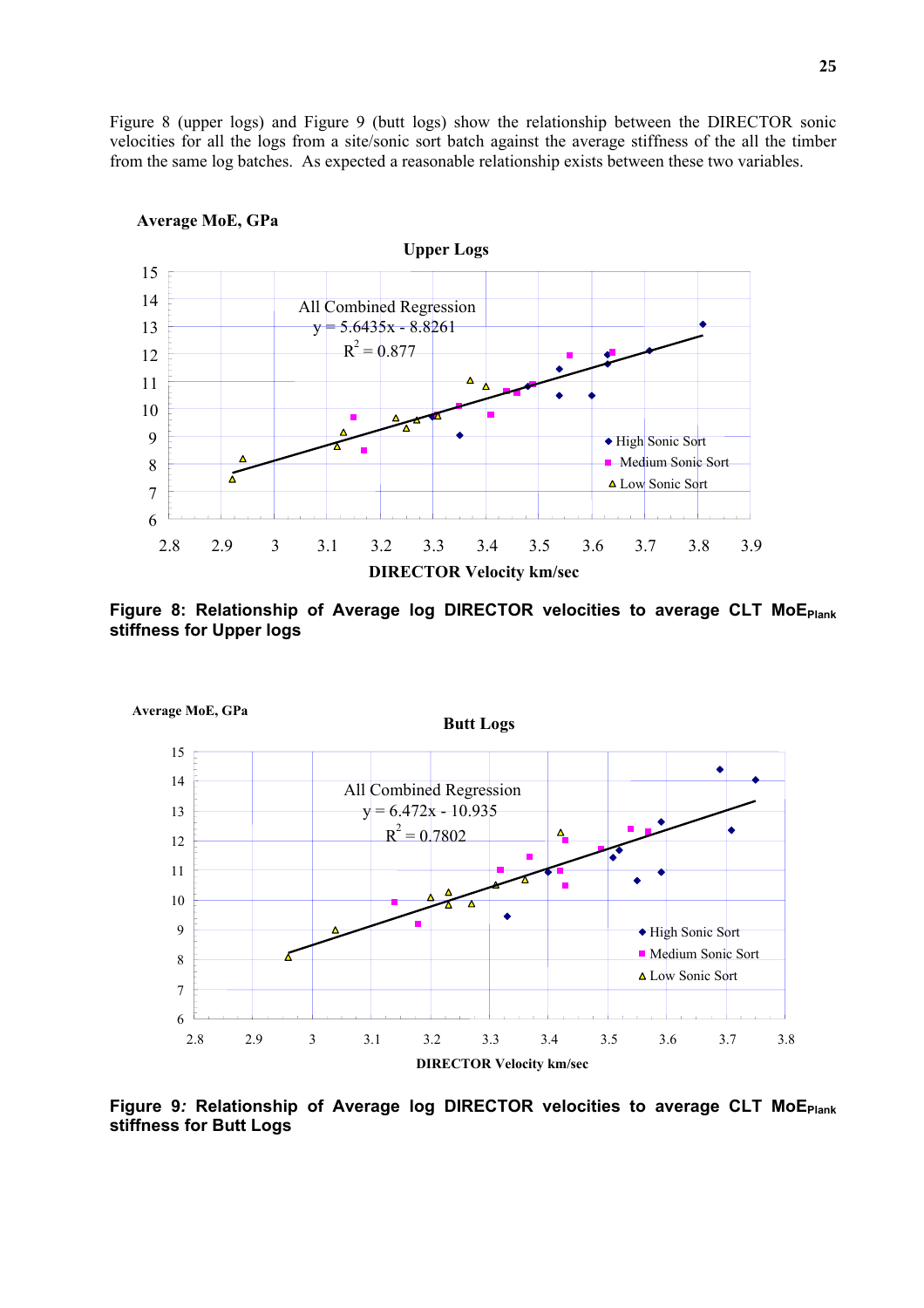Figure 10 (upper logs) and Figure 11 (butt logs) show the relationship between the DIRECTOR sonic velocities for all the logs from a site/sonic sort batch against the average branch index (BIX) for the same log batches. For the upper logs a trend appears to exist showing that with increasing DIRECTOR velocities BIX decreases. This trend however does not exist for the butt logs.



**Figure 10: Relationship of Average log DIRECTOR velocities to average Branch Index for Upper logs** 



**Figure 11***:* **Relationship of Average log DIRECTOR velocities to average Branch Index for Butt logs** 

**BIX, cm.**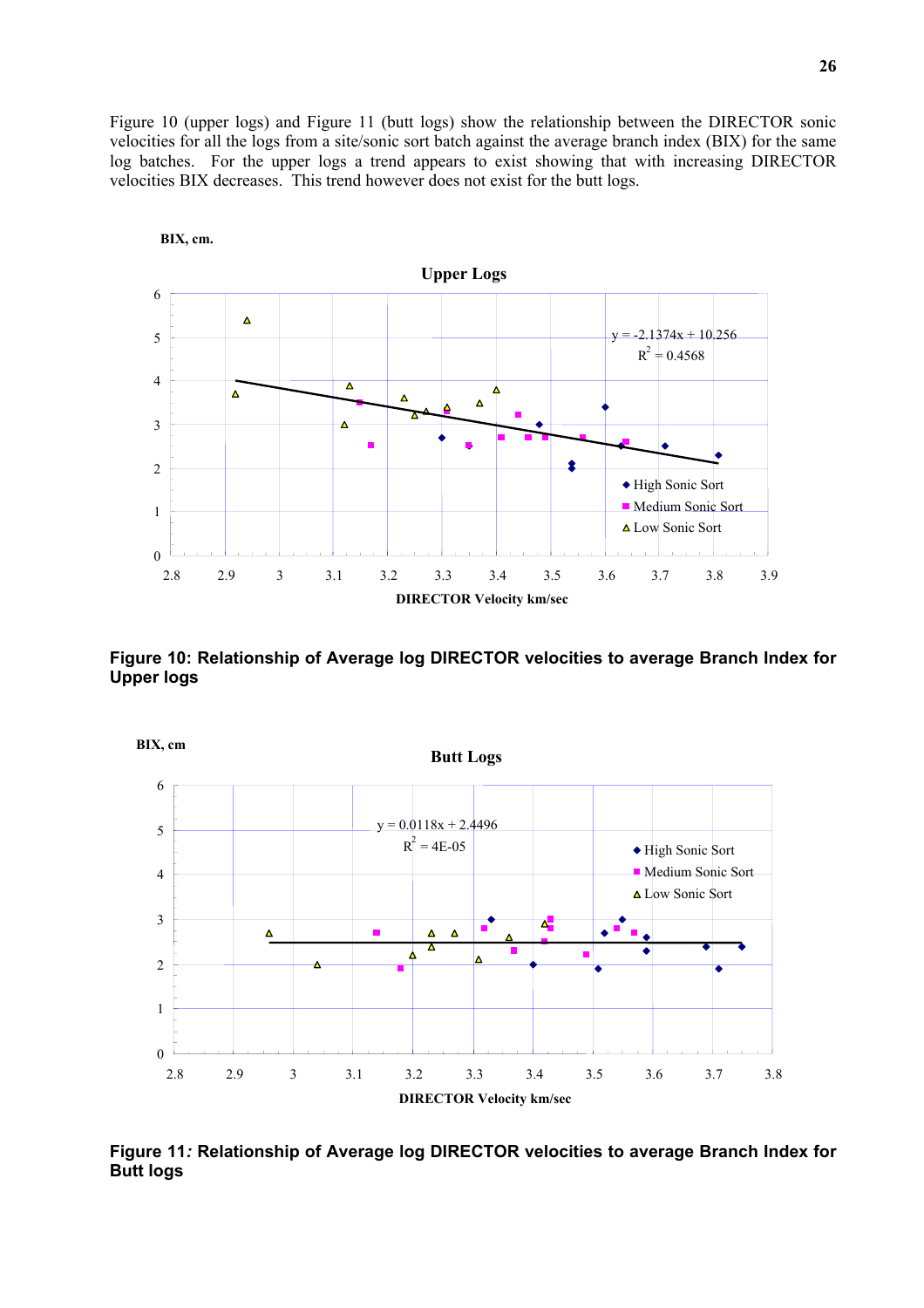#### **Linking SilviScan information to timber MOE**

As this was a batch sawing study, boards could not be tracked back to individual trees or logs. It was not possible to examine the relationships between SS data from individual trees and the boards produced from them. However site averages of the butt log information was available in terms of the average plank MoE from each log class, classified according to velocity. Breast height SilviScan data expressed as a site average did have a reasonable correlation with average Plank MoE across the sites, with SS\_MoE explaining the most variance (Figure 12). In general the variance explained by SilviScan breast height data was greater in the lower velocity (lower stiffness) classes. The correlation between butt log average plank MoE and acoustic velocity for the three sonic sorts, as shown in Figure 9,, was 0.78, which is on par with the variation explained by the SS breast height data ( $r^2$  of 0.64 to 0.83 - Figure 12).



**Figure 12: Simple correlation relationships between SilviScan breast height core data (Density, MFA and estimated MoE) expressed as a plot average and the average plank stiffness in the butt log for each sonic sort (Low, Medium, High) for each site.** 

The use of the SilviScan whole-tree average data to generate site averages increased the variance explained in the average plank MoE's derived from butt logs by several percent (compared to the SilviScan breast height data only) for density and SilviScan MoE and 20-30% for MFA (Figure 13). Similarly the variance explained by SilviScan whole–tree data improved by a further 5-6% for the upper logs, particularly in the lower acoustic log sort (data not shown). Interestingly the BH SilviScan MoE value gave a stronger correlation with upper log average plank MoE than with the butt logs (data not shown). However the cost and effort required to acquire SilviScan whole-tree data would not warrant its use as a management tool to assess average site board stiffness.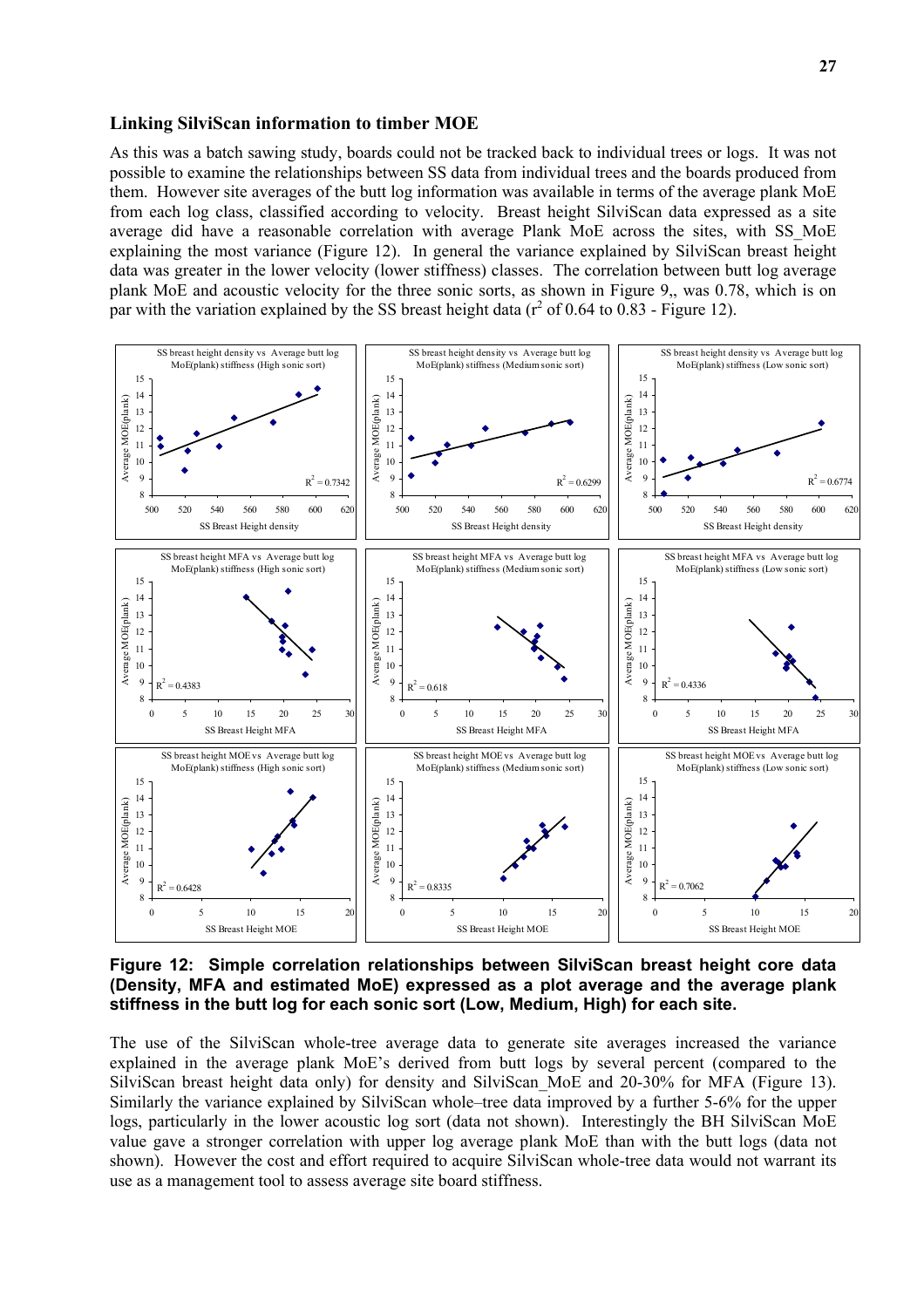

**Figure 13: Simple correlation relationships between SilviScan whole-tree values (Density, MFA and estimated MoE) expressed as a plot average and the average plank stiffness in the butt log for each sonic sort (Low, Medium, High) for each site.** 

#### **Structural timber grade prediction (SAWMOD):**

*Forest Research* has developed a model "SAWMOD" to predict "F" grade recovery. The model is based on a comprehensive data set of detailed individual log characteristics and resultant timber grade recovery for a range of commercial saw patterns. SAWMOD caters for machine grading structural dimensions to Australian standards and allows the impact of individual log characteristics such as branch size or log density to be investigated. SAWMOD inputs are SED, length, taper, sweep, internode index, branch index and basic density.

Log density information was not available for all logs in this study due to the reduced subset of six trees per site sampled for intensive wood quality assessment - 25 of the 30 site/sonic batches had less than 10 logs each with density information. Therefore it was decided to predict grade recovery by site using the outerwood density data from the earlier survey in conjunction with the wood density prediction algorithm, along with average measured log characteristics per batch. Table 10 details site average log characteristics and their respective predicted grade recoveries, while Table 10b details site average butt logs and upper logs separately.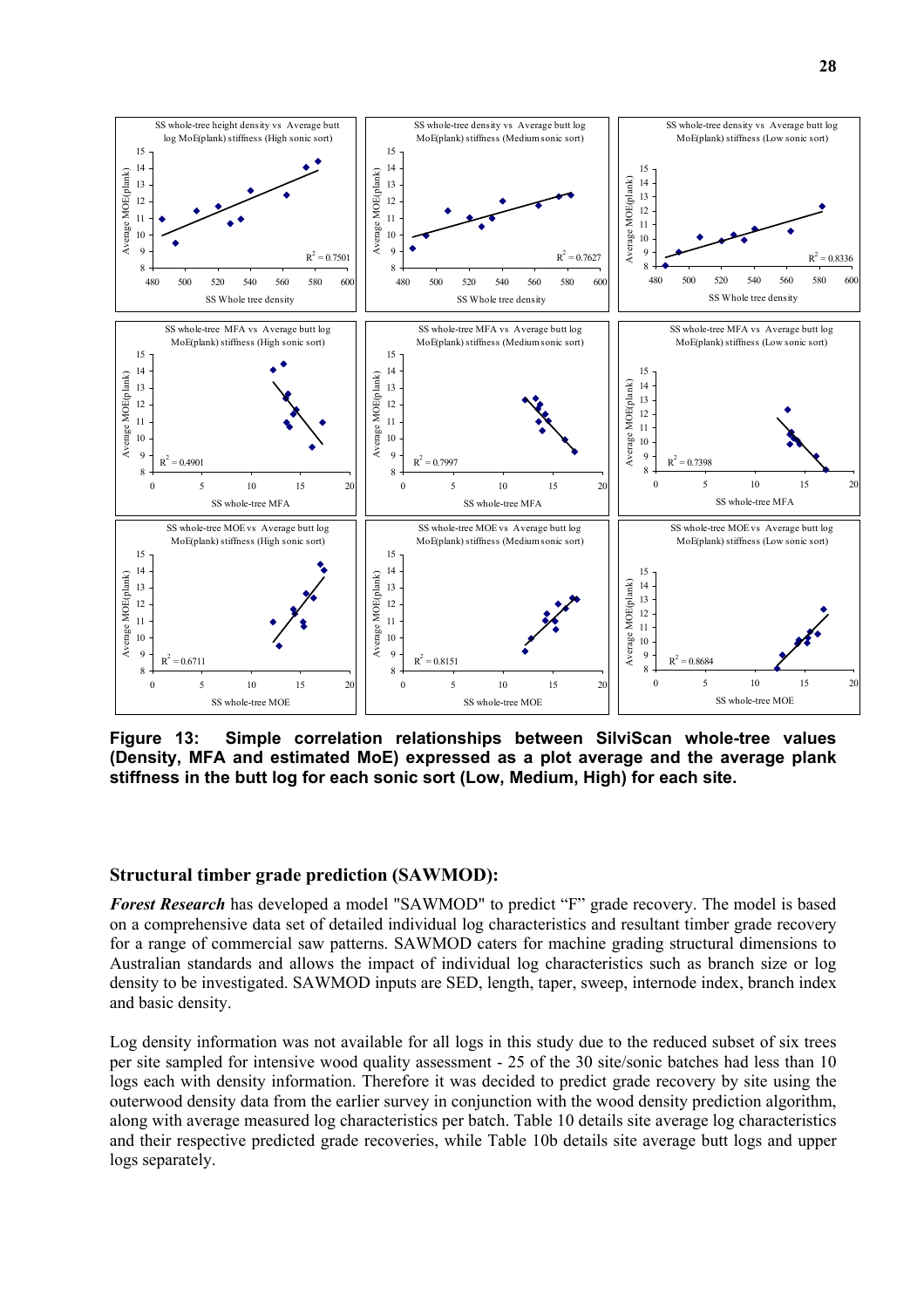In general, the most important log characteristics for machine stress grade recovery are branch size, assessed as branch index (BIX) and density. However in this study branch sizes were well controlled, averaging approximately 3 cm for the region. Site mean BIX values ranged from 2.4 to 3.4 in Table 10, while site mean density values ranged from 391 to 474. As a result, density was the most important variable in this study. For example, at an average density of around 432, grade recovery was predicted to decrease from 56% to 44% F8 and better as BIX increases from 2.4 to 3.4, i.e. BIX makes about a 12% difference. At an average BIX of around 2.9, grade recovery increases from 32% to 67% as density increases from 391 to 474, i.e. density makes about a 35% difference to grade recovery

**Table 10 – Measured log characteristics and predicted "SAWMOD" structural grade recovery by site** 

| <b>Site</b> | N <sub>0</sub> |            |                 | Measured log characteristics |          |          |                   |       | Predicted machine grade recovery % |    |        |
|-------------|----------------|------------|-----------------|------------------------------|----------|----------|-------------------|-------|------------------------------------|----|--------|
|             | of             | <b>SED</b> | Taper           | Sweep                        | Int      | Br. Ind. | Density*          | $F8+$ | F5                                 | F4 | $<$ F4 |
|             | Logs           | (mm)       | $\text{(mm/m)}$ | $\text{(mm/m)}$              | Index    | (cm)     | $\text{(kg/m}^3)$ |       |                                    |    |        |
| L(23)       | 40             | 241        | 8               | 3                            | 0.1      | 2.7      | 399               | 40    | 41                                 | 12 | 7      |
| L(26)       | 40             | 262        | 8               |                              | 0.2      | 2.4      | 402               | 45    | 39                                 | 11 |        |
| L(33)       | 41             | 333        | 10              | 2                            | 0.1      | 3.4      | 391               | 28    | 45                                 | 17 | 10     |
| M(25)       | 41             | 217        | 8               |                              | 0.2      | 2.6      | 445               | 63    | 27                                 | 6  | 4      |
| M(28)       | 40             | 270        | 9               |                              | 0.1      | 3.1      | 430               | 50    | 35                                 | 9  | 6      |
| M(31)       | 41             | 271        |                 | ↑                            | 0.1      | 2.8      | 428               | 53    | 34                                 | 8  |        |
| M(37)       | 41             | 319        | 8               | 3                            | 0.1      | 3.2      | 427               | 48    | 36                                 | 10 | h      |
| H(27)       | 40             | 229        | 8               | 3                            | 0.2      | 2.6      | 465               | 72    | 21                                 | 4  |        |
| H(32)       | 43             | 282        | 8               | ◠                            | 0.2      | 2.8      | 474               | 73    | 20                                 | 3  |        |
| H(44)       | 40             | 330        | Η               | າ                            | $\Omega$ | 2.9      | 456               | 65    | 26                                 | 5  |        |

NB. All 4.9m logs

\* Predicted from outerwood density using the wood density algorithm

**Table 10b – Measured log characteristics and predicted "SAWMOD" structural grade recovery by site for butt and upper logs (italicized) separately** 

| Site  | Log            | No.  | Measured log characteristics* |                 |                         |                       |                |            | Predicted machine grade recovery % |                |                |                |
|-------|----------------|------|-------------------------------|-----------------|-------------------------|-----------------------|----------------|------------|------------------------------------|----------------|----------------|----------------|
|       | height         | of   | <b>SED</b>                    | Taper           | Sweep                   | Int                   | Br. Ind.       | Density    | $F8+$                              | F <sub>5</sub> | F4             | $<$ F4         |
|       | class          | logs | (mm)                          | $\text{(mm/m)}$ | (mm/m)                  | Index                 | (cm)           | $(kg/m^3)$ |                                    |                |                |                |
| L(23) | 1              | 6    | 272                           | 13              | 3                       | 0.1                   | 2.1            | 418        | 57                                 | 32             | 8              | $\overline{4}$ |
| L(23) | 3              | 13   | 227                           | $\overline{7}$  | $\overline{\mathbf{c}}$ | 0.1                   | 3              | 386        | 30                                 | 45             | 16             | 9              |
| L(26) |                | 6    | 302                           | 12              | 3                       | 0.2                   | 2.4            | 435        | 61                                 | 29             | 6              | 4              |
| L(26) | 3              | 16   | 247                           | 6               | 1                       | 0.2                   | 2.4            | 406        | 47                                 | 37             | 10             | 5              |
| L(33) |                | 6    | 394                           | 13              | 3                       | 0.1                   | 2.4            | 417        | 53                                 | 34             | 9              | 4              |
| L(33) | 3              | 16   | 316                           | 8               | 1                       | 0.1                   | 3.8            | 396        | 26                                 | 45             | 17             | 12             |
| M(25) |                | 6    | 244                           | 8               | $\overline{c}$          | 0.1                   | 2.4            | 471        | 76                                 | 19             | 3              | 3              |
| M(25) | $\overline{2}$ | 9    | 209                           | 7               | 1                       | 0.2                   | 2.4            | 428        | 58                                 | 31             | $\overline{7}$ | 4              |
| M(28) |                | 6    | 312                           | 12              | 6                       | 0.1                   | 2.7            | 460        | 69                                 | 23             | 4              | 4              |
| M(28) | $\mathfrak{z}$ | 12   | 261                           | 7               | 3                       | 0.1                   | 3.7            | 415        | 36                                 | 42             | 13             | 9              |
| M(31) |                | 6    | 325                           | 11              | 5                       | 0.2                   | 2.9            | 463        | 68                                 | 24             | 4              | 4              |
| M(31) | 3              | 16   | 263                           | 6               | 1                       | 0.1                   | 3.1            | 432        | 51                                 | 34             | 8              | 6              |
| M(37) |                | 6    | 387                           | 10              | 5                       | 0.1                   | 2.7            | 457        | 67                                 | 24             | 5              | 4              |
| M(37) | 3              | 19   | 307                           | 7               | $\boldsymbol{2}$        | 0.1                   | 3.1            | 423        | 47                                 | 37             | 10             | 6              |
| H(27) |                | 6    | 253                           | 9               | 5                       | 0.1                   | $\overline{c}$ | 495        | 85                                 | 11             |                | $\overline{2}$ |
| H(27) | $\overline{2}$ | 8    | 219                           | 6               | 3                       | 0.2                   | 2.8            | 457        | 66                                 | 25             | 5              | 4              |
| H(32) |                | 6    | 339                           | 9               | 3                       | 0.2                   | 2.8            | 508        | 83                                 | 13             |                | 3              |
| H(32) | 3              | 15   | 261                           | 8               | 1                       | 0.3                   | $\mathfrak{Z}$ | 460        | 65                                 | 25             | 5              | 4              |
| H(44) |                | 6    | 397                           | 7               | $\overline{c}$          | 0.1                   | 2.4            | 501        | 84                                 | 12             | $\overline{c}$ | 2              |
| H(44) | 3              | 20   | 310                           | 7               | 3                       | $\boldsymbol{\theta}$ | 2.9            | 458        | 66                                 | 25             | 5              | 4              |

NB. All 4.9m logs

\* 6 trees/site subsample used for wood property study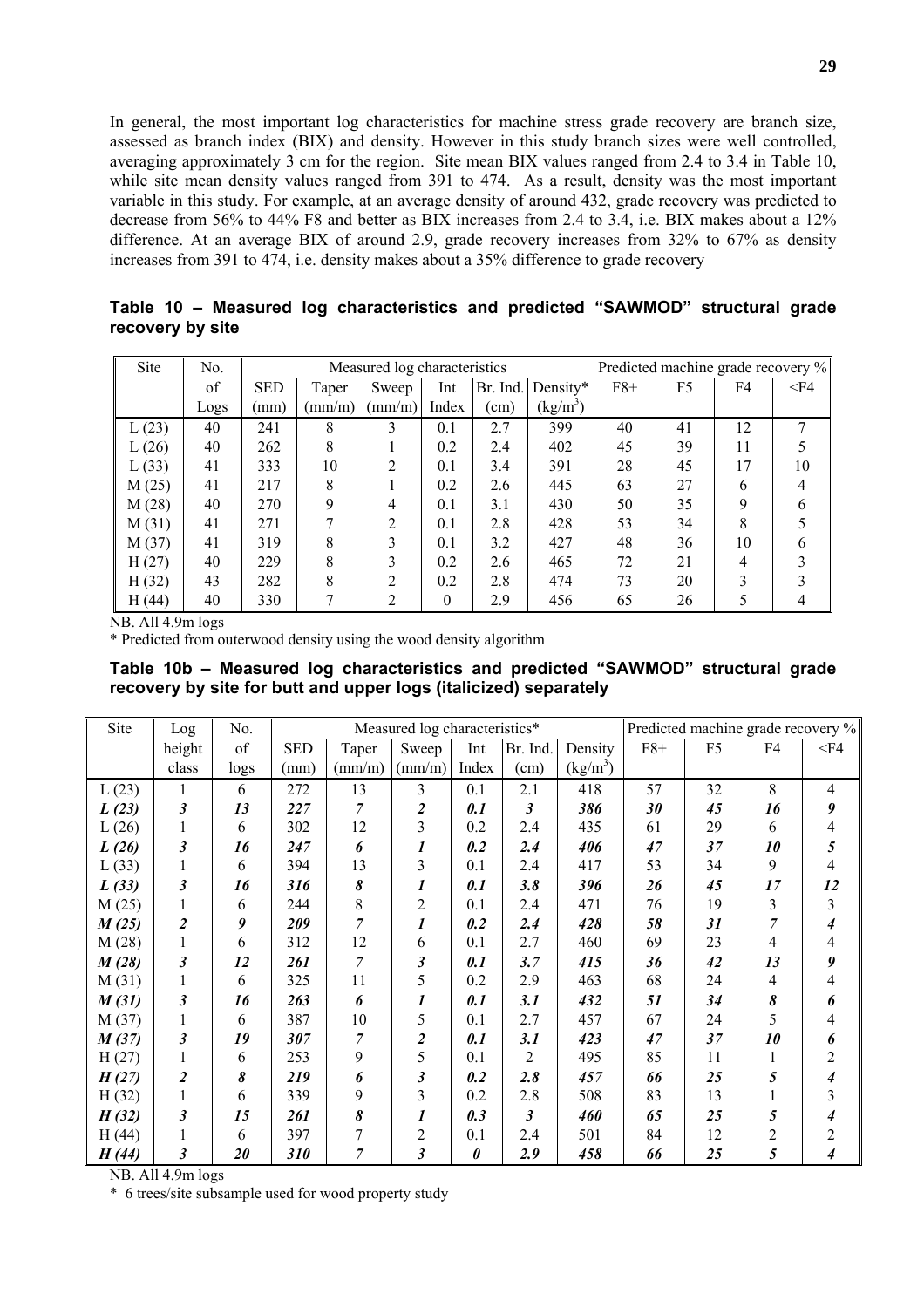Since SAWMOD predicts F-grades, and the measured grades in this study were MGP grades, a statistical model was used to examine the likely predictions of MGP10 and better using a predictor variable<sup>∗</sup> derived from SAWMOD. This predictor was also used to examine the predictions of MoE and compared with the predictions from sonics.

The model fit was not ideal with a mean deviance of around 4, compared to an ideal of around 1, indicating that standard errors would be about twice the size expected under binomial sampling. Only when site effects were added was a good model obtained with a mean deviance of around 1. This indicates there were significant differences in grade recovery between sites, after fitting the model.

# *Model for average stiffness (MoE):*

A linear mixed model (LME) was fitted for MoE. These models aimed to show

- 1. How well the DIRECTOR (or SAWMOD, for comparison) could predict MoE; and
- 2. If there was a difference between butt logs and upper logs.

There were effects of DIRECTOR (batch mean velocity) and log height class. Random effects of site and sonic sort class within site were fitted.

Upper logs had, on average  $0.75$  (s.e.=0.09) lower MoE than butt logs, after adjusting for sonic velocity, i.e. upper logs with a given sonic reading are less stiff than butt logs with the same value.

Butt logs were estimated to be  $29\%$  ( $95\%$ ci =  $23$ --36%) more variable in MoE than upper logs.

The random site effects had a standard deviation of 0.41GPa and the random sonic class within site effects had a standard deviation of 0.21 GPa. The residuals (otherwise unexplained errors) had a standard deviation of 2.0 GPa. By comparison a model without sound velocity had random site effects with a standard deviation of 1.2 , meaning that the sound velocity test explained about 66% of the between site variation.

Comparisons with a model using a predictor derived from SAWMOD, which is based on BIX and density, showed that sonics explained a similar proportion of the variance overall, with an estimated 33% lower site and batch level error standard deviations, suggesting that sonics may be more consistent between sites (although the differences are not statistically significant).

With SAWMOD alone, the estimated site, sonics within site, and residual standard deviations were, respectively: 0.66 (0.39—1.10), 0.33 (0.21--0.52), 2.23 (2.18--2.90). The values in brackets are 95% confidence limits. With DIRECTOR alone the estimated site, sonics within site and residual standard deviations were, respectively: 0.42 (0.23--0.74), 0.21(0.12--0.38), 2.23(2.18--2.29).

Note: The site and sonic sort level standard deviations are important because the residual standard deviations reduce when multiple trees are sampled, for example if 100 trees were sampled in a site, the residual standard deviation would reduce by a factor of 10, but the site and sonic class standard deviations would not reduce. The estimated site mean would have a standard deviation of

 $sqrt(0.42^2 + 0.21^2 + 2.23^2/100)$ 

for DIRECTOR, or

l

<sup>∗</sup> The model fitted was binomial generalised linear model with logit link. The independent variable was the logit transform of the SAWMOD-predicted proportion of F8 and better. This was fitted to the data in the same way as the other measures such as sound velocity or silviscan, making for a fairer comparison than using a fixed pre-defined model, however in practise, of course a pre-defined model will need to be used.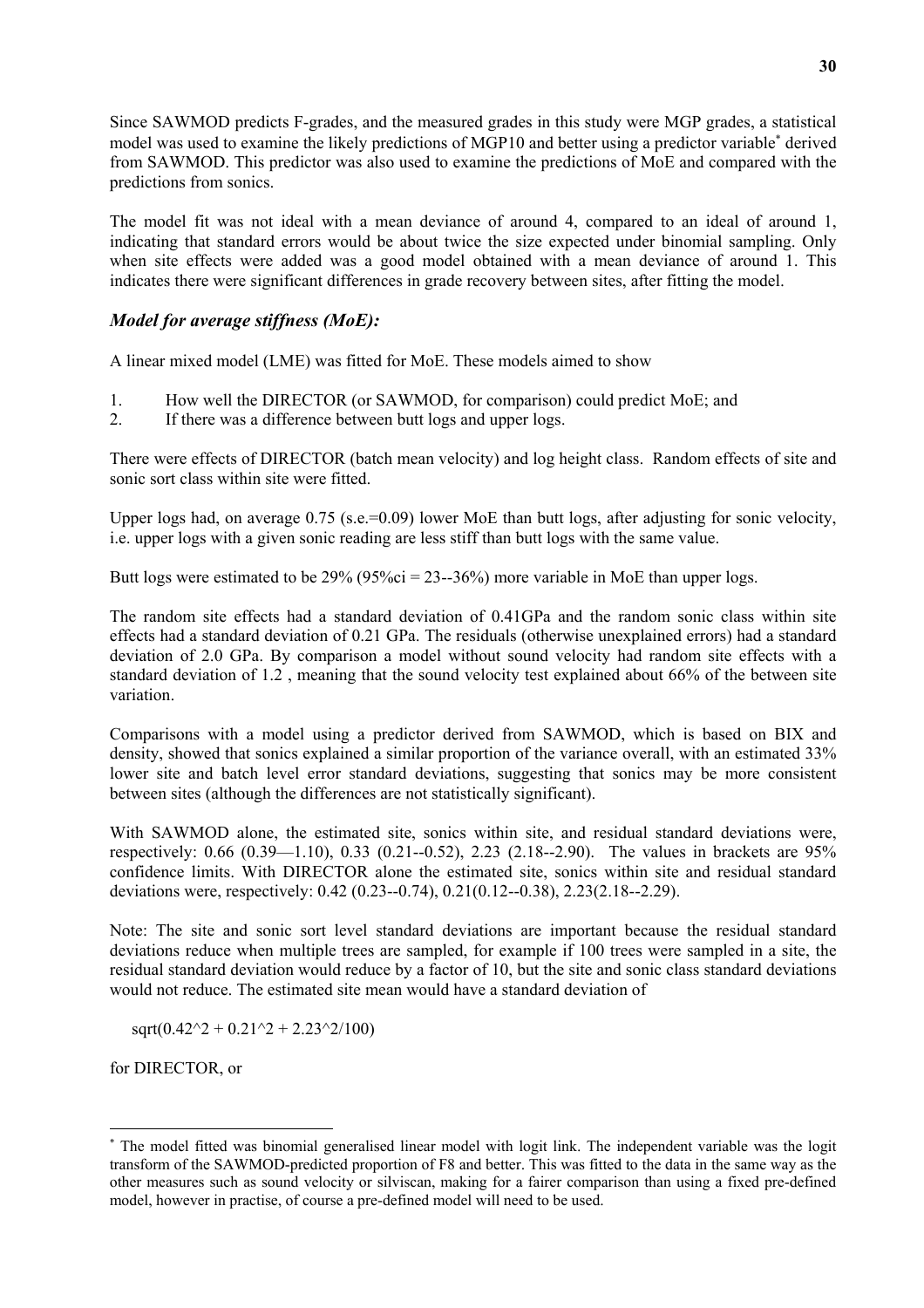$sqrt(0.66^2 + 0.33^2 + 2.23^2)/100)$ 

for SAWMOD.

Note: The actual residual standard deviation would be less than 2.23 if MoE data values for individual logs were available.

## **Predicting Site Average Stiffness - MOEp**

This study investigated a number of different tools and techniques that can be applied sequentially in the lead-up to harvest and utilisation of stands.

Briefly these are;

- 1. Pre-harvest stand **Outer-Wood Breast Height Density** assessment (6mm increment cores each 50mm long with 30 samples per site)
- 2. **Stem Sonic** assessment at the time of harvest (on whole stems prior to log-making using DIRECTOR tool)
- 3. **Log Sonic** assessment at the time of harvest (logs as produced from the site using DIRECTOR tool on all suitable logs).
- 4. **SilviScan** assessment.

Table 11shows the site average data used for these comparisons.

| Site Rankings & Correlations- All data are Site Averages |                 |           |                 |          |               |           |  |  |
|----------------------------------------------------------|-----------------|-----------|-----------------|----------|---------------|-----------|--|--|
| <b>Name</b>                                              | Dens/           | O/Wood    | <b>DIRECTOR</b> | DIRECTOR | <b>SS MoE</b> | MoEp(adj) |  |  |
|                                                          | <u>Age</u>      | Dens(Har) | <b>Stem</b>     | Log Vel  | whole tree    | (Gpa)     |  |  |
| <b>Byjuke</b>                                            | H <sub>27</sub> | 521       | 3.42            | 3.47     | 16.30         | 11.04     |  |  |
| MacGillivray                                             | H <sub>32</sub> | 538       | 3.47            | 3.55     | 17.00         | 12.08     |  |  |
| Caroline                                                 | H44             | 526       | 3.47            | 3.61     | 17.50         | 12.392    |  |  |
| Nangeela                                                 | M25             | 482       | 3.32            | 3.41     | 15.30         | 10.232    |  |  |
| Kongorong                                                | M28             | 470       | 3.23            | 3.32     | 14.30         | 10.168    |  |  |
| Kentbruck                                                | M31             | 472       | 3.39            | 3.48     | 15.60         | 11.264    |  |  |
| Longs                                                    | M37             | 483       | 3.50            | 3.43     | 15.40         | 10.368    |  |  |
| Porters                                                  | L23             | 428       | 3.13            | 3.15     | 12.30         | 8.6       |  |  |
| Emersons                                                 | L26             | 438       | 3.21            | 3.35     | 14.50         | 10.52     |  |  |
| Myora HQ                                                 | L33             | 418       | 3.07            | 3.14     | 12.80         | 9.4       |  |  |
| Average                                                  |                 | 477.6     | 3.32            | 3.39     | 15.10         | 10.6064   |  |  |

**Table 11: Site average data for average MoEplank and MoE predictive tools** 

\*Note that using the site average lumber MoEp still has a significant amount of MoE and hence MGP Grade variation around this mean value – however it is useful as a single statistic.

**Outerwood Breast Height Density Assessment** shows a good predictive ability at the stand average level with an  $R^2$  value of 0.72 (this relationship explained 72% of the variation in mean board MoE at the stand level, Figure 14). Examination of the outliers showed that younger ages tended to be below the trendline, while older stands tended to be above it. Therefore age was added as a second variable improving the  $R^2$  value to 0.79 (data not shown) with age appearing with a positive value (hence older age gives better board MoE, even after taking density into account)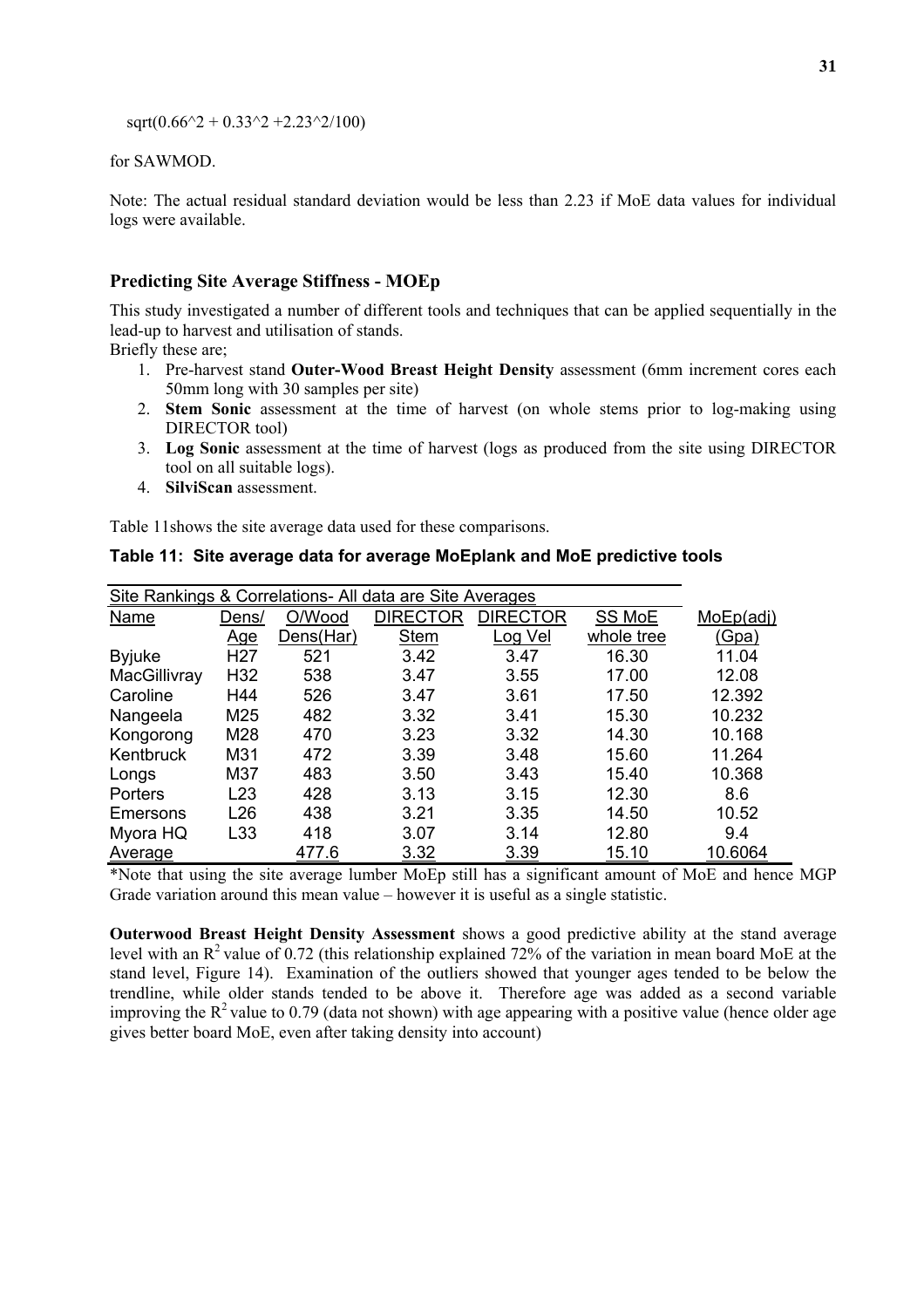

**Figure 14: Relationship between site average outerwood basic density and MoEplank** 

**Stem Sonic Assessment** at the time of harvest offers another possibility for real time evaluation of the lumber grades likely to come from the site. However, the correlation is less strong than for Outerwood density at  $R^2$  of 0.64 (Figure 15).



**Figure 15: Relationship between site average DIRECTOR stem velocity and MoEplank**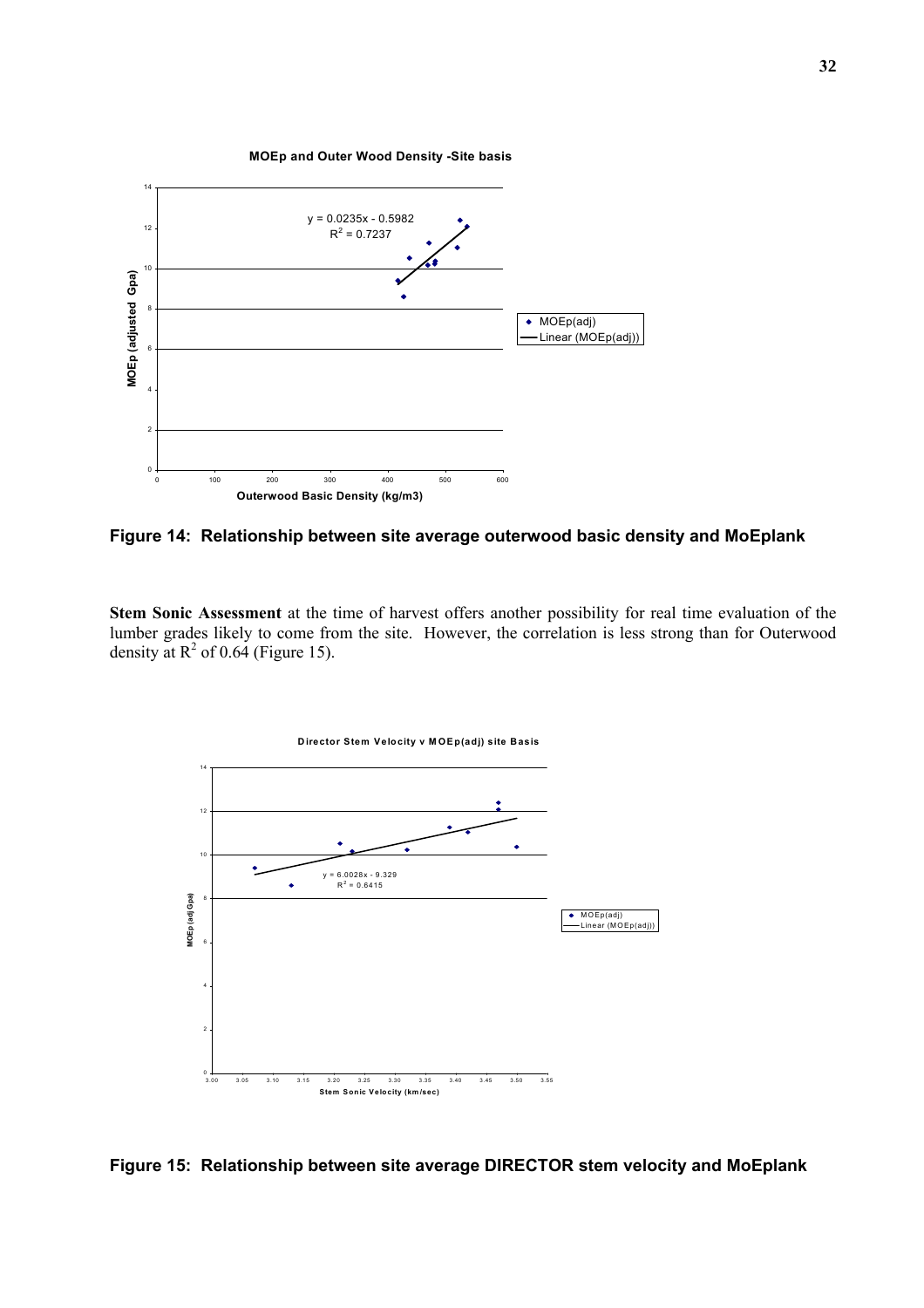**Log Sonic Assessment** at the time of harvest has already been shown to have useful ability to sort logs into sonic batches with higher lumber MoE within a site (see page 29-30). However, the average log sonic value could also be used as a real time tool to distinguish between sites on a similar basis to the other tools and techniques. Average log sonic velocity as assessed by the DIRECTOR tool, shows excellent ability to distinguish between sites in the prediction of lumber MoE with an  $R^2$  value of 0.90 (or explaining 90% of the between site variation, Figure 16).



## **Figure 16: Relationship between site average DIRECTOR sonic velocity and average MoEplank**

**SilviScan predicted** whole tree MoE has been derived and used as a predictive tool. Figure 17 shows SilviScan whole tree MoE has a very strong predictive ability for the final lumber MoE on a site basis with an  $R^2$  value of 0.92.



**Figure 17: Relationship between site average whole tree SilviScan MoE and MoEplank**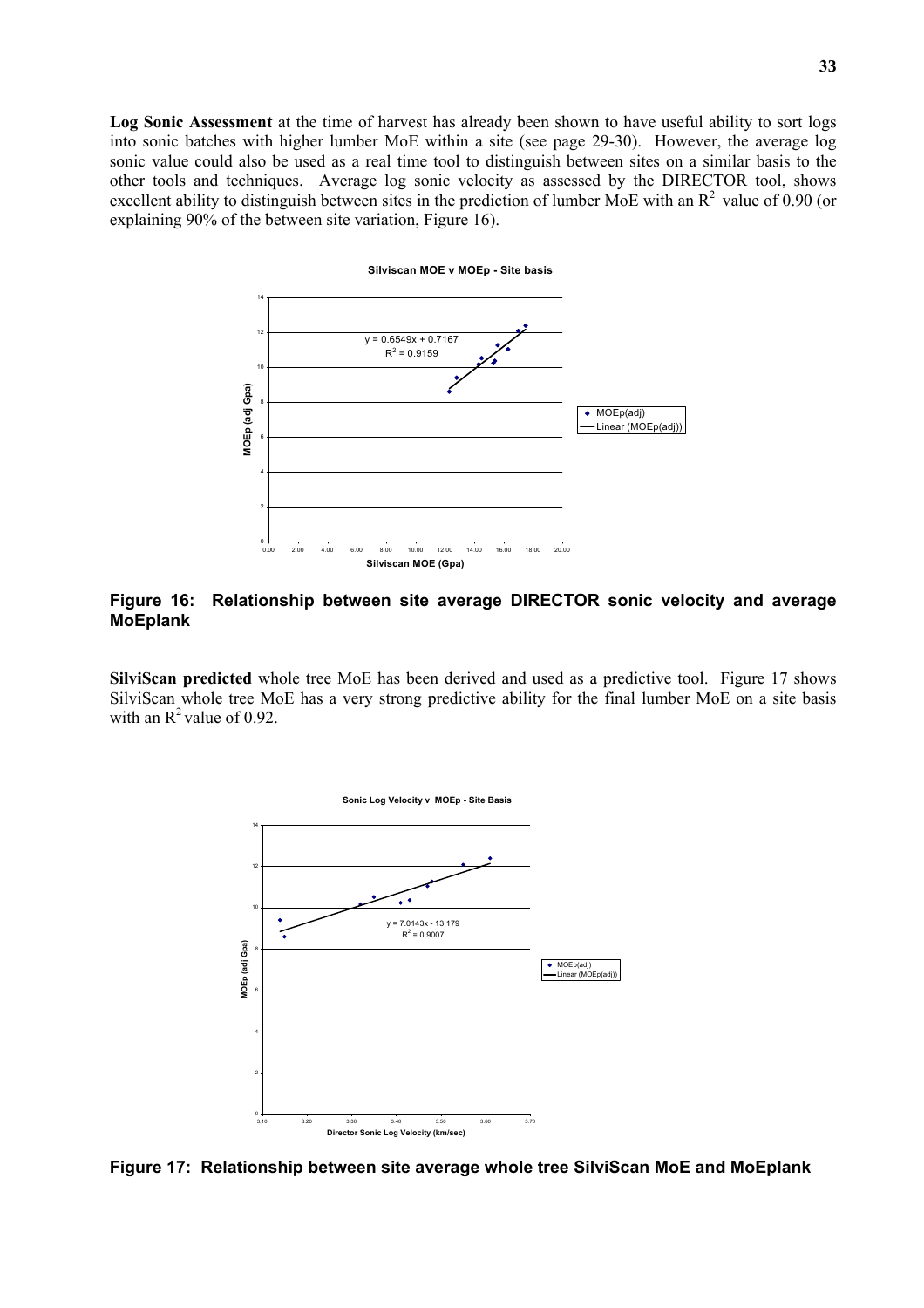#### **Conclusion**

On a site average basis, all the tools and techniques show ability to distinguish between sawn lumber average MoE, to varying degrees of precision:

- At the **pre-harvest stage**, Outerwood Density coupled with age predicts at the 79% level.
- Sonic log assessment (DIRECTOR Tool) **at the time of harvest** gives an excellent 90% as an explanatory variable. This also has the added advantage of being able to sort logs within site, into sonic batches, with different resultant lumber average MoEs.
- **SilviScan MoE** shows the highest predictive ability, however the expense and effort required to acquire the SilviScan whole tree MoE average indicates that it is unlikely to be used as a management tool, but will rather retain an important role in further research.

This tool assessment is summarised in Table 11. The correlative relationships shown in Figures 14-17 and Table 11 are based on ten data points ONLY, as these are site based correlations. In all cases the relationship used was a simple linear regression, and a strong correlation does not necessarily indicate a causative relationship between the parameters. Although this analysis is an excellent first indication of possible relationships, many more data points are needed to develop a robust relationship that may be used with confidence.

| Tool                                | % $\mathbf{R}^2$ | Approximate cost |
|-------------------------------------|------------------|------------------|
| <b>Outerwood basic density</b>      | 72               | Relatively cheap |
| Outerwood basic density $+$ age     | 79               | Relatively cheap |
| <b>Acoustic whole stem velocity</b> | 64               | Relatively cheap |
| <b>Acoustic log velocity</b>        | 90               | Relatively cheap |
| <b>Whole tree SilviScan</b>         | 92               | Expensive        |

# **Table 11: Correlations between assessment tools and site average MOEp**

# **Predicting Site Average Stiffness - MGP10 and better**

As the processing industry often markets timber as MGP10 or better  $(T.$  Haslett, pers comm<sup>1</sup>) an analysis to determine tools that could predict MGP10 and better from a site was undertaken.

Using stand average values, the ability to predict variation in grade outturn as a function of four wood property measures was undertaken. These measures were SS whole-tree MOE, log acoustic MOE, outerwood density and plantation age. This analysis was preformed at 2 levels. In the first instance the ability to predict cumulative grade recovery starting at MGP15 or better was examined (Figure 18 a-d). In the second the % recovery of each MGP grade was determined (Figure 18 e-f). The predicted % recovery for each grade was determined by subtracting the cumulative grade predictions. Residual analysis indicated this was a valid approach. An alternative approach was investigated that required more complicated models but these were not found to perform any better.

A simple equation (eqn 1) was flexible enough to fit observed relationships and generate acceptable estimates within the data range.

# Eqn 1:  $Y = exp(a+bX)$

 $(Y - %)$  grade outturn,  $X - wood$  property measure, a and b are values determined by non-linear regression (Table 12))

 $\overline{\phantom{a}}$ 

<sup>&</sup>lt;sup>1</sup> Tony Haslett, Technical Manager, Weyerhaeuser Australia, Mt Gambier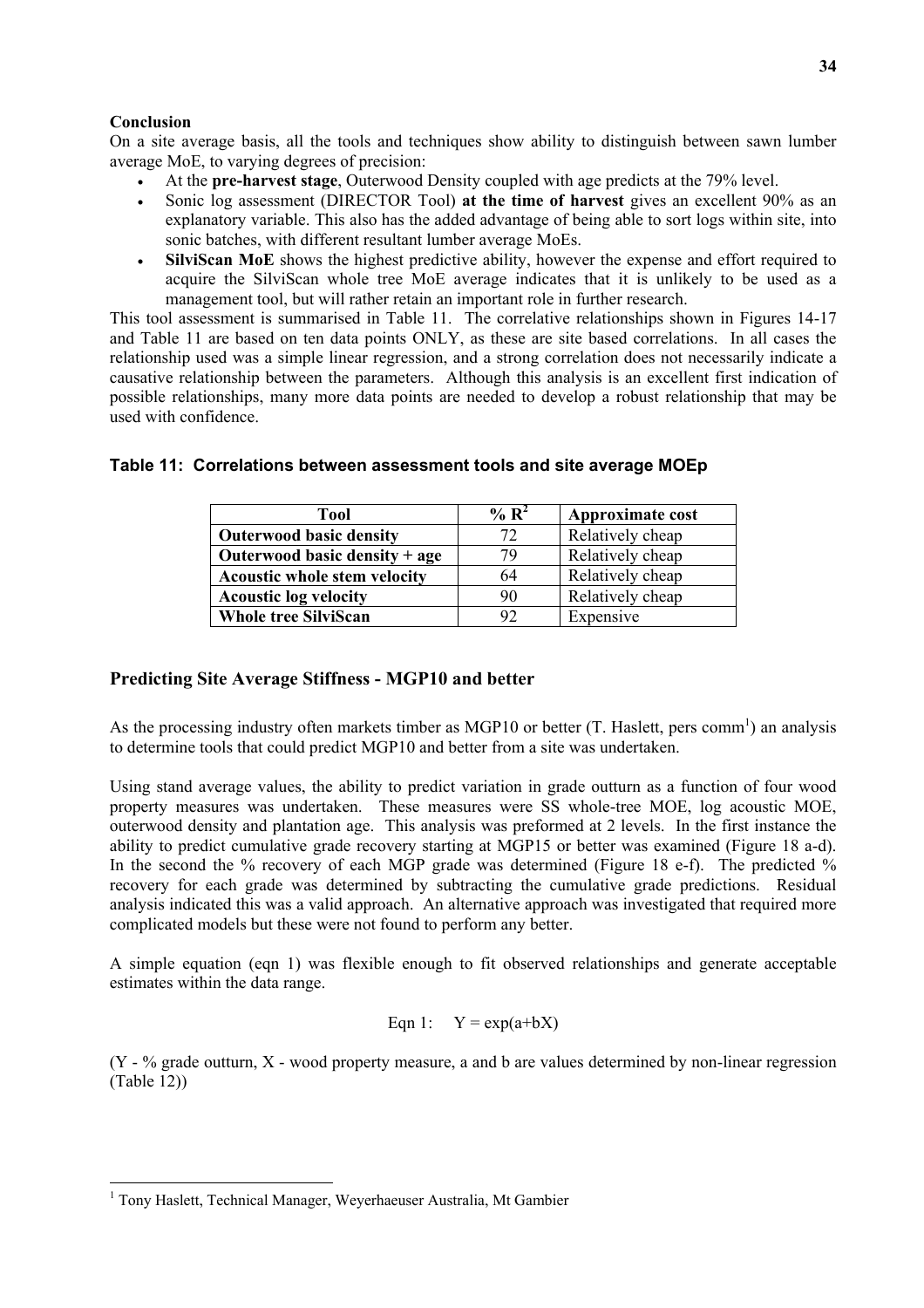**Table 12 Model coefficients determined for eqn 1 for each of 4 wood property methods. Nb: Ek(2) values are those defined in table 6.** 

|        |        | $V^{\mu}$  |            |          |             |
|--------|--------|------------|------------|----------|-------------|
| Method |        | MGP15      | MGP12      | MGP10    | F4          |
|        | Ek(2)  | 14.4       | 12.08      | 9.23     | 6.05        |
| SS     | a SS   | $-8.78493$ | $-0.13834$ | 3.46611  | 4.55321776  |
|        | b SS   | 0.695371   | 0.247906   | 0.061089 | 0.0029746   |
|        | R2     | 0.94       | 0.88       | 0.65     | 0.36        |
| LogVel | a LV   | $-24.7767$ | $-6.06376$ | 2.159433 | 4.488775    |
|        | b LV   | 7.81136    | 2.848644   | 0.65735  | 0.03224978  |
|        | R2     | 0.96       | 0.92       | 0.62     | 0.36        |
| Dens   | a Dens | $-8.193$   | $-0.20805$ | 3.43492  | 4.549499    |
|        | b Dens | 0.021155   | 0.008032   | 0.002    | 0.000101839 |
|        | R2     | 0.68       | 0.63       | 0.44     | 0.26        |
| Age    | a Age  | $-0.95896$ | 2.49783    | 4.057105 | 4.5963      |
|        | b Age  | 0.096995   | 0.037612   | 0.010914 | 0.000061925 |
|        | R2     | 0.5        | 0.37       | 0.32     |             |

**Model: Y = exp(a+b\*x)** 

Both acoustic and SS measures of average site stiffness were effective at predicting cumulative grade recovery (Figure 18ab). This was especially so for high grade products (MGP12 and better). In contrast, grade recovery proportions are only weakly correlated with log size (mean log volume) and tree size (plot DBH). Grades were defined by the Ek(2) values rather than MGP values to allow the F4 category to be better integrated into the model. Log size was not a good proxy for log quality. The predictive ability of the 4 independent variables on grade proportions (Table 7) for each site was also examined (Figure 18ef).

The models related the outturn of product grades to measured wood quality parameters at a stand/site level. As different product grades sell for different prices it should be possible to apply the models to relate differences in measured stiffness to differences in value of the stand. This could be useful in the financial analysis of tree breeding programs (growth vs. wood quality) or silvicultural treatments such as fertilizer, which are known to stimulate tree growth but can also reduce stiffness of the wood formed following treatment.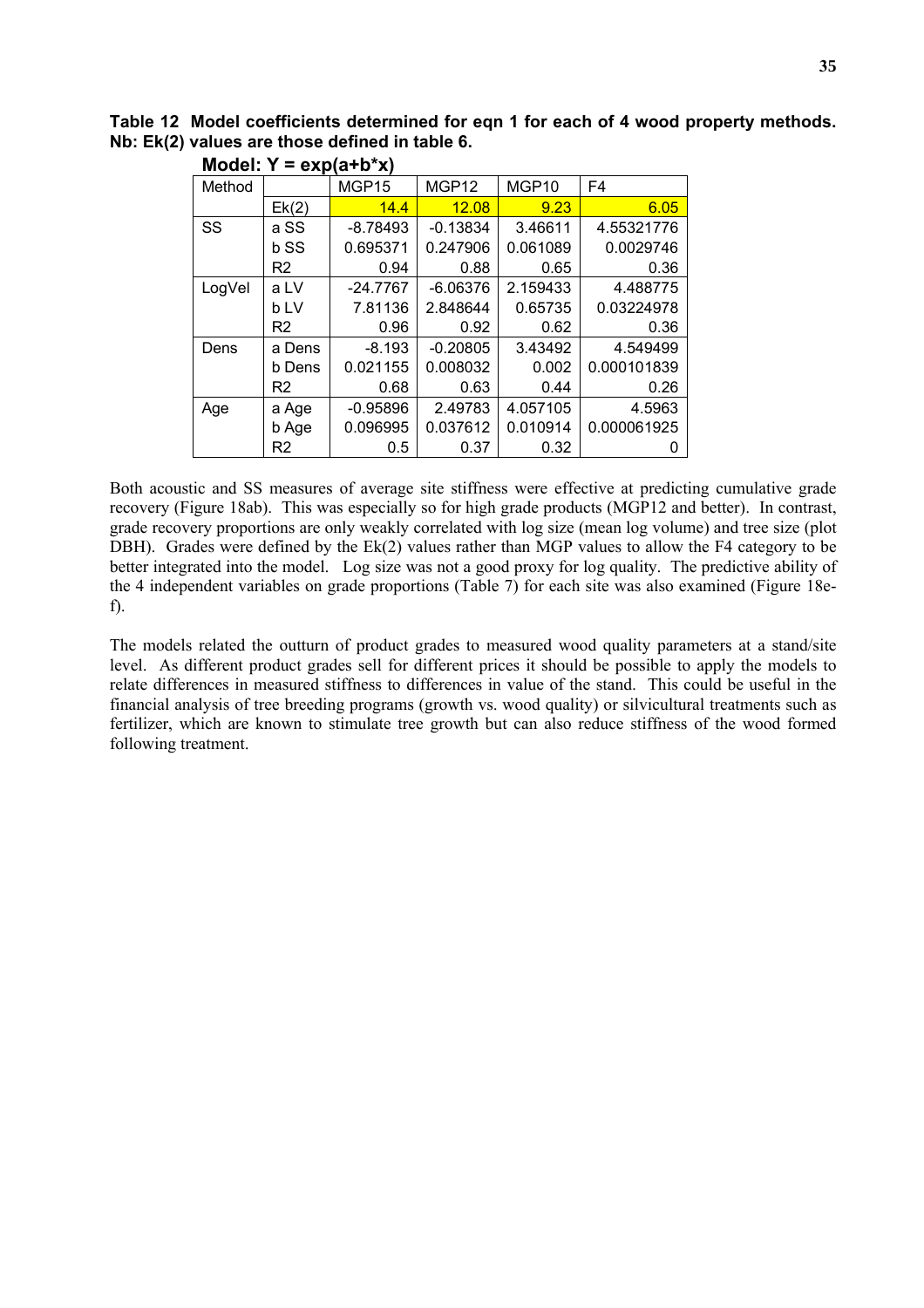

**Figure 18 a-d Relationship between cumulative grade outturn and (a) SilviScan MOE, (b) log sonic velocity, (c) outer wood BH density and (d) plantation age; e-f show the relationship between grade recovery in each category and the 4 predictor variables.** 

#### **Estimation of Timber Value**

An alternative to using average MOEp for comparative evaluations between sites (and log sorts) is to use the grade recovery data and estimate the value by grade to include financial returns in the assessment of tools.

The following financial data were used for this purpose based on lumber value per cubic metre on 90x35mm scale basis. (Note that the conversions of logs to lumber previously in this report have used nominal sawn lumber sizes for tally purposes i.e. as 100x40mm). To reduce 110x40 to 90x35 mm is a factor of x  $0.7875$  (=(90x35)/(100x40)) which was used to convert lumber volumes and hence log/lumber conversions.

Table 13 shows the grade values used in this analysis. While these values may not be strictly accurate the relativity between them will provide a good indication of value by site.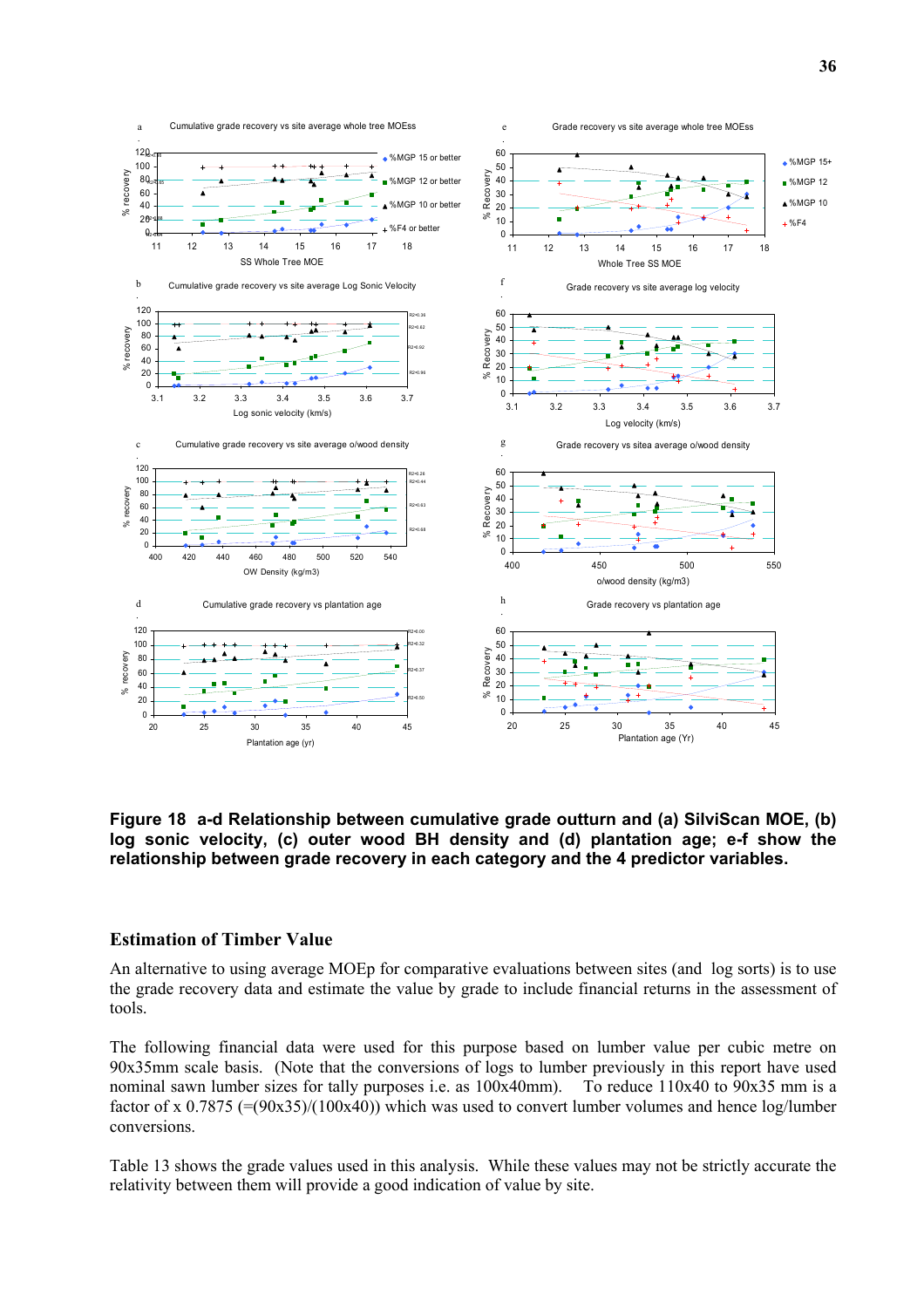| <b>Lumber Grade</b> | <b>Lumber Value</b><br>(S/m <sup>3</sup> ) |
|---------------------|--------------------------------------------|
| <b>MGP 15</b>       | 550                                        |
| MGP <sub>12</sub>   | 500                                        |
| MGP <sub>10</sub>   | 450                                        |
| F 4                 | 250                                        |
| Reject              | 200                                        |

#### **Table 13 Timber values used to calculate gross site timber value (90x35mm basis)**

For simplicity, it was assumed that all lumber produced was valued as 90x35 (actually overall 96.4% of the recovered timber was in this size– the balance being 70x35 mm). The weighted average percentage of lumber in each site/sonic sort was valued according to these figures. Table 14 shows the gross average lumber value produced by each site/sonic sort. Note that the value trend from low sonic to high sonic sort is very consistent within sites, with the exception of M37. The maximum difference between the site gross value of timber is 31% between L23 and H44.

#### **Table 14 Timber values per cubic metre by site and sonic sort.**

| <b>Site</b>      | Age  | Log   | <b>Tot \$/M3</b> | <b>Low Sort</b> | <b>Med Sort</b> | High sort |
|------------------|------|-------|------------------|-----------------|-----------------|-----------|
|                  |      | Sonic |                  |                 |                 |           |
| L23              | 23   | 3.15  | \$377.27         | \$344.90        | \$384.32        | \$413.83  |
| L26              | 26   | 3.35  | \$433.00         | \$400.68        | \$430.85        | \$466.18  |
| L <sub>33</sub>  | 33   | 3.14  | \$414.50         | \$384.18        | \$429.33        | \$427.16  |
| M25              | 25   | 3.41  | \$425.00         | \$409.90        | \$427.15        | \$444.66  |
| M28              | 28   | 3.32  | \$429.00         | \$411.76        | \$431.33        | \$450.69  |
| M31              | 31   | 3.48  | \$462.63         | \$431.58        | \$465.17        | \$478.29  |
| M37              | 37   | 3.43  | \$413.86         | \$418.51        | \$415.52        | \$411.53  |
| H <sub>2</sub> 7 | 27   | 3.47  | \$452.50         | \$440.05        | \$451.82        | \$469.12  |
| H <sub>32</sub>  | 32   | 3.55  | \$459.50         | \$441.78        | \$468.07        | \$473.01  |
| H44              | 44   | 3.61  | \$493.50         | \$476.88        | \$485.88        | \$508.46  |
| <b>Averages</b>  | 30.6 | 3.391 | \$436.08         | \$416.02        | \$438.94        | \$454.29  |

Figure 19 shows the relationship between MOEp and gross timber value on a site basis. As expected there is a strong correlation between these two parameters.



**Figure 19 Relationship between MOEp and gross timber value by site**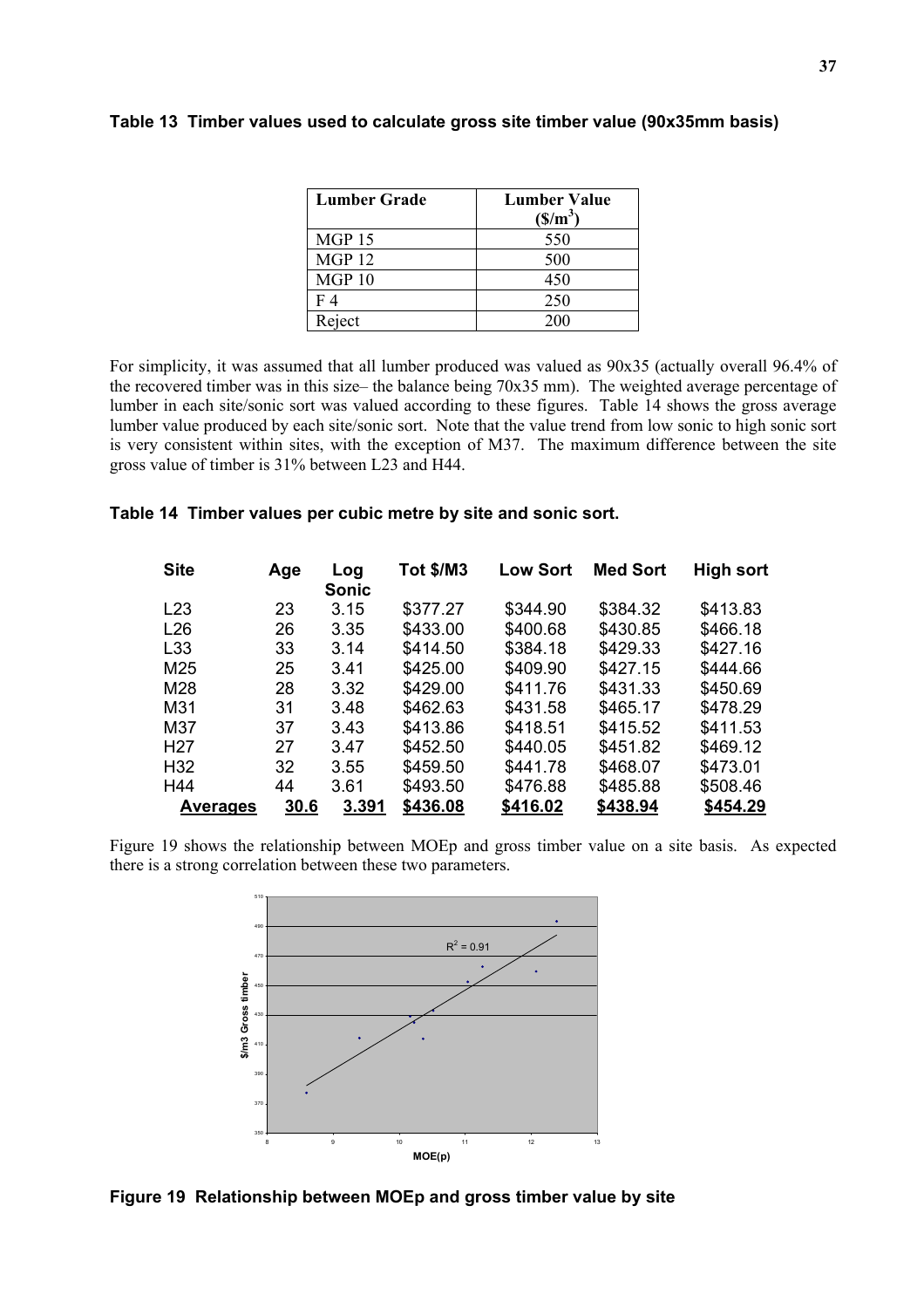Similar to the analysis show between the wood quality assessment tools and site average MOE, Table 15 shows the correlations between the wood quality assessment tools and site gross timber value. It can be seen from Table 15 that breast height SilviScan shows the strongest correlation with gross timber value, explaining 95% of the variation. Outerwood basic density explained 55% of the variation with site gross timber vale, with acoustic whole stem velocity explaining 75% of the variation. This analysis also showed that whole tree SilviScan, a more intensive wood quality analysis, explained only 77% of the variation compared with breast height SilviScan, a single point wood quality analysis, explained 95% of the variation.

As with the earlier analysis, these correlative relationships are based on ten data points ONLY. In all cases the relationship used was a simple linear regression, and a strong correlation does not necessarily indicate a causative relationship between the parameters. Although this analysis is an excellent first indication of possible relationships, many more data points are needed to develop a robust relationship that may be used with confidence.

# **Table 15: Correlation between wood quality assessment tools and gross timber value on a site basis**

| Tool                                | $\% R^2$ | Cost                 |
|-------------------------------------|----------|----------------------|
| <b>Outerwood basic density</b>      | 55       | Relatively cheap     |
| <b>Acoustic whole stem velocity</b> | 75       | Relatively cheap     |
| <b>Whole tree SilviScan</b>         | 77       | Most expensive       |
| <b>Breast height SilviScan</b>      | 95       | Relatively expensive |

## **Estimation of Log Value**

An estimate of Log Value at mill for site comparison purposes was derived based on the assumptions listed below:

**Lumber Values** as previously **No account** was taken of non-lumber values (e.g. wood chips) **Log-to-Lumber conversion factors** (effective mill recovery % - we used the actual mill data) **Within-mill processing costs** including Green mill costs Kiln drying costs Site Overheads including handling, Planer gauging and Docking Machine Stress Grading Return on Capital & Depreciation *Without building a financial model of a mill the approach used was to allocate a fixed cost of \$200/m3 to cover these activities. This will vary from actual mill costs, which are unknown in this project.* 

Table 16 shows the return to log values by site. The maximum difference between any two sites is 76% between L26 and H44, and this difference is largely influenced by the proportion of MGP12 and MGP15 produced from these sites.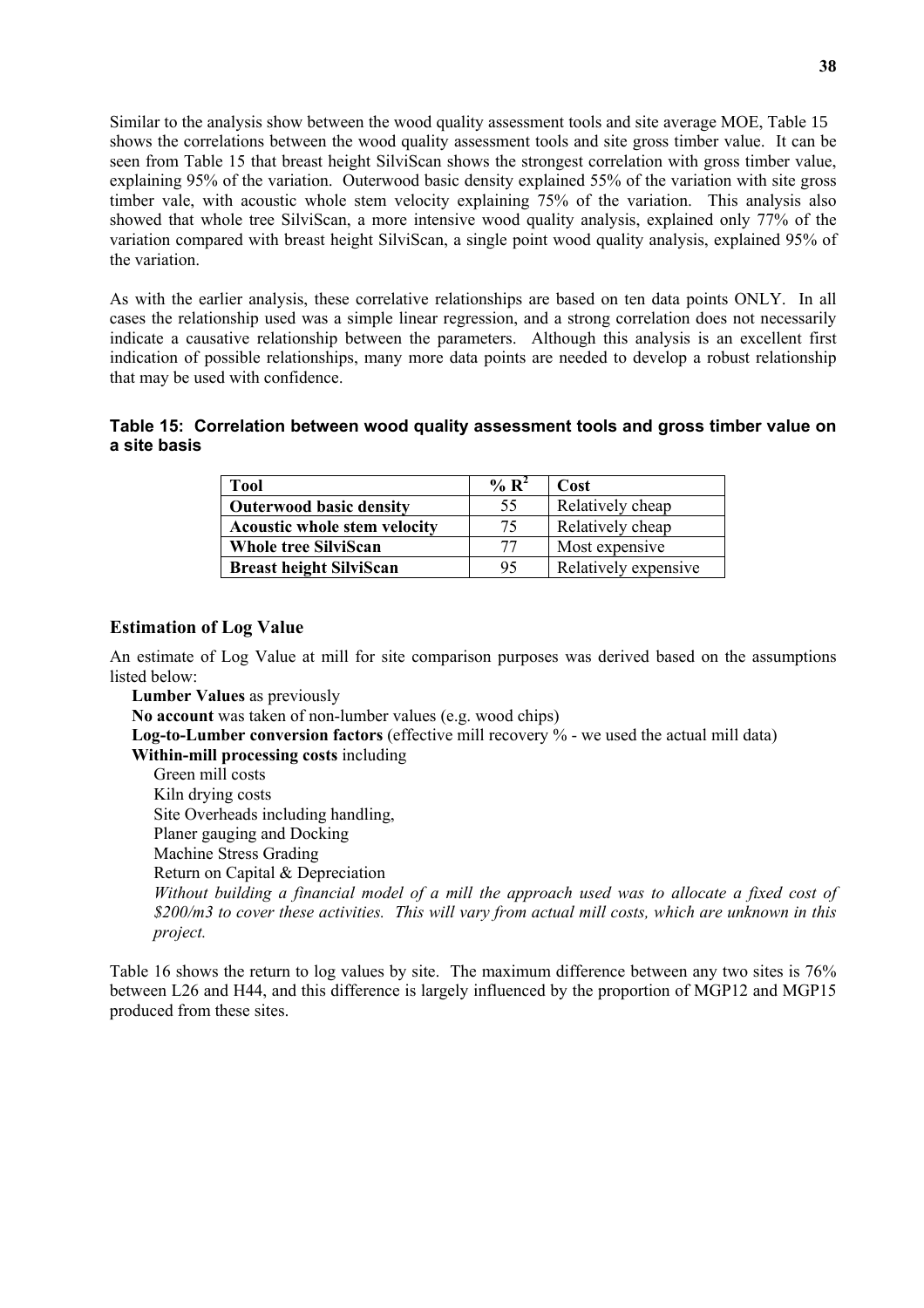# **Table 16: Return to Log per site**

|                 |                                                                                   |       |               | <b>Grade Recovery %</b> |               |           |                | Gross         | <b>Process</b> | Return             |  |  |  |
|-----------------|-----------------------------------------------------------------------------------|-------|---------------|-------------------------|---------------|-----------|----------------|---------------|----------------|--------------------|--|--|--|
|                 | Conv %                                                                            | Log   |               |                         |               |           |                | <b>lumber</b> | Cost           | to Log             |  |  |  |
| <b>Site</b>     | 90x35                                                                             | Sonic | <b>MGP 15</b> | <b>MGP 12</b>           | <b>MGP 10</b> | <u>F4</u> | <u>Rej</u>     | Val \$/m3     | \$/m3          | \$/m3 <sup>®</sup> |  |  |  |
| L23             | 34.1                                                                              | 3.15  |               | 11                      | 48            | 38        |                | 377.27        | 200.00         | \$60.45            |  |  |  |
| L26             | 34.6                                                                              | 3.35  | 6             | 38                      | 35            | 21        | 0              | 433.00        | 200.00         | \$80.65            |  |  |  |
| L <sub>33</sub> | 35.4                                                                              | 3.14  | 0             | 19                      | 59            | 20        | 2              | 414.50        | 200.00         | \$75.83            |  |  |  |
| M25             | 33.9                                                                              | 3.41  | 4             | 30                      | 44            | 22        | 0              | 425.00        | 200.00         | \$76.37            |  |  |  |
| M28             | 35.5                                                                              | 3.32  | 3             | 28                      | 50            | 19        | 0              | 429.00        | 200.00         | \$81.30            |  |  |  |
| M31             | 35.3                                                                              | 3.48  | 13            | 35                      | 42            | 9         | 0              | 462.63        | 200.00         | \$92.70            |  |  |  |
| M37             | 34.9                                                                              | 3.43  | 4             | 33                      | 36            | 26        | $\overline{2}$ | 413.86        | 200.00         | \$74.57            |  |  |  |
| H <sub>27</sub> | 32.4                                                                              | 3.47  | 12            | 33                      | 42            | 13        | $\mathbf 0$    | 452.50        | 200.00         | \$81.78            |  |  |  |
| H <sub>32</sub> | 34.5                                                                              | 3.55  | 20            | 36                      | 30            | 13        |                | 459.50        | 200.00         | \$89.55            |  |  |  |
| H44             | 36.3                                                                              | 3.61  | 30            | 39                      | 28            | 3         | $\mathbf 0$    | 493.50        | 200.00         | \$106.67           |  |  |  |
| <b>Average</b>  | 34.7                                                                              | 3.391 | 9.3           | 30.2                    | 41.4          | 18.4      | 0.6            | 436.08        | 200.00         | \$81.99            |  |  |  |
|                 | NB Return-to-Log = (Gross lumber value - Process cost) x (Conv $\frac{\%}{100}$ ) |       |               |                         |               |           |                |               |                |                    |  |  |  |

#### **Return to log Calculations**

Table 17 shows that these'return-to-log' relationship are not quite as strong as with gross lumber value on a site basis for the wood quality tools.

## **Table 17: Correlation between wood quality assessment tools and return-to-log value on a site basis**

| Tool                           | % $\mathbf{R}^2$ | Cost             |
|--------------------------------|------------------|------------------|
| Age                            | 19               | Very cheap       |
| <b>Outerwood basic density</b> | 65               | Relatively cheap |
| <b>Acoustic log velocity</b>   | 47               | Relatively cheap |
| <b>Whole tree SilviScan</b>    | 50               | Most expensive   |

# **RECOMMENDATIONS AND CONCLUSIONS**

This project has shown the potential of resource evaluation tools to assist in predicting structural grade outturn in order to assist with efficient log allocation to appropriate end uses. This should assist tree growers and timber processors in the Green Triangle to have a better understanding of what quality timber to expect from different sites once the resource evaluation tools/systems are implemented for the estate.

A comparison of the costs of obtaining resource evaluation information, for a given level of accuracy, using the various tools/techniques will assist regional industry to determine what the most appropriate system is for their purposes. This "dollar-o-meter" will be developed for the industry workshops to be held in early 2004.

Further work that might be considered from the results of this project:

- Individually tailoring some of the outputs of this project for individual businesses in the Green Triangle Region;
- Further investigation of the predictive models to determine what increased accuracy could be achieved if working on a site, rather than a regional, basis;
- Replicating this project in other regions to determine whether similar relationships hold true for radiata pine grown elsewhere; and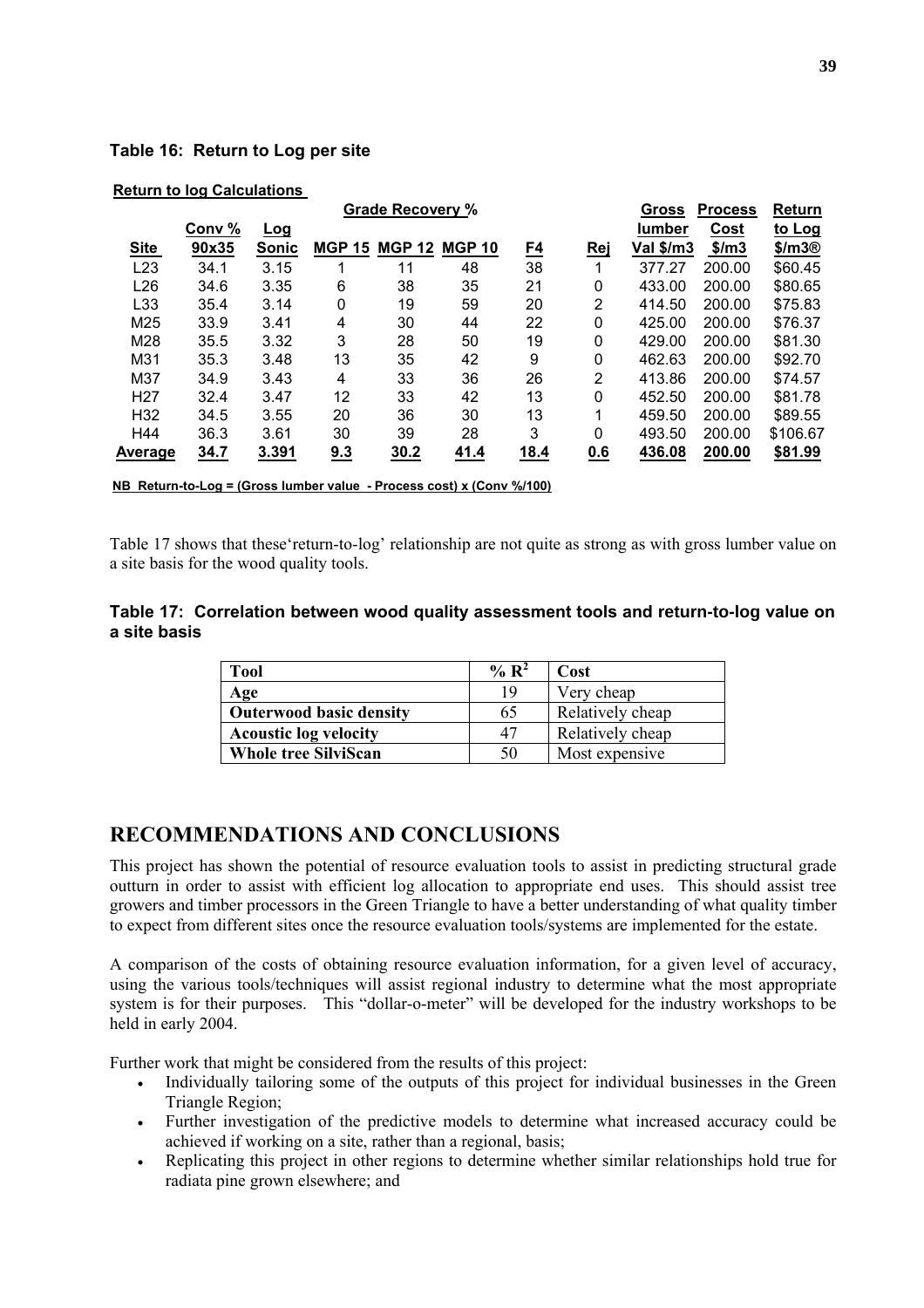• Investigating the applicability of this approach for other softwood species such as slash pine or hoop pine in Queensland.

# **ACKNOWLEDGEMENTS**

The authors would like to extend their appreciation to the members of the project steering committee and field staff who assisted in the development and implementation of this project.

# **REFERENCES**

1.AS/NZS 4063:1992; Timber - Stress graded - In-grade strength and stiffness evaluation, Standards Australia/Standards New Zealand.

2. AS1720.1-1997, Timber Structures Part 1: Design methods, Standards Association of Australia. 3.AS/NZS 1748:1997; Timber - Stress graded – Product requirements for mechanically stress-graded timber, Standards Australia/Standards New Zealand.

4. Gaunt D J , Roper J, Davy B; Performance grading of New Zealand pine and the development of the E-grader<sup>™</sup>. Presentation to NZ Timber Industry Federation, November 1999.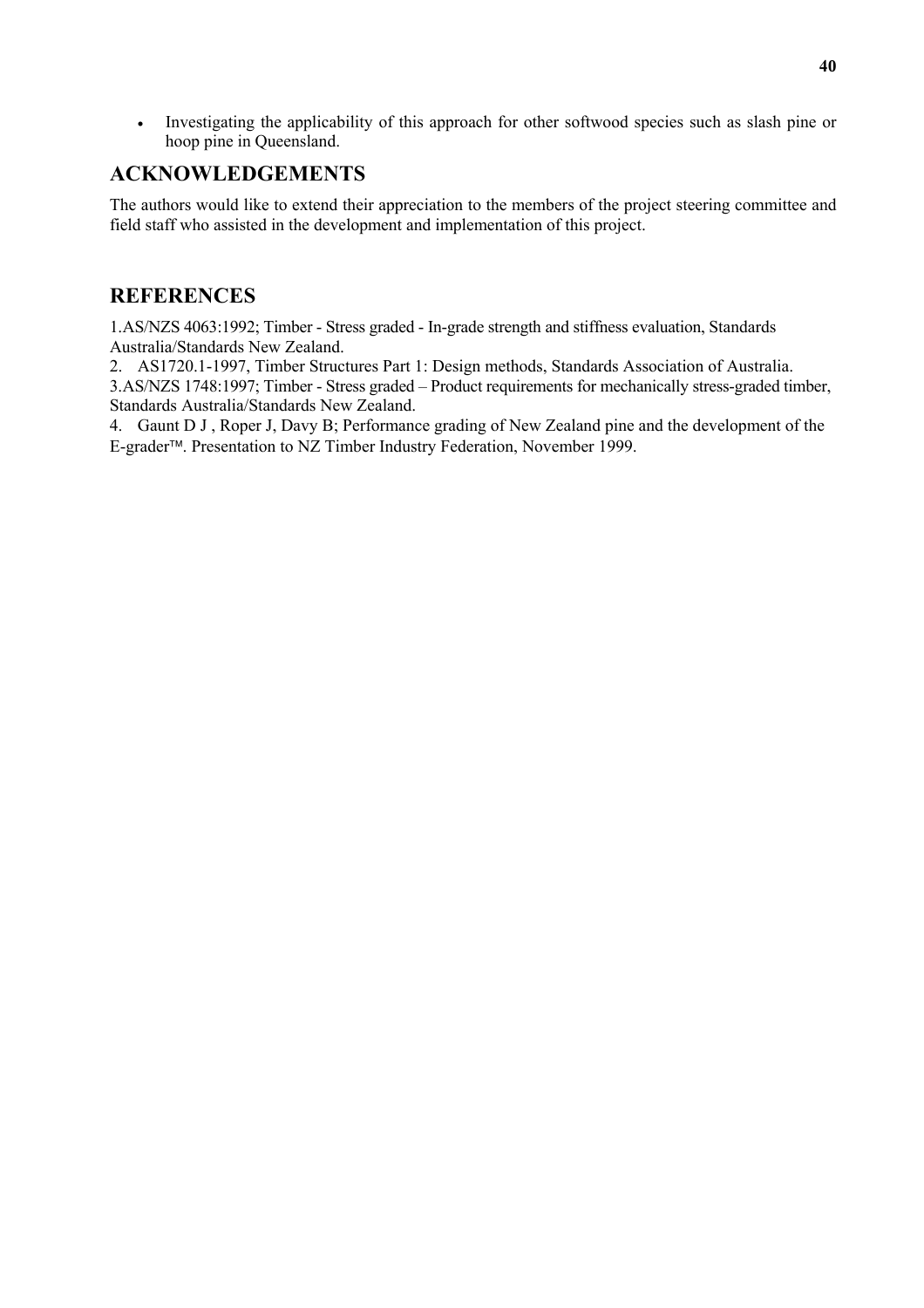### **APPENDIX A. INDIVIDUAL LOG DATA**

| <b>Batch</b><br>No.     | Site | Colour   | <b>Tree</b>    | LH<br>C        | <b>SED</b> | LED  | Lengt<br>h | Volume            | Volume            | Taper           | Interno<br>de | <b>Branch</b> | <b>Branch</b> | Sweep | Sweep  | <b>DIRECTOR</b> |
|-------------------------|------|----------|----------------|----------------|------------|------|------------|-------------------|-------------------|-----------------|---------------|---------------|---------------|-------|--------|-----------------|
|                         |      |          |                |                |            |      |            | 3D                | <b>Smalians</b>   |                 | index         | Max           | Index         |       |        | velocity        |
|                         |      |          |                |                | (cm)       | (cm) | (m)        | (m <sup>3</sup> ) | (m <sup>3</sup> ) | (mm/m)          |               | (mm)          | (cm)          | (mm)  | (mm/m) | km/s            |
| 1                       | A    | Grey Fog | $\overline{7}$ | 4              | 28.0       | 30.5 | 4.9        | 0.329             | 0.330             | 5               | 0.00          | 4.5           | 3.1           |       | 8.2    | 3.54            |
|                         | Α    | Grey Fog | 12             | 5              | 28.0       | 30.5 | 4.89       | 0.328             | 0.329             | 5               | 0.00          | 5.0           | 4.3           |       | 0.0    | 3.50            |
|                         | A    | Grey Fog | 13             | 5              | 22.5       | 27.5 | 4.9        | 0.237             | 0.243             | 10              | 0.00          | 6.0           | 4.4           |       | 0.0    | 3.42            |
|                         | A    | Grey Fog | 19             | 4              | 28.0       | 30.5 | 4.94       | 0.331             | 0.333             | 5               | 0.00          | 4.0           | 3.5           |       | 0.0    | 3.52            |
|                         | Α    | Grey Fog | 23             | $\overline{2}$ | 34.0       | 39.0 | 4.89       | 0.503             | 0.514             | 10              | 0.00          | 3.0           | 2.6           |       | 9.2    | 3.50            |
|                         | Α    | Grey Fog | 23             | 3              | 31.5       | 36.0 | 4.89       | 0.431             | 0.439             | 9               | 0.00          | 5.0           | 3.8           |       | 0.0    | 3.37            |
|                         | Α    | Grey Fog | 23             | 4              | 26.5       | 30.5 | 4.91       | 0.310             | 0.315             | 8               | 0.00          | 6.0           | 4.8           |       | 10.2   | 3.43            |
|                         | Α    | Grey Fog | 23             | 5              | 21.5       | 26.0 | 4.9        | 0.215             | 0.219             | 9               | 0.00          | 5.0           | 3.9           |       | 0.0    | 3.38            |
|                         | Α    | Grey Fog | 25             | 3              | 35.0       | 37.0 | 4.9        | 0.499             | 0.499             | 4               | 0.00          | 3.0           | 2.6           |       | 0.0    | 3.54            |
|                         | A    | Grey Fog | 25             | 4              | 30.5       | 34.0 | 4.92       | 0.399             | 0.403             | $\overline{7}$  | 0.14          | 5.5           | 4.3           |       | 4.1    | 3.27            |
|                         | A    | Grey Fog | 25             | 5              | 26.0       | 30.0 | 4.9        | 0.299             | 0.303             | 8               | 0.00          | 5.5           | 4.6           |       | 0.0    | 3.10            |
|                         | A    | Grey Fog | 27             | 4              | 28.0       | 32.0 | 4.93       | 0.345             | 0.350             | 8               | 0.00          | 4.5           | 4.0           |       | 0.0    | 3.33            |
|                         | A    | Grey Fog | 30             | 4              | 22.5       | 26.5 | 4.92       | 0.230             | 0.233             | 8               | 0.00          | 5.0           | 3.5           |       | 10.2   | 3.32            |
| 1                       | A    | 13 logs  | Avg            | 4              | 27.8       | 31.5 | 4.91       | 0.343             | 0.347             | 8               | 0.01          | 4.8           | 3.8           |       | 3.2    | 3.40            |
| 2                       | Α    | Grey Fog | 6              |                | 41.5       | 43.0 | 4.88       | 0.686             | 0.684             | 3               | 0.00          | 3.0           | 2.5           |       | 9.2    | 3.64            |
| $\overline{c}$          | Α    | Grey Fog | 6              | 4              | 29.5       | 32.2 | 4.9        | 0.365             | 0.367             | $6\phantom{1}6$ | 0.00          | 4.0           | 2.9           |       | 0.0    | 3.68            |
| $\overline{\mathbf{c}}$ | A    | Grey Fog | 12             | 4              | 31.5       | 34.5 | 4.94       | 0.420             | 0.423             | 6               | 0.12          | 4.0           | 3.1           |       | 0.0    | 3.66            |
| $\overline{\mathbf{c}}$ | A    | Grey Fog | 13             | 4              | 26.5       | 30.0 | 4.9        | 0.305             | 0.308             | $\overline{7}$  | 0.00          | 3.5           | 2.4           |       | 8.2    | 3.63            |
| $\sqrt{2}$              | A    | Grey Fog | 19             | 3              | 31.5       | 34.5 | 4.9        | 0.417             | 0.420             | 6               | 0.00          | 3.0           | 2.0           |       | 0.0    | 3.65            |
| $\mathbf 2$             | A    | Grey Fog | 23             |                | 39.0       | 43.5 | 4.95       | 0.655             | 0.663             | 9               | 0.00          | 3.0           | 2.6           |       | 0.0    | 3.60            |
| $\sqrt{2}$              | A    | Grey Fog | 25             |                | 42.0       | 47.0 | 4.91       | 0.756             | 0.766             | 10              | 0.00          | 3.0           | 3.0           |       | 0.0    | 3.55            |
| $\overline{\mathbf{c}}$ | A    | Grey Fog | 25             | $\overline{2}$ | 36.5       | 40.0 | 4.94       | 0.564             | 0.569             | $\overline{7}$  | 0.00          | 2.5           | 2.3           |       | 0.0    | 3.61            |
| $\overline{\mathbf{c}}$ | A    | Grey Fog | 27             |                | 45.5       | 48.0 | 4.92       | 0.846             | 0.845             | 5               | 0.12          | 2.5           | 2.5           |       | 0.0    | 3.55            |
| $\overline{\mathbf{c}}$ | A    | Grey Fog | 27             | $\overline{2}$ | 41.5       | 45.0 | 4.94       | 0.723             | 0.727             | $\overline{7}$  | 0.14          | 3.0           | 2.5           |       | 0.0    | 3.68            |
| $\overline{\mathbf{c}}$ | Α    | Grey Fog | 27             | 3              | 38.5       | 42.5 | 4.9        | 0.626             | 0.633             | 8               | 0.00          | 3.0           | 2.5           |       | 0.0    | 3.61            |
| $\overline{2}$          | A    | Grey Fog | 30             |                | 34.0       | 40.0 | 4.92       | 0.517             | 0.532             | 12              | 0.20          | 3.5           | 2.4           |       | 0.0    | 3.64            |
| $\overline{c}$          | Α    | Grey Fog | 30             | 3              | 27.0       | 30.5 | 4.91       | 0.316             | 0.320             | $\overline{7}$  | 0.00          | 4.0           | 3.3           |       | 7.1    | 3.64            |
| $\overline{2}$          | A    | 13 logs  | Avg            | $\overline{2}$ | 35.7       | 39.3 | 4.9        | 0.6               | 0.6               | 7.2             | 0.0           | 3.2           | 2.6           |       | 1.9    | 3.63            |
| 3                       | Α    | Grey Fog | 6              | 2              | 35.0       | 39.0 | 4.89       | 0.521             | 0.527             | 8               | 0.00          | 2.5           | 2.3           |       | 9.2    | 3.83            |
| 3                       | Α    | Grey Fog | 6              | 3              | 32.0       | 36.5 | 4.89       | 0.444             | 0.452             | 9               | 0.00          | 2.0           | 1.8           |       | 0.0    | 3.80            |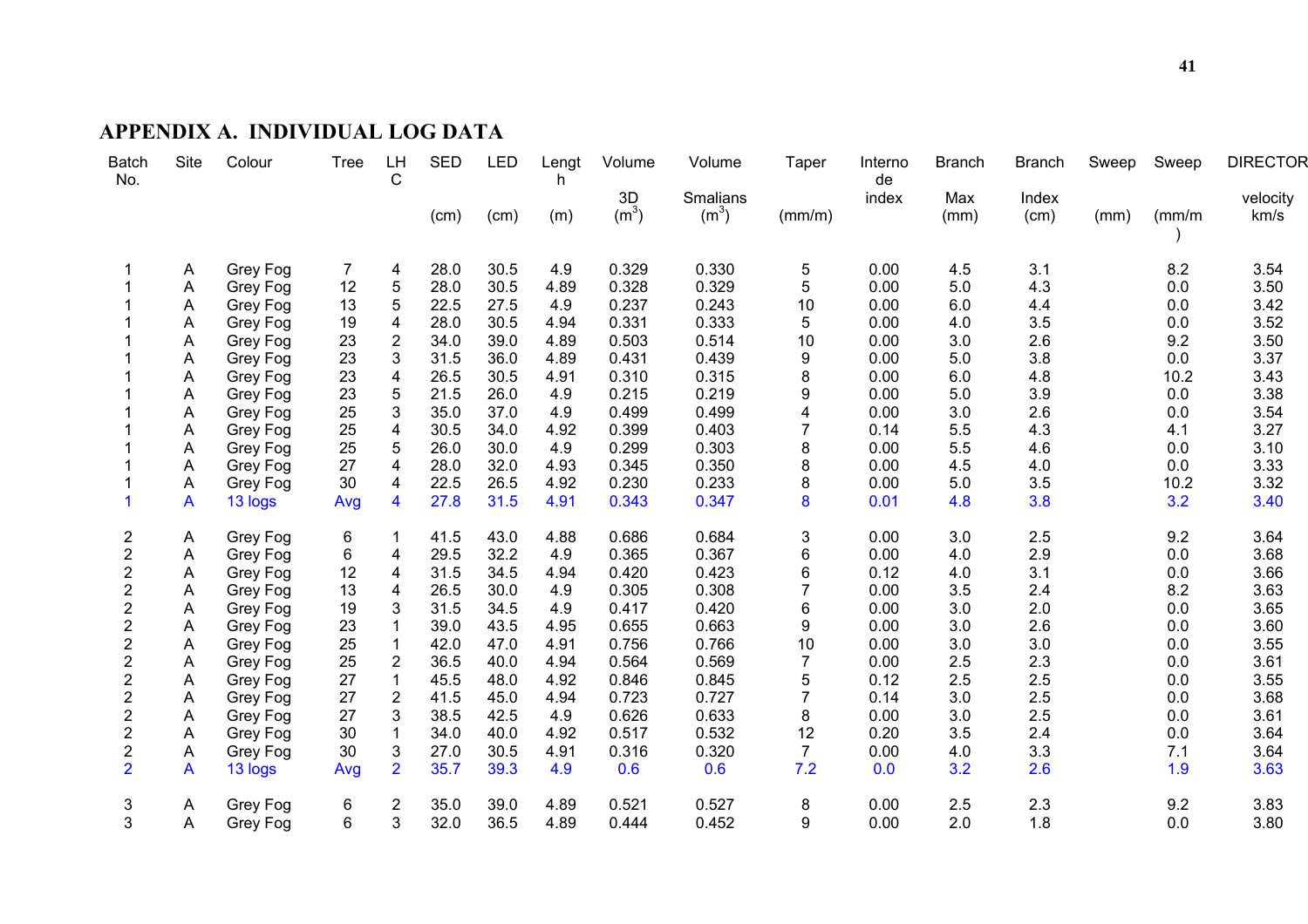| 3<br>3<br>3<br>3<br>3<br>3<br>3<br>3<br>3<br>3<br>3<br>3<br>3 | A<br>Α<br>Α<br>Α<br>Α<br>Α<br>Α<br>Α<br>Α<br>Α<br>Α<br>A<br>A | Grey Fog<br>Grey Fog<br>Grey Fog<br>Grey Fog<br>Grey Fog<br>Grey Fog<br>Grey Fog<br>Grey Fog<br>Grey Fog<br>Grey Fog<br>Grey Fog<br>Grey Fog<br>14 logs | 7<br>$\overline{7}$<br>$\overline{7}$<br>12<br>12<br>12<br>13<br>13<br>13<br>19<br>19<br>30<br>Avg | -1<br>$\overline{c}$<br>$\overline{c}$<br>$\mathbf{1}$<br>$\boldsymbol{2}$<br>3<br>1<br>$\overline{\mathbf{c}}$<br>3<br>$\mathbf 1$<br>$\boldsymbol{2}$<br>$\overline{2}$<br>$\overline{2}$ | 37.0<br>30.5<br>35.0<br>43.0<br>39.5<br>34.5<br>37.0<br>33.5<br>31.0<br>38.0<br>35.0<br>31.0<br>35.1 | 39.0<br>33.5<br>37.0<br>44.5<br>42.5<br>37.5<br>42.0<br>37.0<br>34.5<br>44.5<br>39.0<br>33.5<br>38.6 | 4.9<br>4.93<br>4.91<br>4.94<br>4.92<br>4.92<br>4.89<br>4.89<br>4.89<br>4.9<br>4.92<br>4.91<br>4.9 | 0.556<br>0.395<br>0.500<br>0.744<br>0.648<br>0.499<br>0.591<br>0.474<br>0.409<br>0.640<br>0.524<br>0.400<br>0.5 | 0.556<br>0.397<br>0.500<br>0.743<br>0.650<br>0.502<br>0.602<br>0.478<br>0.413<br>0.659<br>0.531<br>0.402<br>0.5 | 4<br>6<br>4<br>3<br>6<br>6<br>10<br>$\overline{7}$<br>$\overline{7}$<br>13<br>8<br>5<br>7.0 | 0.00<br>0.00<br>0.00<br>0.00<br>0.12<br>0.00<br>0.00<br>0.00<br>0.00<br>0.19<br>0.00<br>0.18<br>0.0 | 3.0<br>3.5<br>3.0<br>3.0<br>2.5<br>3.0<br>2.0<br>2.5<br>3.0<br>3.0<br>2.5<br>4.0<br>2.8 | 2.7<br>2.9<br>2.3<br>2.5<br>2.3<br>2.3<br>2.0<br>2.0<br>2.4<br>2.4<br>2.4<br>2.8<br>2.3<br><b>Site</b> |       | 0.0<br>0.0<br>5.1<br>9.1<br>0.0<br>0.0<br>0.0<br>0.0<br>0.0<br>5.1<br>0.0<br>0.0<br>2.0<br>min | 3.70<br>3.79<br>3.82<br>3.71<br>3.81<br>3.83<br>3.87<br>3.92<br>3.76<br>3.70<br>3.74<br>3.80<br>3.79<br>3.10 |
|---------------------------------------------------------------|---------------------------------------------------------------|---------------------------------------------------------------------------------------------------------------------------------------------------------|----------------------------------------------------------------------------------------------------|---------------------------------------------------------------------------------------------------------------------------------------------------------------------------------------------|------------------------------------------------------------------------------------------------------|------------------------------------------------------------------------------------------------------|---------------------------------------------------------------------------------------------------|-----------------------------------------------------------------------------------------------------------------|-----------------------------------------------------------------------------------------------------------------|---------------------------------------------------------------------------------------------|-----------------------------------------------------------------------------------------------------|-----------------------------------------------------------------------------------------|--------------------------------------------------------------------------------------------------------|-------|------------------------------------------------------------------------------------------------|--------------------------------------------------------------------------------------------------------------|
|                                                               |                                                               |                                                                                                                                                         |                                                                                                    |                                                                                                                                                                                             |                                                                                                      |                                                                                                      |                                                                                                   |                                                                                                                 |                                                                                                                 |                                                                                             |                                                                                                     |                                                                                         |                                                                                                        |       | max<br>avg<br>count                                                                            | 3.92<br>3.61<br>40                                                                                           |
| <b>Batch</b>                                                  | Site                                                          | Colour                                                                                                                                                  | <b>Tree</b>                                                                                        | LH                                                                                                                                                                                          | <b>SED</b>                                                                                           | <b>LED</b>                                                                                           | Lengt                                                                                             | Volume                                                                                                          | Volume                                                                                                          | Taper                                                                                       | Interno                                                                                             | <b>Branch</b>                                                                           | <b>Branch</b>                                                                                          | Sweep | Sweep                                                                                          | <b>DIRECTOR</b>                                                                                              |
| No.                                                           |                                                               |                                                                                                                                                         |                                                                                                    | C                                                                                                                                                                                           | (cm)                                                                                                 | (cm)                                                                                                 | h.<br>(m)                                                                                         | 3D<br>(m <sup>3</sup> )                                                                                         | Smalians<br>(m <sup>3</sup> )                                                                                   | (mm/m)                                                                                      | de<br>index                                                                                         | Max<br>(mm)                                                                             | Index<br>(cm)                                                                                          | (mm)  | (mm/m)                                                                                         | velocity<br>km/s                                                                                             |
| $\overline{4}$                                                | B                                                             | Scarab<br>Green                                                                                                                                         | 8                                                                                                  | $\mathbf 1$                                                                                                                                                                                 | 44.5                                                                                                 | 49.5                                                                                                 | 4.87                                                                                              | 0.838                                                                                                           | 0.847                                                                                                           | 10                                                                                          | 0.21                                                                                                | 4.0                                                                                     | 3.0                                                                                                    |       | 13                                                                                             | 3.24                                                                                                         |
| 4                                                             | В                                                             | Scarab<br>Green                                                                                                                                         | 8                                                                                                  | 4                                                                                                                                                                                           | 33                                                                                                   | 36.5                                                                                                 | 4.86                                                                                              | 0.457                                                                                                           | 0.462                                                                                                           | $\overline{7}$                                                                              | 0.00                                                                                                | 4.0                                                                                     | 2.8                                                                                                    |       | 5                                                                                              | 3.23                                                                                                         |
| 4                                                             | В                                                             | Scarab<br>Green                                                                                                                                         | 8                                                                                                  | 5                                                                                                                                                                                           | 26.5                                                                                                 | 31.5                                                                                                 | 4.89                                                                                              | 0.317                                                                                                           | 0.325                                                                                                           | 10                                                                                          | 0.00                                                                                                | 5.0                                                                                     | 4.0                                                                                                    |       | 0                                                                                              | 3.09                                                                                                         |
| 4                                                             | B                                                             | Scarab<br>Green                                                                                                                                         | 10                                                                                                 | $\mathbf{1}$                                                                                                                                                                                | 42.5                                                                                                 | 49                                                                                                   | 4.92                                                                                              | 0.795                                                                                                           | 0.813                                                                                                           | 13                                                                                          | 0.15                                                                                                | 3.0                                                                                     | 2.6                                                                                                    |       | 0                                                                                              | 3.36                                                                                                         |
| 4                                                             | B                                                             | Scarab<br>Green                                                                                                                                         | 10                                                                                                 | $\overline{4}$                                                                                                                                                                              | 30.5                                                                                                 | 34                                                                                                   | 4.89                                                                                              | 0.396                                                                                                           | 0.401                                                                                                           | $\overline{7}$                                                                              | 0.00                                                                                                | 4.0                                                                                     | 3.6                                                                                                    |       | 0                                                                                              | 3.32                                                                                                         |
| 4                                                             | B                                                             | Scarab<br>Green                                                                                                                                         | 10                                                                                                 | 5                                                                                                                                                                                           | 22                                                                                                   | 27.5                                                                                                 | 4.85                                                                                              | 0.229                                                                                                           | 0.236                                                                                                           | 11                                                                                          | 0.12                                                                                                | 7.5                                                                                     | 4.5                                                                                                    |       | 10                                                                                             | 3.05                                                                                                         |
| 4                                                             | B                                                             | Scarab<br>Green                                                                                                                                         | 18                                                                                                 | 4                                                                                                                                                                                           | 18.5                                                                                                 | 21                                                                                                   | 4.63                                                                                              | 0.144                                                                                                           | 0.142                                                                                                           | 5                                                                                           | 0.00                                                                                                | 3.0                                                                                     | 2.5                                                                                                    |       | 6                                                                                              | 3.32                                                                                                         |
| 4                                                             | B                                                             | Scarab<br>Green                                                                                                                                         | 26                                                                                                 | $\mathbf 1$                                                                                                                                                                                 | 36                                                                                                   | 44                                                                                                   | 4.88                                                                                              | 0.592                                                                                                           | 0.619                                                                                                           | 16                                                                                          | 0.13                                                                                                | 3.5                                                                                     | 3.0                                                                                                    |       | $\mathbf 0$                                                                                    | 3.25                                                                                                         |
| 4                                                             | B                                                             | Scarab                                                                                                                                                  | 27                                                                                                 | 5                                                                                                                                                                                           | 25.5                                                                                                 | 31                                                                                                   | 4.8                                                                                               | 0.294                                                                                                           | 0.304                                                                                                           | 11                                                                                          | 0.00                                                                                                | 4.0                                                                                     | 3.4                                                                                                    |       | 0                                                                                              | 3.38                                                                                                         |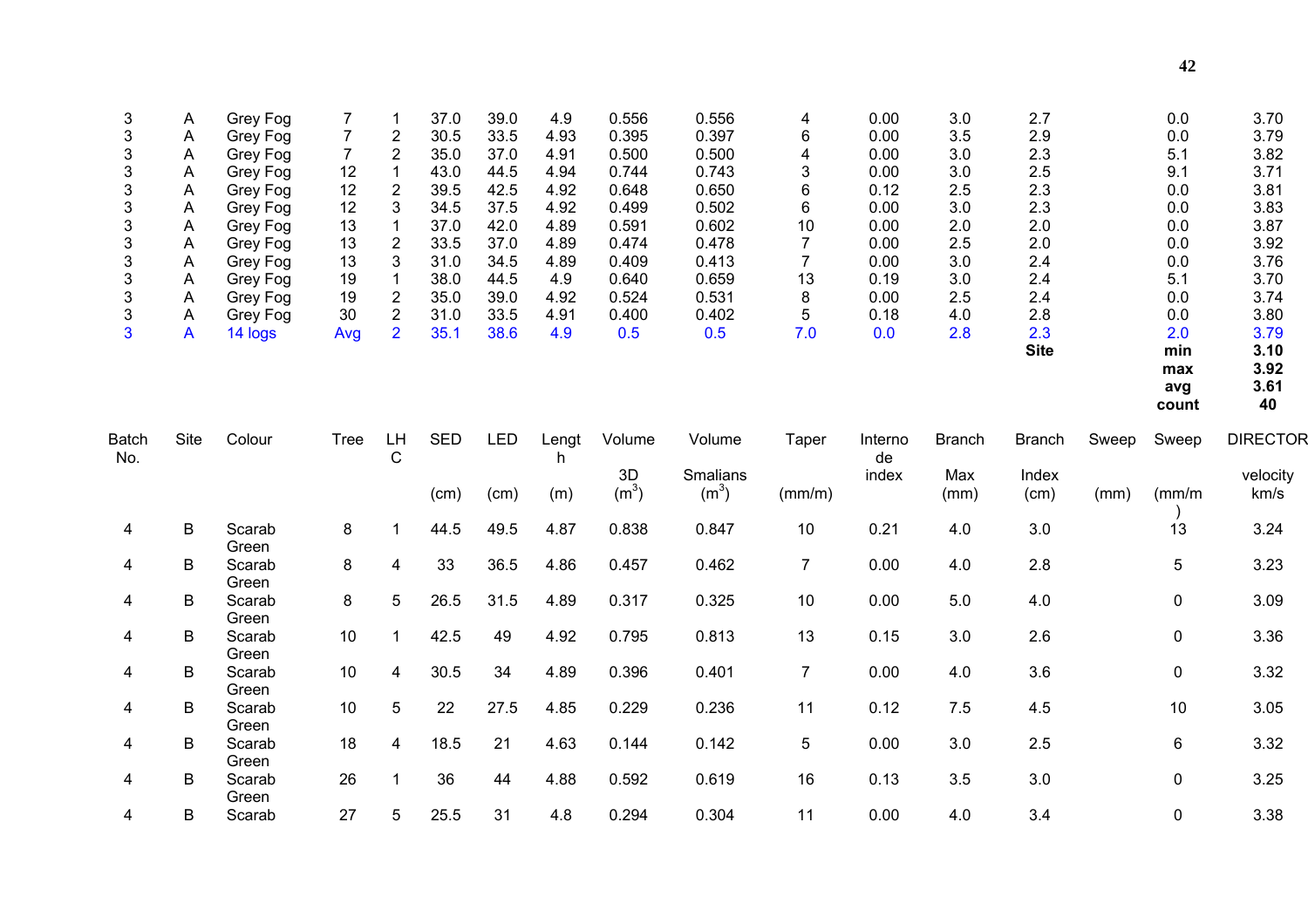| 4 | B | Green<br>Scarab | 30              | $\mathbf{1}$            | 37.5      | 42.5 | 4.9  | 0.607 | 0.618 | 10             | 0.24 | 2.5 | 2.1 | 4            | 3.05 |
|---|---|-----------------|-----------------|-------------------------|-----------|------|------|-------|-------|----------------|------|-----|-----|--------------|------|
| 4 | B | Green<br>Scarab | 30              | $\overline{2}$          | 33.5      | 37   | 4.87 | 0.472 | 0.476 | $\overline{7}$ | 0.27 | 4.0 | 3.8 | 13           | 3.20 |
|   |   | Green           |                 |                         |           |      |      |       |       |                |      |     |     |              |      |
| 4 | B | Scarab<br>Green | 30              | $\mathbf{3}$            | 30        | 32.5 | 4.89 | 0.374 | 0.376 | 5              | 0.33 | 6.0 | 4.5 | 10           | 3.23 |
| 4 | B | Scarab<br>Green | 30              | $\overline{\mathbf{4}}$ | 24.2<br>5 | 27   | 4.93 | 0.254 | 0.255 | 6              | 0.00 | 4.5 | 3.3 | $\mathbf 0$  | 3.21 |
| 4 | В | 13 logs         | Avg             | 3                       | 31.1      | 35.6 | 4.86 | 0.444 | 0.452 | 9              | 0.11 | 4.2 | 3.3 | 4.8          | 3.23 |
| 5 | B | Scarab<br>Green | 8               | $\overline{2}$          | 42        | 44.5 | 4.85 | 0.712 | 0.713 | 5              | 0.00 | 4.5 | 3.8 | 0            | 3.39 |
| 5 | B | Scarab<br>Green | 8               | $\mathbf{3}$            | 37        | 39.5 | 4.91 | 0.563 | 0.565 | 5              | 0.15 | 3.5 | 3.0 | $\mathbf{0}$ | 3.39 |
| 5 | В | Scarab<br>Green | 10 <sup>°</sup> | 3                       | 33.5      | 37   | 4.94 | 0.479 | 0.483 | $\overline{7}$ | 0.00 | 3.0 | 2.9 | $\mathbf{0}$ | 3.50 |
| 5 | B | Scarab<br>Green | 14              | $\mathbf{1}$            | 34        | 38.5 | 4.9  | 0.499 | 0.508 | 9              | 0.00 | 2.0 | 1.6 | $\mathbf{0}$ | 3.42 |
| 5 | B | Scarab<br>Green | 16              | $\mathbf{1}$            | 34.5      | 41   | 4.89 | 0.533 | 0.551 | 13             | 0.12 | 4.0 | 3.6 | 6            | 3.46 |
| 5 | В | Scarab<br>Green | 16              | 4                       | 25        | 27.5 | 4.91 | 0.266 | 0.266 | 5              | 0.00 | 5.5 | 4.0 | 0            | 3.46 |
| 5 | B | Scarab<br>Green | 21              | $\mathbf{1}$            | 40.0<br>5 | 44   | 4.9  | 0.675 | 0.681 | 8              | 0.41 | 3.5 | 3.1 | 5            | 3.42 |
| 5 | B | Scarab<br>Green | 21              | 3                       | 32.5      | 35.5 | 4.89 | 0.442 | 0.445 | 6              | 0.18 | 3.5 | 3.4 | 0            | 3.50 |
| 5 | B | Scarab<br>Green | 21              | $\overline{4}$          | 28.5      | 31   | 4.9  | 0.340 | 0.341 | 5              | 0.31 | 4.5 | 3.9 | $\mathbf{0}$ | 3.42 |
| 5 | В | Scarab<br>Green | 26              | $\overline{2}$          | 33.5      | 36   | 4.88 | 0.462 | 0.463 | 5              | 0.29 | 3.0 | 2.8 | 10           | 3.48 |
| 5 | B | Scarab<br>Green | 26              | $\mathbf{3}$            | 29        | 32.5 | 4.85 | 0.357 | 0.361 | $\overline{7}$ | 0.00 | 3.5 | 2.4 | $\mathbf{0}$ | 3.43 |
| 5 | B | Scarab<br>Green | 26              | $\overline{4}$          | 23        | 27.5 | 4.88 | 0.242 | 0.246 | 9              | 0.00 | 3.5 | 2.6 | 0            | 3.41 |
| 5 | В | Scarab<br>Green | 27              | 4                       | 33        | 38.5 | 4.88 | 0.480 | 0.493 | 11             | 0.00 | 4.0 | 3.1 | 0            | 3.48 |
| 5 | B | 13 logs         | Avg             | 3                       | 32.7      | 36.4 | 4.89 | 0.465 | 0.471 | $\mathbf{7}$   | 0.11 | 3.7 | 3.1 | 1.7          | 3.44 |
| 6 | B | Scarab          | 10              | $\overline{2}$          | 38        | 40   | 4.89 | 0.584 | 0.585 | 4              | 0.55 | 4.0 | 2.9 | $\mathbf{0}$ | 3.53 |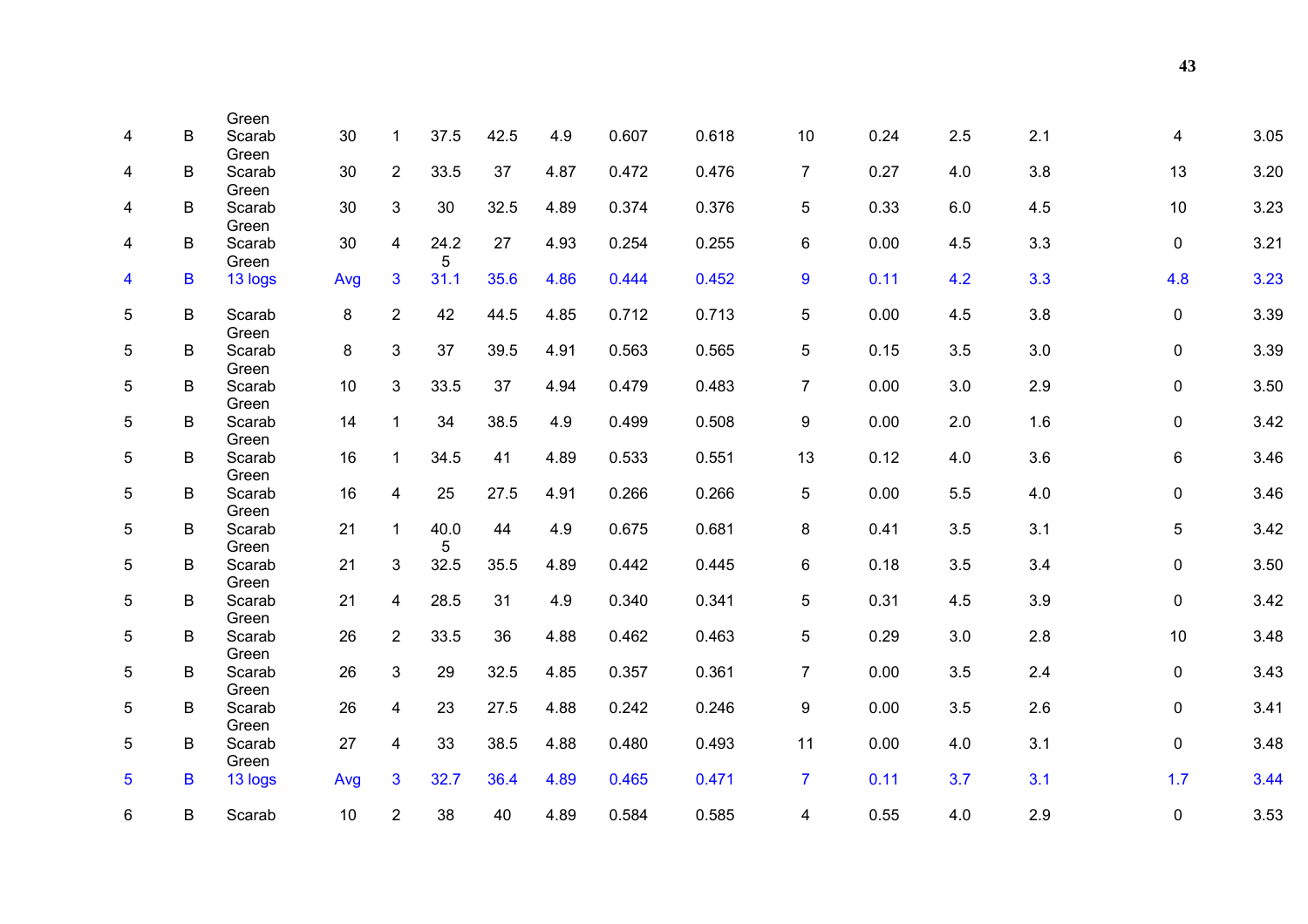| Green<br>0.385<br>3<br>B<br>$\overline{2}$<br>30.5<br>33<br>4.85<br>0.383<br>5<br>0.15<br>3.3<br>3.54<br>6<br>14<br>4.0<br>Scarab<br>Green<br>3<br>3.53<br>14<br>28<br>30<br>4.89<br>0.323<br>0.323<br>3.0<br>2.5<br>6<br>B<br>0.00<br>$\mathbf 0$<br>Scarab<br>4<br>Green<br>15<br>32<br>36.5<br>0.451<br>9<br>3.5<br>3<br>3.56<br>6<br>$\mathbf{1}$<br>4.87<br>0.442<br>0.21<br>4.0<br>B<br>Scarab<br>Green<br>$\overline{2}$<br>0.42<br>3.9<br>15<br>26.5<br>30.5<br>4.89<br>0.313<br>8<br>4.0<br>3.73<br>6<br>B<br>0.309<br>$\mathbf 0$<br>Scarab<br>Green<br>15<br>3<br>23<br>26<br>0.231<br>4.9<br>3.69<br>6<br>4.89<br>0.230<br>6<br>0.32<br>6.0<br>$\mathbf 0$<br>B<br>Scarab<br>Green<br>$\overline{2}$<br>3.5<br>16<br>32.5<br>34<br>4.88<br>0.424<br>3<br>0.16<br>3.5<br>3.55<br>B<br>0.424<br>$\mathbf 0$<br>6<br>Scarab<br>Green<br>$\mathbf{3}$<br>3.3<br>3.56<br>16<br>28.5<br>31.5<br>4.9<br>0.347<br>6<br>0.00<br>3.5<br>10<br>6<br>B<br>0.345<br>Scarab<br>Green<br>36<br>2.1<br>3.53<br>18<br>$\mathbf{1}$<br>30<br>4.88<br>0.421<br>12<br>0.12<br>3.0<br>11<br>6<br>B<br>0.407<br>Scarab<br>Green<br>3.1<br>3.63<br>18<br>$\overline{2}$<br>26.5<br>28<br>4.87<br>0.284<br>3<br>0.43<br>3.5<br>6<br>B<br>0.285<br>$\mathbf 0$<br>Scarab<br>Green<br>$\mathbf{3}$<br>18<br>23.5<br>26<br>4.87<br>0.235<br>5<br>0.17<br>3.5<br>2.4<br>3.61<br>6<br>B<br>0.235<br>$\mathbf 0$<br>Scarab<br>Green<br>$\overline{2}$<br>37<br>39.5<br>0.563<br>5<br>4.3<br>$\overline{7}$<br>3.55<br>6<br>21<br>4.89<br>0.561<br>0.51<br>6.0<br>B<br>Scarab<br>Green<br>27<br>0.923<br>6<br>0.00<br>3.5<br>$\mathbf 0$<br>3.55<br>6<br>B<br>$\mathbf{1}$<br>47.5<br>50.5<br>4.89<br>0.923<br>3.5<br>Scarab<br>Green<br>27<br>$\overline{2}$<br>40<br>4.89<br>0.673<br>0.679<br>8<br>3.5<br>3.1<br>3.64<br>6<br>B<br>44<br>0.14<br>$\mathbf 0$<br>Scarab<br>Green<br>27<br>3<br>39<br>3.5<br>3.58<br>B<br>36<br>4.86<br>0.535<br>0.538<br>6<br>0.00<br>6<br>4.0<br>$\mathbf 0$<br>Scarab<br>Green<br>3.3<br>$\overline{2}$<br>32.0<br>35.0<br>6.1<br>0.2<br>3.9<br>2.3<br>3.6<br>4.9<br>0.4<br>0.4<br>$6\phantom{1}$<br>B<br>15 logs<br>Avg<br><b>Site</b><br>3.05<br>min |
|-------------------------------------------------------------------------------------------------------------------------------------------------------------------------------------------------------------------------------------------------------------------------------------------------------------------------------------------------------------------------------------------------------------------------------------------------------------------------------------------------------------------------------------------------------------------------------------------------------------------------------------------------------------------------------------------------------------------------------------------------------------------------------------------------------------------------------------------------------------------------------------------------------------------------------------------------------------------------------------------------------------------------------------------------------------------------------------------------------------------------------------------------------------------------------------------------------------------------------------------------------------------------------------------------------------------------------------------------------------------------------------------------------------------------------------------------------------------------------------------------------------------------------------------------------------------------------------------------------------------------------------------------------------------------------------------------------------------------------------------------------------------------------------------------------------------------------------------------------------------------------------------------------------------------------------------------------------------------------------------------------------------------------------------------------------------------------------------------------------------------------------------------------------------------|
|                                                                                                                                                                                                                                                                                                                                                                                                                                                                                                                                                                                                                                                                                                                                                                                                                                                                                                                                                                                                                                                                                                                                                                                                                                                                                                                                                                                                                                                                                                                                                                                                                                                                                                                                                                                                                                                                                                                                                                                                                                                                                                                                                                         |
|                                                                                                                                                                                                                                                                                                                                                                                                                                                                                                                                                                                                                                                                                                                                                                                                                                                                                                                                                                                                                                                                                                                                                                                                                                                                                                                                                                                                                                                                                                                                                                                                                                                                                                                                                                                                                                                                                                                                                                                                                                                                                                                                                                         |
|                                                                                                                                                                                                                                                                                                                                                                                                                                                                                                                                                                                                                                                                                                                                                                                                                                                                                                                                                                                                                                                                                                                                                                                                                                                                                                                                                                                                                                                                                                                                                                                                                                                                                                                                                                                                                                                                                                                                                                                                                                                                                                                                                                         |
|                                                                                                                                                                                                                                                                                                                                                                                                                                                                                                                                                                                                                                                                                                                                                                                                                                                                                                                                                                                                                                                                                                                                                                                                                                                                                                                                                                                                                                                                                                                                                                                                                                                                                                                                                                                                                                                                                                                                                                                                                                                                                                                                                                         |
|                                                                                                                                                                                                                                                                                                                                                                                                                                                                                                                                                                                                                                                                                                                                                                                                                                                                                                                                                                                                                                                                                                                                                                                                                                                                                                                                                                                                                                                                                                                                                                                                                                                                                                                                                                                                                                                                                                                                                                                                                                                                                                                                                                         |
|                                                                                                                                                                                                                                                                                                                                                                                                                                                                                                                                                                                                                                                                                                                                                                                                                                                                                                                                                                                                                                                                                                                                                                                                                                                                                                                                                                                                                                                                                                                                                                                                                                                                                                                                                                                                                                                                                                                                                                                                                                                                                                                                                                         |
|                                                                                                                                                                                                                                                                                                                                                                                                                                                                                                                                                                                                                                                                                                                                                                                                                                                                                                                                                                                                                                                                                                                                                                                                                                                                                                                                                                                                                                                                                                                                                                                                                                                                                                                                                                                                                                                                                                                                                                                                                                                                                                                                                                         |
|                                                                                                                                                                                                                                                                                                                                                                                                                                                                                                                                                                                                                                                                                                                                                                                                                                                                                                                                                                                                                                                                                                                                                                                                                                                                                                                                                                                                                                                                                                                                                                                                                                                                                                                                                                                                                                                                                                                                                                                                                                                                                                                                                                         |
|                                                                                                                                                                                                                                                                                                                                                                                                                                                                                                                                                                                                                                                                                                                                                                                                                                                                                                                                                                                                                                                                                                                                                                                                                                                                                                                                                                                                                                                                                                                                                                                                                                                                                                                                                                                                                                                                                                                                                                                                                                                                                                                                                                         |
|                                                                                                                                                                                                                                                                                                                                                                                                                                                                                                                                                                                                                                                                                                                                                                                                                                                                                                                                                                                                                                                                                                                                                                                                                                                                                                                                                                                                                                                                                                                                                                                                                                                                                                                                                                                                                                                                                                                                                                                                                                                                                                                                                                         |
|                                                                                                                                                                                                                                                                                                                                                                                                                                                                                                                                                                                                                                                                                                                                                                                                                                                                                                                                                                                                                                                                                                                                                                                                                                                                                                                                                                                                                                                                                                                                                                                                                                                                                                                                                                                                                                                                                                                                                                                                                                                                                                                                                                         |
|                                                                                                                                                                                                                                                                                                                                                                                                                                                                                                                                                                                                                                                                                                                                                                                                                                                                                                                                                                                                                                                                                                                                                                                                                                                                                                                                                                                                                                                                                                                                                                                                                                                                                                                                                                                                                                                                                                                                                                                                                                                                                                                                                                         |
|                                                                                                                                                                                                                                                                                                                                                                                                                                                                                                                                                                                                                                                                                                                                                                                                                                                                                                                                                                                                                                                                                                                                                                                                                                                                                                                                                                                                                                                                                                                                                                                                                                                                                                                                                                                                                                                                                                                                                                                                                                                                                                                                                                         |
|                                                                                                                                                                                                                                                                                                                                                                                                                                                                                                                                                                                                                                                                                                                                                                                                                                                                                                                                                                                                                                                                                                                                                                                                                                                                                                                                                                                                                                                                                                                                                                                                                                                                                                                                                                                                                                                                                                                                                                                                                                                                                                                                                                         |
|                                                                                                                                                                                                                                                                                                                                                                                                                                                                                                                                                                                                                                                                                                                                                                                                                                                                                                                                                                                                                                                                                                                                                                                                                                                                                                                                                                                                                                                                                                                                                                                                                                                                                                                                                                                                                                                                                                                                                                                                                                                                                                                                                                         |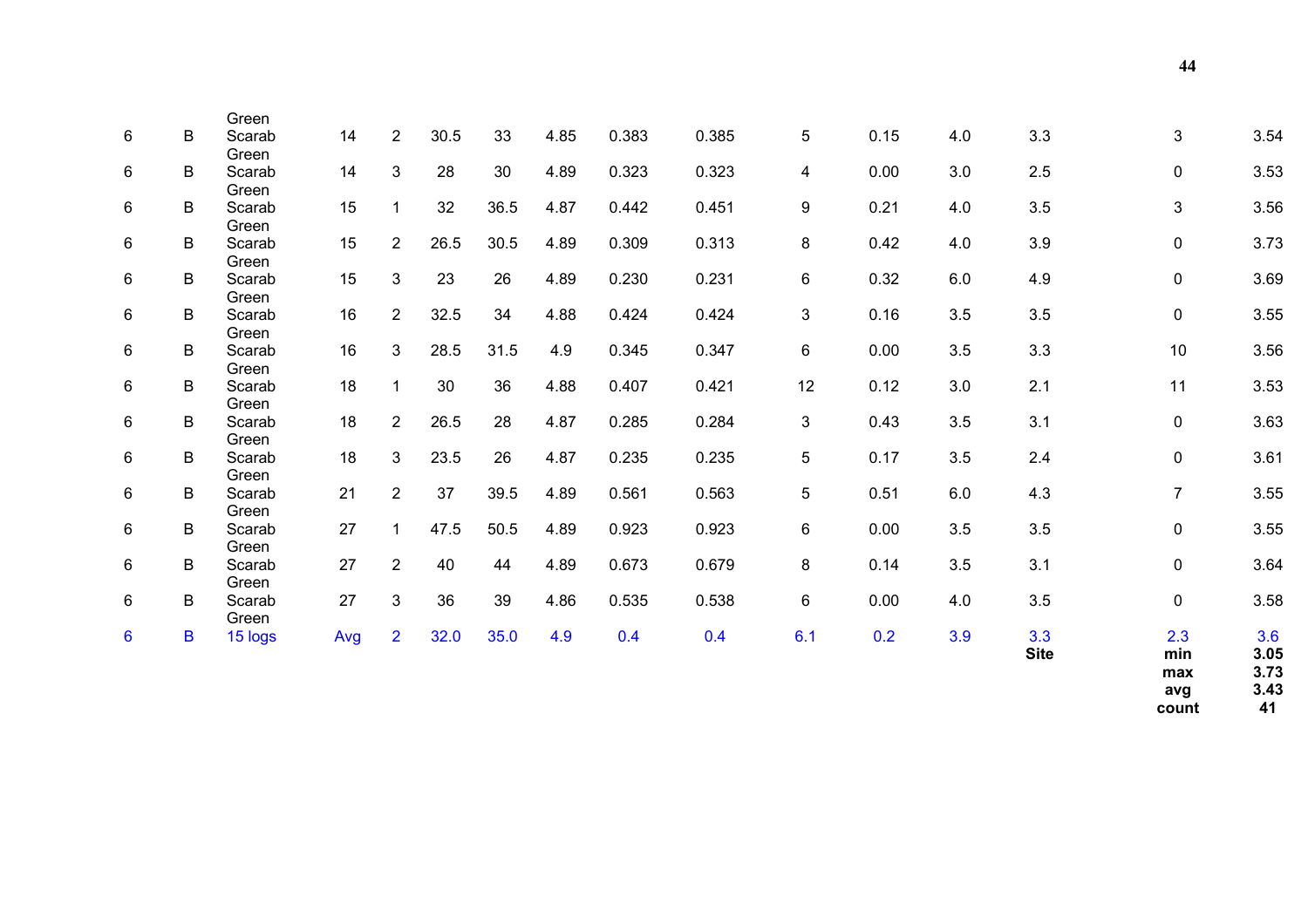| <b>Batch</b><br>No. | Site           | Colour              | <b>Tree</b>             | LH<br>C                 | <b>SED</b> | <b>LED</b> | Lengt<br>h | Volume            | Volume            | Taper          | Interno<br>de | <b>Branch</b> | <b>Branch</b> | Sweep | Sweep          | <b>DIRECTOR</b> |
|---------------------|----------------|---------------------|-------------------------|-------------------------|------------|------------|------------|-------------------|-------------------|----------------|---------------|---------------|---------------|-------|----------------|-----------------|
|                     |                |                     |                         |                         |            |            |            | 3D                | Smalians          |                | index         | Max           | Index         |       |                | velocity        |
|                     |                |                     |                         |                         | (cm)       | (cm)       | (m)        | (m <sup>3</sup> ) | (m <sup>3</sup> ) | (mm/m)         |               | (mm)          | (cm)          | (mm)  | $\frac{mm}{m}$ | km/s            |
| 7                   | C              | <b>Blue Chiffon</b> | 2                       |                         | 39.5       | 44.3       | 4.94       | 0.674             | 0.683             | 10             | 0.18          | 4.0           | 3.4           |       | 0              | 3.29            |
| $\overline{7}$      | $\mathsf{C}$   | <b>Blue Chiffon</b> | $\overline{\mathbf{c}}$ | $\boldsymbol{2}$        | 36         | 39         | 4.89       | 0.538             | 0.541             | 6              | 0.67          | 4.5           | 4.1           |       | 0              | 3.39            |
| 7                   | $\mathsf C$    | <b>Blue Chiffon</b> | $\overline{2}$          | 3                       | 33         | 35.5       | 4.88       | 0.449             | 0.450             | 5              | 0.51          | 6.0           | 4.9           |       | 0              | 3.32            |
| 7                   | $\mathsf{C}$   | <b>Blue Chiffon</b> | 2                       | 4                       | 29         | 33         | 4.91       | 0.366             | 0.372             | 8              | 0.14          | 4.5           | 3.8           |       |                | 3.18            |
|                     | C              | <b>Blue Chiffon</b> | 5                       |                         | 31         | 34.5       | 4.94       | 0.413             | 0.417             | $\overline{7}$ | 0.16          | 3.5           | 3.0           |       | 0              | 3.48            |
|                     | C              | <b>Blue Chiffon</b> | 14                      | 1                       | 37.5       | 43.5       | 4.9        | 0.619             | 0.635             | 12             | 0.29          | 3.0           | 2.9           |       | $\Omega$       | 3.33            |
|                     | C              | <b>Blue Chiffon</b> | 14                      | 3                       | 31.5       | 34.5       | 4.91       | 0.418             | 0.421             | 6              | 0.26          | 4.0           | 2.8           |       | 0              | 3.46            |
|                     | $\mathsf{C}$   | <b>Blue Chiffon</b> | 14                      | 4                       | 28.5       | 31.5       | 4.9        | 0.345             | 0.347             | 6              | 0.12          | 3.5           | 3.0           |       | 0              | 3.33            |
|                     | $\mathsf{C}$   | <b>Blue Chiffon</b> | 19                      |                         | 28.5       | 32.5       | 4.91       | 0.355             | 0.360             | 8              | 0.00          | 3.0           | 2.9           |       | 9              | 3.48            |
|                     | $\mathsf C$    | <b>Blue Chiffon</b> | 23                      |                         | 32         | 37         | 4.91       | 0.451             | 0.461             | 10             | 0.24          | 3.0           | 2.9           |       | 0              | 3.48            |
| 7                   | $\mathsf C$    | <b>Blue Chiffon</b> | 26                      |                         | 40.5       | 44.5       | 4.96       | 0.699             | 0.705             | 8              | 0.00          | 4.0           | 2.5           |       | $\Omega$       | 3.44            |
|                     | $\mathsf C$    | <b>Blue Chiffon</b> | 26                      | 3                       | 29.5       | 34         | 4.89       | 0.382             | 0.389             | 9              | 0.00          | 3.5           | 2.9           |       | 4              | 3.44            |
|                     | C              | <b>Blue Chiffon</b> | 28                      | 4                       | 20         | 25         | 4.9        | 0.193             | 0.197             | 10             | 0.00          | 4.0           | 3.5           |       | $\Omega$       | 3.38            |
|                     | $\mathsf{C}$   | <b>Blue Chiffon</b> | 29                      | $\overline{\mathbf{4}}$ | 21.5       | 25.5       | 4.92       | 0.212             | 0.215             | 8              | 0.46          | 4.0           | 3.3           |       | 0              | 3.46            |
|                     | $\mathsf{C}$   | <b>Blue Chiffon</b> | 30                      | 4                       | 20         | 24.5       | 4.91       | 0.190             | 0.193             | 9              | 0.00          | 4.0           | 3.0           |       | $\mathbf{0}$   | 3.34            |
| $\overline{7}$      | $\overline{C}$ | 15 logs             | Avg                     | $\overline{2}$          | 30.5       | 34.6       | 4.9        | 0.4               | 0.4               | 8.3            | 0.2           | 3.9           | 3.2           |       | 1.2            | 3.4             |
| 8                   | $\mathsf C$    | <b>Blue Chiffon</b> | 3                       | $\overline{\mathbf{4}}$ | 20         | 23.5       | 4.92       | 0.183             | 0.184             | $\overline{7}$ | 0.00          | 3.0           | 2.8           |       | $\mathbf 0$    | 3.57            |
| 8                   | $\mathsf C$    | <b>Blue Chiffon</b> | 6                       |                         | 26         | 32         | 4.92       | 0.317             | 0.328             | 12             | 0.39          | 2.5           | 2.4           |       | 9              | 3.55            |
| 8                   | C              | <b>Blue Chiffon</b> | 14                      | $\boldsymbol{2}$        | 34         | 37         | 4.91       | 0.484             | 0.487             | 6              | 0.37          | 4.0           | 3.6           |       | 0              | 3.55            |
| 8                   | C              | <b>Blue Chiffon</b> | 19                      | 3                       | 20.5       | 24.5       | 4.88       | 0.194             | 0.196             | 8              | 0.54          | 3.5           | 3.0           |       | 0              | 3.57            |
| 8                   | C              | <b>Blue Chiffon</b> | 23                      | 4                       | 22         | 24.5       | 4.91       | 0.209             | 0.209             | 5              | 0.00          | 3.0           | 2.4           |       | 0              | 3.59            |
| 8                   | $\mathsf{C}$   | <b>Blue Chiffon</b> | 26                      | $\overline{c}$          | 30.3       | 37         | 4.91       | 0.423             | 0.441             | 14             | 0.29          | 3.5           | 3.1           |       | $\Omega$       | 3.59            |
| 8                   | $\mathsf{C}$   | <b>Blue Chiffon</b> | 28                      | 1                       | 34         | 37.5       | 4.9        | 0.488             | 0.493             | $\overline{7}$ | 0.00          | 3.0           | 2.8           |       | 0              | 3.49            |
| 8                   | C              | <b>Blue Chiffon</b> | 28                      | $\overline{c}$          | 29.5       | 32.5       | 4.93       | 0.370             | 0.373             | $\,6$          | 0.00          | 3.5           | 2.9           |       | 0              | 3.56            |
| 8                   | C              | <b>Blue Chiffon</b> | 28                      | 3                       | 25.5       | 28.5       | 4.91       | 0.280             | 0.282             | 6              | 0.00          | 4.5           | 3.3           |       | 0              | 3.50            |
| 8                   | C              | <b>Blue Chiffon</b> | 29                      |                         | 37         | 39         | 4.93       | 0.559             | 0.560             | 4              | 0.26          | 3.5           | 3.3           |       | 0              | 3.58            |
| 8                   | $\mathsf C$    | <b>Blue Chiffon</b> | 29                      | $\overline{c}$          | 30         | 34         | 4.92       | 0.391             | 0.397             | 8              | 0.49          | 2.5           | 2.0           |       | 9              | 3.57            |
| 8                   | $\mathsf C$    | <b>Blue Chiffon</b> | 29                      | 3                       | 26         | 30.5       | 4.9        | 0.303             | 0.309             | 9              | 0.63          | 3.0           | 2.6           |       | $\Omega$       | 3.58            |
| 8                   | $\mathsf{C}$   | <b>Blue Chiffon</b> | 30                      | $\overline{c}$          | 28.5       | 31         | 4.93       | 0.342             | 0.343             | 5              | 0.12          | 2.5           | 2.4           |       | 0              | 3.60            |
| 8                   | $\mathsf C$    | <b>Blue Chiffon</b> | 30                      | 3                       | 25.5       | 28.5       | 4.91       | 0.280             | 0.282             | 6              | 0.00          | 2.5           | 2.1           |       | $\overline{7}$ | 3.50            |
| 8                   | $\mathbf C$    | 14 logs             | Avg                     | $\overline{2}$          | 27.8       | 31.4       | 4.9        | 0.3               | 0.3               | 7.4            | 0.2           | 3.2           | 2.8           |       | 1.8            | 3.6             |
| 9                   | C              | <b>Blue Chiffon</b> | 3                       |                         | 31.5       | 37         | 4.9        | 0.442             | 0.454             | 11             | 0.14          | 3.0           | 2.5           |       | 0              | 3.72            |
| 9                   | C              | <b>Blue Chiffon</b> | 3                       | $\overline{2}$          | 27.5       | 31.5       | 4.9        | 0.331             | 0.336             | 8              | 0.22          | 2.5           | 2.3           |       | $\mathbf{0}$   | 3.77            |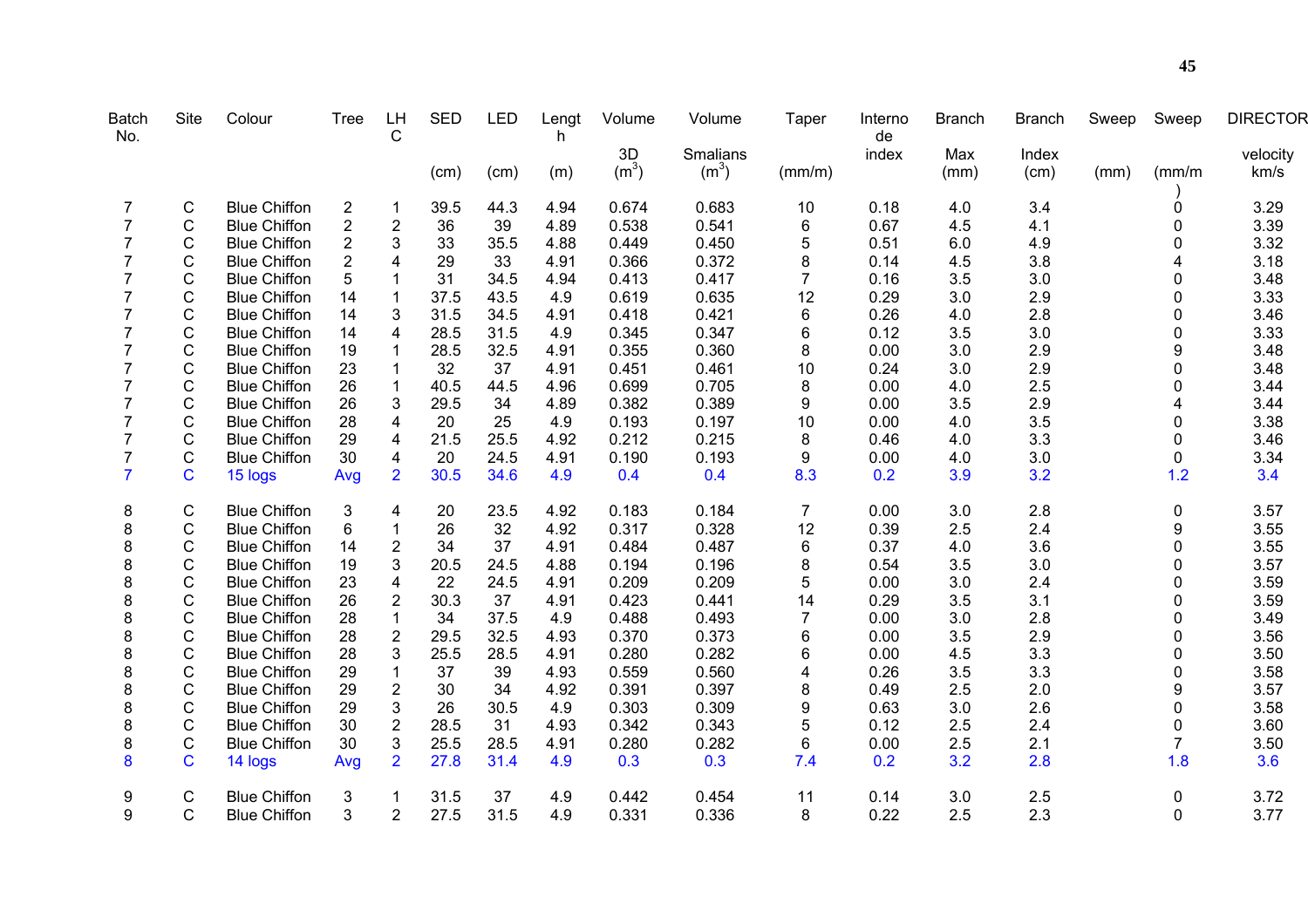| 9 | C. | <b>Blue Chiffon</b> | 3   | 3                     | 24.5 | 27   | 4.92 | 0.256 | 0.257 | 5   | 0.00 | 4.0 | 3.4         | 0   | 3.70 |
|---|----|---------------------|-----|-----------------------|------|------|------|-------|-------|-----|------|-----|-------------|-----|------|
| 9 | C. | <b>Blue Chiffon</b> |     | $\mathbf{2}^{\prime}$ | 27.5 | 29.5 | 4.89 | 0.312 | 0.312 | 4   | 0.14 | 4.0 | 3.1         | 12  | 3.69 |
| 9 | C. | <b>Blue Chiffon</b> |     | 3                     | 24.5 | 27   | 4.9  | 0.255 | 0.256 | 5   | 0.12 | 1.5 | 1.4         |     | 3.68 |
| 9 | C. | <b>Blue Chiffon</b> | 6   | 2                     | 20.3 | 26   | 4.9  | 0.203 | 0.209 | 12  | 0.57 | 3.5 | 3.1         |     | 3.74 |
| 9 | C  | <b>Blue Chiffon</b> | 6   | 3                     | 20   | 23.5 | 4.89 | 0.182 | 0.183 |     | 0.18 | 3.0 | 2.5         |     | 3.64 |
| 9 | C. | <b>Blue Chiffon</b> | 9   |                       | 29.5 | 32   | 4.93 | 0.365 | 0.367 | 5   | 0.14 | 2.5 | 2.1         |     | 3.70 |
| 9 | C. | <b>Blue Chiffon</b> |     | 2                     | 26   | 28   | 4.92 | 0.282 | 0.282 |     | 0.00 | 2.5 | 2.1         |     | 3.72 |
| 9 | C  | <b>Blue Chiffon</b> | 9   | 3                     | 23.5 | 26   | 4.91 | 0.237 | 0.237 | 5   | 0.26 | 2.5 | 2.1         |     | 3.62 |
| 9 | C. | <b>Blue Chiffon</b> | 19  | $\mathbf{2}^{\prime}$ | 24.5 | 26.5 | 4.91 | 0.251 | 0.251 | 4   | 0.47 | 3.5 | 3.3         | 6   | 3.73 |
| 9 | C. | <b>Blue Chiffon</b> | 23  | 2                     | 29   | 30.5 | 4.91 | 0.342 | 0.342 | 3   | 0.16 | 2.5 | 2.3         |     | 3.78 |
| 9 | C. | <b>Blue Chiffon</b> | 23  | 3                     | 25.5 | 29.5 | 4.92 | 0.289 | 0.294 | 8   | 0.00 | 2.5 | 2.3         |     | 3.72 |
| 9 | C. | <b>Blue Chiffon</b> | 30  |                       | 31   | 38   | 4.91 | 0.444 | 0.464 | 14  | 0.13 | 3.0 | 2.6         |     | 3.66 |
| 9 | С  | 14 logs             | Avg | $\overline{2}$        | 26.1 | 29.4 | 4.9  | 0.3   | 0.3   | 6.9 | 0.2  | 2.9 | 2.5         | 1.9 | 3.7  |
|   |    |                     |     |                       |      |      |      |       |       |     |      |     | <b>Site</b> | min | 3.18 |
|   |    |                     |     |                       |      |      |      |       |       |     |      |     |             | max | 3.78 |
|   |    |                     |     |                       |      |      |      |       |       |     |      |     |             | avg | 3.55 |

**count 43**  $\begin{array}{c} 3.55 \\ 43 \end{array}$ 

| <b>Batch</b><br>No. | Site | Colour             | Tree | LН<br>C        | <b>SED</b> | <b>LED</b> | Lengt<br>h. | Volume                  | Volume                        | Taper          | Interno<br>de | <b>Branch</b> | <b>Branch</b> | Sweep | Sweep        | <b>DIRECTOR</b>  |
|---------------------|------|--------------------|------|----------------|------------|------------|-------------|-------------------------|-------------------------------|----------------|---------------|---------------|---------------|-------|--------------|------------------|
|                     |      |                    |      |                | (cm)       | (cm)       | (m)         | 3D<br>(m <sup>3</sup> ) | Smalians<br>(m <sup>3</sup> ) | (mm/m)         | index         | Max<br>(mm)   | Index<br>(cm) | (mm)  | (mm/m        | velocity<br>km/s |
| 10                  | D    | Fire Engine<br>Red |      |                | 32         | 37         | 4.92        | 0.452                   | 0.462                         | 10             | 0.15          | 2.5           | 2.4           |       | 4            | 3.27             |
| 10                  | D    | Fire Engine<br>Red |      | $\overline{2}$ | 30         | 31         | 4.89        | 0.358                   | 0.357                         | $\overline{2}$ | 0.00          | 2.5           | 2.1           |       | 0            | 3.39             |
| 10                  | D    | Fire Engine<br>Red |      | 3              | 26         | 29.5       | 4.91        | 0.295                   | 0.298                         | $\overline{7}$ | 0.00          | 3.0           | 2.8           |       | 0            | 3.29             |
| 10                  | D    | Fire Engine<br>Red |      | 4              | 22         | 25.5       | 4.89        | 0.216                   | 0.218                         | 7              | 0.00          | 4.0           | 3.0           |       | 0            | 3.18             |
| 10                  | D    | Fire Engine<br>Red |      | 4              | 20.5       | 25.5       | 5.03        | 0.207                   | 0.211                         | 10             | 0.00          | 3.0           | 1.9           |       | 0            | 3.37             |
| 10                  | D    | Fire Engine<br>Red | 12   | 4              | 26         | 31         | 4.85        | 0.304                   | 0.312                         | 10             | 0.00          | 6.0           | 5.0           |       | 0            | 3.28             |
| 10                  | D    | Fire Engine<br>Red | 15   | 3              | 29.5       | 32.5       | 4.9         | 0.368                   | 0.371                         | 6              | 0.12          | 5.0           | 4.0           |       | $\mathbf{0}$ | 3.33             |
| 10                  | D    | Fire Engine<br>Red | 18   |                | 33         | 41.5       | 4.9         | 0.511                   | 0.541                         | 17             | 0.55          | 3.5           | 2.9           |       | 0            | 3.40             |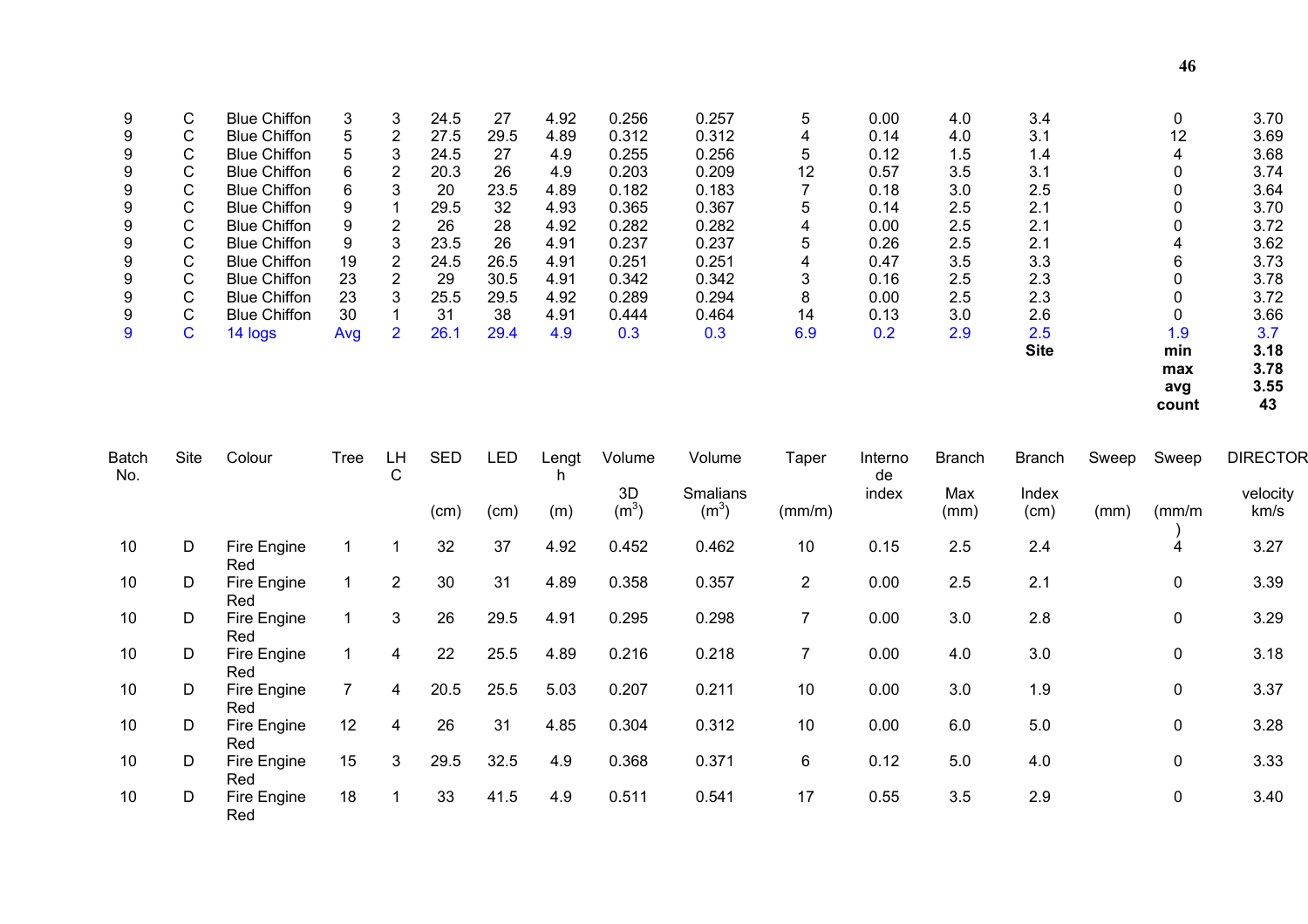| 10 | D | Fire Engine<br>Red | 18             | 3                       | 26   | 28.5 | 4.92 | 0.287 | 0.288 | 5              | 0.14 | 3.5 | 3.0 | 0              | 3.34 |
|----|---|--------------------|----------------|-------------------------|------|------|------|-------|-------|----------------|------|-----|-----|----------------|------|
| 10 | D | Fire Engine<br>Red | 18             | $\overline{\mathbf{4}}$ | 23   | 24.5 | 4.91 | 0.219 | 0.218 | 3              | 0.45 | 4.0 | 3.9 | 0              | 3.20 |
| 10 | D | Fire Engine<br>Red | 23             | $\overline{4}$          | 18.5 | 22.5 | 4.92 | 0.163 | 0.164 | 8              | 0.00 | 5.0 | 4.5 | 0              | 3.39 |
| 10 | D | Fire Engine<br>Red | 25             | $\mathbf 1$             | 28   | 32   | 4.9  | 0.343 | 0.348 | 8              | 0.12 | 3.0 | 2.5 | 10             | 3.40 |
| 10 | D | Fire Engine<br>Red | 26             | $\overline{4}$          | 21.5 | 26   | 4.88 | 0.214 | 0.218 | 9              | 0.12 | 4.5 | 3.8 | $\mathbf 0$    | 3.30 |
| 10 | D | 13 logs            | Avg            | $\overline{3}$          | 25.8 | 29.8 | 4.91 | 0.303 | 0.308 | 8              | 0.13 | 3.8 | 3.2 | 1.1            | 3.32 |
| 11 | D | Fire Engine        | $\overline{7}$ | $\mathbf{1}$            | 31   | 34   | 4.92 | 0.406 | 0.409 | 6              | 0.00 | 3.0 | 2.8 | $\mathbf 0$    | 3.43 |
| 11 | D | Red<br>Fire Engine | $\overline{7}$ | $\overline{2}$          | 28   | 30   | 4.92 | 0.325 | 0.325 | 4              | 0.00 | 1.5 | 1.5 | $\mathbf 0$    | 3.48 |
| 11 | D | Red<br>Fire Engine | $\overline{7}$ | 3                       | 25   | 27   | 4.91 | 0.261 | 0.261 | 4              | 0.00 | 1.5 | 1.5 | 10             | 3.52 |
| 11 | D | Red<br>Fire Engine | 12             | $\mathfrak{S}$          | 29.5 | 33   | 4.88 | 0.371 | 0.375 | $\overline{7}$ | 0.15 | 6.5 | 4.4 | $\mathbf 0$    | 3.48 |
| 11 | D | Red<br>Fire Engine | 15             | $\mathbf{1}$            | 37   | 44   | 4.91 | 0.616 | 0.637 | 14             | 0.29 | 5.0 | 4.0 | 0              | 3.43 |
| 11 | D | Red<br>Fire Engine | 15             | $\overline{2}$          | 34   | 36   | 4.89 | 0.470 | 0.471 | 4              | 0.18 | 2.5 | 2.0 | $\overline{2}$ | 3.48 |
| 11 | D | Red<br>Fire Engine | 16             | $\mathfrak{S}$          | 21   | 24   | 4.88 | 0.195 | 0.195 | 6              | 0.12 | 4.0 | 3.0 | 0              | 3.44 |
| 11 | D | Red<br>Fire Engine | 18             | $\overline{2}$          | 28.5 | 32.5 | 4.91 | 0.355 | 0.360 | 8              | 0.59 | 3.0 | 2.8 | $\mathbf 0$    | 3.48 |
| 11 | D | Red<br>Fire Engine | 21             | $\overline{\mathbf{4}}$ | 21   | 24   | 4.89 | 0.195 | 0.195 | 6              | 0.00 | 3.5 | 3.1 | 6              | 3.48 |
| 11 | D | Red<br>Fire Engine | 25             | $\overline{\mathbf{4}}$ | 18   | 21.5 | 4.89 | 0.151 | 0.151 | $\overline{7}$ | 0.00 | 4.0 | 2.6 | 4              | 3.50 |
| 11 | D | Red<br>Fire Engine | 26             | $\mathbf{1}$            | 34.5 | 40   | 4.89 | 0.523 | 0.536 | 11             | 0.00 | 2.5 | 2.3 | 0              | 3.44 |
| 11 | D | Red<br>Fire Engine | 26             | $\overline{2}$          | 31.5 | 33   | 4.88 | 0.399 | 0.399 | $\mathfrak{S}$ | 0.00 | 3.0 | 2.8 | $\mathbf 0$    | 3.53 |
| 11 | D | Red<br>Fire Engine | 26             | $\mathbf{3}$            | 26   | 29.5 | 4.89 | 0.294 | 0.297 | $\overline{7}$ | 0.00 | 3.0 | 2.9 | 0              | 3.48 |
| 11 | D | Red<br>13 logs     | Avg            | $\overline{2}$          | 28.1 | 31.4 | 4.90 | 0.351 | 0.355 | $\overline{7}$ | 0.10 | 3.3 | 2.7 | 1.7            | 3.47 |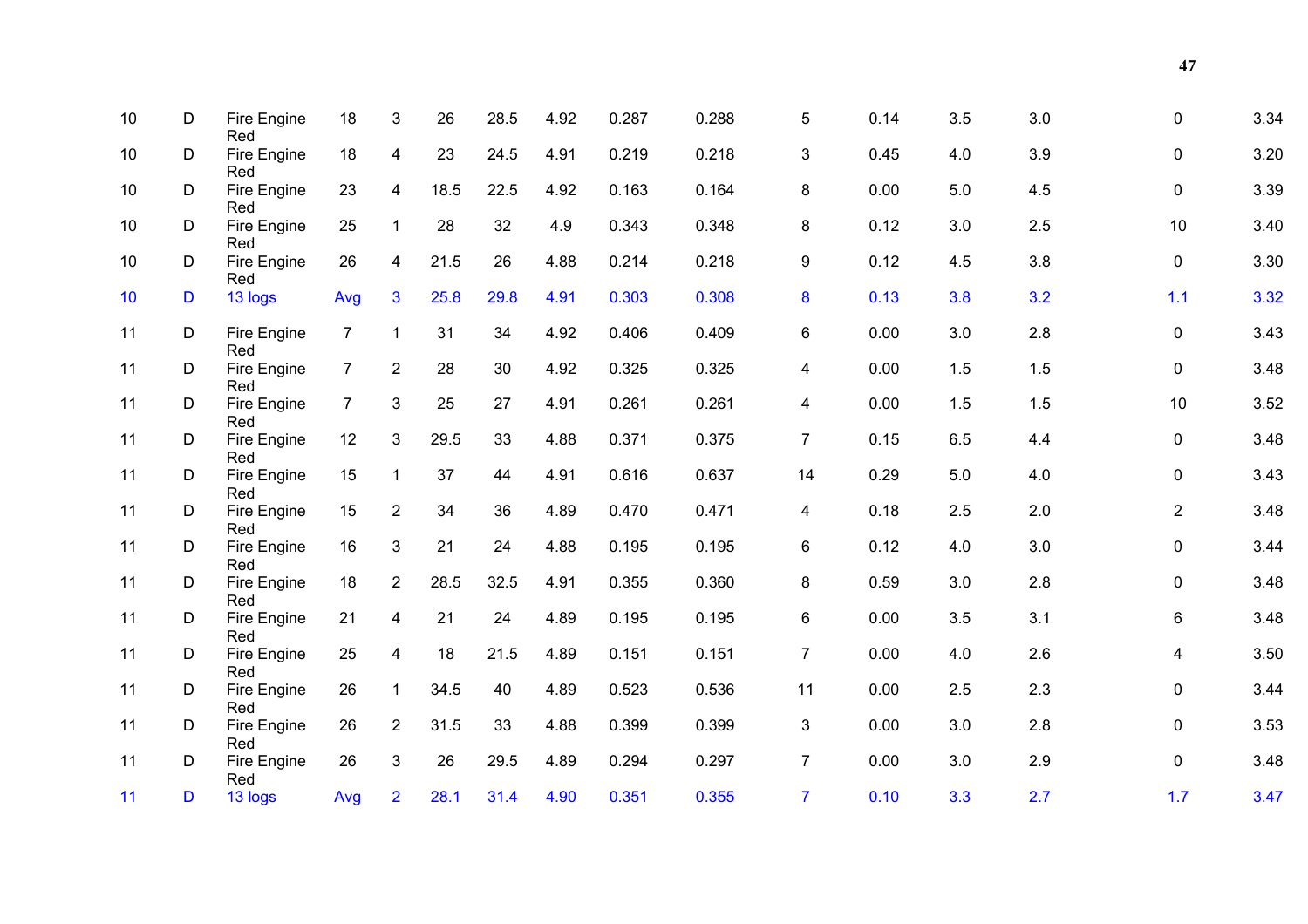| 12 | D | 15 logs            | Avg | $\overline{2}$ | 27.3 | 30.5 | 4.9  | 0.3   | 0.3   | 6.6             | 0.1  | 2.9 | 2.5<br><b>Site</b> | 3.2<br>min<br>max | 3.6<br>3.18<br>3.77<br>0.40 |
|----|---|--------------------|-----|----------------|------|------|------|-------|-------|-----------------|------|-----|--------------------|-------------------|-----------------------------|
| 12 | D | Fire Engine<br>Red | 25  | $\mathbf{3}$   | 22   | 25   | 4.87 | 0.211 | 0.212 | 6               | 0.00 | 3.0 | 2.9                | $\mathbf 0$       | 3.56                        |
| 12 | D | Fire Engine<br>Red | 25  | $\overline{2}$ | 25   | 28   | 4.87 | 0.268 | 0.269 | 6               | 0.00 | 2.5 | 2.1                | $\mathbf 0$       | 3.63                        |
| 12 | D | Fire Engine<br>Red | 23  | 3 <sup>1</sup> | 22.5 | 25   | 4.92 | 0.219 | 0.219 | 5               | 0.12 | 3.0 | 2.6                | 6                 | 3.64                        |
| 12 | D | Fire Engine<br>Red | 23  | $\overline{2}$ | 25.5 | 28   | 4.9  | 0.275 | 0.276 | $5\overline{)}$ | 0.00 | 2.0 | 1.8                | $\mathbf 0$       | 3.77                        |
| 12 | D | Fire Engine<br>Red | 23  | $\mathbf{1}$   | 29.5 | 35.5 | 4.91 | 0.397 | 0.411 | 12              | 0.12 | 3.0 | 2.6                | 16                | 3.75                        |
| 12 | D | Fire Engine<br>Red | 21  | 3              | 26.5 | 29.5 | 4.88 | 0.299 | 0.301 | 6               | 0.00 | 3.5 | 3.1                | $\mathbf 0$       | 3.62                        |
| 12 | D | Fire Engine<br>Red | 21  | $\overline{2}$ | 29   | 31   | 4.87 | 0.344 | 0.345 | 4               | 0.00 | 3.0 | 2.8                | $\mathbf 0$       | 3.66                        |
| 12 | D | Fire Engine<br>Red | 21  | $\mathbf{1}$   | 33   | 36.5 | 4.89 | 0.460 | 0.465 | $\overline{7}$  | 0.14 | 3.5 | 3.0                | $\mathbf 0$       | 3.55                        |
| 12 | D | Fire Engine<br>Red | 20  | 3              | 22   | 23.5 | 4.9  | 0.201 | 0.199 | $\mathbf{3}$    | 0.00 | 2.5 | 2.1                | $\mathbf 0$       | 3.56                        |
| 12 | D | Fire Engine<br>Red | 20  | $\overline{2}$ | 24   | 27   | 4.92 | 0.251 | 0.252 | 6               | 0.14 | 2.5 | 2.1                | $\mathbf 0$       | 3.64                        |
| 12 | D | Fire Engine<br>Red | 20  | $\mathbf{1}$   | 28   | 32   | 4.91 | 0.343 | 0.349 | 8               | 0.15 | 2.5 | 1.9                | 8                 | 3.55                        |
| 12 | D | Fire Engine<br>Red | 16  | $\overline{2}$ | 26   | 28   | 4.9  | 0.281 | 0.281 | $\overline{4}$  | 0.00 | 3.0 | 2.4                | $\mathbf 0$       | 3.65                        |
| 12 | D | Fire Engine<br>Red | 16  | $\mathbf{1}$   | 28   | 34   | 4.91 | 0.361 | 0.374 | 12              | 0.00 | 2.0 | 1.9                | 8                 | 3.55                        |
| 12 | D | Fire Engine<br>Red | 12  | $\overline{2}$ | 33   | 35   | 4.86 | 0.441 | 0.442 | 4               | 0.60 | 3.5 | 3.3                | 9                 | 3.60                        |
| 12 | D | Fire Engine<br>Red | 12  | $\mathbf{1}$   | 35.5 | 40   | 4.88 | 0.540 | 0.548 | 9               | 0.45 | 4.0 | 3.6                | $\mathbf 0$       | 3.55                        |
|    |   |                    |     |                |      |      |      |       |       |                 |      |     |                    |                   |                             |

**avg 3.48**  avg<br>count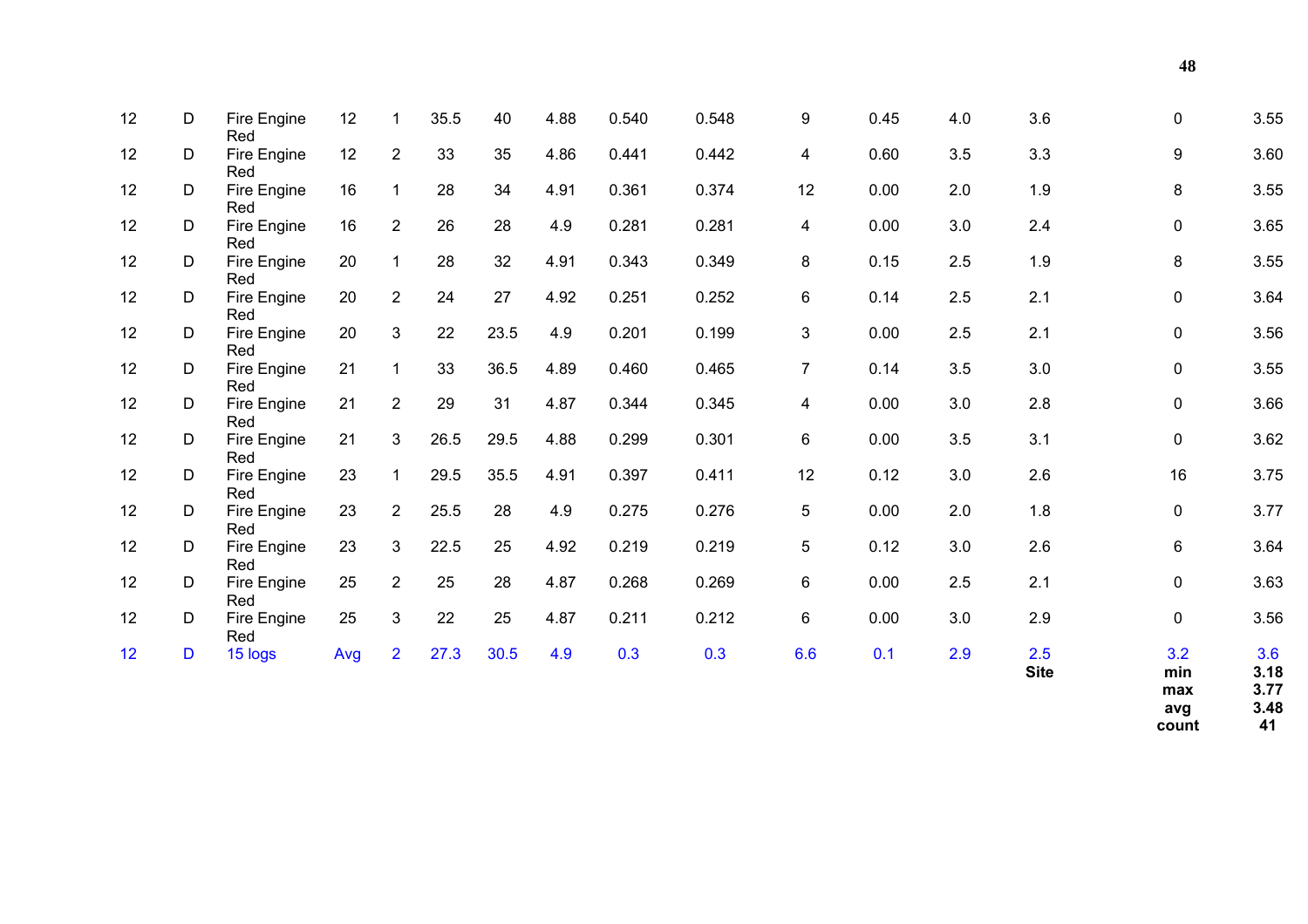| <b>Batch</b><br>No. | <b>Site</b> | Colour            | <b>Tree</b> | <b>LH</b><br>$\mathsf{C}$ | <b>SED</b> | <b>LED</b> | Lengt<br>h | Volume            | Volume            | <b>Taper</b>   | Interno<br>de | <b>Branch</b> | <b>Branch</b> | Sweep | Sweep       | <b>DIRECTOR</b> |
|---------------------|-------------|-------------------|-------------|---------------------------|------------|------------|------------|-------------------|-------------------|----------------|---------------|---------------|---------------|-------|-------------|-----------------|
|                     |             |                   |             |                           |            |            |            | 3D                | Smalians          |                | index         | Max           | Index         |       |             | velocity        |
|                     |             |                   |             |                           | (cm)       | (cm)       | (m)        | (m <sup>3</sup> ) | (m <sup>3</sup> ) | (mm/m)         |               | (mm)          | (cm)          | (mm)  | (mm/m)      | km/s            |
| 13                  | Ε           | Liliac Bud        | 5           |                           | 47.5       | 54         | 4.9        | 0.981             | 0.995             | 13             | 0.00          | 2.5           | 2.0           |       | 10          | 3.05            |
| 13                  | E           | Liliac Bud        | 5           | 4                         | 34         | 37.5       | 4.91       | 0.489             | 0.494             | $\overline{7}$ | 0.00          | 7.5           | 5.6           |       | 6           | 3.00            |
| 13                  | E           | Liliac Bud        | 5           | 5                         | 29         | 33.5       | 4.89       | 0.370             | 0.377             | 9              | 0.12          | 7.0           | 5.3           |       | 0           | 2.86            |
| 13                  | E           | Liliac Bud        | 6           | $\mathbf{1}$              | 40.5       | 49         | 4.93       | 0.752             | 0.782             | 17             | 0.14          | 2.5           | 2.0           |       | 0           | 3.05            |
| 13                  | E           | Liliac Bud        | 6           | 4                         | 29.5       | 34         | 4.94       | 0.385             | 0.393             | 9              | 0.14          | 6.0           | 5.1           |       | 10          | 2.94            |
| 13                  | E           | Liliac Bud        | 6           | 5                         | 19         | 27         | 4.87       | 0.195             | 0.208             | 16             | 0.00          | 6.5           | 6.1           |       | 0           | 2.90            |
| 13                  | E           | Liliac Bud        | 15          | 1                         | 45         | 52         | 4.93       | 0.896             | 0.916             | 14             | 0.14          | 3.0           | 2.4           |       | 0           | 3.05            |
| 13                  | E           | Liliac Bud        | 15          | 4                         | 32.5       | 35         | 4.9        | 0.437             | 0.439             | 5              | 0.00          | 6.0           | 4.9           |       | 0           | 2.96            |
| 13                  | E           | Liliac Bud        | 15          | 5                         | 25         | 33         | 4.93       | 0.311             | 0.332             | 16             | 0.00          | 6.5           | 5.1           |       | $\Omega$    | 2.94            |
| 13                  | E           | Liliac Bud        | 25          | 4                         | 26         | 31         | 4.91       | 0.308             | 0.316             | 10             | 0.00          | 7.0           | 5.5           |       | 0           | 2.97            |
| 13                  | E           | Liliac Bud        | 26          | 4                         | 23         | 28.5       | 4.93       | 0.252             | 0.260             | 11             | 0.00          | 6.5           | 6.3           |       | 6           | 2.89            |
| 13                  | E           | Liliac Bud        | 27          | 4                         | 29.5       | 32.5       | 4.9        | 0.368             | 0.371             | 6              | 0.00          | 5.5           | 5.1           |       | 0           | 3.05            |
| 13                  | E           | Liliac Bud        | 27          | 5                         | 24.5       | 28.5       | 4.89       | 0.267             | 0.271             | 8              | 0.14          | 6.0           | 5.3           |       | 0           | 2.88            |
| 13                  | E           | Liliac Bud        | 30          | 1                         | 34         | 39.5       | 4.9        | 0.510             | 0.523             | 11             | 0.00          | 2.0           | 1.8           |       | 0           | 3.03            |
| 13                  | Е           | 14 logs           | Avg         | 3                         | 31.4       | 36.8       | 4.9        | 0.5               | 0.5               | 11.1           | 0.0           | 5.3           | 4.5           |       | 2.3         | 3.0             |
| 14                  | E           | Liliac Bud        | 1           | 4                         | 19.5       | 23.5       | 4.9        | 0.178             | 0.179             | $\bf 8$        | 0.00          | 4.0           | 3.4           |       | 6           | 3.17            |
| 14                  | E           | Liliac Bud        | 5           | $\overline{c}$            | 42.5       | 46         | 4.9        | 0.751             | 0.755             | $\overline{7}$ | 0.47          | 3.0           | 2.1           |       | $\mathbf 0$ | 3.17            |
| 14                  | E           | Liliac Bud        | 5           | 3                         | 38.5       | 41.5       | 4.91       | 0.615             | 0.618             | 6              | 0.00          | 5.5           | 3.8           |       | 0           | 3.18            |
| 14                  | E           | Liliac Bud        | 6           | 3                         | 33         | 37         | 4.89       | 0.466             | 0.472             | 8              | 0.18          | 3.5           | 3.1           |       | $\mathbf 0$ | 3.16            |
| 14                  | E           | Liliac Bud        | 11          | 1                         | 35         | 42         | 4.93       | 0.557             | 0.579             | 14             | 0.14          | 4.0           | 2.8           |       | 9           | 3.19            |
| 14                  | E           | Liliac Bud        | 11          | 3                         | 28.5       | 30         | 4.93       | 0.332             | 0.331             | 3              | 0.00          | 3.0           | 3.0           |       | 0           | 3.21            |
| 14                  | E           | Liliac Bud        | 13          |                           | 38         | 45.5       | 4.95       | 0.658             | 0.683             | 15             | 0.26          | 3.0           | 2.5           |       | 0           | 3.18            |
| 14                  | E           | Liliac Bud        | 13          | 3                         | 29         | 32         | 4.91       | 0.357             | 0.360             | 6              | 0.12          | 3.5           | 3.3           |       | 9           | 3.11            |
| 14                  | E           | Liliac Bud        | 25          | 1                         | 41.5       | 50         | 4.95       | 0.790             | 0.821             | 17             | 0.14          | 3.0           | 2.5           |       | $\mathbf 0$ | 3.06            |
| 14                  | E           | Liliac Bud        | 26          |                           | 40.5       | 47.5       | 4.92       | 0.732             | 0.753             | 14             | 0.00          | 6.0           | 4.3           |       | 0           | 3.16            |
| 14                  | E           | Liliac Bud        | 26          | 3                         | 31.5       | 35.5       | 4.93       | 0.430             | 0.436             | 8              | 0.15          | 6.0           | 5.6           |       | 0           | 3.10            |
| 14                  | E           | Liliac Bud        | 27          | 1                         | 41.5       | 46.5       | 4.9        | 0.737             | 0.747             | 10             | 0.20          | 1.5           | 1.3           |       | 0           | 3.10            |
| 14                  | E           | Liliac Bud        | 30          | 3                         | 24.5       | 28         | 4.9        | 0.264             | 0.266             | $\overline{7}$ | 0.00          | 4.5           | 3.4           |       | 0           | 3.10            |
| 14                  | E           | 13 logs           | Avg         | $\overline{2}$            | 34.1       | 38.8       | 4.92       | 0.528             | 0.538             | 10             | 0.13          | 3.9           | 3.2           |       | 1.9         | 3.15            |
| 15                  | Ε           | Liliac Bud        | 1           | 1                         | 32.5       | 39.5       | 4.9        | 0.483             | 0.503             | 14             | 0.27          | 4.0           | 3.0           |       | 15          | 3.33            |
| 15                  | E           | Liliac Bud        |             | $\overline{\mathbf{c}}$   | 28.5       | 32         | 4.91       | 0.350             | 0.354             | $\overline{7}$ | 0.49          | 3.5           | 2.4           |       | 0           | 3.43            |
| 15                  | E           | Liliac Bud        |             | 3                         | 24.5       | 28.5       | 4.91       | 0.268             | 0.272             | 8              | 0.18          | 2.0           | 1.9           |       | 0           | 3.39            |
| 15                  | E           | <b>Liliac Bud</b> | 6           | 2                         | 37.5       | 40.5       | 4.9        | 0.583             | 0.586             | 6              | 0.40          | 3.0           | 2.9           |       | 8           | 3.28            |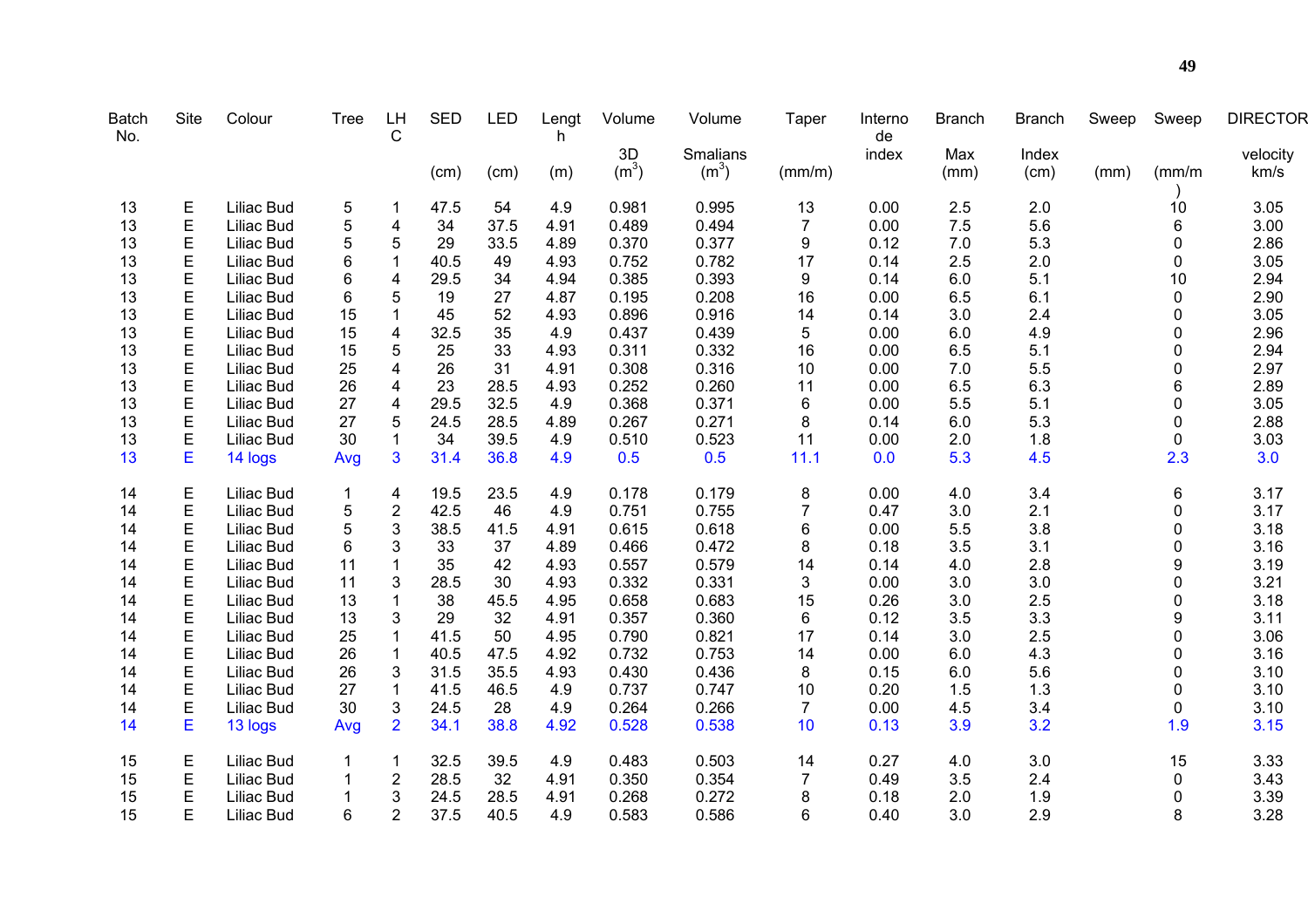| 15<br>15<br>15<br>15<br>15<br>15<br>15<br>15<br>15<br>15<br>15 | Ε<br>E<br>E<br>E<br>E<br>E<br>E<br>E<br>E<br>E<br>Е | Liliac Bud<br><b>Liliac Bud</b><br>Liliac Bud<br>Liliac Bud<br>Liliac Bud<br>Liliac Bud<br>Liliac Bud<br>Liliac Bud<br>Liliac Bud<br>Liliac Bud<br>14 logs | 11<br>13<br>15<br>15<br>25<br>25<br>26<br>27<br>27<br>30<br>Avg | 2<br>$\overline{c}$<br>2<br>3<br>$\overline{\mathbf{c}}$<br>3<br>$\overline{c}$<br>$\overline{\mathbf{c}}$<br>3<br>$\overline{2}$<br>$\overline{2}$ | 31.5<br>33<br>42<br>36<br>36.5<br>32<br>35<br>36<br>33<br>31<br>33.5 | 35<br>39.5<br>44.5<br>40<br>40.5<br>38<br>39<br>40.5<br>36<br>34<br>37.7 | 4.92<br>4.92<br>4.92<br>4.94<br>4.93<br>4.92<br>4.92<br>4.92<br>4.87<br>4.9<br>4.9 | 0.424<br>0.494<br>0.723<br>0.555<br>0.569<br>0.462<br>0.524<br>0.559<br>0.453<br>0.404<br>0.5 | 0.428<br>0.512<br>0.723<br>0.562<br>0.575<br>0.477<br>0.531<br>0.567<br>0.456<br>0.407<br>0.5 | $\overline{7}$<br>13<br>5<br>8<br>8<br>12<br>8<br>9<br>6<br>6<br>8.5 | 0.33<br>0.31<br>0.20<br>0.00<br>0.22<br>0.00<br>0.00<br>0.21<br>0.14<br>0.00<br>0.2 | 3.5<br>4.0<br>2.5<br>3.0<br>2.5<br>4.0<br>3.5<br>3.0<br>4.0<br>3.5<br>3.3 | 2.8<br>3.1<br>2.1<br>2.6<br>2.1<br>3.6<br>3.3<br>2.4<br>3.1<br>2.4<br>2.7<br><b>Site</b> |       | 0<br>0<br>0<br>8<br>0<br>$\mathbf{0}$<br>0<br>0<br>0<br>0<br>2.3<br>min<br>max<br>avg<br>count | 3.32<br>3.29<br>3.27<br>3.25<br>3.30<br>3.23<br>3.34<br>3.32<br>3.22<br>3.22<br>3.3<br>2.86<br>3.43<br>3.14<br>41 |
|----------------------------------------------------------------|-----------------------------------------------------|------------------------------------------------------------------------------------------------------------------------------------------------------------|-----------------------------------------------------------------|-----------------------------------------------------------------------------------------------------------------------------------------------------|----------------------------------------------------------------------|--------------------------------------------------------------------------|------------------------------------------------------------------------------------|-----------------------------------------------------------------------------------------------|-----------------------------------------------------------------------------------------------|----------------------------------------------------------------------|-------------------------------------------------------------------------------------|---------------------------------------------------------------------------|------------------------------------------------------------------------------------------|-------|------------------------------------------------------------------------------------------------|-------------------------------------------------------------------------------------------------------------------|
| <b>Batch</b><br>No.                                            | Site                                                | Colour                                                                                                                                                     | <b>Tree</b>                                                     | LH<br>C                                                                                                                                             | <b>SED</b>                                                           | LED                                                                      | Lengt<br>h                                                                         | Volume                                                                                        | Volume                                                                                        | Taper                                                                | Interno<br>de                                                                       | <b>Branch</b>                                                             | <b>Branch</b>                                                                            | Sweep | Sweep                                                                                          | <b>DIRECTOR</b>                                                                                                   |
|                                                                |                                                     |                                                                                                                                                            |                                                                 |                                                                                                                                                     | (cm)                                                                 | (cm)                                                                     | (m)                                                                                | 3D<br>(m <sup>3</sup> )                                                                       | Smalians<br>(m <sup>3</sup> )                                                                 | (mm/m)                                                               | index                                                                               | Max<br>(mm)                                                               | Index<br>(cm)                                                                            | (mm)  | (mm/m)                                                                                         | velocity<br>km/s                                                                                                  |
| 16                                                             | F                                                   | Pink                                                                                                                                                       | 9                                                               | 1                                                                                                                                                   | 29                                                                   | 34.5                                                                     | 4.91                                                                               | 0.380                                                                                         | 0.392                                                                                         | 11                                                                   | 0.00                                                                                | 3.0                                                                       | 2.4                                                                                      |       | $\overline{7}$                                                                                 | 3.23                                                                                                              |
| 16                                                             | F                                                   | Pink                                                                                                                                                       | 9                                                               | 3                                                                                                                                                   | 22.5                                                                 | 26                                                                       | 4.9                                                                                | 0.226                                                                                         | 0.227                                                                                         | $\overline{7}$                                                       | 0.00                                                                                | 3.0                                                                       | 2.8                                                                                      |       | 0                                                                                              | 3.12                                                                                                              |
| 16                                                             | F                                                   | Pink                                                                                                                                                       | 10                                                              | $\mathbf 1$                                                                                                                                         | 42.5                                                                 | 46                                                                       | 4.9                                                                                | 0.751                                                                                         | 0.755                                                                                         | $\overline{7}$                                                       | 0.00                                                                                | 2.5                                                                       | 2.1                                                                                      |       | 15                                                                                             | 3.19                                                                                                              |
| 16                                                             | F                                                   | Pink                                                                                                                                                       | 10                                                              | 3                                                                                                                                                   | 31.5                                                                 | 36                                                                       | 4.93                                                                               | 0.435                                                                                         | 0.443                                                                                         | 9                                                                    | 0.00                                                                                | 3.5                                                                       | 3.3                                                                                      |       | 0                                                                                              | 3.21                                                                                                              |
| 16                                                             | F                                                   | Pink                                                                                                                                                       | 10                                                              | 4                                                                                                                                                   | 25.5                                                                 | 30.5                                                                     | 4.9                                                                                | 0.296                                                                                         | 0.304                                                                                         | 10                                                                   | 0.00                                                                                | 8.5                                                                       | 6.9                                                                                      |       | $\mathbf{0}$                                                                                   | 2.89                                                                                                              |
| 16                                                             | F                                                   | Pink                                                                                                                                                       | 12                                                              | $\mathbf 1$                                                                                                                                         | 39                                                                   | 46.5                                                                     | 4.92                                                                               | 0.687                                                                                         | 0.712                                                                                         | 15                                                                   | 0.30                                                                                | 3.5                                                                       | 3.1                                                                                      |       | 0                                                                                              | 3.25                                                                                                              |
| 16                                                             | F                                                   | Pink                                                                                                                                                       | 12                                                              | $\overline{2}$                                                                                                                                      | 34.5                                                                 | 38.5                                                                     | 4.89                                                                               | 0.507                                                                                         | 0.513                                                                                         | 8                                                                    | 0.00                                                                                | 4.0                                                                       | 3.8                                                                                      |       | 8                                                                                              | 3.11                                                                                                              |
| 16                                                             | F                                                   | Pink                                                                                                                                                       | 12                                                              | 3                                                                                                                                                   | 27.5                                                                 | 33.5                                                                     | 4.93                                                                               | 0.351                                                                                         | 0.364                                                                                         | 12                                                                   | 0.00                                                                                | 5.5                                                                       | 4.6                                                                                      |       | 0                                                                                              | 3.19                                                                                                              |
| 16                                                             | $\mathsf{F}$                                        | Pink                                                                                                                                                       | 18                                                              | $\mathbf{1}$                                                                                                                                        | 32.5                                                                 | 38                                                                       | 4.91                                                                               | 0.469                                                                                         | 0.482                                                                                         | 11                                                                   | 0.14                                                                                | 3.0                                                                       | 2.5                                                                                      |       | 16                                                                                             | 3.23                                                                                                              |
| 16                                                             | $\mathsf{F}$                                        | Pink                                                                                                                                                       | 18                                                              | 3                                                                                                                                                   | 25                                                                   | 28.5                                                                     | 4.91                                                                               | 0.274                                                                                         | 0.277                                                                                         | $\overline{7}$                                                       | 0.00                                                                                | 4.0                                                                       | 3.4                                                                                      |       | 0                                                                                              | 3.11                                                                                                              |
| 16                                                             | $\mathsf{F}$                                        | Pink                                                                                                                                                       | 21                                                              | $\mathbf 1$                                                                                                                                         | 21.2                                                                 | 26                                                                       | 4.92                                                                               | 0.213                                                                                         | 0.217                                                                                         | 10                                                                   | 0.00                                                                                | 2.5                                                                       | 1.5                                                                                      |       | 5                                                                                              | 3.23                                                                                                              |
| 16                                                             | F                                                   | Pink                                                                                                                                                       | 23                                                              | $\mathbf{1}$                                                                                                                                        | 31                                                                   | 36.5                                                                     | 4.94                                                                               | 0.433                                                                                         | 0.445                                                                                         | 11                                                                   | 0.00                                                                                | 3.5                                                                       | 3.0                                                                                      |       | $\mathbf 0$                                                                                    | 3.25                                                                                                              |
| 16                                                             | F                                                   | Pink                                                                                                                                                       | 29                                                              | 3                                                                                                                                                   | 18                                                                   | 21.5                                                                     | 4.88                                                                               | 0.151                                                                                         | 0.151                                                                                         | $\overline{7}$                                                       | 0.00                                                                                | 3.5                                                                       | 2.9                                                                                      |       | 0                                                                                              | 3.25                                                                                                              |
| 16                                                             | F                                                   | 13 logs                                                                                                                                                    | Avg                                                             | $\overline{2}$                                                                                                                                      | 29.2                                                                 | 34.0                                                                     | 4.91                                                                               | 0.398                                                                                         | 0.406                                                                                         | 10                                                                   | 0.03                                                                                | 3.8                                                                       | 3.2                                                                                      |       | 4.0                                                                                            | 3.17                                                                                                              |
| 17                                                             | F                                                   | Pink                                                                                                                                                       | 3                                                               | $\overline{\mathbf{c}}$                                                                                                                             | 27                                                                   | 29                                                                       | 4.92                                                                               | 0.303                                                                                         | 0.303                                                                                         | 4                                                                    | 0.24                                                                                | 3.5                                                                       | 3.1                                                                                      |       | 6                                                                                              | 3.36                                                                                                              |
| 17                                                             | F                                                   | Pink                                                                                                                                                       | 3                                                               | 3                                                                                                                                                   | 22.5                                                                 | 26.5                                                                     | 4.91                                                                               | 0.230                                                                                         | 0.233                                                                                         | 8                                                                    | 0.00                                                                                | 6.0                                                                       | 4.0                                                                                      |       | 0                                                                                              | 3.29                                                                                                              |
| 17                                                             | F                                                   | Pink                                                                                                                                                       | 5                                                               | 1                                                                                                                                                   | 30                                                                   | 35.5                                                                     | 4.92                                                                               | 0.405                                                                                         | 0.417                                                                                         | 11                                                                   | 0.00                                                                                | 3.0                                                                       | 2.8                                                                                      |       | 0                                                                                              | 3.34                                                                                                              |
| 17                                                             | F                                                   | Pink                                                                                                                                                       | 9                                                               | $\overline{2}$                                                                                                                                      | 25.5                                                                 | 29                                                                       | 4.91                                                                               | 0.284                                                                                         | 0.288                                                                                         | $\overline{7}$                                                       | 0.00                                                                                | 2.5                                                                       | 2.1                                                                                      |       | 0                                                                                              | 3.27                                                                                                              |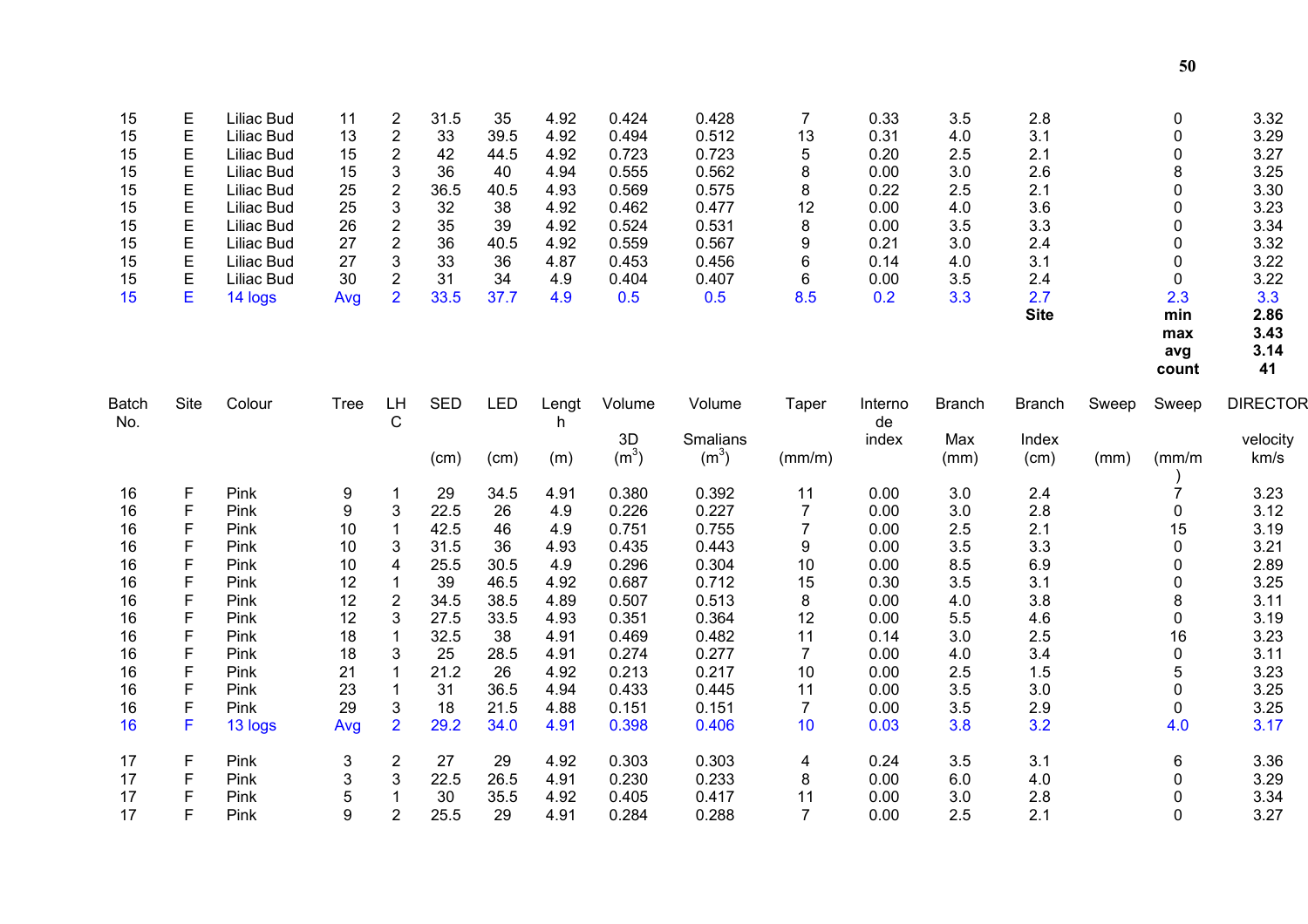| 17                  | F<br>$\mathsf F$ | Pink            | 10                      | 2<br>1                           | 37.5<br>28 | 42<br>33   | 4.98<br>4.93 | 0.611<br>0.354    | 0.620<br>0.363    | 9<br>10              | 0.00<br>0.12  | 3.0           | 2.9           |       | 4                          | 3.31<br>3.28    |
|---------------------|------------------|-----------------|-------------------------|----------------------------------|------------|------------|--------------|-------------------|-------------------|----------------------|---------------|---------------|---------------|-------|----------------------------|-----------------|
| 17<br>17            | F                | Pink<br>Pink    | 14<br>14                | 3                                | 21.5       | 24.5       | 4.91         | 0.204             | 0.205             | 6                    | 0.12          | 3.5<br>3.5    | 2.9<br>3.3    |       | $\mathbf 0$<br>$\mathbf 0$ | 3.32            |
| 17                  | F                | Pink            | 15                      | $\mathbf{1}$                     | 31.5       | 38.5       | 4.91         | 0.457             | 0.477             | 14                   | 0.13          | 4.5           | 3.8           |       | $\mathbf 0$                | 3.34            |
| 17                  | F                | Pink            | 15                      | 3                                | 26.5       | 29         | 4.87         | 0.294             | 0.295             | 5                    | 0.00          | 6.5           | 5.4           |       | $\mathbf 0$                | 3.31            |
| 17                  | F                | Pink            | 18                      | $\overline{c}$                   | 29         | 32.5       | 4.9          | 0.361             | 0.365             | $\overline{7}$       | 0.00          | 4.0           | 3.0           |       | 5                          | 3.31            |
| 17                  | F                | Pink            | 23                      | $\mathfrak{B}$                   | 23.5       | 27         | 4.89         | 0.244             | 0.246             | $\overline{7}$       | 0.00          | 3.0           | 2.3           |       | $\mathbf 0$                | 3.30            |
| 17                  | F                | Pink            | 28                      | 3                                | 23         | 27.5       | 4.92         | 0.244             | 0.248             | 9                    | 0.15          | 4.0           | 3.4           |       | 6                          | 3.36            |
| 17                  | F                | Pink            | 28                      | $\overline{\mathbf{4}}$          | 18.5       | 23         | 4.9          | 0.166             | 0.168             | 9                    | 0.00          | 4.0           | 3.8           |       | $\mathbf 0$                | 3.26            |
| 17                  | F                | Pink            | 29                      |                                  | 24.5       | 31         | 4.91         | 0.288             | 0.301             | 13                   | 0.00          | 2.0           | 1.9           |       | 14                         | 3.32            |
| 17                  | F                | 14 logs         | Avg                     | $\overline{2}$                   | 26.3       | 30.6       | 4.9          | 0.3               | 0.3               | 8.6                  | 0.1           | 3.8           | 3.2           |       | 2.5                        | 3.3             |
| 18                  | F                | Pink            | $\overline{\mathbf{c}}$ |                                  | 29.5       | 37.5       | 4.88         | 0.412             | 0.436             | 16                   | 0.39          | 4.0           | 3.3           |       | 9                          | 3.41            |
| 18                  | F                | Pink            | $\boldsymbol{2}$        | $\overline{2}$                   | 27         | 29.5       | 4.9          | 0.307             | 0.308             | $\mathbf 5$          | 0.44          | 4.5           | 4.0           |       | $\overline{7}$             | 3.56            |
| 18                  | $\mathsf F$      | Pink            | 2                       | 3                                | 22.5       | 26.5       | 4.88         | 0.229             | 0.232             | 8                    | 0.00          | 4.5           | 4.3           |       | 10                         | 3.39            |
| 18                  | $\mathsf F$      | Pink            | 5                       | $\overline{2}$                   | 26.5       | 29         | 4.91         | 0.297             | 0.298             | 5                    | 0.12          | 3.0           | 2.8           |       | $\mathbf 0$                | 3.46            |
| 18                  | $\mathsf F$      | Pink            | 8                       | $\mathbf 1$                      | 24.5       | 31         | 4.91         | 0.288             | 0.301             | 13                   | 0.00          | 3.0           | 2.5           |       | $\mathbf 0$                | 3.62            |
| 18                  | F                | Pink            | 8                       | $\overline{2}$                   | 22         | 25.5       | 4.88         | 0.216             | 0.217             | $\overline{7}$       | 0.00          | 2.5           | 2.0           |       | $\mathbf 0$                | 3.68            |
| 18                  | F                | Pink            | 14                      | $\mathbf 2$                      | 24         | 28         | 4.9          | 0.258             | 0.262             | 8                    | 0.00          | 3.0           | 2.6           |       | $\mathbf 0$                | 3.45            |
| 18                  | F                | Pink            | 15                      | $\overline{2}$                   | 29.5       | 32         | 4.91         | 0.364             | 0.365             | 5                    | 0.12          | 5.5           | 4.8           |       | $\overline{7}$             | 3.46            |
| 18                  | F                | Pink            | 21                      | $\overline{2}$                   | 18.5       | 21.5       | 4.91         | 0.156             | 0.155             | 6                    | 0.00          | 2.5           | 2.0           |       | $\pmb{0}$                  | 3.43            |
| 18                  | $\mathsf F$<br>F | Pink            | 23                      | $\overline{2}$                   | 28         | 31         | 4.9          | 0.333             | 0.336             | 6                    | 0.14          | 3.0           | 3.0           |       | 12                         | 3.38            |
| 18<br>18            | $\mathsf F$      | Pink            | 28<br>28                | $\mathbf{1}$                     | 30<br>27   | 36<br>30.5 | 4.9<br>4.89  | 0.408<br>0.315    | 0.423<br>0.319    | 12<br>$\overline{7}$ | 0.12          | 3.0<br>2.5    | 2.4<br>2.1    |       | 10<br>5                    | 3.54<br>3.53    |
| 18                  | F                | Pink<br>Pink    | 29                      | $\overline{c}$<br>$\overline{2}$ | 21         | 25         | 4.88         | 0.202             | 0.204             | 8                    | 0.00<br>0.00  | 2.5           | 2.4           |       | $\overline{4}$             | 3.48            |
| 18                  | F                |                 |                         | $\overline{2}$                   | 25.4       | 29.5       | 4.90         | 0.291             | 0.297             | 8                    | 0.10          | 3.3           | 2.9           |       | 5.0                        | 3.49            |
|                     |                  | 13 logs         | Avg                     |                                  |            |            |              |                   |                   |                      |               |               | <b>Site</b>   |       | min                        | 2.89            |
|                     |                  |                 |                         |                                  |            |            |              |                   |                   |                      |               |               |               |       | max                        | 3.68            |
|                     |                  |                 |                         |                                  |            |            |              |                   |                   |                      |               |               |               |       | avg<br>count               | 3.32<br>40      |
|                     |                  |                 |                         |                                  |            |            |              |                   |                   |                      |               |               |               |       |                            |                 |
| <b>Batch</b><br>No. | Site             | Colour          | <b>Tree</b>             | LH<br>C                          | <b>SED</b> | <b>LED</b> | Lengt<br>h   | Volume            | Volume            | Taper                | Interno<br>de | <b>Branch</b> | <b>Branch</b> | Sweep | Sweep                      | <b>DIRECTOR</b> |
|                     |                  |                 |                         |                                  |            |            |              | 3D                | Smalians          |                      | index         | Max           | Index         |       |                            | velocity        |
|                     |                  |                 |                         |                                  | (cm)       | (cm)       | (m)          | (m <sup>3</sup> ) | (m <sup>3</sup> ) | (mm/m)               |               | (mm)          | (cm)          | (mm)  | $\frac{mm}{m}$             | km/s            |
| 19                  | G                | Vivid<br>Orange | 1                       | 3                                | 17.5       | 21         | 4.91         | 0.145             | 0.144             | $\overline{7}$       | 0.00          | 3.0           | 2.3           |       | $\overline{0}$             | 3.36            |
| 19                  | G                | Vivid<br>Orange | $\overline{2}$          |                                  | 26.5       | 30         | 4.93         | 0.307             | 0.310             | $\overline{7}$       | 0.00          | 2.5           | 2.3           |       | $\overline{7}$             | 3.30            |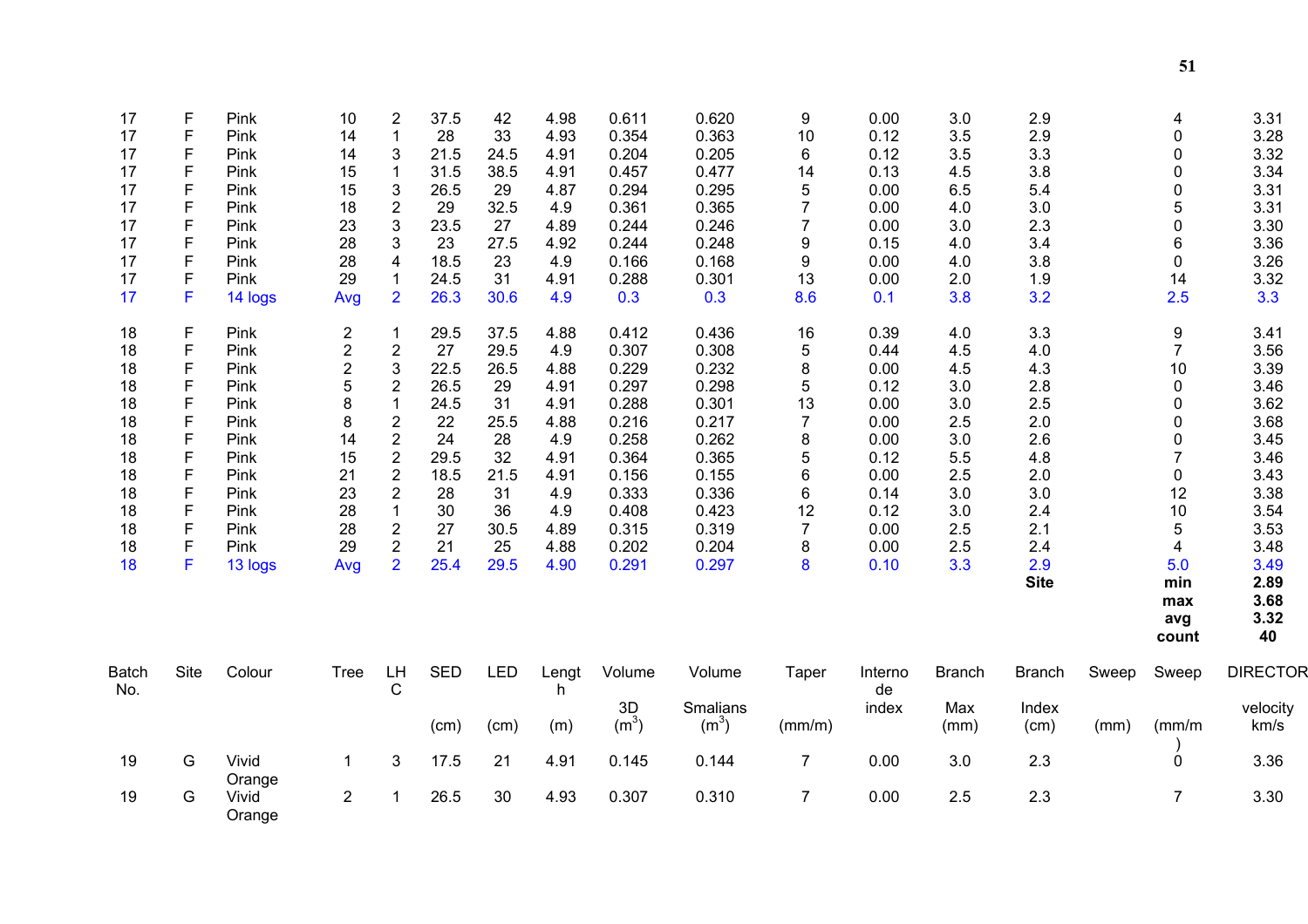| 19 | G  | Vivid             | $\overline{2}$ | $\overline{2}$ | 23   | 26   | 4.91 | 0.231 | 0.232 | 6                | 0.18 | 3.0     | 2.6 | 0              | 3.36 |
|----|----|-------------------|----------------|----------------|------|------|------|-------|-------|------------------|------|---------|-----|----------------|------|
| 19 | G  | Orange<br>Vivid   | $\overline{2}$ | 3              | 19   | 23   | 4.9  | 0.170 | 0.171 | 8                | 0.40 | $6.0\,$ | 4.4 | 6              | 3.15 |
| 19 | G  | Orange<br>Vivid   | $6\phantom{a}$ | $\mathbf{1}$   | 23.5 | 26   | 4.91 | 0.237 | 0.237 | 5                | 0.24 | 2.5     | 1.8 | 10             | 3.29 |
| 19 | G  | Orange<br>Vivid   | 8              | $\mathfrak{S}$ | 20.5 | 24   | 4.9  | 0.191 | 0.192 | $\overline{7}$   | 0.00 | 4.5     | 3.0 | 0              | 3.33 |
| 19 | G  | Orange<br>Vivid   | 9              | 3              | 21.5 | 26   | 4.92 | 0.216 | 0.220 | $\boldsymbol{9}$ | 0.00 | 6.0     | 4.4 | 5              | 3.36 |
| 19 | G  | Orange<br>Vivid   | 15             | $\mathbf{1}$   | 26   | 32.5 | 4.92 | 0.321 | 0.335 | 13               | 0.19 | 3.5     | 3.0 | 14             | 3.32 |
| 19 | G  | Orange<br>Vivid   | 15             | $\overline{2}$ | 23   | 26   | 4.9  | 0.231 | 0.232 | $\,6\,$          | 0.00 | 3.5     | 2.6 | 0              | 3.31 |
| 19 | G  | Orange<br>Vivid   | 15             | $\mathbf{3}$   | 19.5 | 23   | 4.92 | 0.175 | 0.176 | $\overline{7}$   | 0.26 | 4.0     | 3.3 | 0              | 3.16 |
| 19 | G  | Orange<br>Vivid   | 18             | $\mathbf{3}$   | 22   | 25   | 4.92 | 0.214 | 0.214 | 6                | 0.00 | 3.5     | 3.3 | 0              | 3.29 |
| 19 | G. | Orange<br>Vivid   | 18             | $\overline{4}$ | 17   | 21.5 | 4.92 | 0.144 | 0.145 | 9                | 0.00 | 4.0     | 3.9 | 0              | 3.13 |
| 19 | G. | Orange<br>Vivid   | 22             | $\mathfrak{S}$ | 17.5 | 21   | 4.9  | 0.144 | 0.144 | $\overline{7}$   | 0.00 | 3.5     | 3.1 | 0              | 3.28 |
| 19 | G  | Orange<br>Vivid   | 27             | $\mathbf{1}$   | 25   | 28.5 | 4.86 | 0.271 | 0.274 | $\overline{7}$   | 0.00 | 1.5     | 1.5 | 10             | 3.32 |
| 19 | G  | Orange<br>14 logs | Avg            | $\overline{2}$ | 21.5 | 25.3 | 4.9  | 0.2   | 0.2   | 7.6              | 0.1  | 3.6     | 2.9 | 3.8            | 3.3  |
| 20 | G  | Vivid             | $\overline{4}$ | $\mathbf{3}$   | 22   | 25.5 | 4.92 | 0.217 | 0.219 | $\overline{7}$   | 0.16 | 5.0     | 4.1 | $\overline{7}$ | 3.41 |
| 20 | G  | Orange<br>Vivid   | 6              | $\overline{2}$ | 19   | 23   | 4.92 | 0.171 | 0.172 | 8                | 0.00 | 2.5     | 2.0 | 5              | 3.46 |
| 20 | G  | Orange<br>Vivid   | 8              | $\mathbf{1}$   | 27   | 33   | 4.91 | 0.338 | 0.351 | 12               | 0.16 | 2.5     | 2.3 | 9              | 3.46 |
| 20 | G  | Orange<br>Vivid   | 8              | $\overline{2}$ | 23.5 | 27.5 | 4.91 | 0.249 | 0.252 | 8                | 0.16 | 3.0     | 2.5 | 0              | 3.52 |
| 20 | G  | Orange<br>Vivid   | 17             | $\mathbf{3}$   | 19.5 | 22.5 | 4.9  | 0.171 | 0.171 | 6                | 0.00 | 3.5     | 2.8 | 0              | 3.49 |
| 20 | G  | Orange<br>Vivid   | 18             | $\mathbf{1}$   | 28.5 | 32.5 | 4.93 | 0.356 | 0.362 | 8                | 0.21 | 3.0     | 2.3 | $\mathbf 0$    | 3.42 |
| 20 | G  | Orange<br>Vivid   | 18             | $\overline{2}$ | 25   | 28   | 4.91 | 0.270 | 0.272 | 6                | 0.38 | 3.0     | 2.9 | 0              | 3.39 |
|    |    | Orange            |                |                |      |      |      |       |       |                  |      |         |     |                |      |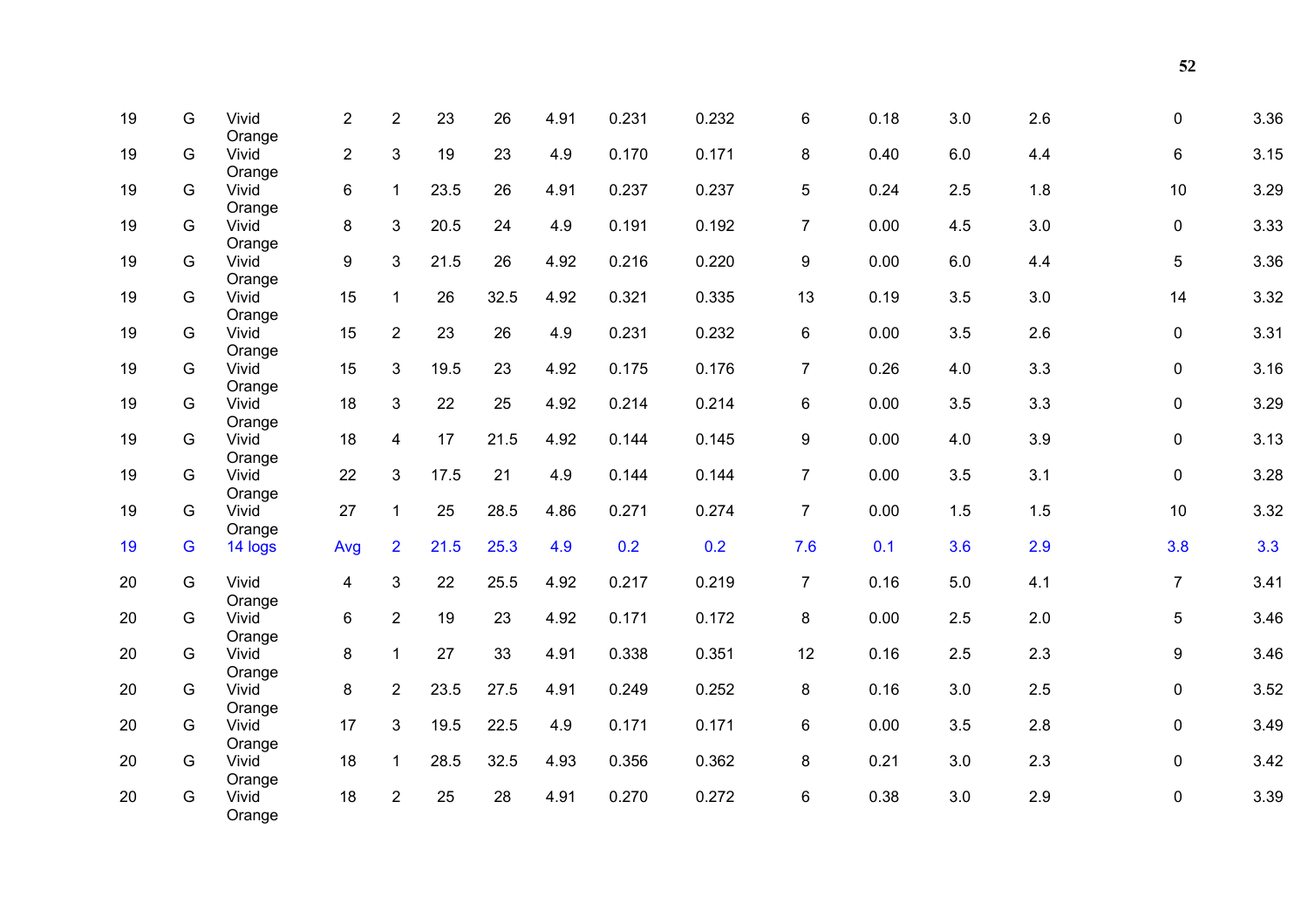| 20 | G | Vivid             | 20               | $\overline{2}$ | 21   | 24.5 | 4.89 | 0.199 | 0.200 | $\overline{7}$ | 0.00 | 2.0 | 1.6 | 0              | 3.50 |
|----|---|-------------------|------------------|----------------|------|------|------|-------|-------|----------------|------|-----|-----|----------------|------|
| 20 | G | Orange<br>Vivid   | 22               | $\mathbf{1}$   | 24   | 28.5 | 4.9  | 0.262 | 0.267 | 9              | 0.19 | 2.0 | 1.9 | 0              | 3.56 |
| 20 | G | Orange<br>Vivid   | 22               | $\overline{2}$ | 20.5 | 24   | 4.9  | 0.191 | 0.192 | $\overline{7}$ | 0.20 | 2.5 | 2.1 | $\overline{7}$ | 3.49 |
| 20 | G | Orange<br>Vivid   | 27               | $\overline{2}$ | 22   | 24.5 | 4.9  | 0.209 | 0.209 | 5              | 0.19 | 4.5 | 3.1 | 10             | 3.38 |
| 20 | G | Orange<br>Vivid   | 28               | $\mathbf{1}$   | 23   | 29.5 | 4.89 | 0.257 | 0.269 | 13             | 0.20 | 3.5 | 2.3 | $\mathbf 0$    | 3.50 |
| 20 | G | Orange<br>Vivid   | 28               | $\overline{2}$ | 20   | 23   | 4.89 | 0.178 | 0.178 | 6              | 0.41 | 3.5 | 2.9 | 8              | 3.46 |
| 20 | G | Orange<br>13 logs | Avg              | $\overline{2}$ | 22.7 | 26.6 | 4.91 | 0.236 | 0.239 | 8              | 0.17 | 3.1 | 2.5 | 3.6            | 3.47 |
| 21 | G | Vivid             | $\mathbf{1}$     | $\mathbf{1}$   | 24   | 27.5 | 4.93 | 0.255 | 0.258 | $\overline{7}$ | 0.00 | 1.5 | 1.5 | 0              | 3.65 |
| 21 | G | Orange<br>Vivid   | $\mathbf{1}$     | $\overline{2}$ | 22.5 | 23.5 | 4.9  | 0.205 | 0.204 | $\overline{2}$ | 0.33 | 2.5 | 2.1 | 0              | 3.58 |
| 21 | G | Orange<br>Vivid   | $\mathbf{3}$     | $\mathbf{1}$   | 25   | 32   | 4.91 | 0.302 | 0.318 | 14             | 0.18 | 2.5 | 1.9 | 0              | 3.66 |
| 21 | G | Orange<br>Vivid   | $\overline{3}$   | $\overline{2}$ | 20.5 | 24   | 4.89 | 0.190 | 0.191 | $\overline{7}$ | 0.00 | 2.5 | 2.3 | 0              | 3.57 |
| 21 | G | Orange<br>Vivid   | $\overline{4}$   | $\mathbf{1}$   | 29.5 | 33.5 | 4.9  | 0.378 | 0.383 | 8              | 0.36 | 3.0 | 2.9 | 8              | 3.74 |
| 21 | G | Orange<br>Vivid   | $\overline{4}$   | $\overline{2}$ | 25.5 | 28   | 4.89 | 0.275 | 0.275 | 5              | 0.65 | 4.5 | 3.4 | 0              | 3.64 |
| 21 | G | Orange<br>Vivid   | $\boldsymbol{9}$ | $\mathbf{1}$   | 29   | 34.5 | 4.89 | 0.379 | 0.390 | 11             | 0.12 | 2.0 | 2.0 | 0              | 3.57 |
| 21 | G | Orange<br>Vivid   | $\boldsymbol{9}$ | $\overline{2}$ | 26   | 29.5 | 4.9  | 0.294 | 0.298 | $\overline{7}$ | 0.00 | 3.5 | 3.1 | 0              | 3.61 |
| 21 | G | Orange<br>Vivid   | 17               | $\mathbf{1}$   | 25   | 28.5 | 4.91 | 0.274 | 0.277 | $\overline{7}$ | 0.38 | 1.5 | 1.5 | 8              | 3.89 |
| 21 | G | Orange<br>Vivid   | 17               | $\overline{2}$ | 23   | 24.5 | 4.91 | 0.219 | 0.218 | 3              | 0.38 | 2.5 | 2.5 | $\mathbf 0$    | 3.71 |
| 21 | G | Orange<br>Vivid   | 20               | $\mathbf{1}$   | 24   | 27   | 4.89 | 0.249 | 0.251 | 6              | 0.12 | 2.0 | 1.6 | 4              | 3.71 |
|    |   | Orange            |                  |                |      |      |      |       |       |                |      |     |     |                |      |
| 21 | G | Vivid<br>Orange   | 24               | $\mathbf{1}$   | 23.5 | 27   | 4.88 | 0.243 | 0.246 | $\overline{7}$ | 0.00 | 2.0 | 1.8 | $\mathbf 0$    | 3.75 |
| 21 | G | Vivid<br>Orange   | 24               | $\overline{2}$ | 20.5 | 23   | 4.89 | 0.183 | 0.182 | 5              | 0.00 | 2.5 | 1.9 | 0              | 3.67 |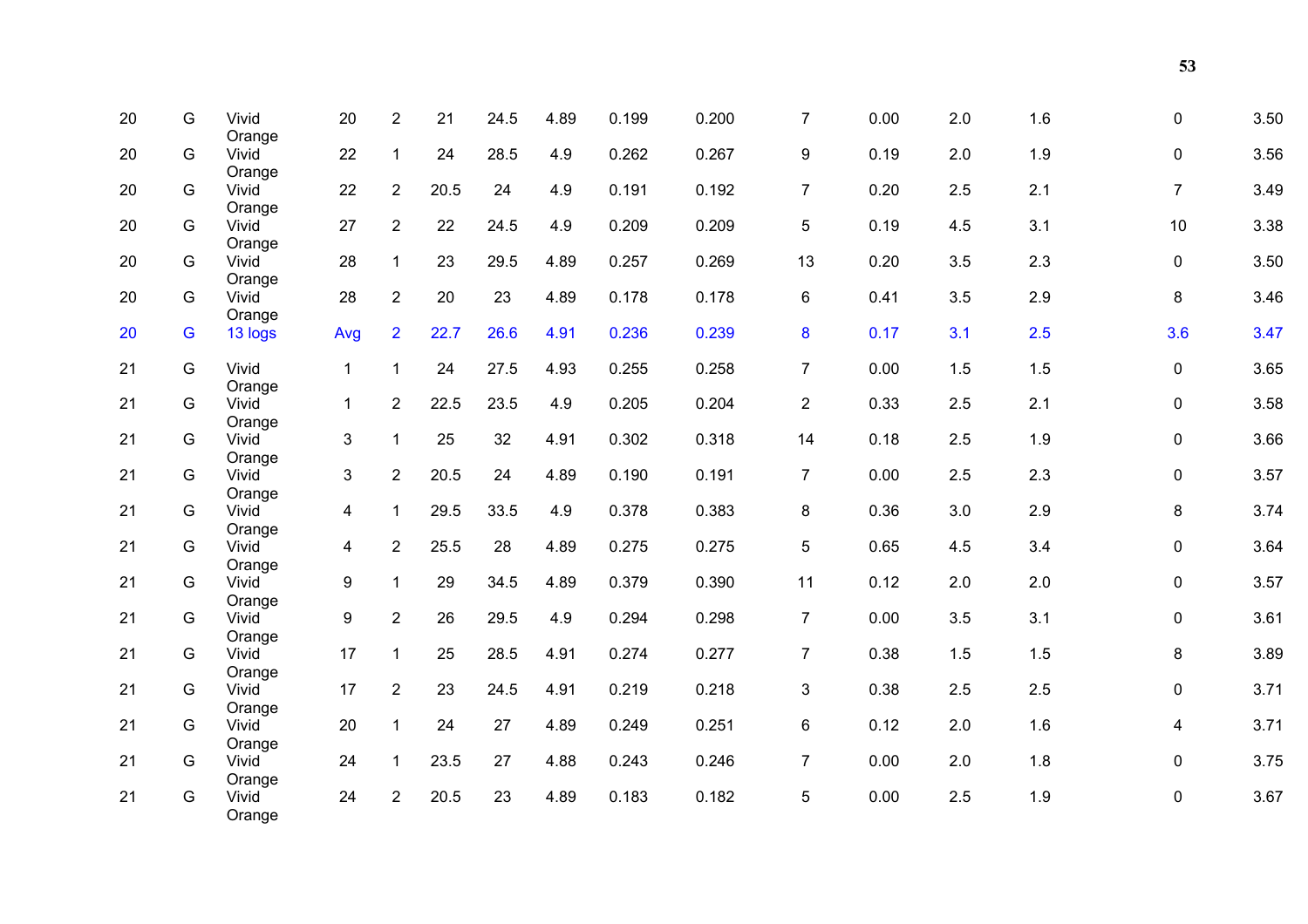| 21                  | G    | 13 logs                                    | Avg            |                | 24.5       | 27.9       | 4.90     | 0.265                   | 0.269                         | $\overline{7}$ | 0.20          | 2.5           | 2.2<br><b>Site</b> |       | 1.6<br>min<br>max<br>avg<br>count | 3.67<br>3.13<br>3.89<br>3.47<br>40 |
|---------------------|------|--------------------------------------------|----------------|----------------|------------|------------|----------|-------------------------|-------------------------------|----------------|---------------|---------------|--------------------|-------|-----------------------------------|------------------------------------|
| <b>Batch</b><br>No. | Site | Colour                                     | <b>Tree</b>    | LH<br>C        | <b>SED</b> | <b>LED</b> | Lengt    | Volume                  | Volume                        | Taper          | Interno<br>de | <b>Branch</b> | <b>Branch</b>      | Sweep | Sweep                             | <b>DIRECTOR</b>                    |
|                     |      |                                            |                |                | (cm)       | (cm)       | h<br>(m) | 3D<br>(m <sup>3</sup> ) | Smalians<br>(m <sup>3</sup> ) | (mm/m)         | index         | Max<br>(mm)   | Index<br>(cm)      | (mm)  | (mm/m)                            | velocity<br>km/s                   |
| 22                  | H    | Pacific Atol<br><b>Blue</b>                | $\overline{2}$ | 3              | 17         | 22         | 4.88     | 0.146                   | 0.148                         | 10             | 0.27          | 6.0           | 4.1                |       | $\mathbf 0$                       | 3.25                               |
| 22                  | H    | Pacific Atol<br><b>Blue</b>                | 6              |                | 25         | 31         | 4.96     | 0.298                   | 0.309                         | 12             | 0.00          | 3.0           | 2.9                |       | 9                                 | 3.16                               |
| 22                  | H    | Pacific Atol                               | 6              | $\overline{2}$ | 22         | 26         | 4.88     | 0.219                   | 0.222                         | 8              | 0.18          | 4.0           | 3.3                |       | $\pmb{0}$                         | 3.23                               |
| 22                  | н    | Blue<br>Pacific Atol<br><b>Blue</b>        | 6              | 3              | 16         | 22         | 4.92     | 0.140                   | 0.143                         | 12             | 0.00          | 5.0           | 3.8                |       | $\pmb{0}$                         | 3.11                               |
| 22                  | H    | Pacific Atol<br><b>Blue</b>                | 8              |                | 24.5       | 28.5       | 4.93     | 0.269                   | 0.273                         | 8              | 0.12          | 2.5           | 2.3                |       | $\mathbf 0$                       | 3.33                               |
| 22                  | H    | Pacific Atol                               | 8              | 3              | 16.5       | 21         | 4.88     | 0.136                   | 0.137                         | 9              | 0.29          | 3.5           | 3.3                |       | 0                                 | 3.23                               |
| 22                  | H    | <b>Blue</b><br>Pacific Atol<br><b>Blue</b> | 12             | 3              | 18.5       | 23         | 4.9      | 0.166                   | 0.168                         | 9              | 0.00          | 4.0           | 2.4                |       | $\mathbf 0$                       | 3.28                               |
| 22                  | H    | Pacific Atol<br>Blue                       | 14             | 3              | 18         | 22         | 4.9      | 0.155                   | 0.155                         | 8              | 0.18          | 4.0           | 3.4                |       | $\mathbf 0$                       | 3.33                               |
| 22                  | H    | Pacific Atol                               | 19             | 3              | 16         | 21         | 4.91     | 0.134                   | 0.134                         | 10             | 0.20          | 3.5           | 3.0                |       | $\mathbf 0$                       | 3.25                               |
| 22                  | H    | <b>Blue</b><br>Pacific Atol<br>Blue        | 25             |                | 23         | 26         | 4.91     | 0.231                   | 0.232                         | 6              | 0.18          | 2.0           | 1.9                |       | $\mathbf 0$                       | 3.32                               |
| 22                  | н    | Pacific Atol<br><b>Blue</b>                | 25             | $\overline{2}$ | 19.5       | 22.5       | 4.9      | 0.171                   | 0.171                         | 6              | 0.00          | 2.0           | 1.9                |       | 6                                 | 3.33                               |
| 22                  | H    | Pacific Atol<br><b>Blue</b>                | 28             |                | 30.5       | 37         | 4.91     | 0.427                   | 0.443                         | 13             | 0.26          | 4.0           | 2.9                |       | $\pmb{0}$                         | 3.25                               |

22 H 14 logs Avg 2 20.8 25.2 4.9 0.2 0.2 8.9 0.2 3.7 3.0 1.4 3.3

28 3 23 26.5 4.91 0.235 0.237 7 0.61 4.5 3.6 0 3.25

30 1 22 24.5 4.91 0.209 0.209 5 0.18 3.5 3.4 4 3.32

22 H Pacific Atol

22 H Pacific Atol

Blue

Blue

**5 4**

 $3.25$ 

3.32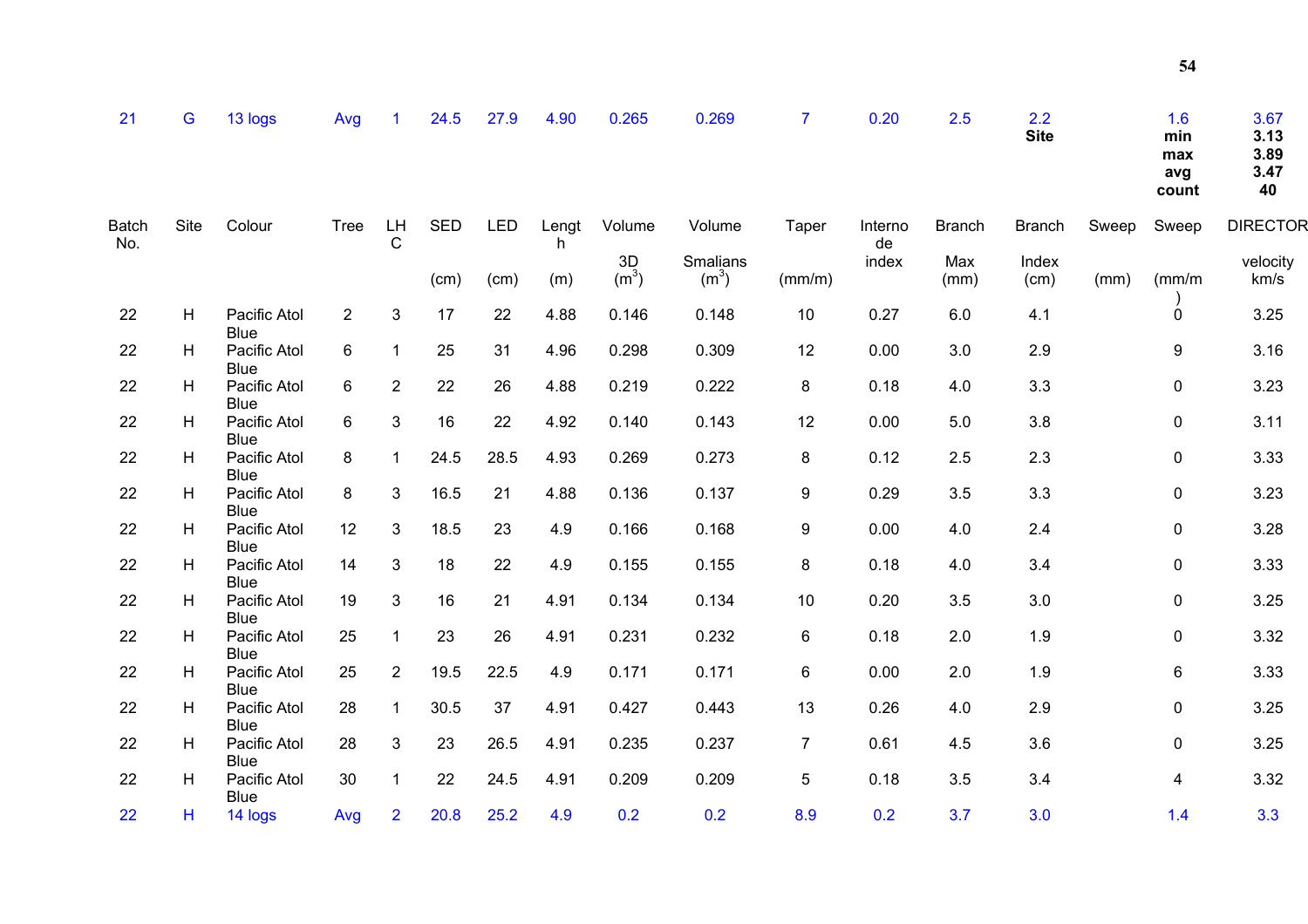| 23 | H  | Pacific Atol                | 1              | 1              | 24.5 | 29   | 4.91 | 0.272 | 0.278 | 9              | 0.00 | 5.0 | 3.3 | 0              | 3.48 |
|----|----|-----------------------------|----------------|----------------|------|------|------|-------|-------|----------------|------|-----|-----|----------------|------|
|    |    | <b>Blue</b>                 |                |                |      |      |      |       |       |                |      |     |     |                |      |
| 23 | H  | Pacific Atol<br>Blue        | $\mathbf{1}$   | 3              | 17.5 | 22   | 4.9  | 0.151 | 0.152 | 9              | 0.00 | 3.0 | 2.6 | 0              | 3.35 |
| 23 | H. | Pacific Atol<br><b>Blue</b> | $\overline{2}$ | $\mathbf{1}$   | 25   | 29.5 | 4.9  | 0.282 | 0.288 | 9              | 0.12 | 5.0 | 3.8 | 0              | 3.40 |
| 23 | н  | Pacific Atol<br><b>Blue</b> | 8              | $\overline{2}$ | 20.5 | 23.5 | 4.9  | 0.187 | 0.187 | 6              | 0.49 | 4.0 | 2.8 | 0              | 3.40 |
| 23 | H  | Pacific Atol<br><b>Blue</b> | 12             | $\mathbf{1}$   | 25   | 29   | 4.93 | 0.280 | 0.284 | 8              | 0.00 | 2.0 | 1.6 | 0              | 3.49 |
| 23 | н  | Pacific Atol<br><b>Blue</b> | 13             | $\mathbf{1}$   | 25   | 30   | 4.93 | 0.288 | 0.295 | 10             | 0.00 | 2.0 | 1.6 | $\mathbf 0$    | 3.40 |
| 23 | H  | Pacific Atol<br><b>Blue</b> | 14             | $\mathbf{1}$   | 26.5 | 30   | 4.94 | 0.307 | 0.311 | $\overline{7}$ | 0.30 | 2.5 | 2.1 | 0              | 3.38 |
| 23 | H. | Pacific Atol<br><b>Blue</b> | 17             | $\mathbf 1$    | 22.5 | 26.5 | 4.9  | 0.229 | 0.233 | $\bf 8$        | 0.00 | 3.0 | 2.6 | 0              | 3.45 |
| 23 | H  | Pacific Atol<br><b>Blue</b> | 19             | $\mathbf{1}$   | 23.5 | 29   | 4.94 | 0.262 | 0.270 | 11             | 0.14 | 3.0 | 2.4 | 0              | 3.34 |
| 23 | H  | Pacific Atol<br><b>Blue</b> | 19             | $\overline{2}$ | 20.5 | 24   | 4.91 | 0.191 | 0.192 | $\overline{7}$ | 0.30 | 3.5 | 3.0 | 0              | 3.39 |
| 23 | H. | Pacific Atol<br><b>Blue</b> | 24             | $\overline{2}$ | 18.5 | 21.5 | 4.9  | 0.156 | 0.155 | 6              | 0.33 | 2.0 | 1.6 | 0              | 3.49 |
| 23 | H. | Pacific Atol<br><b>Blue</b> | 27             | 3              | 18.5 | 22   | 4.89 | 0.159 | 0.159 | $\overline{7}$ | 0.00 | 3.0 | 2.8 | 0              | 3.48 |
| 23 | H  | Pacific Atol<br><b>Blue</b> | 28             | $\overline{2}$ | 26.5 | 30   | 4.88 | 0.304 | 0.307 | $\overline{7}$ | 0.32 | 4.0 | 3.3 | 0              | 3.37 |
| 23 | н  | 13 logs                     | Avg            | $\overline{2}$ | 22.6 | 26.6 | 4.91 | 0.236 | 0.239 | $\bf{8}$       | 0.15 | 3.2 | 2.6 | 0.0            | 3.42 |
| 24 | H  | Pacific Atol<br><b>Blue</b> | $\mathbf{1}$   | $\overline{2}$ | 22   | 24   | 4.9  | 0.205 | 0.204 | 4              | 0.00 | 2.0 | 1.9 | 0              | 3.51 |
| 24 | н  | Pacific Atol<br><b>Blue</b> | $\overline{2}$ | $\overline{2}$ | 24   | 25.5 | 4.9  | 0.237 | 0.236 | 3              | 0.49 | 2.0 | 2.0 | 0              | 3.54 |
| 24 | H  | Pacific Atol<br><b>Blue</b> | 12             | $\overline{2}$ | 23.5 | 25   | 4.91 | 0.228 | 0.227 | 3              | 0.00 | 2.0 | 1.9 | $\mathbf 0$    | 3.50 |
| 24 | н  | Pacific Atol<br><b>Blue</b> | 13             | $\overline{2}$ | 21.5 | 25.5 | 4.91 | 0.212 | 0.215 | 8              | 0.12 | 2.0 | 1.5 | 0              | 3.50 |
| 24 | H. | Pacific Atol<br><b>Blue</b> | 14             | $\overline{2}$ | 22.5 | 26   | 4.9  | 0.226 | 0.227 | $\overline{7}$ | 0.47 | 3.0 | 2.3 | $\overline{7}$ | 3.54 |
| 24 | H  | Pacific Atol                | 16             | $\mathbf 1$    | 22   | 28.5 | 4.88 | 0.238 | 0.248 | 13             | 0.20 | 4.0 | 3.3 | 0              | 3.62 |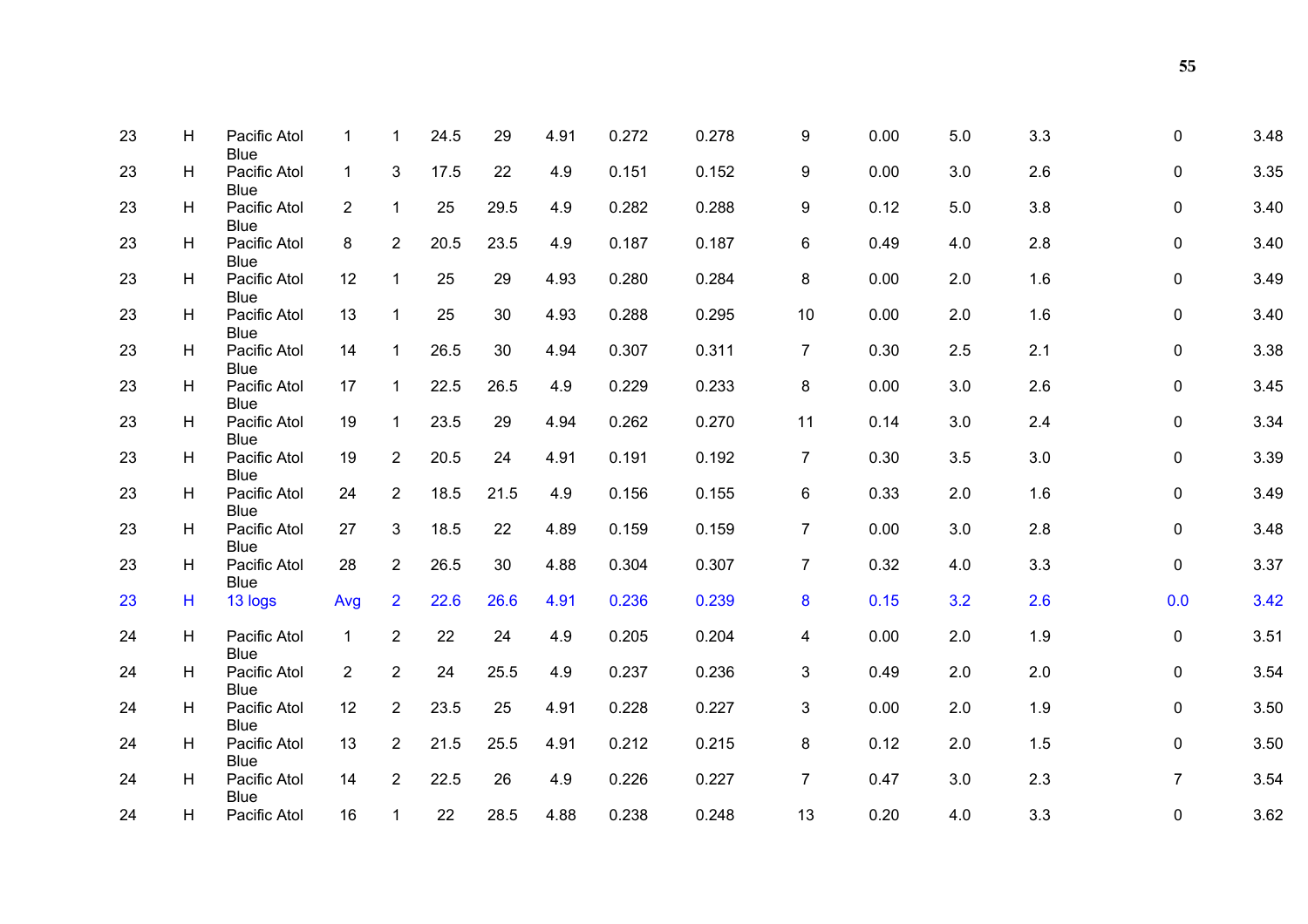|                     |      | <b>Blue</b>                 |             |                    |            |            |            |                         |                               |                |               |               |                    |       |                                   |                                   |
|---------------------|------|-----------------------------|-------------|--------------------|------------|------------|------------|-------------------------|-------------------------------|----------------|---------------|---------------|--------------------|-------|-----------------------------------|-----------------------------------|
| 24                  | н    | Pacific Atol<br><b>Blue</b> | 16          | 2                  | 19         | 22.5       | 4.89       | 0.166                   | 0.167                         | $\overline{7}$ | 0.00          | 3.5           | 3.1                |       | $\mathbf 0$                       | 3.67                              |
| 24                  | н    | Pacific Atol<br><b>Blue</b> | 17          | $\overline{2}$     | 19         | 22         | 4.9        | 0.163                   | 0.163                         | 6              | 0.00          | 2.0           | 1.9                |       | $\pmb{0}$                         | 3.51                              |
| 24                  | H    | Pacific Atol<br><b>Blue</b> | 23          | 1                  | 23.5       | 26.5       | 4.92       | 0.241                   | 0.242                         | 6              | 0.00          | 3.0           | 2.4                |       | 0                                 | 3.55                              |
| 24                  | H    | Pacific Atol<br><b>Blue</b> | 23          | $\overline{2}$     | 20         | 23.5       | 5.02       | 0.187                   | 0.188                         | $\overline{7}$ | 0.12          | 2.5           | 2.0                |       | $\pmb{0}$                         | 3.53                              |
| 24                  | H    | Pacific Atol<br><b>Blue</b> | 24          | $\mathbf{1}$       | 21         | 25         | 4.92       | 0.204                   | 0.206                         | 8              | 0.12          | 2.0           | 1.8                |       | $\mathbf 0$                       | 3.55                              |
| 24                  | H    | Pacific Atol<br><b>Blue</b> | 27          | $\mathbf{1}$       | 25.5       | 29         | 4.88       | 0.283                   | 0.286                         | $\overline{7}$ | 0.14          | 2.0           | 1.9                |       | $\mathbf 5$                       | 3.64                              |
| 24                  | H    | Pacific Atol<br><b>Blue</b> | 27          | $\overline{2}$     | 22.5       | 25         | 4.9        | 0.218                   | 0.218                         | 5              | 0.00          | 2.0           | 1.9                |       | $\mathbf 0$                       | 3.63                              |
| 24                  | н    | Pacific Atol<br><b>Blue</b> | 30          | $\overline{2}$     | 18.5       | 22.5       | 4.88       | 0.162                   | 0.163                         | 8              | 0.92          | 3.0           | 2.8                |       | 6                                 | 3.50                              |
| 24                  | н    | 14 logs                     | Avg         | $\overline{2}$     | 21.8       | 25.0       | 4.9        | 0.2                     | 0.2                           | 6.7            | 0.2           | 2.5           | 2.2<br><b>Site</b> |       | 1.3<br>min<br>max<br>avg<br>count | 3.6<br>3.11<br>3.67<br>3.41<br>41 |
| <b>Batch</b><br>No. | Site | Colour                      | <b>Tree</b> | LH<br>$\mathsf{C}$ | <b>SED</b> | <b>LED</b> | Lengt<br>h | Volume                  | Volume                        | Taper          | Interno<br>de | <b>Branch</b> | <b>Branch</b>      | Sweep | Sweep                             | <b>DIRECTOR</b>                   |
|                     |      |                             |             |                    | (cm)       | (cm)       | (m)        | 3D<br>(m <sup>3</sup> ) | Smalians<br>(m <sup>3</sup> ) | (mm/m)         | index         | Max<br>(mm)   | Index<br>(cm)      | (mm)  | $\frac{mm}{m}$                    | velocity<br>km/s                  |
| 25                  |      | White                       | 1           | 1                  | 36.5       | 45.5       | 4.92       | 0.623                   | 0.657                         | 18             | 0.00          | 3.0           | 2.6                |       | 0                                 | 3.23                              |
| 25                  |      | White                       | 1           | 4                  | 26         | 30         | 4.89       | 0.298                   | 0.303                         | 8              | 0.17          | 7.0           | 5.3                |       | 6                                 | 3.25                              |
| 25                  |      | White                       | 2           | 1                  | 28.5       | 32.5       | 4.89       | 0.353                   | 0.359                         | 8              | 0.13          | 2.0           | 1.8                |       | 0                                 | 3.18                              |
| 25                  |      | White                       | 2           | 3                  | 22.5       | 25.5       | 4.91       | 0.222                   | 0.223                         | 6              | 0.00          | 3.0           | 2.4                |       | $\Omega$                          | 3.04                              |
| 25                  |      | White                       | 2           | 4                  | 18         | 22         | 4.86       | 0.154                   | 0.154                         | 8              | 0.00          | 3.0           | 2.5                |       | $\mathbf{0}$                      | 2.81                              |
| 25                  |      | White                       | 3           | 4                  | 21.5       | 23         | 4.93       | 0.193                   | 0.192                         | 3              | 0.00          | 2.5           | 2.3                |       | 0                                 | 3.21                              |
| 25                  |      | White                       | 4           | 4                  | 20         | 22.5       | 4.91       | 0.176                   | 0.175                         | 5              | 0.12          | 3.5           | 3.0                |       | $\mathbf 0$                       | 3.23                              |
| 25                  |      | White                       | 12          | 4                  | 21         | 24.5       | 4.89       | 0.199                   | 0.200                         | 7              | 0.00          | 3.5           | 2.9                |       | $\mathbf 0$                       | 3.18                              |
| 25                  |      | White                       | 15          | 4                  | 23         | 26.5       | 4.91       | 0.235                   | 0.237                         | $\overline{7}$ | 0.33          | 3.0           | 2.9                |       | 5                                 | 3.13                              |
| 25                  |      | White                       | 25          | 1                  | 31.5       | 38         | 4.9        | 0.452                   | 0.469                         | 13             | 0.00          | 2.0           | 1.8                |       | 0                                 | 3.15                              |
| 25                  |      | White                       | 25          | 3                  | 26.5       | 27.5       | 4.87       | 0.280                   | 0.279                         | 2              | 0.51          | 3.5           | 3.1                |       | 0                                 | 3.17                              |
| 25                  |      | <b>White</b>                | 25          | 4                  | 21.5       | 25         | 5.05       | 0.214                   | 0.216                         | 7              | 0.12          | 3.5           | 2.9                |       | $\Omega$                          | 3.08                              |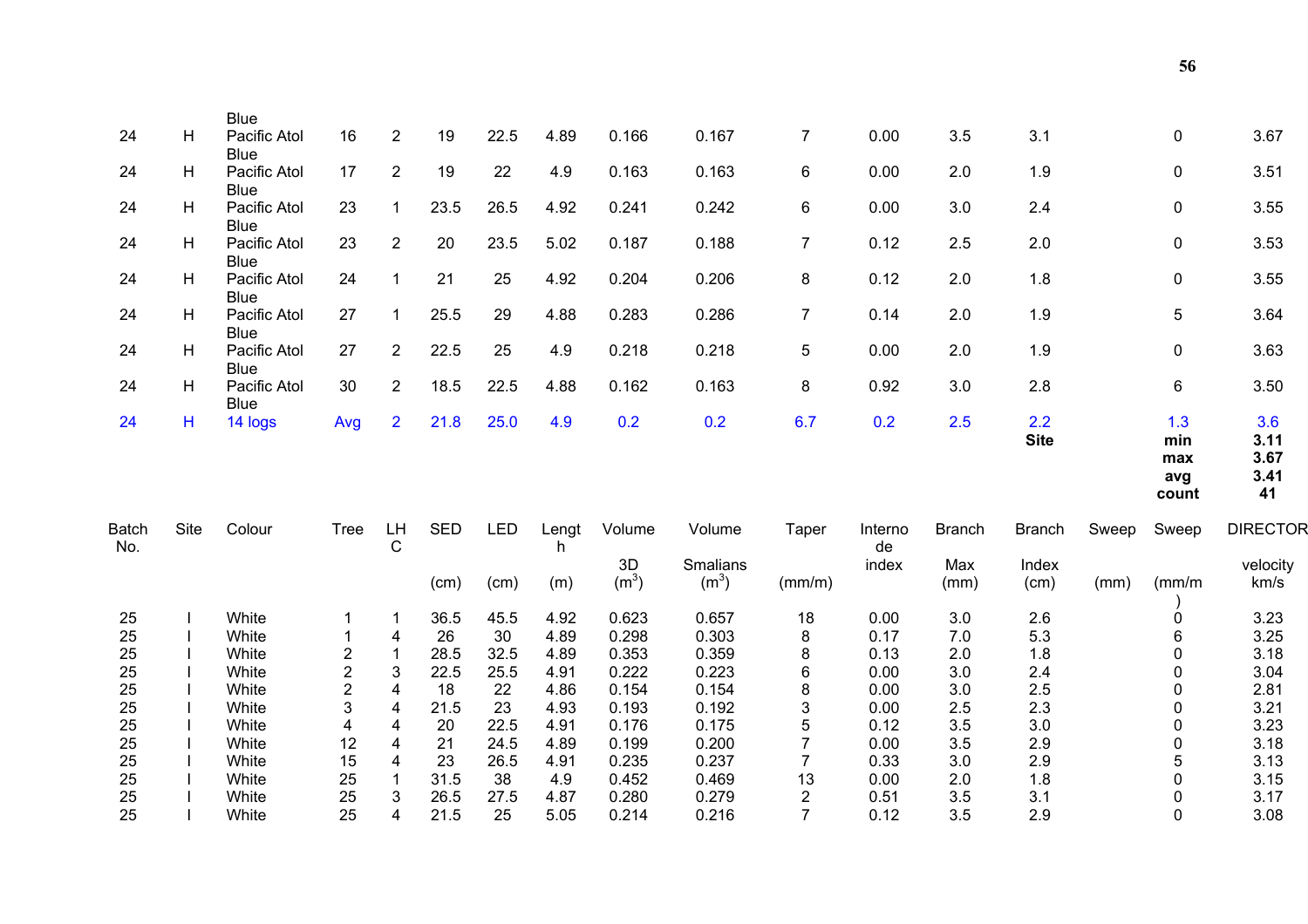| 25 | White   | 29                      | 1                         | 32.5 | 41   | 4.92 | 0.500 | 0.529 | 17  | 0.33 | 3.0 | 2.5         | 9           | 3.23 |
|----|---------|-------------------------|---------------------------|------|------|------|-------|-------|-----|------|-----|-------------|-------------|------|
| 25 | 13 logs | Avg                     | $\overline{3}$            | 25.3 | 29.5 | 4.91 | 0.300 | 0.307 | 9   | 0.13 | 3.3 | 2.8         | 1.6         | 3.15 |
|    |         |                         |                           |      |      |      |       |       |     |      |     |             |             |      |
| 26 | White   |                         | 3                         | 30.5 | 33.5 | 4.9  | 0.392 | 0.395 | 6   | 0.00 | 4.0 | 3.4         | 0           | 3.42 |
| 26 | White   | $\overline{\mathbf{c}}$ | $\overline{2}$            | 25   | 28   | 4.93 | 0.271 | 0.273 | 6   | 0.00 | 2.0 | 1.8         | $\pmb{0}$   | 3.26 |
| 26 | White   | 3                       | $\mathbf{1}$              | 29.5 | 36   | 4.87 | 0.398 | 0.414 | 13  | 0.29 | 4.0 | 2.6         | $\pmb{0}$   | 3.38 |
| 26 | White   | 3                       | 3                         | 23.5 | 26.5 | 4.9  | 0.240 | 0.241 | 6   | 0.14 | 3.0 | 2.3         | 6           | 3.42 |
| 26 | White   | 4                       | 1                         | 26   | 30.5 | 4.89 | 0.302 | 0.308 | 9   | 0.36 | 3.0 | 2.4         | 11          | 3.44 |
| 26 | White   | 5                       | 3                         | 19.5 | 21.5 | 4.89 | 0.163 | 0.162 | 4   | 0.00 | 2.5 | 2.0         | 0           | 3.37 |
| 26 | White   | 12                      | 1                         | 30.5 | 36   | 4.88 | 0.415 | 0.427 | 11  | 0.20 | 3.5 | 2.8         | 0           | 3.37 |
| 26 | White   | 12                      | 3                         | 25.5 | 27.5 | 4.87 | 0.269 | 0.269 | 4   | 0.18 | 4.5 | 3.4         | $\mathbf 0$ | 3.36 |
| 26 | White   | 15                      | $\mathbf{1}$              | 32.5 | 39.5 | 4.93 | 0.486 | 0.507 | 14  | 0.41 | 1.5 | 1.5         | 5           | 3.35 |
| 26 | White   | 15                      | $\ensuremath{\mathsf{3}}$ | 27   | 29.5 | 4.9  | 0.307 | 0.308 | 5   | 0.49 | 3.0 | 2.3         | 0           | 3.33 |
| 26 | White   | 25                      | $\sqrt{2}$                | 28.5 | 32   | 4.91 | 0.350 | 0.354 | 7   | 0.37 | 3.5 | 2.5         | $\pmb{0}$   | 3.27 |
| 26 | White   | 28                      | $\mathbf 1$               | 31   | 36   | 4.91 | 0.425 | 0.435 | 10  | 0.20 | 2.5 | 2.2         | $\pmb{0}$   | 3.32 |
| 26 | White   | 29                      | $\ensuremath{\mathsf{3}}$ | 26.5 | 29.5 | 4.89 | 0.300 | 0.302 | 6   | 0.56 | 3.5 | 2.8         | $\mathbf 0$ | 3.32 |
| 26 | White   | 30                      | $\mathbf{3}$              | 21   | 23.5 | 4.9  | 0.192 | 0.191 | 5   | 0.00 | 2.0 | 1.9         | $\mathbf 0$ | 3.40 |
| 26 | 14 logs | Avg                     | $\overline{2}$            | 26.9 | 30.7 | 4.9  | 0.3   | 0.3   | 7.7 | 0.2  | 3.0 | 2.4         | 1.6         | 3.4  |
| 27 | White   | 1                       | $\sqrt{2}$                | 34   | 36.5 | 4.9  | 0.477 | 0.479 | 5   | 0.12 | 3.0 | 2.4         | $\mathbf 0$ | 3.54 |
| 27 | White   | 3                       | $\overline{\mathbf{c}}$   | 26.5 | 29.5 | 4.9  | 0.301 | 0.303 | 6   | 0.00 | 2.0 | 1.6         | 0           | 3.49 |
| 27 | White   | 4                       | $\boldsymbol{2}$          | 24   | 28   | 4.88 | 0.257 | 0.261 | 8   | 0.00 | 2.0 | 1.6         | $\mathbf 0$ | 3.62 |
| 27 | White   | 4                       | $\mathbf{3}$              | 22.5 | 25.5 | 4.9  | 0.222 | 0.223 | 6   | 0.00 | 2.0 | 2.0         | 0           | 3.51 |
| 27 | White   | 5                       | 1                         | 24.5 | 29.5 | 4.92 | 0.277 | 0.284 | 10  | 0.00 | 1.5 | 1.5         | 0           | 3.50 |
| 27 | White   | 5                       | $\overline{2}$            | 21.5 | 24   | 4.87 | 0.199 | 0.199 | 5   | 0.12 | 1.5 | 1.4         | 0           | 3.59 |
| 27 | White   | 12                      | $\boldsymbol{2}$          | 27.5 | 30   | 4.93 | 0.320 | 0.321 | 5   | 0.12 | 2.5 | 2.3         | 4           | 3.49 |
| 27 | White   | 15                      | $\overline{2}$            | 29.5 | 33   | 4.92 | 0.374 | 0.379 | 7   | 0.51 | 2.5 | 2.4         | $\pmb{0}$   | 3.52 |
| 27 | White   | 28                      | $\overline{2}$            | 26.5 | 29.5 | 4.91 | 0.301 | 0.303 | 6   | 0.12 | 2.0 | 1.6         | $\pmb{0}$   | 3.62 |
| 27 | White   | 28                      | 3                         | 24   | 27.5 | 4.92 | 0.255 | 0.257 | 7   | 0.00 | 2.5 | 2.3         | 0           | 3.48 |
| 27 | White   | 29                      | $\overline{2}$            | 29.5 | 33   | 4.87 | 0.371 | 0.375 | 7   | 0.84 | 2.5 | 1.9         | 0           | 3.47 |
| 27 | White   | 30                      | $\mathbf{1}$              | 27.5 | 29   | 4.9  | 0.308 | 0.307 | 3   | 0.36 | 3.0 | 2.4         | 0           | 3.51 |
| 27 | White   | 30                      | $\overline{2}$            | 23.5 | 26   | 4.9  | 0.236 | 0.236 | 5   | 0.77 | 2.5 | 2.1         | 0           | 3.58 |
| 27 | 13 logs | Avg                     | $\overline{2}$            | 26.2 | 29.3 | 4.90 | 0.300 | 0.302 | 6   | 0.23 | 2.3 | 2.0         | 0.3         | 3.53 |
|    |         |                         |                           |      |      |      |       |       |     |      |     | <b>Site</b> | min         | 2.81 |
|    |         |                         |                           |      |      |      |       |       |     |      |     |             | max         | 3.62 |
|    |         |                         |                           |      |      |      |       |       |     |      |     |             | avg         | 3.35 |

avg<br>count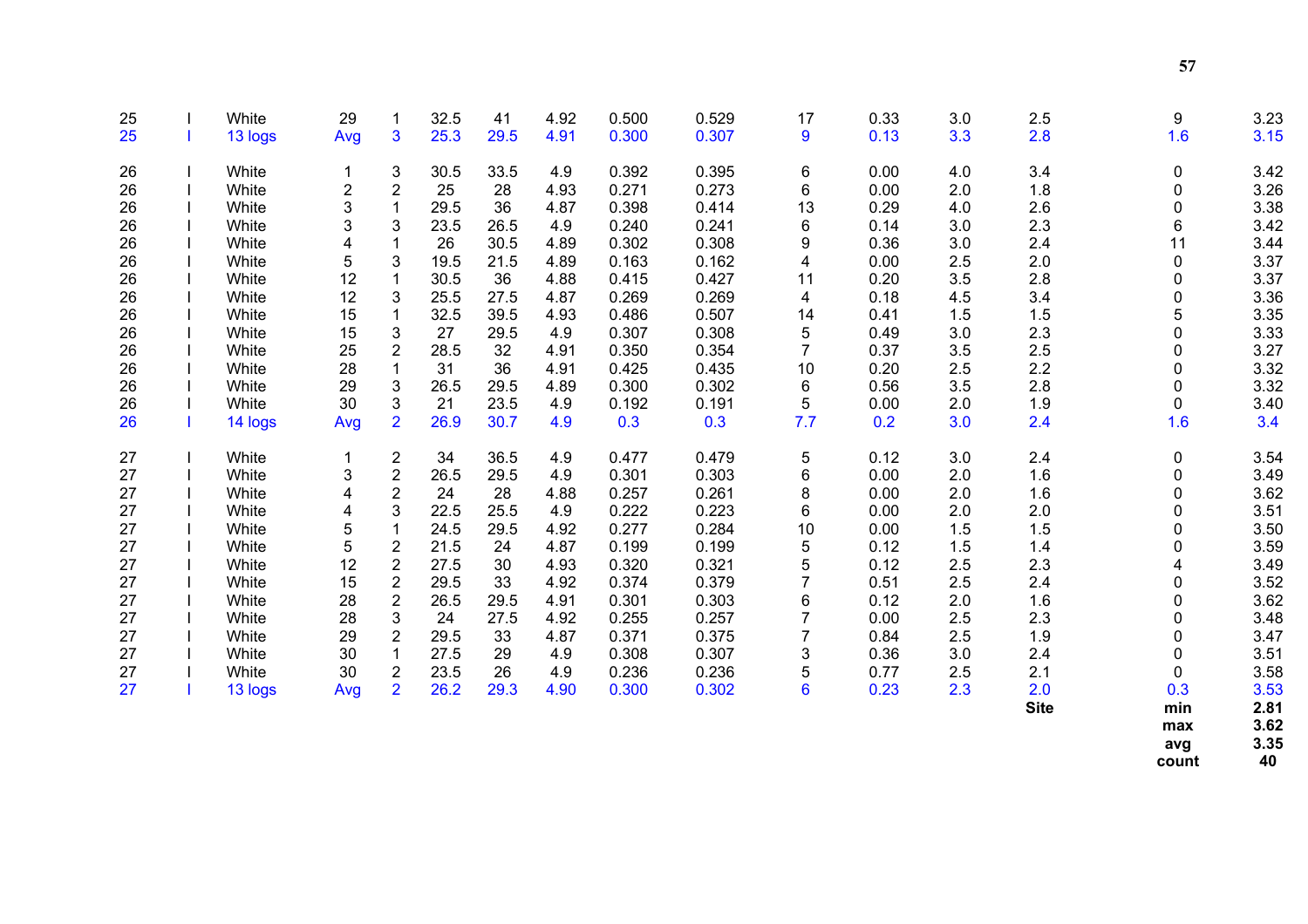| <b>Batch</b><br>No. | <b>Site</b> | Colour           | <b>Tree</b>    | LH<br>C        | <b>SED</b> | LED  | Lengt<br>h. | Volume                  | Volume                               | Taper          | Interno<br>de | <b>Branch</b> | <b>Branch</b> | Sweep | Sweep          | <b>DIRECTOR</b>  |
|---------------------|-------------|------------------|----------------|----------------|------------|------|-------------|-------------------------|--------------------------------------|----------------|---------------|---------------|---------------|-------|----------------|------------------|
|                     |             |                  |                |                | (cm)       | (cm) | (m)         | 3D<br>(m <sup>3</sup> ) | <b>Smalians</b><br>(m <sup>3</sup> ) | (mm/m)         | index         | Max<br>(mm)   | Index<br>(cm) | (mm)  | $\frac{mm}{m}$ | velocity<br>km/s |
| 28                  | J           | Dazzle<br>Yellow | 5              | 1              | 30         | 38.5 | 4.91        | 0.432                   | 0.459                                | 17             | 0.26          | 3.0           | 2.6           |       | $\mathbf 0$    | 2.79             |
| 28                  | J           | Dazzle<br>Yellow | 5              | $\overline{2}$ | 29         | 32.5 | 4.92        | 0.363                   | 0.367                                | $\overline{7}$ | 0.18          | 4.0           | 3.5           |       | $\mathbf 0$    | 2.97             |
| 28                  | J           | Dazzle<br>Yellow | 5              | 3              | 24.5       | 29   | 4.93        | 0.273                   | 0.279                                | 9              | 0.12          | 5.0           | 4.0           |       | $\pmb{0}$      | 2.89             |
| 28                  | J           | Dazzle<br>Yellow | 5              | 4              | 20         | 24.5 | 4.93        | 0.191                   | 0.194                                | 9              | 0.25          | 5.5           | 4.6           |       | $\pmb{0}$      | 2.68             |
| 28                  | J           | Dazzle<br>Yellow | $\overline{7}$ | 3              | 26.5       | 29.5 | 4.94        | 0.303                   | 0.305                                | 6              | 0.19          | 4.0           | 3.4           |       | $\pmb{0}$      | 3.05             |
| 28                  | J           | Dazzle<br>Yellow | $\overline{7}$ | $\overline{4}$ | 22         | 25.5 | 4.9         | 0.217                   | 0.218                                | $\overline{7}$ | 0.00          | 4.0           | 3.9           |       | $\mathbf 0$    | 2.94             |
| 28                  | J           | Dazzle<br>Yellow | 10             | $\mathbf{1}$   | 25         | 29   | 4.92        | 0.279                   | 0.283                                | 8              | 0.00          | 4.0           | 3.5           |       | 14             | 3.02             |
| 28                  | J           | Dazzle<br>Yellow | 10             | $\mathfrak{S}$ | 18         | 21   | 4.9         | 0.148                   | 0.147                                | 6              | 0.00          | 3.0           | 2.6           |       | $\,6$          | 3.01             |
| 28                  | J           | Dazzle<br>Yellow | 15             | $\mathbf{1}$   | 31         | 39   | 4.94        | 0.456                   | 0.481                                | 16             | 0.12          | 3.0           | 2.9           |       | $\overline{7}$ | 3.01             |
| 28                  | J           | Dazzle<br>Yellow | 18             | $\mathbf{1}$   | 34.5       | 42   | 4.91        | 0.546                   | 0.570                                | 15             | 0.00          | 2.5           | 2.3           |       | 13             | 2.95             |
| 28                  | J           | Dazzle<br>Yellow | 18             | 3              | 26.5       | 30   | 4.87        | 0.303                   | 0.306                                | $\overline{7}$ | 0.00          | 3.5           | 3.0           |       | $\overline{7}$ | 2.99             |
| 28                  | J           | Dazzle<br>Yellow | 18             | 4              | 22.5       | 26.5 | 4.91        | 0.230                   | 0.233                                | 8              | 0.00          | 6.0           | 5.5           |       | 11             | 2.81             |
| 28                  | J           | Dazzle<br>Yellow | 24             | $\mathbf{1}$   | 26.5       | 31.5 | 4.93        | 0.320                   | 0.328                                | 10             | 0.12          | 3.0           | 2.3           |       | $\mathbf 0$    | 3.03             |
| 28                  | J           | Dazzle<br>Yellow | 24             | $\mathfrak{S}$ | 20         | 23   | 4.92        | 0.180                   | 0.179                                | 6              | 0.00          | 3.0           | 2.6           |       | $\mathbf 0$    | 2.97             |
| 28                  | J           | 14 logs          | Avg            | $\overline{2}$ | 25.4       | 30.1 | 4.9         | 0.3                     | 0.3                                  | 9.5            | 0.1           | 3.8           | 3.3           |       | 4.2            | 2.9              |
| 29                  | J           | Dazzle<br>Yellow | $\overline{7}$ | $\mathbf{1}$   | 32.5       | 37.5 | 4.9         | 0.463                   | 0.474                                | 10             | 0.00          | 2.5           | 1.8           |       | $\mathbf 0$    | 3.22             |
| 29                  | J           | Dazzle<br>Yellow | 10             | $\overline{2}$ | 24         | 25.5 | 4.91        | 0.237                   | 0.236                                | 3              | 0.27          | 3.0           | 2.8           |       | $\bf 8$        | 3.23             |
| 29                  | J           | Dazzle           | 11             | $\mathbf 1$    | 23         | 28.5 | 4.92        | 0.251                   | 0.259                                | 11             | 0.00          | 1.5           | 1.5           |       | $\mathbf 0$    | 3.16             |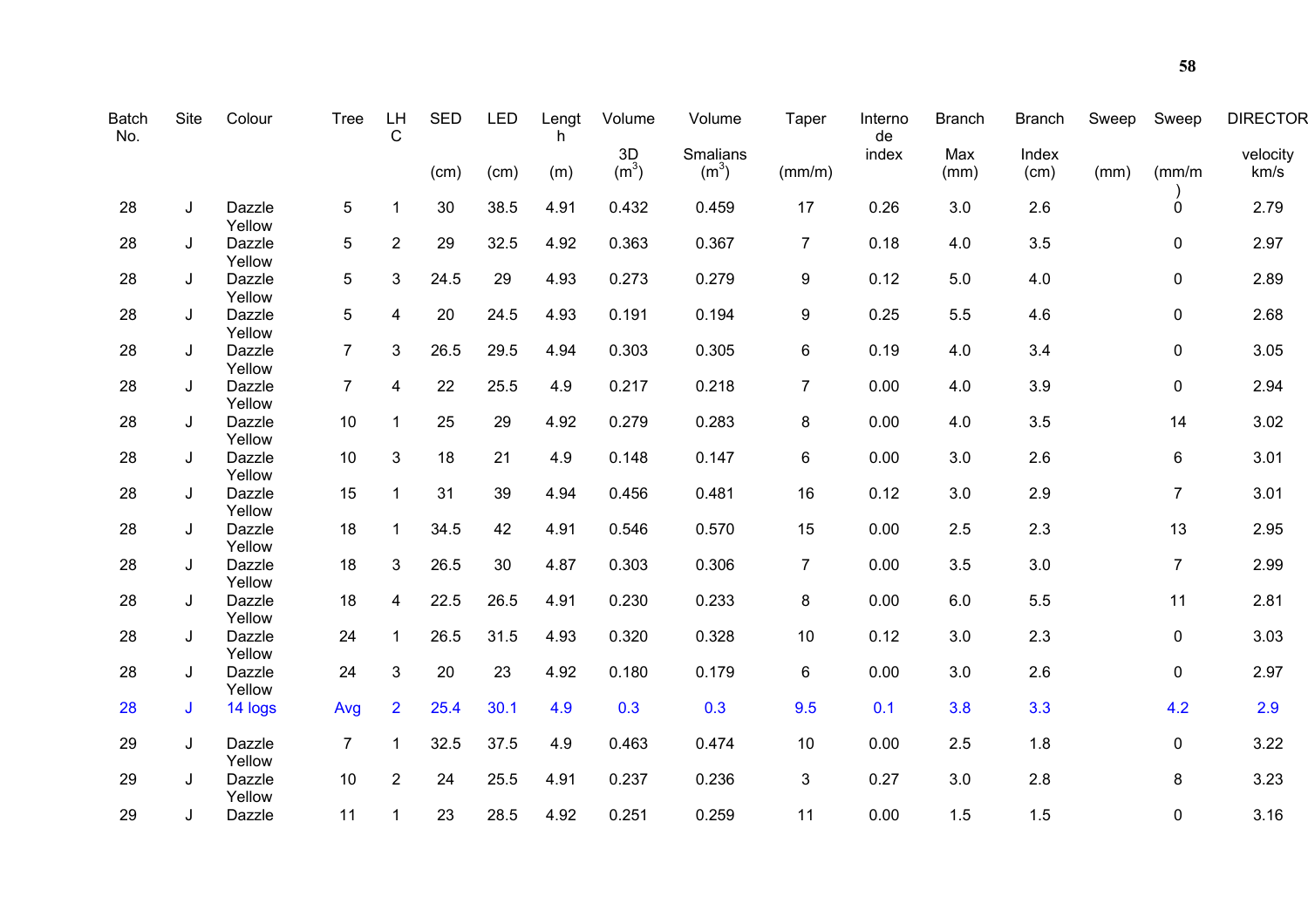| 29 | J | Yellow<br>Dazzle | 11             | $\overline{2}$ | 20.5 | 23   | 4.92 | 0.184 | 0.183 | 5                | 0.00 | 2.0 | 2.0 | $\mathbf 0$ | 3.23 |
|----|---|------------------|----------------|----------------|------|------|------|-------|-------|------------------|------|-----|-----|-------------|------|
|    |   | Yellow           |                |                |      |      |      |       |       |                  |      |     |     |             |      |
| 29 | J | Dazzle<br>Yellow | 11             | 3              | 18   | 20.5 | 4.91 | 0.145 | 0.144 | 5                | 0.00 | 2.0 | 1.8 | $\mathbf 0$ | 3.16 |
| 29 | J | Dazzle<br>Yellow | 12             | $\mathbf{1}$   | 25.5 | 29.5 | 4.92 | 0.289 | 0.294 | 8                | 0.00 | 1.5 | 1.5 | $\mathbf 0$ | 3.11 |
| 29 | J | Dazzle<br>Yellow | 14             | $\mathbf{1}$   | 29   | 34.5 | 4.91 | 0.380 | 0.392 | 11               | 0.37 | 3.0 | 2.5 | 10          | 3.18 |
| 29 | J | Dazzle<br>Yellow | 15             | $\overline{2}$ | 26.5 | 31   | 4.92 | 0.315 | 0.321 | 9                | 0.34 | 3.5 | 3.1 | 0           | 3.20 |
| 29 | J | Dazzle<br>Yellow | 15             | $\mathfrak{S}$ | 22.5 | 27   | 4.91 | 0.234 | 0.238 | 9                | 0.00 | 4.0 | 3.4 | 0           | 3.11 |
| 29 | J | Dazzle<br>Yellow | 18             | $\overline{2}$ | 30.1 | 33.5 | 4.91 | 0.387 | 0.391 | $\overline{7}$   | 0.29 | 3.0 | 2.6 | 0           | 3.13 |
| 29 | J | Dazzle<br>Yellow | 24             | $\overline{2}$ | 24   | 25.5 | 4.92 | 0.238 | 0.237 | 3                | 0.12 | 2.5 | 2.1 | 0           | 3.13 |
| 29 | J | Dazzle<br>Yellow | 29             | $\mathbf{1}$   | 24.5 | 31   | 4.92 | 0.289 | 0.302 | 13               | 0.00 | 4.0 | 2.4 | 10          | 3.20 |
| 29 | J | Dazzle<br>Yellow | 29             | 3              | 21   | 21.5 | 4.9  | 0.175 | 0.174 | $\mathbf{1}$     | 0.00 | 2.5 | 2.3 | 8           | 3.19 |
| 29 | J | 13 logs          | Avg            | $\overline{2}$ | 24.7 | 28.3 | 4.91 | 0.276 | 0.280 | $\overline{7}$   | 0.11 | 2.7 | 2.3 | 2.8         | 3.17 |
| 30 | J | Dazzle<br>Yellow | $\overline{7}$ | $\overline{2}$ | 30   | 32   | 4.93 | 0.372 | 0.372 | 4                | 0.14 | 3.0 | 2.6 | $\mathbf 0$ | 3.24 |
| 30 | J | Dazzle<br>Yellow | 12             | $\overline{2}$ | 23   | 25.5 | 4.9  | 0.227 | 0.227 | 5                | 0.00 | 2.5 | 2.3 | 9           | 3.24 |
| 30 | J | Dazzle<br>Yellow | 14             | $\overline{2}$ | 26   | 28.5 | 4.9  | 0.286 | 0.286 | 5                | 0.57 | 3.5 | 3.3 | 0           | 3.47 |
| 30 | J | Dazzle<br>Yellow | 14             | $\mathbf{3}$   | 23   | 25.5 | 4.91 | 0.227 | 0.227 | 5                | 0.46 | 4.0 | 3.6 | $\mathbf 0$ | 3.25 |
| 30 | J | Dazzle<br>Yellow | 16             | $\mathbf{1}$   | 22   | 26.5 | 4.9  | 0.224 | 0.228 | $\boldsymbol{9}$ | 0.18 | 2.0 | 1.6 | 0           | 3.40 |
| 30 | J | Dazzle<br>Yellow | 16             | $\overline{2}$ | 19.5 | 22.5 | 4.91 | 0.171 | 0.171 | $6\phantom{1}$   | 0.12 | 2.0 | 1.9 | 0           | 3.46 |
| 30 | J | Dazzle<br>Yellow | 16             | 3              | 16.5 | 19.5 | 4.9  | 0.127 | 0.126 | 6                | 0.20 | 3.0 | 2.3 | 5           | 3.35 |
| 30 | J | Dazzle<br>Yellow | 21             | $\mathbf{1}$   | 23   | 27.5 | 4.91 | 0.243 | 0.248 | 9                | 0.27 | 2.5 | 2.0 | $\mathbf 0$ | 3.46 |
| 30 | J | Dazzle           | 21             | $\overline{2}$ | 19.5 | 22.5 | 4.92 | 0.172 | 0.171 | 6                | 0.30 | 3.0 | 2.4 | 0           | 3.46 |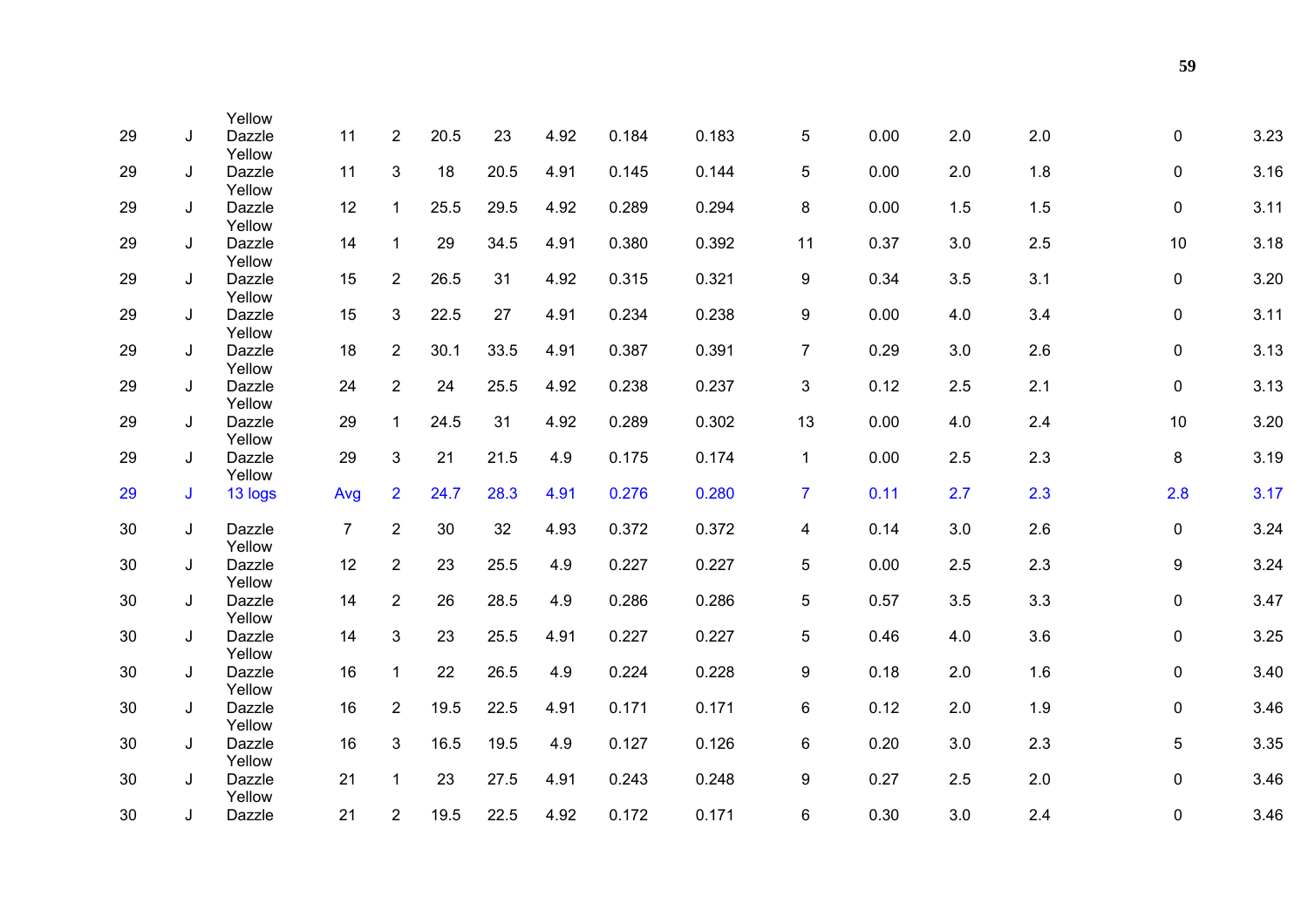|         |                            |     |                |      |      |      |       |       |    |      |     | <b>Site</b> | min<br>max<br>avg | 2.68<br>3.47<br>3.15<br>40 |
|---------|----------------------------|-----|----------------|------|------|------|-------|-------|----|------|-----|-------------|-------------------|----------------------------|
| 30<br>J | 13 logs                    | Avg | $\overline{2}$ | 22.0 | 25.3 | 4.91 | 0.220 | 0.222 |    | 0.24 | 2.8 | 2.4         | 2.5               | 3.36                       |
| 30<br>J | Yellow<br>Dazzle<br>Yellow | 29  | $\overline{2}$ | 22   | 25.5 | 4.91 | 0.217 | 0.219 |    | 0.52 | 2.5 | 2.1         | 9                 | 3.34                       |
| 30<br>J | Dazzle                     | 22  | 3              | 17.5 | 20.5 | 4.91 | 0.141 | 0.140 | 6  | 0.00 | 3.0 | 2.6         | 4                 | 3.29                       |
| 30<br>J | Yellow<br>Dazzle<br>Yellow | 22  | 2              | 20.1 | 23.5 | 4.91 | 0.184 | 0.184 |    | 0.40 | 3.0 | 2.1         | 0                 | 3.43                       |
| 30<br>J | Yellow<br>Dazzle           | 22  |                | 23.5 | 30   | 4.91 | 0.268 | 0.280 | 13 | 0.00 | 3.0 | 2.3         | 5                 | 3.36                       |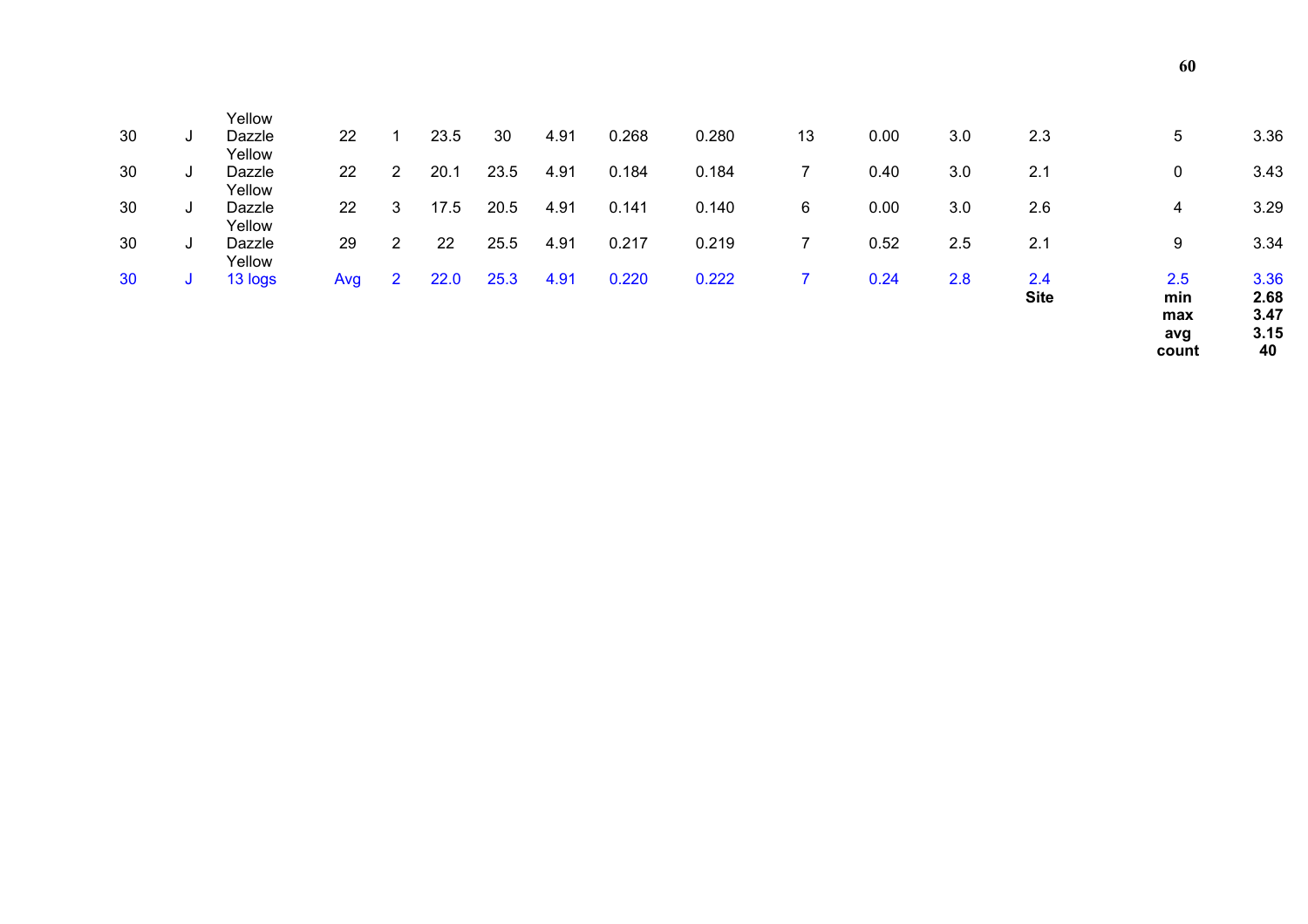# **APPENDIX B. ADJUSTED GRADE RECOVERIES, BY STAND DENSITY, AGE AND SONIC SORT**

| Low Density Stand Age 23 years    |                  |                |                |       |                  |                   |          |         |                  |                 |                |         |                  |                  |            |          |
|-----------------------------------|------------------|----------------|----------------|-------|------------------|-------------------|----------|---------|------------------|-----------------|----------------|---------|------------------|------------------|------------|----------|
| Porters                           |                  | Low Sonic Sort |                |       |                  | Medium Sonic Sort |          |         |                  | High Sonic Sort |                |         |                  | Site Total       |            |          |
| Grade                             | <b>Butt Logs</b> |                | All Logs       |       | <b>Butt Logs</b> |                   | All Logs |         | Butt Logs        |                 | All Logs       |         | <b>Butt Logs</b> |                  | All Logs   |          |
|                                   | Volume           | Percent        | Volume Percent |       | Volume           | Percent           | Volume   | Percent | Volume           | Percent         | Volume Percent |         | Volume           | Percent          | Volume     | Percent  |
| <b>MGP 15</b>                     | 0.000            | 0%             | 0.000          | 0%    | 0.000            | $0\%$             | 0.000    | 0%      | 0.030            | 11%             | 0.038          | 4%      | 0.030            | 2%               | 0.038      | $1\%$    |
| <b>MGP 12</b>                     | 0.034            | 5%             | 0.034          | 2%    | 0.128            | 24%               | 0.150    | 13%     | 0.131            | 49%             | 0.210          | 22%     | 0.293            | 20%              | 0.395      | 11%      |
| <b>MGP 10</b>                     | 0.338            | 53%            | 0.622          | 45%   | 0.213            | 40%               | 0.601    | 51%     | 0.076            | 28%             | 0.469          | 49%     | 0.627            | 43%              | 1.692      | 48%      |
| F4                                | 0.239            | 38%            | 0.679          | 49%   | 0.197            | 37%               | 0.424    | 36%     | 0.032            | 12%             | 0.246          | 26%     | 0.469            | 32%              | 1.348      | 38%      |
| Reject                            | 0.024            | 4%             | 0.042          | 3%    | 0.000            | 0%                | 0.000    | 0%      | 0.000            | 0%              | 0.000          | 0%      | 0.024            | 2%               | 0.042      | $1\%$    |
| Total                             | 0.635            | 100%           | 1.377          | 100%  | 0.538            | 100%              | 1.175    | 100%    | 0.270            | 100%            | 0.963          | 100%    | 1.443            | 100%             | 3.515      | 100%     |
| Low Density Stand Age 26 years    |                  |                |                |       |                  |                   |          |         |                  |                 |                |         |                  |                  |            |          |
| Emersons                          |                  | Low Sonic Sort |                |       |                  | Medium Sonic Sort |          |         |                  | High Sonic Sort |                |         |                  |                  | Site Total |          |
| Grade                             | <b>Butt Logs</b> |                | All Logs       |       | <b>Butt Logs</b> |                   | All Logs |         | <b>Butt Logs</b> |                 | All Logs       |         |                  | <b>Butt Logs</b> |            | All Logs |
|                                   | Volume           | Percent        | Volume Percent |       | Volume           | Percent           | Volume   | Percent | Volume           | Percent         | Volume         | Percent | Volume           | Percent          | Volume     | Percent  |
| <b>MGP 15</b>                     | 0.000            | $0\%$          | 0.000          | $0\%$ | 0.039            | 7%                | 0.054    | 4%      | 0.031            | 15%             | 0.209          | 15%     | 0.070            | 5%               | 0.263      | 6%       |
| <b>MGP 12</b>                     | 0.296            | 47%            | 0.328          | 26%   | 0.318            | 53%               | 0.607    | 42%     | 0.077            | 38%             | 0.644          | 45%     | 0.692            | 48%              | 1.580      | 38%      |
| MGP10                             | 0.217            | 34%            | 0.544          | 43%   | 0.087            | 15%               | 0.479    | 33%     | 0.063            | 31%             | 0.415          | 29%     | 0.366            | 26%              | 1.438      | 35%      |
| F4                                | 0.124            | 19%            | 0.394          | 31%   | 0.151            | 25%               | 0.319    | 22%     | 0.031            | 15%             | 0.151          | 11%     | 0.306            | 21%              | 0.864      | 21%      |
| Reject                            | 0.000            | $0\%$          | 0.000          | $0\%$ | 0.000            | $0\%$             | 0.000    | 0%      | 0.000            | $0\%$           | 0.000          | 0%      | 0.000            | 0%               | 0.000      | 0%       |
| Total                             | 0.637            | 100%           | 1.266          | 100%  | 0.595            | 100%              | 1.460    | 100%    | 0.202            | 100%            | 1.419          | 100%    | 1.434            | 100%             | 4.145      | 100%     |
| Low Density Stand Age 33 years    |                  |                |                |       |                  |                   |          |         |                  |                 |                |         |                  |                  |            |          |
| Myora HQ                          |                  | Low Sonic Sort |                |       |                  | Medium Sonic Sort |          |         |                  | High Sonic Sort |                |         |                  |                  | Site Total |          |
| Grade                             | <b>Butt Logs</b> |                | All Logs       |       | <b>Butt Logs</b> |                   | All Logs |         | <b>Butt Logs</b> |                 | All Logs       |         | <b>Butt Logs</b> |                  | All Logs   |          |
|                                   | Volume           | Percent        | Volume Percent |       | Volume           | Percent           | Volume   | Percent | Volume           | Percent         | Volume         | Percent | Volume           | Percent          | Volume     | Percent  |
| <b>MGP 15</b>                     | 0.000            | $0\%$          | 0.000          | 0%    | 0.015            | $1\%$             | 0.015    | $1\%$   | 0.000            | $0\%$           | 0.015          | $1\%$   | 0.015            | $1\%$            | 0.030      | 0%       |
| <b>MGP 12</b>                     | 0.103            | 10%            | 0.103          | $5\%$ | 0.275            | 22%               | 0.606    | 24%     | 0.074            | 32%             | 0.601          | 24%     | 0.451            | 18%              | 1.310      | 19%      |
| MGP <sub>10</sub>                 | 0.602            | 61%            | 1.269          | 62%   | 0.733            | 59%               | 1.483    | 59%     | 0.061            | 27%             | 1.425          | 58%     | 1.396            | 57%              | 4.176      | 59%      |
| F4                                | 0.182            | 19%            | 0.581          | 28%   | 0.183            | 15%               | 0.381    | 15%     | 0.093            | 41%             | 0.414          | 17%     | 0.457            | 19%              | 1.377      | 20%      |
| Reject                            | 0.094            | 10%            | 0.094          | 5%    | 0.030            | 2%                | 0.030    | $1\%$   | 0.000            | 0%              | 0.021          | $1\%$   | 0.125            | 5%               | 0.146      | 2%       |
| Total                             | 0.980            | 100%           | 2.048          | 100%  | 1.237            | $100\%$           | 2.516    | 100%    | 0.227            | 100%            | 2.475          | 100%    | 2.444            | 100%             | 7.039      | 100%     |
| Medium Density Stand Age 25 years |                  |                |                |       |                  |                   |          |         |                  |                 |                |         |                  |                  |            |          |
| Nangeela                          |                  | Low Sonic Sort |                |       |                  | Medium Sonic Sort |          |         |                  | High Sonic Sort |                |         |                  | Site Total       |            |          |
| Grade                             | <b>Butt Logs</b> |                | All Logs       |       | <b>Butt Logs</b> |                   | All Logs |         | <b>Butt Logs</b> |                 | All Logs       |         | <b>Butt Logs</b> |                  | All Logs   |          |
|                                   | Volume           | Percent        | Volume Percent |       | Volume           | Percent           | Volume   | Percent | Volume           | Percent         | Volume         | Percent | Volume           | Percent          | Volume     | Percent  |
| <b>MGP 15</b>                     | 0.000            | $0\%$          | 0.000          | 0%    | 0.061            | 9%                | 0.061    | 6%      | 0.058            | 24%             | 0.073          | 8%      | 0.119            | 8%               | 0.134      | 4%       |
| MGP <sub>12</sub>                 | 0.166            | 30%            | 0.266          | 24%   | 0.258            | 37%               | 0.316    | 30%     | 0.046            | 19%             | 0.350          | 38%     | 0.469            | 32%              | 0.932      | 30%      |
| MGP 10                            | 0.190            | 34%            | 0.549          | 50%   | 0.197            | 28%               | 0.437    | 42%     | 0.046            | 19%             | 0.348          | 38%     | 0.433            | 29%              | 1.333      | 44%      |
| F4                                | 0.196            | 36%            | 0.287          | 26%   | 0.183            | 26%               | 0.228    | 22%     | 0.089            | 37%             | 0.149          | 16%     | 0.468            | 31%              | 0.664      | 22%      |
| Reject                            | 0.000            | 0%             | 0.000          | 0%    | 0.000            | $0\%$             | 0.000    | 0%      | 0.000            | 0%              | 0.000          | 0%      | 0.000            | 0%               | 0.000      | 0%       |
| Total                             | 0.552            | 100%           | 1.102          | 100%  | 0.699            | $100\%$           | 1.042    | 100%    | 0.239            | 100%            | 0.920          | 100%    | 1.490            | 100%             | 3.064      | 100%     |
| Medium Density Stand Age 28 years |                  |                |                |       |                  |                   |          |         |                  |                 |                |         |                  |                  |            |          |
| Kongorong                         |                  | Low Sonic Sort |                |       |                  | Medium Sonic Sort |          |         |                  | High Sonic Sort |                |         |                  |                  | Site Total |          |
| Grade                             | <b>Butt Logs</b> |                | All Logs       |       | <b>Butt Logs</b> |                   | All Logs |         | <b>Butt Logs</b> |                 | All Logs       |         | <b>Butt Logs</b> |                  | All Logs   |          |
|                                   | Volume           | Percent        | Volume Percent |       | Volume           | Percent           | Volume   | Percent | Volume           | Percent         | Volume         | Percent | Volume           | Percent          | Volume     | Percent  |
| <b>MGP 15</b>                     | 0.000            | 0%             | 0.000          | $0\%$ | 0.015            | 2%                | 0.015    | $1\%$   | 0.055            | 15%             | 0.137          | 11%     | 0.070            | 4%               | 0.153      | 3%       |
| <b>MGP 12</b>                     | 0.168            | 22%            | 0.249          | 14%   | 0.244            | 40%               | 0.565    | 34%     | 0.132            | 36%             | 0.477          | 37%     | 0.545            | 32%              | 1.292      | 28%      |
| MGP10                             | 0.396            | 53%            | 1.093          | 63%   | 0.230            | $38\%$            | 0.779    | 47%     | 0.105            | 28%             | 0.482          | 38%     | 0.731            | 42%              | 2.354      | 50%      |
| F4                                | 0.183            | 25%            | 0.394          | 23%   | 0.122            | 20%               | 0.304    | 18%     | 0.076            | 21%             | 0.184          | 14%     | 0.381            | 22%              | 0.882      | 19%      |
| Reject                            | 0.000            | 0%             | 0.000          | $0\%$ | 0.000            | $0\%$             | 0.000    | 0%      | 0.000            | 0%              | 0.000          | $0\%$   | 0.000            | 0%               | 0.000      | 0%       |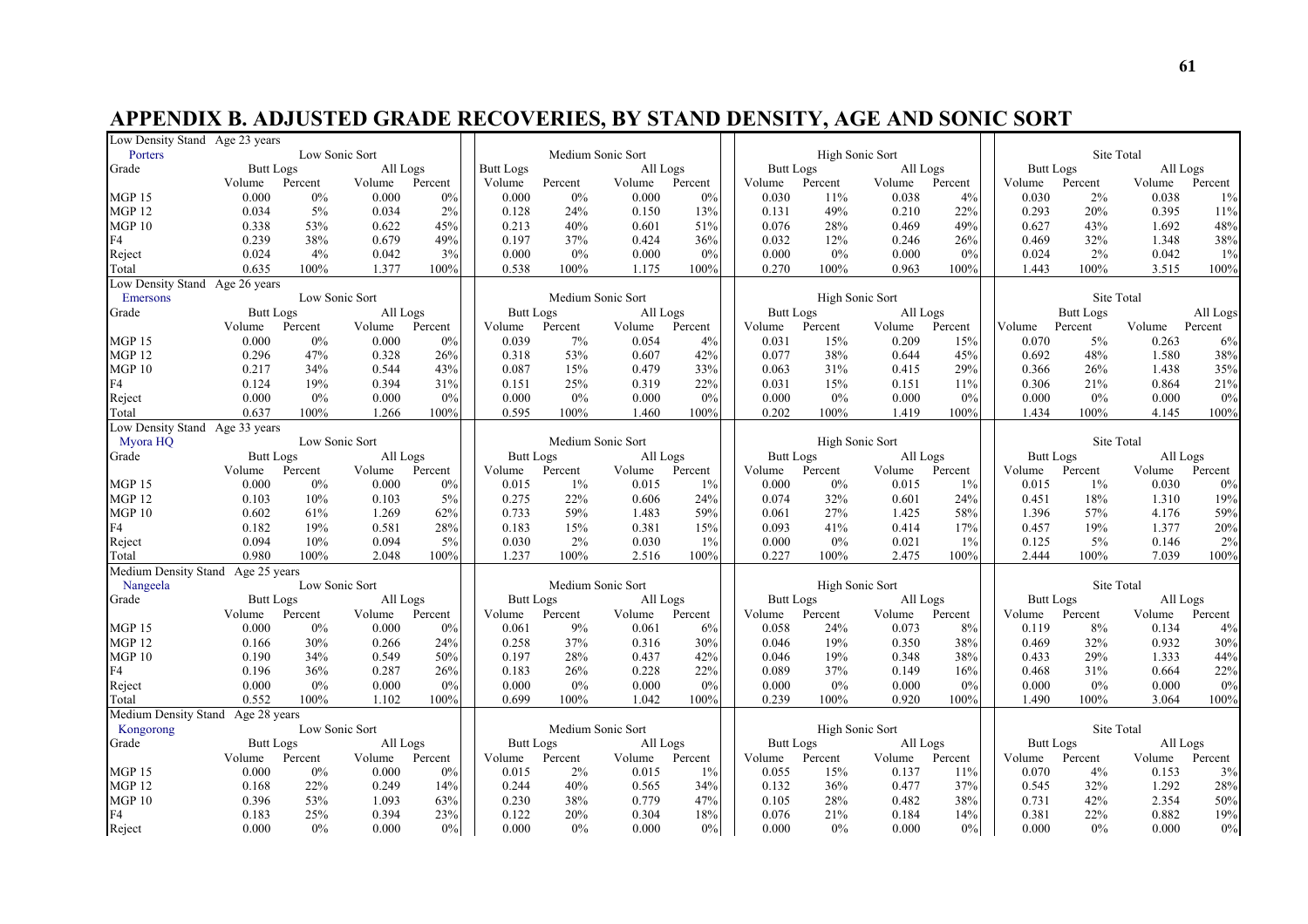| Total                                                                                | 0.747                      | 100%           | 1.736           | 100%           | 0.611                      | 100%              | 1.664                      | 100%           | 0.369                      | 100%            | 1.281              | 100%           | 1.726                      | 100%           | 4.681                      | 100%           |
|--------------------------------------------------------------------------------------|----------------------------|----------------|-----------------|----------------|----------------------------|-------------------|----------------------------|----------------|----------------------------|-----------------|--------------------|----------------|----------------------------|----------------|----------------------------|----------------|
| APPENDIX A (cont). Adjusted grade recoveries, by stand density, age, and sonic sort. |                            |                |                 |                |                            |                   |                            |                |                            |                 |                    |                |                            |                |                            |                |
| Medium Density Stand Age 31 years<br>Kentbruck                                       |                            | Low Sonic Sort |                 |                |                            |                   | Medium Sonic Sort          |                |                            | High Sonic Sort |                    |                |                            |                | Site Total                 |                |
| Grade                                                                                | <b>Butt Logs</b>           |                | All Logs        |                | <b>Butt Logs</b>           |                   | All Logs                   |                | <b>Butt Logs</b>           |                 | All Logs           |                | <b>Butt Logs</b>           |                | All Logs                   |                |
|                                                                                      | Volume                     | Percent        | Volume Percent  |                | Volume                     | Percent           | Volume Percent             |                |                            | Percent         | Volume             | Percent        | Volume                     | Percent        | Volume                     | Percent        |
| <b>MGP 15</b>                                                                        | 0.029                      | 7%             | 0.029           | 2%             | 0.076                      | 14%               | 0.167                      | 11%            | 0.134                      | 21%             | 0.400              | 24%            | 0.239                      | 15%            | 0.596                      | 13%            |
| <b>MGP 12</b>                                                                        | 0.161                      | 40%            | 0.396           | 30%            | 0.250                      | 48%               | 0.612                      | 40%            | 0.198                      | 31%             | 0.583              | 35%            | 0.608                      | 39%            | 1.591                      | 35%            |
| MGP10                                                                                | 0.121                      | 30%            | 0.688           | 52%            | 0.122                      | 23%               | 0.623                      | 41%            | 0.228                      | 36%             | 0.593              | 35%            | 0.471                      | 30%            | 1.905                      | 42%            |
| F4                                                                                   | 0.092                      | 23%<br>$0\%$   | 0.198           | 15%            | 0.076                      | 14%<br>0%         | 0.121                      | 8%             | 0.077                      | 12%             | 0.107              | 6%<br>0%       | 0.244<br>0.000             | 16%            | 0.427                      | 9%             |
| Reject<br>Total                                                                      | 0.000<br>0.403             | 100%           | 0.000<br>1.311  | $0\%$<br>100%  | 0.000<br>0.523             | 100%              | 0.000<br>1.524             | 0%<br>100%     | 0.000<br>0.637             | $0\%$<br>100%   | 0.000<br>1.683     | 100%           | 1.563                      | 0%<br>100%     | 0.000<br>4.518             | $0\%$<br>100%  |
| Medium Density Stand Age 37 years                                                    |                            |                |                 |                |                            |                   |                            |                |                            |                 |                    |                |                            |                |                            |                |
| Longs                                                                                |                            | Low Sonic Sort |                 |                |                            | Medium Sonic Sort |                            |                |                            | High Sonic Sort |                    |                |                            | Site Total     |                            |                |
| Grade                                                                                | <b>Butt Logs</b>           |                | All Logs        |                | <b>Butt Logs</b>           |                   | All Logs                   |                | <b>Butt Logs</b>           |                 | All Logs           |                | <b>Butt Logs</b>           |                | All Logs                   |                |
|                                                                                      | Volume                     | Percent        | Volume Percent  |                | Volume                     | Percent           | Volume Percent             |                | Volume                     | Percent         | Volume             | Percent        | Volume                     | Percent        | Volume Percent             |                |
| <b>MGP 15</b>                                                                        | 0.102                      | 9%             | 0.102           | $5\%$          | 0.015                      | 2%                | 0.030                      | $1\%$          | 0.039                      | 8%              | 0.097              | 4%             | 0.156                      | 7%             | 0.229                      | 4%             |
| <b>MGP 12</b>                                                                        | 0.329                      | 31%            | 0.601           | 30%            | 0.136                      | 22%               | 0.795                      | 38%            | 0.160                      | 33%             | 0.685              | 31%            | 0.625                      | 29%            | 2.081                      | 33%            |
| MGP10                                                                                | 0.299                      | 28%            | 0.818           | 40%            | 0.228                      | 37%               | 0.672                      | 33%            | 0.122                      | 25%             | 0.779              | 35%            | 0.649                      | 30%            | 2.269                      | 36%            |
| F4                                                                                   | 0.280                      | 26%            | 0.439           | 22%            | 0.236                      | 38%               | 0.570                      | 28%            | 0.137                      | 28%             | 0.604              | 28%            | 0.653                      | 30%            | 1.613                      | 26%            |
| Reject                                                                               | 0.065                      | 6%             | 0.065           | 3%             | 0.000                      | 0%                | 0.000                      | 0%             | 0.030                      | 6%              | 0.030              | 1%             | 0.095                      | 4%             | 0.095                      | 2%             |
| Total                                                                                | 1.076                      | 100%           | 2.025           | $100\%$        | 0.615                      | 100%              | 2.068                      | 100%           | 0.488                      | 100%            | 2.195              | 100%           | 2.179                      | 100%           | 6.287                      | 100%           |
| High Density Stand Age 27 years                                                      |                            | Low Sonic Sort |                 |                |                            | Medium Sonic Sort |                            |                |                            | High Sonic Sort |                    |                |                            | Site Total     |                            |                |
| <b>Byjuke</b><br>Grade                                                               | <b>Butt Logs</b>           |                | All Logs        |                | <b>Butt Logs</b>           |                   | All Logs                   |                | <b>Butt Logs</b>           |                 | All Logs           |                | <b>Butt Logs</b>           |                | All Logs                   |                |
|                                                                                      | Volume                     | Percent        | Volume          | Percent        | Volume                     | Percent           | Volume Percent             |                | Volume                     | Percent         | Volume             | Percent        | Volume                     | Percent        | Volume                     | Percent        |
| <b>MGP 15</b>                                                                        | 0.059                      | 13%            | 0.059           | 6%             | 0.050                      | 13%               | 0.074                      | 8%             | 0.204                      | 31%             | 0.241              | 23%            | 0.313                      | 21%            | 0.374                      | 12%            |
| <b>MGP 12</b>                                                                        | 0.150                      | 34%            | 0.288           | 28%            | 0.182                      | 47%               | 0.378                      | 40%            | 0.183                      | 28%             | 0.342              | 32%            | 0.514                      | 35%            | 1.008                      | 33%            |
| MGP10                                                                                | 0.137                      | 31%            | 0.546           | 52%            | 0.092                      | 24%               | 0.364                      | 39%            | 0.184                      | 28%             | 0.365              | 35%            | 0.412                      | 28%            | 1.274                      | 42%            |
| F4                                                                                   | 0.092                      | 21%            | 0.153           | 15%            | 0.062                      | 16%               | 0.123                      | 13%            | 0.090                      | 14%             | 0.105              | 10%            | 0.244                      | 16%            | 0.382                      | 13%            |
| Reject                                                                               | 0.000                      | $0\%$          | 0.000           | $0\%$          | 0.000                      | $0\%$             | 0.000                      | 0%             | 0.000                      | $0\%$           | 0.000              | 0%             | 0.000                      | 0%             | 0.000                      | $0\%$          |
| Total                                                                                | 0.438                      | 100%           | 1.046           | 100%           | 0.385                      | 100%              | 0.940                      | 100%           | 0.660                      | 100%            | 1.053              | 100%           | 1.483                      | 100%           | 3.038                      | 100%           |
| High Density Stand Age 32 years                                                      |                            |                |                 |                |                            |                   |                            |                |                            |                 |                    |                |                            |                |                            |                |
| McGillivray's                                                                        |                            | Low Sonic Sort | All Logs        |                |                            | Medium Sonic Sort |                            |                |                            | High Sonic Sort |                    |                |                            | Site Total     |                            |                |
| Grade                                                                                | <b>Butt Logs</b><br>Volume | Percent        | Volume          | Percent        | <b>Butt Logs</b><br>Volume | Percent           | All Logs<br>Volume Percent |                | <b>Butt Logs</b><br>Volume | Percent         | All Logs<br>Volume | Percent        | <b>Butt Logs</b><br>Volume | Percent        | All Logs<br>Volume Percent |                |
| <b>MGP 15</b>                                                                        | 0.134                      | 12%            | 0.202           | 9%             | 0.098                      | 21%               | 0.287                      | 17%            | 0.195                      | 50%             | 0.542              | 39%            | 0.428                      | 22%            | 1.032                      | 20%            |
| <b>MGP 12</b>                                                                        | 0.485                      | 45%            | 0.883           | 41%            | 0.197                      | 43%               | 0.694                      | 41%            | 0.105                      | 27%             | 0.301              | 22%            | 0.787                      | 41%            | 1.879                      | 36%            |
| MGP10                                                                                | 0.207                      | 19%            | 0.652           | 31%            | 0.122                      | 26%               | 0.547                      | 32%            | 0.045                      | 12%             | 0.361              | 26%            | 0.374                      | 19%            | 1.559                      | 30%            |
| F4                                                                                   | 0.196                      | 18%            | 0.333           | 16%            | 0.043                      | 9%                | 0.164                      | 10%            | 0.031                      | 8%              | 0.169              | 12%            | 0.270                      | 14%            | 0.666                      | 13%            |
| Reject                                                                               | 0.062                      | 6%             | 0.062           | 3%             | 0.000                      | $0\%$             | 0.000                      | 0%             | 0.015                      | 4%              | 0.015              | 1%             | $0.076\,$                  | 4%             | 0.076                      | 1%             |
| Total                                                                                | 1.084                      | 100%           | 2.132           | 100%           | 0.459                      | 100%              | 1.693                      | 100%           | 0.391                      | 100%            | 1.387              | 100%           | 1.934                      | 100%           | 5.212                      | 100%           |
| High Density Stand Age 44 years                                                      |                            |                |                 |                |                            |                   |                            |                |                            |                 |                    |                |                            |                |                            |                |
| Caroline HQ                                                                          |                            |                | Low Sonic Sort  |                |                            |                   | Medium Sonic Sort          |                |                            | High Sonic Sort |                    |                |                            | Site Total     |                            |                |
| Grade                                                                                | <b>Butt Logs</b>           |                | All Logs        |                | <b>Butt Logs</b>           |                   | All Logs                   |                | <b>Butt Logs</b>           |                 | All Logs           |                | <b>Butt Logs</b>           |                | All Logs                   |                |
| <b>MGP 15</b>                                                                        | Volume<br>0.090            | Percent<br>76% | Volume<br>0.181 | Percent<br>11% | Volume<br>0.312            | Percent<br>28%    | Volume<br>0.599            | Percent<br>25% | Volume<br>0.574            | Percent<br>59%  | Volume<br>1.217    | Percent<br>46% | Volume<br>0.976            | Percent<br>44% | Volume<br>1.996            | Percent<br>30% |
| <b>MGP 12</b>                                                                        | 0.029                      | 24%            | 0.644           | 39%            | 0.431                      | 38%               | 1.042                      | 43%            | 0.210                      | 22%             | 0.928              | 35%            | 0.670                      | 30%            | 2.614                      | 39%            |
| <b>MGP 10</b>                                                                        | 0.000                      | $0\%$          | 0.782           | 48%            | 0.300                      | 26%               | 0.669                      | 27%            | 0.152                      | 16%             | 0.456              | 17%            | 0.452                      | 20%            | 1.907                      | 28%            |
| F4                                                                                   | 0.000                      | $0\%$          | 0.031           | $2\%$          | 0.090                      | 8%                | 0.123                      | 5%             | 0.031                      | 3%              | 0.062              | 2%             | 0.122                      | 5%             | 0.217                      | 3%             |
| Reject                                                                               | 0.000                      | $0\%$          | 0.000           | $0\%$          | 0.000                      | $0\%$             | 0.000                      | 0%             | 0.000                      | 0%              | 0.000              | $0\%$          | 0.000                      | $0\%$          | 0.000                      | $0\%$          |
| Total                                                                                | 0.119                      | 100%           | 1.638           | 100%           | 1.134                      | 100%              | 2.433                      | 100%           | 0.966                      | 100%            | 2.663              | 100%           | 2.220                      | 100%           | 6.734                      | 100%           |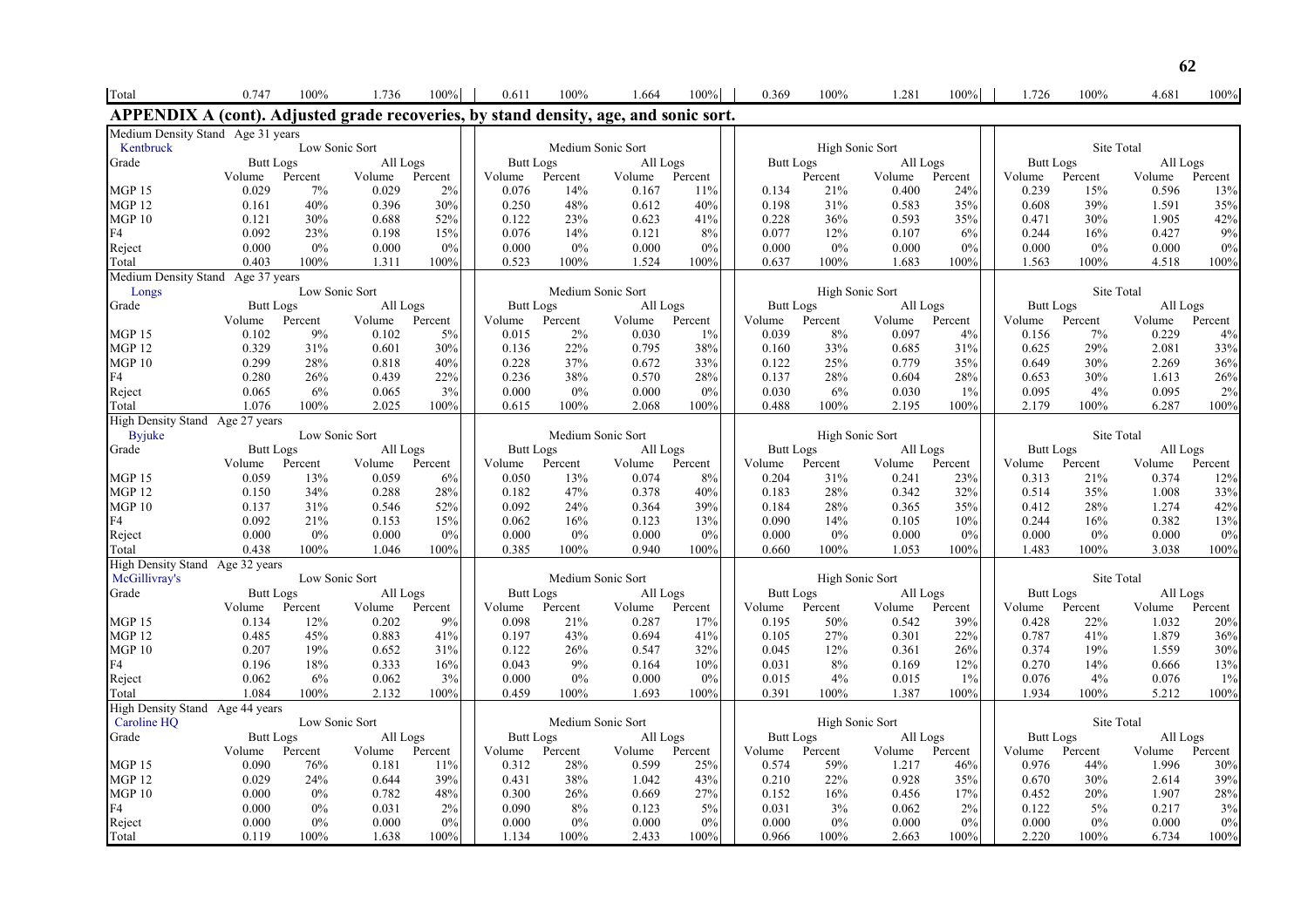# **APPENDIX C. STRENGTH AND STIFFNESS CALCULATIONS**

The following equations have been used to calculate the mechanical properties. Modulus of rupture (MoRj), modulus of elasticity as a plank (MoEp), modulus of elasticity as a joist (MoEj), were calculated from the formulae:

( ) <sup>2</sup> *bd PL MoRj MPa* <sup>=</sup> ..................................................[1] *MoEp*( ) *L db X P GPa* = *X* 3 <sup>3</sup> 4 1 <sup>∆</sup> <sup>1000</sup> ............................[2] ( ) *MoEj P*( ) *<sup>L</sup> bd GPa* <sup>=</sup> / <sup>∆</sup> *<sup>X</sup>* <sup>23</sup> 108 1 1000 3 <sup>3</sup> ....................[3]

Where:

 $P =$  maximum load

 $(P/\Delta)$  = slope of the linear portion of the load/deflection graph

 $b = section$  thickness

 $d =$  section depth

 $L =$  test span, for MoEp, 914.4mm,

 $=$  test span, for MoRj, MoEj, 1620mm for the 90x45 size

The characteristic normalised stresses have been derived following the procedures of AS/NZS 4063. R<sub>k,norm</sub> is the characteristic strength value while  $E_k$  is the characteristic MoE. The characteristic strength is the fifth percentile value of the measured data estimated with 75% confidence and is given by the following equation:

$$
R_{k} = \left[1 - \left(\frac{2.7V_{R}}{\sqrt{n}}\right)\right] R_{0.05} \dots \dots \dots \dots \dots \dots \dots \dots \dots [4]
$$

Where:

 $V_R$  = coefficient of variation of the measured data

 $n =$ sample size

 $R_{0.05}$ = fifth percentile value of the measured data

The normalised characteristic strength  $(R_{k,norm})$  is given by the following equation:

( ) *<sup>R</sup> <sup>R</sup> V k norm k R* , . . . <sup>=</sup> <sup>+</sup> 1 35 <sup>φ</sup> 13 07 ............................[5]

Where:

 $\phi$  = capacity factor specified in the limit state code, 0.8 The characteristic modulus of elasticity  $(E_k)$  is given by the lesser of the values calculated from the following two equations:

$$
E_k = \left[1 - \left(\frac{0.7V_E}{\sqrt{n}}\right)\right] E_{Mean} \dots (6)
$$
  

$$
E_k = 1.5 \left[1 - \left(\frac{2.7V_E}{\sqrt{n}}\right)\right] E_{0.05} \dots (7)
$$

Where:

 $E_{\text{mean}}$ ,  $E_{0.05}$  and  $V_{E}$  refer to the average value, five-percentile value and coefficient of variation of the data.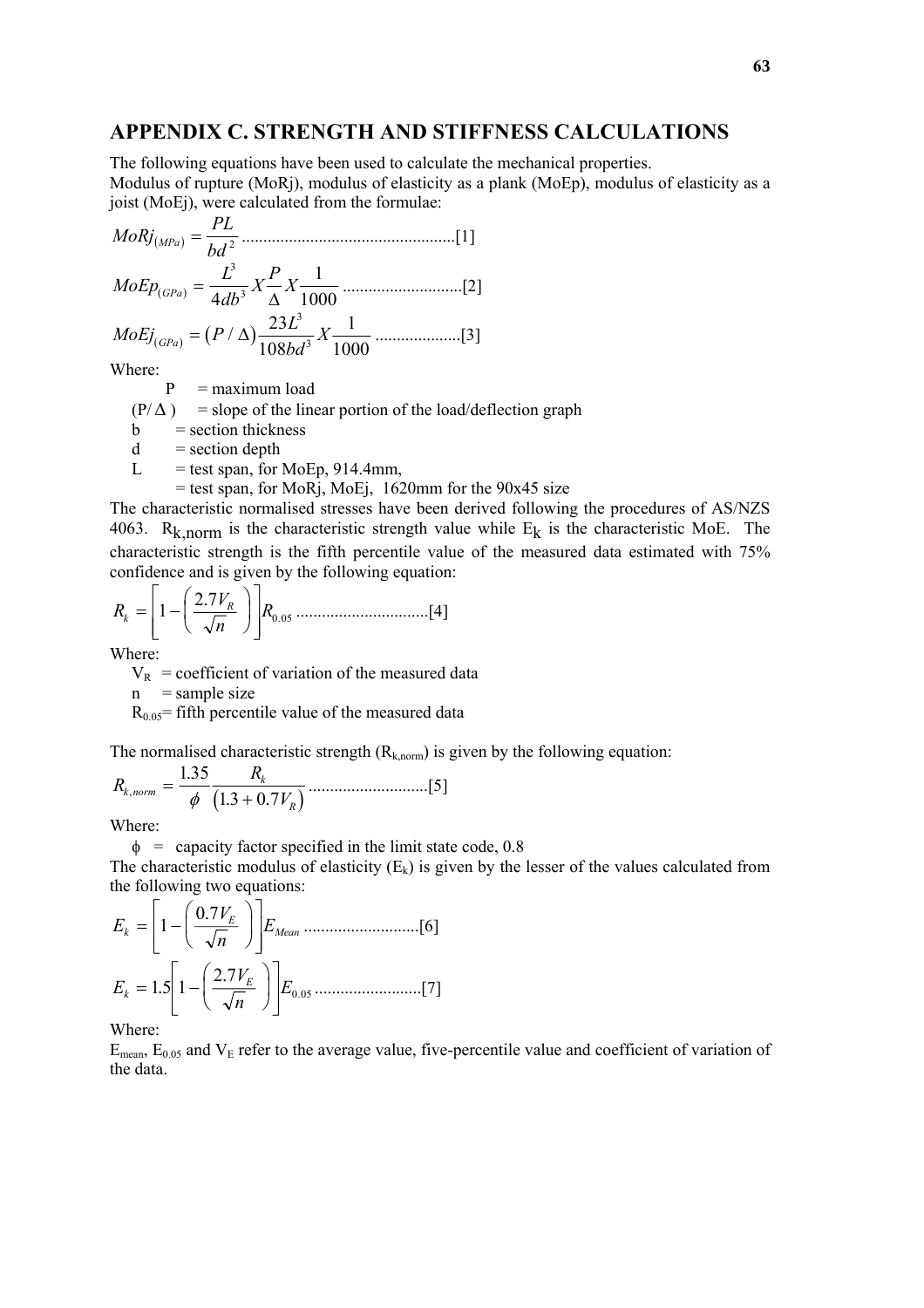# **APPENDIX D. RAW LABORATORY TEST DATA**

|              |                                                   |        |       |              |         |       |       |       | Adjusted   |
|--------------|---------------------------------------------------|--------|-------|--------------|---------|-------|-------|-------|------------|
| <b>Stick</b> | Mill                                              | Low-pt |       |              | Average |       |       |       | Lab        |
| Lab No.      | <b>Batch</b>                                      | Width  | Depth | <b>Slope</b> | MoEp    | MoEj  | MoRj  | Max   | <b>MSG</b> |
|              |                                                   | (mm)   | (mm)  | (N/mm)       | (GPa)   | (GPa) | (MPa) | (N)   | Grade      |
| 213235       | h4b                                               | 35.60  | 90.14 | 105.99       | 3.69    | 3.68  | 17.49 | 3123  | Reject     |
| 213239       | h4b                                               | 35.37  | 90.08 | 110.51       | 3.84    | 3.87  | 19.16 | 3395  | Reject     |
| 213244       | h4b                                               | 35.32  | 90.16 | 221.50       | 4.14    | 7.75  | 45.62 | 8085  | Reject     |
| 213250       | h13b                                              | 35.58  | 90.15 | 168.08       | 2.91    | 5.84  | 30.37 | 5421  | Reject     |
| 213253       | h13b                                              | 35.50  | 89.96 | 144.38       | 3.81    | 5.06  | 23.67 | 4197  | Reject     |
| 213254       | h13b                                              | 35.54  | 90.01 | 107.32       | 4.16    | 3.75  | 13.23 | 2352  | Reject     |
| 213255       | h13b                                              | 35.46  | 90.35 | 271.45       | 4.03    | 9.40  | 51.95 | 9283  | Reject     |
| 213257       | h22b                                              | 35.31  | 89.88 | 90.67        | 4.09    | 3.20  | 13.00 | 2290  | Reject     |
| 213258       | h22b                                              | 35.47  | 90.03 | 164.77       | 3.84    | 5.76  | 17.09 | 3033  | Reject     |
| 213259       | h22b                                              | 35.37  | 90.17 | 270.62       | 3.92    | 9.45  | 58.16 | 10325 | Reject     |
| 213260       | h13b                                              | 35.37  | 90.04 | 88.21        | 3.87    | 3.09  | 22.03 | 3899  | Reject     |
| 213261       | h22b                                              | 35.46  | 89.93 | 83.10        | 3.87    | 2.92  | 7.08  | 1253  | Reject     |
| 213262       | h22b                                              | 35.45  | 89.73 | 89.28        | 3.68    | 3.16  | 16.05 | 2828  | Reject     |
| 213280       | h5b                                               | 35.05  | 90.03 | 147.67       | 4.13    | 5.23  | 21.33 | 3741  | Reject     |
| 213282       | h14b                                              | 35.52  | 89.98 | 138.66       | 3.53    | 4.85  | 22.00 | 3906  | Reject     |
| 213283       | h14b                                              | 35.35  | 90.06 | 175.95       | 2.68    | 6.17  | 17.53 | 3102  | Reject     |
| 213284       | h14b                                              | 35.42  | 90.06 | 151.66       | 2.99    | 5.31  | 12.95 | 2297  | Reject     |
| 213285       | h14b                                              | 34.46  | 89.93 | 168.77       | 4.25    | 6.10  | 30.12 | 5181  | Reject     |
| 213292       | h14b                                              | 35.42  | 90.10 | 105.95       | 4.16    | 3.70  | 11.14 | 1978  | Reject     |
| 213302       | h6                                                | 35.23  | 90.16 | 123.92       | 4.17    | 4.35  | 10.77 | 1905  | Reject     |
| 213303       | h6b                                               | 35.07  | 90.22 | 117.59       | 3.92    | 4.13  | 27.23 | 4797  | Reject     |
| 213304       | h6b                                               | 35.09  | 90.07 | 100.91       | 2.59    | 3.56  | 13.06 | 2296  | Reject     |
| 213305       | h6                                                | 34.98  | 90.17 | 140.66       | 4.15    | 4.97  | 13.54 | 2377  | Reject     |
| 213310       | h6b                                               | 35.33  | 89.99 | 304.25       | 2.59    | 10.70 | 46.41 | 8196  | Reject     |
| 213317       | h15b                                              | 34.80  | 89.90 | 180.74       | 4.17    | 6.47  | 22.07 | 3831  | Reject     |
| 213342       | h10b                                              | 34.91  | 89.98 | 289.96       | 4.25    | 10.32 | 65.42 | 11414 | Reject     |
| 213034       | $\ensuremath{\mathrm{s}}7\ensuremath{\mathrm{b}}$ | 35.37  | 90.32 | 316.28       | 2.40    | 10.99 | 34.60 | 6162  | Reject     |
| 213228       | h17b                                              | 34.79  | 89.79 | 178.99       | 5.55    | 6.43  | 19.55 | 3385  | F4         |
| 213229       | h26                                               | 34.79  | 89.74 | 157.87       | 4.96    | 5.68  | 27.40 | 4738  | F4         |
| 213230       | h26                                               | 34.76  | 89.88 | 183.09       | 5.09    | 6.57  | 39.66 | 6874  | F4         |
| 213231       | h26b                                              | 34.76  | 89.81 | 268.33       | 5.46    | 9.65  | 37.02 | 6408  | F4         |
| 213234       | h4b                                               | 35.62  | 90.07 | 150.36       | 5.37    | 5.23  | 34.03 | 6070  | F4         |
| 213236       | h <sub>2</sub> cb                                 | 34.91  | 89.81 | 154.19       | 5.68    | 5.52  | 20.70 | 3598  | F4         |
| 213237       | h4b                                               | 35.48  | 90.04 | 141.37       | 4.53    | 4.94  | 48.79 | 8662  | F4         |
| 213238       | h4b                                               | 35.31  | 90.46 | 182.54       | 4.50    | 6.32  | 43.43 | 7746  | F4         |
| 213240       | h4b                                               | 35.65  | 90.24 | 134.58       | 5.00    | 4.65  | 30.43 | 5453  | F4         |
| 213241       | h4b                                               | 35.69  | 89.90 | 306.29       | 5.56    | 10.69 | 58.31 | 10383 | F4         |
| 213242       | h4b                                               | 35.35  | 90.17 | 81.62        | 6.13    | 2.85  | 10.17 | 1805  | F4         |
| 213243       | h4b                                               | 35.54  | 90.58 | 127.71       | 5.45    | 4.38  | 41.57 | 7483  | F4         |
| 213245       | h13                                               | 35.24  | 89.76 | 175.35       | 5.11    | 6.23  | 28.97 | 5077  | F4         |
| 213246       | h13                                               | 35.40  | 89.88 | 161.32       | 4.74    | 5.68  | 35.76 | 6313  | F4         |
| 213247       | h22                                               | 35.47  | 90.00 | 179.95       | 6.79    | 6.30  | 22.10 | 3920  | F4         |
| 213248       | h13                                               | 35.32  | 89.72 | 173.65       | 5.82    | 6.16  | 19.07 | 3347  | F4         |
| 213249       | h13b                                              | 34.00  | 89.83 | 187.99       | 5.89    | 6.91  | 42.26 | 7157  | F4         |
| 213251       | h27b                                              | 35.50  | 89.95 | 116.47       | 5.70    | 4.08  | 11.84 | 2099  | F4         |
| 213252       | h13b                                              | 35.58  | 90.14 | 245.02       | 5.14    | 8.51  | 59.16 | 10557 | F4         |
| 213256       | h22                                               | 35.84  | 90.09 | 199.12       | 6.06    | 6.88  | 37.01 | 6646  | F4         |
| 213263       | h19b                                              | 35.41  | 89.96 | 170.47       | 5.61    | 5.99  | 22.13 | 3915  | F4         |
| 213264       | h22b                                              | 35.55  | 90.02 | 162.60       | 4.49    | 5.68  | 40.98 | 7287  | F4         |
| 213266       | h19b                                              | 35.42  | 89.81 | 243.06       | 5.58    | 8.58  | 41.51 | 7320  | F4         |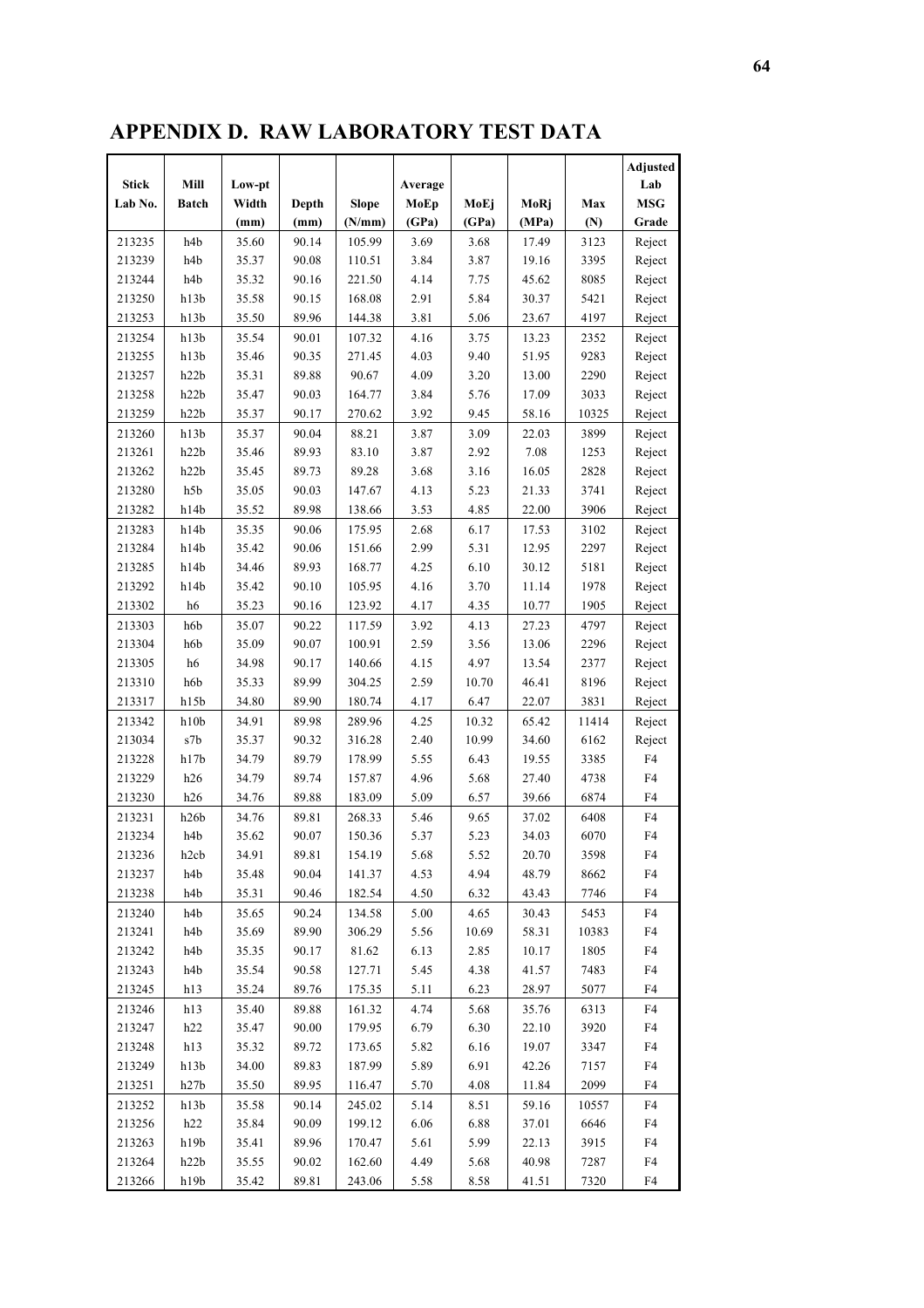**APPENDIX D (cont).** Raw Laboratory Test Data**.** 

|              |              |        |       |              |         |       |       |       | Adjusted   |
|--------------|--------------|--------|-------|--------------|---------|-------|-------|-------|------------|
| <b>Stick</b> | Mill         | Low-pt |       |              | Average |       |       |       | Lab        |
| Lab No.      | <b>Batch</b> | Width  | Depth | <b>Slope</b> | MoEp    | MoEj  | MoRj  | Max   | <b>MSG</b> |
|              |              | (mm)   | (mm)  | (N/mm)       | (GPa)   | (GPa) | (MPa) | (N)   | Grade      |
| 213267       | h19b         | 35.61  | 89.86 | 187.25       | 5.97    | 6.56  | 39.67 | 7042  | F4         |
| 213268       | h16          | 35.38  | 89.85 | 64.29        | 4.61    | 2.27  | 5.85  | 1031  | ${\rm F4}$ |
| 213269       | h16          | 35.54  | 89.98 | 202.69       | 5.59    | 7.09  | 38.23 | 6791  | F4         |
| 213270       | h16b         | 35.57  | 89.88 | 174.26       | 5.24    | 6.11  | 27.70 | 4914  | F4         |
| 213271       | h5           | 35.30  | 89.98 | 205.97       | 5.76    | 7.25  | 29.56 | 5214  | F4         |
| 213272       | h5           | 35.42  | 89.99 | 198.37       | 5.77    | 6.96  | 24.28 | 4299  | F4         |
| 213273       | h5           | 35.45  | 89.82 | 206.94       | 4.70    | 7.29  | 32.80 | 5791  | F4         |
| 213274       | h5           | 35.47  | 90.06 | 151.36       | 4.49    | 5.29  | 22.72 | 4035  | F4         |
| 213275       | h5b          | 35.32  | 90.08 | 88.89        | 5.11    | 3.12  | 12.27 | 2171  | F4         |
| 213276       | h5b          | 35.45  | 89.86 | 147.82       | 5.09    | 5.20  | 32.69 | 5777  | F4         |
| 213277       | h5b          | 35.30  | 89.79 | 209.23       | 5.07    | 7.41  | 20.02 | 3518  | F4         |
| 213278       | h5b          | 35.03  | 89.76 | 111.63       | 4.51    | 3.99  | 28.46 | 4958  | F4         |
| 213279       | h5b          | 35.54  | 90.04 | 122.88       | 4.52    | 4.29  | 9.19  | 1634  | F4         |
| 213281       | h14b         | 33.92  | 89.38 | 135.04       | 5.41    | 5.05  | 18.70 | 3127  | F4         |
| 213286       | h14b         | 35.37  | 90.04 | 294.58       | 5.86    | 10.33 | 46.59 | 8246  | F4         |
| 213287       | h14b         | 35.36  | 89.91 | 242.16       | 4.55    | 8.53  | 55.29 | 9757  | F4         |
| 213288       | h11b         | 35.33  | 90.20 | 157.26       | 5.74    | 5.49  | 20.22 | 3587  | F4         |
| 213289       | h23b         | 35.46  | 90.51 | 129.84       | 4.33    | 4.47  | 22.28 | 3996  | F4         |
| 213290       | h23b         | 35.34  | 90.11 | 238.17       | 5.86    | 8.34  | 53.99 | 9564  | F4         |
| 213291       | h27b         | 35.65  | 90.12 | 211.31       | 5.77    | 7.33  | 59.49 | 10632 | F4         |
| 213293       | h11b         | 35.48  | 90.05 | 243.94       | 5.79    | 8.52  | 43.29 | 7688  | F4         |
| 213294       | h11b         | 35.40  | 90.35 | 131.61       | 4.61    | 4.56  | 15.36 | 2740  | F4         |
| 213295       | h6           | 34.96  | 89.77 | 185.95       | 5.61    | 6.66  | 27.42 | 4768  | F4         |
| 213296       | h6           | 34.71  | 90.01 | 163.55       | 5.27    | 5.85  | 19.66 | 3413  | F4         |
| 213297       | h6           | 35.00  | 89.89 | 160.57       | 4.85    | 5.72  | 21.23 | 3706  | F4         |
| 213298       | h6           | 34.76  | 89.93 | 168.56       | 5.13    | 6.04  | 45.72 | 7934  | F4         |
| 213299       | h6           | 34.87  | 89.97 | 230.90       | 4.90    | 8.23  | 23.72 | 4132  | F4         |
| 213300       | h11b         | 35.54  | 90.06 | 223.86       | 5.22    | 7.81  | 37.39 | 6653  | F4         |
| 213301       | h23b         | 35.45  | 89.82 | 254.15       | 5.51    | 8.96  | 40.24 | 7104  | F4         |
| 213306       | h6           | 34.84  | 90.18 | 190.07       | 5.83    | 6.74  | 30.05 | 5256  | F4         |
| 213307       | h6b          | 35.41  | 89.90 | 208.19       | 4.86    | 7.33  | 21.41 | 3783  | F4         |
| 213308       | h6b          | 35.12  | 89.90 | 150.40       | 5.70    | 5.34  | 19.24 | 3371  | F4         |
| 213309       | h6b          | 35.09  | 90.04 | 244.87       | 5.44    | 8.66  | 41.98 | 7373  | F4         |
| 213311       | h6b          | 35.13  | 90.06 | 147.24       | 4.71    | 5.20  | 15.68 | 2758  | F4         |
| 213312       | h15          | 34.90  | 90.01 | 179.67       | 4.72    | 6.39  | 19.75 | 3447  | F4         |
| 213314       | h15b         | 34.89  | 90.00 | 197.24       | 6.83    | 7.02  | 25.53 | 4454  | F4         |
| 213315       | h28          | 34.89  | 90.03 | 166.41       | 4.83    | 5.92  | 24.60 | 4294  | F4         |
| 213316       | h15          | 33.30  | 89.88 | 186.41       | 7.30    | 6.98  | 39.34 | 6533  | F4         |
| 213318       | h15b         | 34.60  | 89.96 | 125.13       | 4.61    | 4.50  | 15.59 | 2694  | F4         |
| 213320       | h21b         | 34.87  | 89.88 | 143.56       | 5.60    | 5.13  | 17.24 | 2998  | F4         |
| 213321       | h28          | 34.99  | 90.00 | 180.35       | 6.92    | 6.40  | 20.65 | 3613  | F4         |
| 213322       | h28          | 33.89  | 89.79 | 177.85       | 6.86    | 6.56  | 18.42 | 3106  | F4         |
| 213323       | h28          | 35.14  | 90.05 | 137.72       | 4.88    | 4.86  | 22.97 | 4041  | F4         |
| 213324       | h28          | 35.17  | 90.10 | 142.42       | 5.20    | 5.01  | 17.57 | 3097  | F4         |
| 213325       | h28          | 34.98  | 90.01 | 159.38       | 5.34    | 5.66  | 30.75 | 5379  | F4         |
| 213326       | h28          | 34.95  | 90.17 | 192.53       | 7.04    | 6.80  | 45.32 | 7950  | F4         |
| 213327       | h28          | 35.03  | 89.88 | 149.58       | 6.00    | 5.32  | 33.24 | 5806  | F4         |
| 213328       | h28          | 35.16  | 90.01 | 162.74       | 5.16    | 5.75  | 38.25 | 6726  | F4         |
| 213329       | h28          | 34.83  | 89.97 | 169.42       | 4.73    | 6.05  | 44.28 | 7707  | F4         |
| 213330       | h28b         | 35.18  | 89.94 | 113.77       | 5.24    | 4.02  | 32.74 | 5751  | F4         |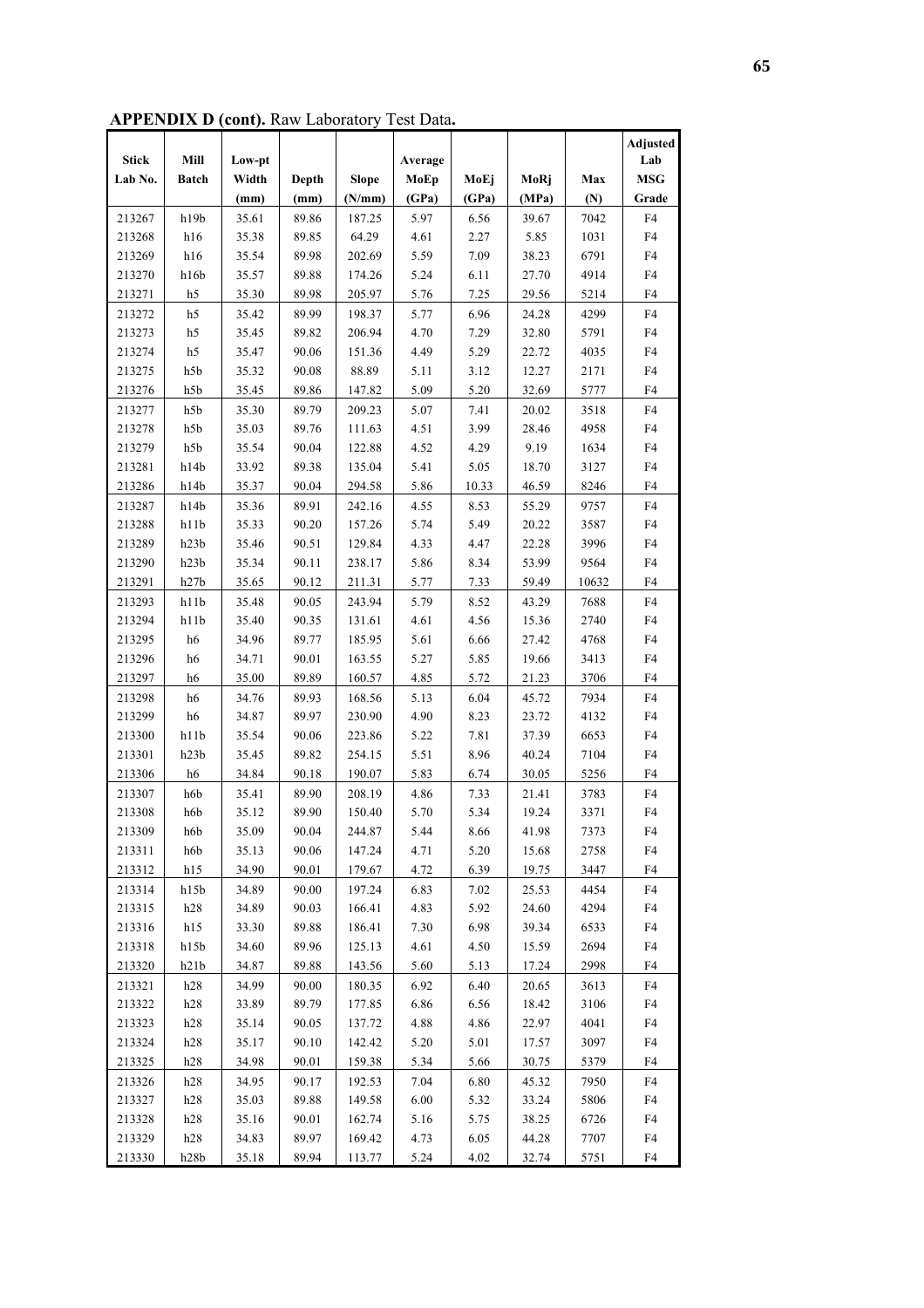**APPENDIX D (cont).** Raw Laboratory Test Data**.** 

|              |                            |        |       |              |         |       |       |      | Adjusted   |
|--------------|----------------------------|--------|-------|--------------|---------|-------|-------|------|------------|
| <b>Stick</b> | Mill                       | Low-pt |       |              | Average |       |       |      | Lab        |
| Lab No.      | <b>Batch</b>               | Width  | Depth | <b>Slope</b> | MoEp    | MoEj  | MoRj  | Max  | <b>MSG</b> |
|              |                            | (mm)   | (mm)  | (N/mm)       | (GPa)   | (GPa) | (MPa) | (N)  | Grade      |
| 213331       | h28b                       | 35.25  | 90.02 | 173.51       | 5.70    | 6.11  | 44.37 | 7824 | F4         |
| 213332       | h28b                       | 34.99  | 89.96 | 160.48       | 5.48    | 5.70  | 34.17 | 5973 | ${\rm F4}$ |
| 213333       | h28b                       | 35.08  | 90.15 | 118.47       | 4.58    | 4.17  | 45.61 | 8027 | F4         |
| 213334       | h28b                       | 35.02  | 89.95 | 135.90       | 4.53    | 4.83  | 21.25 | 3718 | F4         |
| 213335       | h28b                       | 34.97  | 90.10 | 131.71       | 4.60    | 4.66  | 27.83 | 4878 | F4         |
| 213336       | h10b                       | 35.71  | 90.26 | 175.13       | 6.67    | 6.04  | 41.07 | 7375 | F4         |
| 213338       | h22b                       | 35.31  | 90.03 | 154.24       | 5.54    | 5.42  | 19.26 | 3402 | F4         |
| 213340       | h10b                       | 34.88  | 90.05 | 193.06       | 5.64    | 6.86  | 25.12 | 4385 | F4         |
| 213341       | h10b                       | 35.01  | 90.06 | 120.36       | 4.78    | 4.26  | 21.62 | 3790 | F4         |
| 213343       | h10b                       | 34.93  | 90.15 | 155.73       | 5.23    | 5.51  | 28.53 | 4999 | F4         |
| 213344       | h22b                       | 34.71  | 89.99 | 185.65       | 5.49    | 6.65  | 16.29 | 2827 | F4         |
| 213345       | h22b                       | 35.21  | 89.82 | 209.21       | 4.49    | 7.42  | 23.28 | 4082 | F4         |
| 213346       | h22b                       | 34.87  | 90.05 | 188.52       | 6.13    | 6.70  | 28.49 | 4973 | F4         |
| 213347       | h22b                       | 34.94  | 90.14 | 182.57       | 7.74    | 6.46  | 35.78 | 6270 | F4         |
| 212989       | s16                        | 35.19  | 89.37 | 284.72       | 7.27    | 10.26 | 27.23 | 4725 | F4         |
| 212994       | s16                        | 35.21  | 89.64 | 183.83       | 7.73    | 6.56  | 19.72 | 3444 | F4         |
| 212995       | $\sqrt{s}16$               | 35.47  | 90.14 | 190.57       | 7.30    | 6.64  | 28.46 | 5063 | F4         |
| 213003       | s16b                       | 35.40  | 90.11 | 253.64       | 7.09    | 8.87  | 26.90 | 4773 | F4         |
| 213004       | s16b                       | 35.62  | 90.24 | 189.05       | 6.17    | 6.54  | 29.86 | 5346 | F4         |
| 213005       | s16b                       | 35.54  | 90.21 | 217.43       | 6.89    | 7.55  | 21.37 | 3816 | F4         |
| 213006       | s16b                       | 35.27  | 90.25 | 190.53       | 6.73    | 6.65  | 31.02 | 5501 | F4         |
| 213009       | s12b                       | 35.31  | 90.15 | 186.67       | 7.10    | 6.53  | 20.28 | 3592 | F4         |
| 213026       | $\sqrt{s}$                 | 35.14  | 90.17 | 246.70       | 7.26    | 8.67  | 25.92 | 4571 | F4         |
| 213027       | $\ensuremath{\mathrm{s}}7$ | 34.85  | 89.87 | 303.65       | 6.59    | 10.87 | 45.03 | 7824 | F4         |
| 213030       | $\ensuremath{\mathrm{s}}7$ | 33.74  | 90.06 | 329.19       | 7.53    | 12.09 | 53.73 | 9077 | F4         |
| 213035       | s7b                        | 35.28  | 90.23 | 173.70       | 5.96    | 6.07  | 8.47  | 1502 | F4         |
| 213037       | s14                        | 35.15  | 90.14 | 183.16       | 5.96    | 6.44  | 10.86 | 1914 | F4         |
| 213038       | s14                        | 35.30  | 90.00 | 209.03       | 7.29    | 7.35  | 40.63 | 7172 | F4         |
| 213049       | s14b                       | 35.34  | 90.20 | 241.91       | 6.99    | 8.45  | 35.07 | 6225 | F4         |
| 213056       | h25                        | 35.51  | 89.93 | 220.86       | 7.75    | 7.74  | 29.54 | 5236 | F4         |
| 213057       | h25                        | 35.40  | 89.92 | 157.15       | 5.71    | 5.53  | 24.89 | 4397 | F4         |
| 213058       | h25                        | 35.40  | 89.99 | 240.52       | 7.37    | 8.44  | 42.15 | 7458 | F4         |
| 213059       | h25                        | 35.65  | 89.87 | 245.89       | 6.41    | 8.60  | 45.07 | 8010 | F4         |
| 213060       | h25                        | 35.60  | 90.11 | 197.65       | 7.62    | 6.87  | 44.77 | 7988 | F4         |
| 213061       | h25                        | 35.50  | 89.93 | 192.46       | 7.18    | 6.75  | 26.97 | 4780 | F4         |
| 213062       | h25                        | 35.46  | 89.99 | 184.64       | 7.47    | 6.47  | 35.65 | 6320 | F4         |
| 213064       | h25                        | 35.51  | 89.93 | 175.59       | 6.96    | 6.16  | 28.51 | 5053 | F4         |
| 213068       | h25                        | 35.48  | 89.90 | 193.20       | 6.30    | 6.79  | 28.33 | 5014 | F4         |
| 213071       | h25b                       | 35.49  | 90.09 | 187.42       | 6.96    | 6.54  | 31.02 | 5516 | F4         |
| 213073       | h25b                       | 35.78  | 90.05 | 174.84       | 6.67    | 6.06  | 25.50 | 4567 | F4         |
| 213074       | h25b                       | 35.73  | 90.09 | 194.50       | 6.35    | 6.74  | 27.34 | 4894 | F4         |
| 213075       | h25b                       | 35.53  | 89.92 | 267.97       | 6.25    | 9.39  | 39.98 | 7089 | F4         |
| 213078       | h1                         | 35.37  | 89.97 | 215.42       | 6.19    | 7.57  | 32.18 | 5687 | F4         |
| 213080       | h25b                       | 35.51  | 90.12 | 219.06       | 6.77    | 7.63  | 23.29 | 4145 | F4         |
| 213084       | h1                         | 35.57  | 90.18 | 275.65       | 7.66    | 9.57  | 40.76 | 7279 | F4         |
| 213093       | h30                        | 35.67  | 90.08 | 162.05       | 6.86    | 5.63  | 13.03 | 2329 | F4         |
| 213094       | h30                        | 35.56  | 90.16 | 193.83       | 7.17    | 6.73  | 45.85 | 8181 | F4         |
| 213097       | h30                        | 35.43  | 89.91 | 158.36       | 5.91    | 5.57  | 34.54 | 6107 | F4         |
| 213098       | h30                        | 35.52  | 90.07 | 155.63       | 6.04    | 5.43  | 28.25 | 5026 | F4         |
| 213101       | h30                        | 35.54  | 90.15 | 186.98       | 6.91    | 6.50  | 38.61 | 6885 | F4         |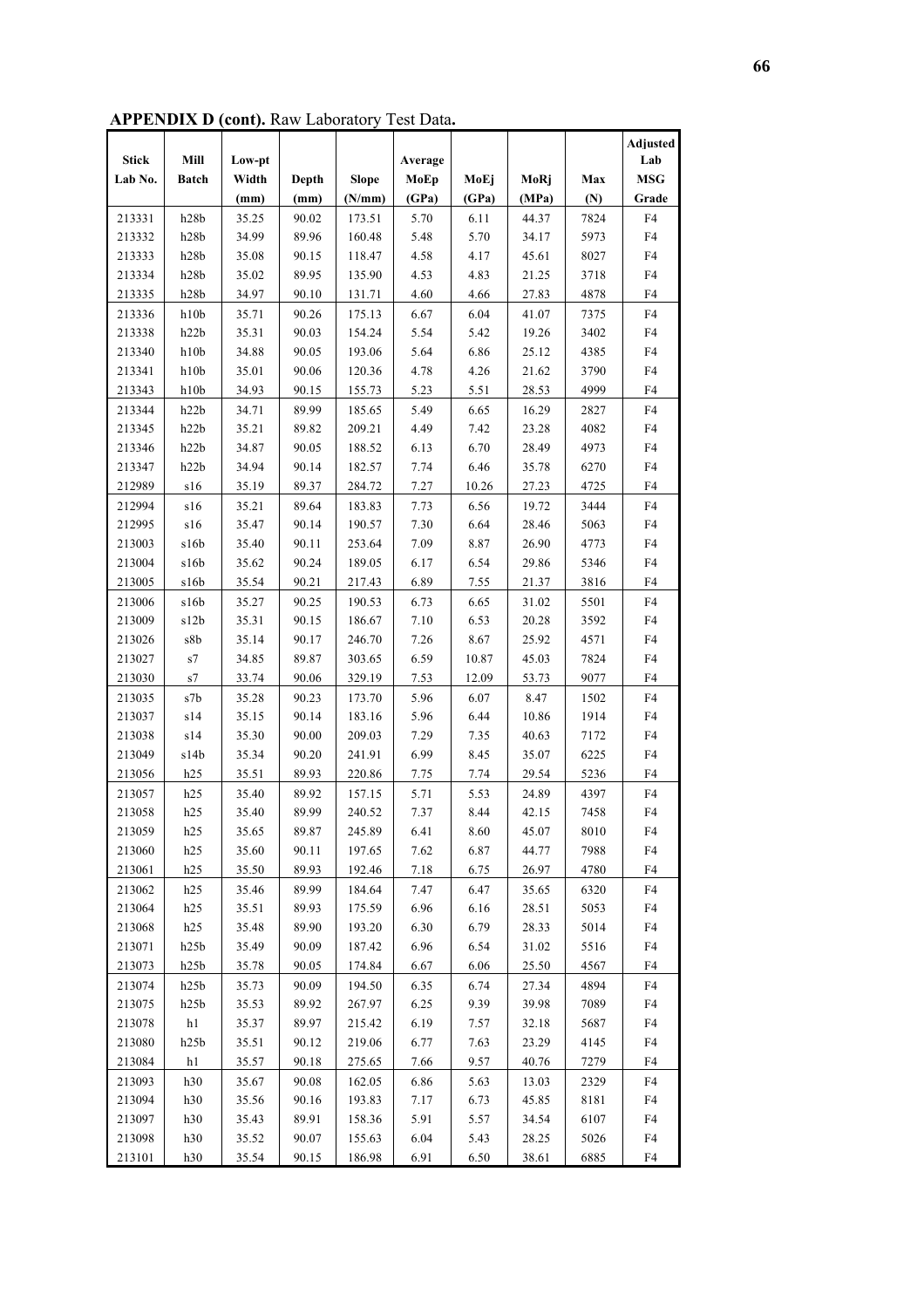**APPENDIX D (cont).** Raw Laboratory Test Data**.** 

|              |                                                  |        |       |              |          |       |       |       | Adjusted      |
|--------------|--------------------------------------------------|--------|-------|--------------|----------|-------|-------|-------|---------------|
| <b>Stick</b> | Mill                                             | Low-pt |       |              | Average  |       |       |       | Lab           |
| Lab No.      | <b>Batch</b>                                     | Width  | Depth | <b>Slope</b> | MoEp     | MoEj  | MoRj  | Max   | <b>MSG</b>    |
|              |                                                  | (mm)   | (mm)  | (N/mm)       | (GPa)    | (GPa) | (MPa) | (N)   | Grade         |
| 213102       | h30                                              | 35.27  | 89.90 | 216.74       | 7.41     | 7.66  | 29.14 | 5127  | F4            |
| 213104       | h30                                              | 35.56  | 89.92 | 210.42       | 7.65     | 7.37  | 21.91 | 3888  | F4            |
| 213105       | h30                                              | 35.61  | 90.13 | 144.00       | 5.93     | 5.00  | 25.58 | 4567  | ${\rm F4}$    |
| 213107       | h30b                                             | 35.44  | 89.98 | 237.90       | 7.58     | 8.34  | 48.17 | 8532  | F4            |
| 212915       | s13b                                             | 35.32  | 90.27 | 256.30       | 4.93     | 8.93  | 23.32 | 4143  | F4            |
| 212970       | S13B                                             | 35.47  | 89.95 | 261.23       | 6.24     | 9.16  | 44.24 | 7837  | F4            |
| 213209       | h1                                               | 35.52  | 90.06 | 365.63       | $7.80\,$ | 12.76 | 70.66 | 12567 | ${\rm F4}$    |
| 213232       | h4                                               | 35.36  | 89.85 | 256.85       | 8.05     | 9.07  | 49.17 | 8665  | MGP10         |
| 213233       | h4                                               | 35.57  | 90.14 | 233.37       | 8.00     | 8.11  | 62.02 | 11064 | MGP 10        |
| 213265       |                                                  | 35.70  | 89.95 | 237.24       | 8.05     | 8.27  | 37.89 | 6756  | MGP 10        |
| 213313       | h15                                              | 34.11  | 90.17 | 175.91       | 8.23     | 6.37  | 20.64 | 3534  | MGP10         |
| 213319       | h15b                                             | 34.29  | 89.77 | 209.08       | 8.64     | 7.63  | 50.17 | 8557  | MGP 10        |
| 213337       | h22                                              | 34.92  | 89.96 | 263.68       | 8.73     | 9.39  | 26.41 | 4608  | MGP 10        |
| 213339       | h22                                              | 34.89  | 89.97 | 232.12       | 7.99     | 8.27  | 27.14 | 4732  | MGP 10        |
| 212990       | s16                                              | 35.36  | 89.76 | 222.68       | 9.63     | 7.88  | 33.63 | 5914  | <b>MGP 10</b> |
| 212991       | s16                                              | 35.41  | 90.06 | 194.11       | 8.79     | 6.79  | 15.49 | 2746  | MGP 10        |
| 212992       | $\sqrt{516}$                                     | 35.39  | 89.97 | 335.52       | 8.57     | 11.79 | 65.17 | 11524 | MGP 10        |
| 212993       | s16                                              | 35.29  | 89.89 | 165.31       | 8.64     | 5.84  | 14.99 | 2639  | MGP 10        |
| 212996       | s16                                              | 35.42  | 89.92 | 287.42       | 9.30     | 10.11 | 57.90 | 10236 | MGP 10        |
| 212997       | s16b                                             | 35.40  | 89.97 | 263.14       | 8.18     | 9.24  | 36.32 | 6425  | MGP 10        |
| 212998       | s16b                                             | 35.38  | 90.13 | 235.09       | 9.86     | 8.22  | 24.79 | 4398  | MGP10         |
| 212999       | s16b                                             | 35.35  | 90.06 | 311.19       | 11.06    | 10.91 | 47.00 | 8318  | MGP 10        |
| 213000       | s16b                                             | 35.39  | 90.22 | 194.21       | 8.35     | 6.77  | 16.71 | 2971  | MGP10         |
| 213001       | s16b                                             | 35.48  | 90.36 | 345.92       | 9.85     | 11.96 | 44.46 | 7950  | MGP10         |
| 213002       | s16b                                             | 35.49  | 90.09 | 192.24       | 8.54     | 6.71  | 32.71 | 5816  | MGP 10        |
| 213007       | $\ensuremath{\mathrm{s}}\ensuremath{\mathbf{9}}$ | 35.28  | 90.05 | 336.77       | 8.18     | 11.84 | 33.03 | 5833  | MGP 10        |
| 213008       | s12b                                             | 35.19  | 89.85 | 447.27       | 8.48     | 15.87 | 83.81 | 14697 | MGP 10        |
| 213010       | s26                                              | 35.10  | 89.95 | 261.16       | 7.83     | 9.26  | 34.07 | 5973  | MGP 10        |
| 213011       | s26                                              | 34.19  | 89.96 | 311.10       | 9.21     | 11.32 | 62.18 | 10621 | MGP 10        |
| 213012       | $\pm 26$                                         | 35.16  | 90.09 | 214.31       | 8.04     | 7.55  | 24.15 | 4255  | <b>MGP 10</b> |
| 213013       | $\pm 26$                                         | 35.28  | 90.18 | 247.01       | 8.17     | 8.64  | 40.13 | 7108  | MGP 10        |
| 213014       | s26                                              | 35.07  | 89.53 | 222.76       | 8.43     | 8.01  | 27.12 | 4706  | <b>MGP 10</b> |
| 213015       | s18                                              | 35.24  | 90.11 | 291.81       | 8.76     | 10.25 | 42.14 | 7444  | MGP10         |
| 213016       | s18b                                             | 35.19  | 89.89 | 283.63       | 9.11     | 10.05 | 37.24 | 6537  | <b>MGP 10</b> |
| 213017       | s18b                                             | 35.17  | 90.00 | 230.71       | 8.15     | 8.15  | 31.02 | 5455  | $MGP10$       |
| 213018       | ${\rm s}8$                                       | 35.12  | 90.04 | 290.47       | 8.64     | 10.26 | 33.29 | 5852  | MGP 10        |
| 213019       | ${\rm s}8$                                       | 35.29  | 90.16 | 201.84       | 8.89     | 7.07  | 21.21 | 3757  | <b>MGP 10</b> |
| 213020       | $\ensuremath{\mathrm{s}}7$                       | 35.01  | 80.70 | 291.15       | 9.84     | 14.33 | 56.73 | 7984  | MGP 10        |
| 213021       | s18b                                             | 35.18  | 90.27 | 246.91       | 9.00     | 8.64  | 27.87 | 4932  | MGP10         |
| 213022       | s8                                               | 35.15  | 90.13 | 247.85       | 9.66     | 8.72  | 27.09 | 4775  | <b>MGP 10</b> |
| 213023       | s8                                               | 35.07  | 90.27 | 283.03       | 8.39     | 9.93  | 37.93 | 6691  | MGP 10        |
| 213024       | ${\rm s}8$                                       | 35.23  | 90.24 | 225.15       | 8.66     | 7.87  | 57.18 | 10126 | MGP 10        |
| 213025       | ${\rm s}8$                                       | 34.96  | 90.18 | 339.58       | 9.28     | 11.99 | 39.27 | 6893  | MGP10         |
| 213028       | $\ensuremath{\mathrm{s}}7$                       | 35.18  | 89.82 | 450.47       | 8.49     | 16.00 | 82.27 | 14413 | <b>MGP 10</b> |
| 213029       | $\ensuremath{\mathrm{s}}7$                       | 35.30  | 90.03 | 162.94       | 8.95     | 5.73  | 14.94 | 2640  | MGP 10        |
| 213031       | s7b                                              | 35.28  | 90.22 | 175.96       | 8.01     | 6.15  | 16.91 | 2997  | MGP 10        |
| 213032       | s7b                                              | 35.11  | 90.06 | 180.82       | 8.97     | 6.38  | 18.38 | 3230  | <b>MGP 10</b> |
| 213033       | s7b                                              | 35.56  | 90.00 | 344.77       | 9.42     | 12.04 | 49.96 | 8883  | <b>MGP 10</b> |
| 213036       | s14                                              | 35.18  | 89.89 | 294.10       | 9.14     | 10.42 | 52.57 | 9225  | MGP10         |
| 213039       | s14                                              | 35.28  | 89.99 | 296.05       | 7.88     | 10.43 | 64.99 | 11462 | MGP 10        |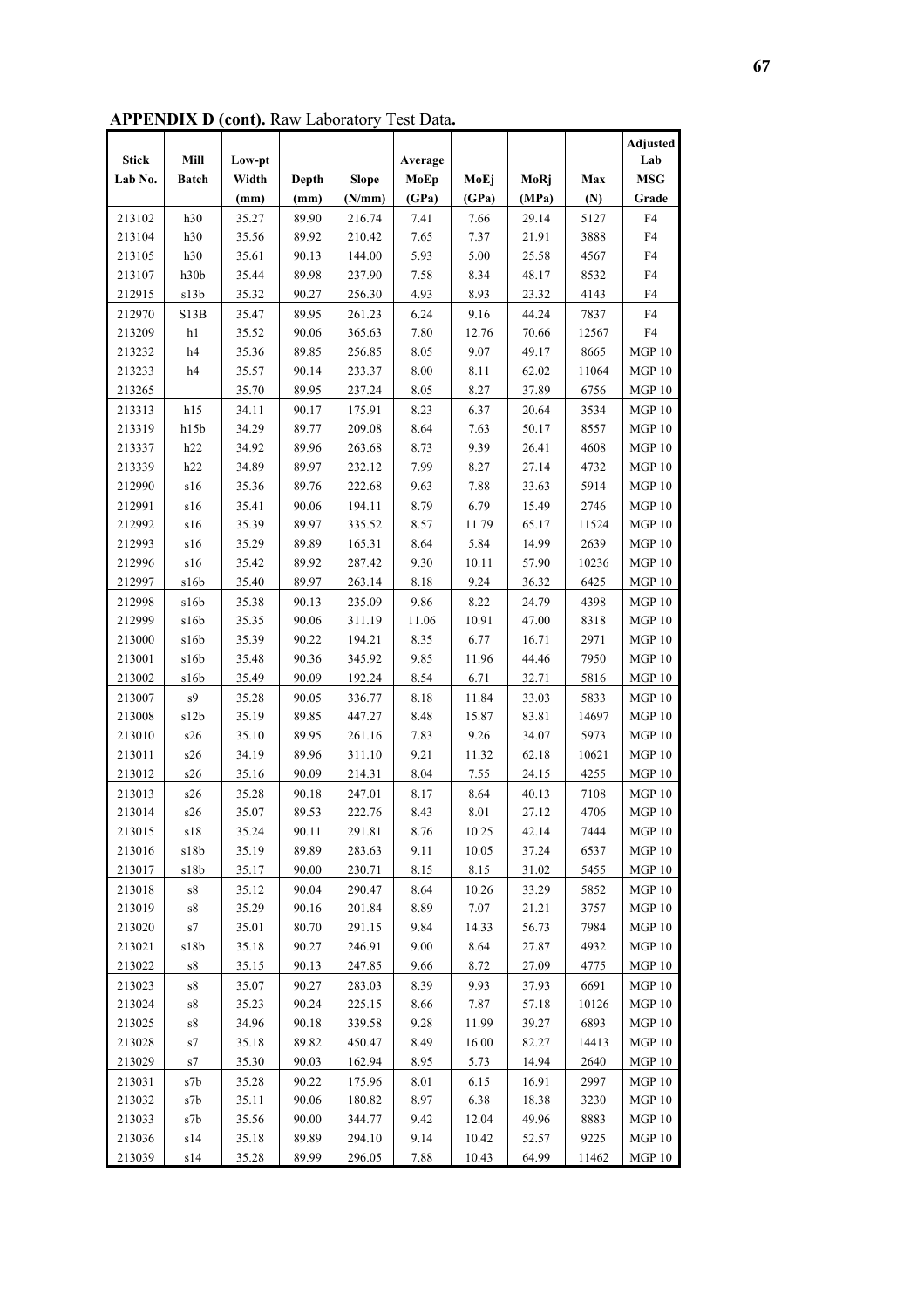**APPENDIX D (cont).** Raw Laboratory Test Data**.** 

|              |              |        |       |              |         |          |       |       | Adjusted      |
|--------------|--------------|--------|-------|--------------|---------|----------|-------|-------|---------------|
| <b>Stick</b> | Mill         | Low-pt |       |              | Average |          |       |       | Lab           |
| Lab No.      | <b>Batch</b> | Width  | Depth | <b>Slope</b> | MoEp    | MoEj     | MoRj  | Max   | <b>MSG</b>    |
|              |              | (mm)   | (mm)  | (N/mm)       | (GPa)   | (GPa)    | (MPa) | (N)   | Grade         |
| 213040       | s14          | 35.16  | 90.13 | 276.08       | 9.12    | 9.71     | 44.62 | 7867  | MGP10         |
| 213041       | s14          | 35.19  | 90.03 | 238.64       | 8.98    | 8.41     | 36.99 | 6513  | MGP10         |
| 213042       | s14          | 35.24  | 90.28 | 272.98       | 9.18    | 9.53     | 41.64 | 7383  | MGP10         |
| 213043       | s14          | 35.30  | 89.99 | 216.68       | 8.39    | 7.63     | 27.74 | 4895  | <b>MGP 10</b> |
| 213044       | s14          | 35.19  | 89.79 | 215.73       | 9.03    | 7.67     | 41.45 | 7259  | $\rm MGP$ 10  |
| 213045       | s14b         | 35.28  | 90.11 | 326.30       | 7.99    | 11.44    | 68.09 | 12040 | <b>MGP 10</b> |
| 213046       | s14          | 35.36  | 90.05 | 270.76       | 8.82    | 9.49     | 39.28 | 6953  | <b>MGP10</b>  |
| 213047       | s14b         | 35.41  | 90.08 | 288.12       | 8.37    | 10.08    | 45.55 | 8079  | <b>MGP 10</b> |
| 213048       | s14b         | 35.24  | 90.20 | 239.61       | 9.34    | 8.39     | 34.99 | 6192  | MGP 10        |
| 213050       | s14b         | 34.32  | 90.15 | 310.15       | 8.43    | 11.17    | 69.84 | 12024 | <b>MGP 10</b> |
| 213051       | s14b         | 35.27  | 90.13 | 178.32       | 8.92    | 6.25     | 24.20 | 4280  | <b>MGP 10</b> |
| 213052       | s14b         | 35.41  | 89.95 | 348.13       | 8.95    | 12.23    | 68.96 | 12196 | MGP 10        |
| 213053       | s14b         | 35.01  | 90.21 | 353.07       | 8.67    | 12.44    | 53.44 | 9399  | <b>MGP 10</b> |
| 213054       | s14b         | 34.44  | 90.06 | 270.22       | 9.27    | 9.73     | 64.62 | 11143 | <b>MGP 10</b> |
| 213055       | s14b         | 35.16  | 90.22 | 220.13       | 8.37    | 7.72     | 22.14 | 3911  | <b>MGP 10</b> |
| 213063       | h25          | 35.47  | 89.85 | 199.20       | 8.38    | 7.01     | 19.68 | 3479  | MGP 10        |
| 213065       | h25          | 35.48  | 90.02 | 193.38       | 7.93    | 6.76     | 37.44 | 6644  | MGP 10        |
| 213066       | h25          | 35.42  | 89.68 | 228.24       | 8.46    | 8.09     | 38.09 | 6697  | <b>MGP 10</b> |
| 213067       | h25          | 35.57  | 89.73 | 227.41       | 8.12    | 8.01     | 27.51 | 4864  | MGP10         |
| 213069       | h25          | 35.48  | 89.78 | 193.53       | 7.87    | 6.82     | 27.17 | 4797  | MGP 10        |
| 213070       | h25          | 35.05  | 89.83 | 255.07       | 8.23    | 9.09     | 44.57 | 7781  | MGP 10        |
| 213072       | h25b         | 35.52  | 90.23 | 222.73       | 8.39    | 7.73     | 25.74 | 4595  | MGP 10        |
| 213076       | $\rm h1$     | 35.53  | 90.23 | 285.49       | 9.29    | 9.90     | 26.17 | 4673  | MGP 10        |
| 213077       | h1           | 35.48  | 90.06 | 230.98       | 8.21    | 8.07     | 40.45 | 7185  | <b>MGP 10</b> |
| 213079       | h1           | 35.69  | 90.17 | 247.84       | 9.43    | 8.58     | 34.82 | 6237  | MGP 10        |
| 213081       | h1           | 35.85  | 90.11 | 201.57       | 8.12    | 6.96     | 25.42 | 4568  | MGP10         |
| 213082       | $\rm h1$     | 35.69  | 90.08 | 205.16       | 8.03    | 7.12     | 16.95 | 3030  | MGP 10        |
| 213083       | h1           | 35.65  | 90.13 | 233.26       | 8.64    | 8.09     | 45.05 | 8053  | MGP10         |
| 213085       | h1           | 35.65  | 90.20 | 192.68       | 8.08    | 6.67     | 19.61 | 3512  | MGP10         |
| 213086       | h1           | 35.64  | 90.02 | 295.08       | 7.92    | 10.28    | 32.26 | 5752  | <b>MGP 10</b> |
| 213087       | h1           | 35.78  | 90.10 | 230.48       | 9.35    | 7.97     | 21.34 | 3827  | MGP10         |
| 213088       | h1           | 35.73  | 90.00 | 230.81       | 8.56    | 8.02     | 26.52 | 4738  | MGP 10        |
| 213089       | h1           | 35.56  | 90.18 | 259.55       | 8.58    | $9.01\,$ | 51.04 | 9110  | $\rm MGP$ 10  |
| 213090       | h1           | 35.59  | 90.15 | 227.03       | 7.91    | 7.88     | 32.30 | 5766  | MGP 10        |
| 213091       | h1           | 35.70  | 90.05 | 233.74       | 8.46    | 8.12     | 38.63 | 6902  | MGP 10        |
| 213092       | h30          | 35.61  | 90.14 | 222.80       | 8.10    | 7.73     | 27.65 | 4938  | <b>MGP 10</b> |
| 213095       | h30          | 35.56  | 90.10 | 207.40       | 7.89    | 7.22     | 23.25 | 4144  | <b>MGP 10</b> |
| 213096       | h1           | 35.65  | 90.28 | 181.00       | 8.33    | 6.25     | 18.86 | 3383  | <b>MGP 10</b> |
| 213099       | h30          | 35.51  | 90.01 | 227.73       | 8.52    | 7.96     | 35.33 | 6274  | <b>MGP 10</b> |
| 213100       | h30          | 35.31  | 89.35 | 253.55       | 9.13    | 9.11     | 41.63 | 7245  | MGP 10        |
|              |              |        |       |              |         |          |       |       | <b>MGP10</b>  |
| 213103       | h30          | 35.52  | 90.18 | 207.49       | 7.95    | 7.21     | 38.50 | 6866  |               |
| 213106       | h30          | 35.52  | 90.05 | 224.09       | 7.80    | 7.82     | 27.58 | 4903  | <b>MGP 10</b> |
| 212872       | ${\rm s}5$   | 35.47  | 83.01 | 198.99       | 9.77    | 8.88     | 26.48 | 3995  | <b>MGP 10</b> |
| 212873       | s5           | 35.08  | 87.44 | 298.72       | 11.42   | 11.53    | 51.62 | 8546  | <b>MGP 10</b> |
| 212874       | s5           | 35.28  | 89.92 | 290.70       | 10.57   | 10.26    | 43.42 | 7646  | MGP10         |
| 212875       | s5           | 35.45  | 89.77 | 296.37       | 10.85   | 10.46    | 26.64 | 4698  | MGP 10        |
| 212876       | s5           | 35.54  | 88.25 | 244.03       | 11.14   | 9.05     | 14.67 | 2507  | MGP10         |
| 212884       | ${\rm s}5$   | 35.52  | 90.02 | 391.70       | 11.28   | 13.69    | 46.52 | 8265  | MGP10         |
| 212888       | s5b          | 35.29  | 90.04 | 260.13       | 10.58   | 9.14     | 23.37 | 4128  | $MGP10$       |
| 212892       | s5b          | 35.52  | 90.03 | 527.03       | 10.62   | 18.41    | 96.81 | 17204 | MGP10         |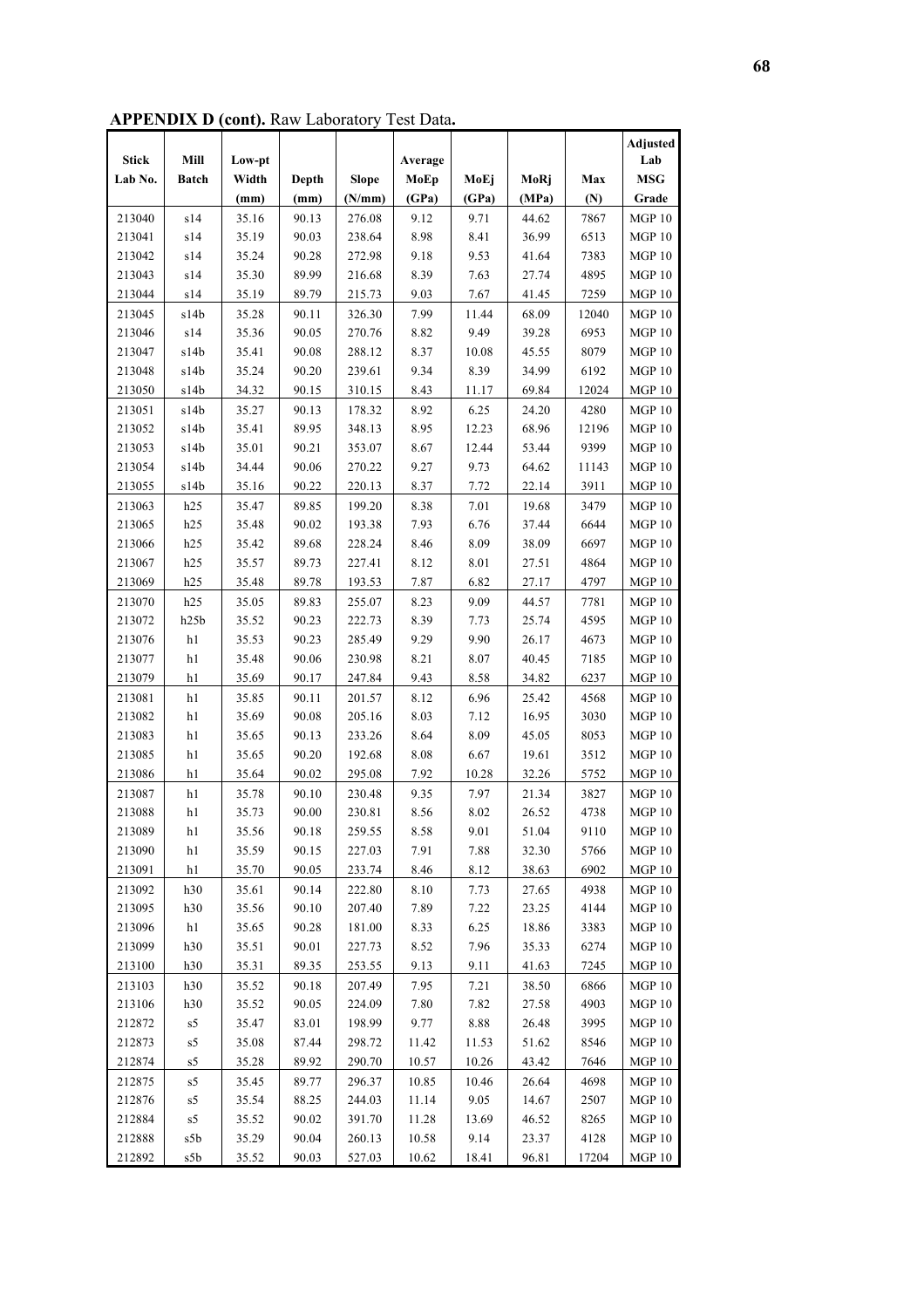**APPENDIX D (cont).** Raw Laboratory Test Data**.** 

|              |                                   |        |       |              |         |       |       |       | <b>Adjusted</b> |
|--------------|-----------------------------------|--------|-------|--------------|---------|-------|-------|-------|-----------------|
| <b>Stick</b> | Mill                              | Low-pt |       |              | Average |       |       |       | Lab             |
| Lab No.      | <b>Batch</b>                      | Width  | Depth | <b>Slope</b> | MoEp    | MoEj  | MoRj  | Max   | <b>MSG</b>      |
|              |                                   | (mm)   | (mm)  | (N/mm)       | (GPa)   | (GPa) | (MPa) | (N)   | Grade           |
| 212895       | s13                               | 35.29  | 90.30 | 279.26       | 10.77   | 9.73  | 31.81 | 5651  | <b>MGP 10</b>   |
| 212896       | s13                               | 35.39  | 90.07 | 317.83       | 10.83   | 11.13 | 52.72 | 9344  | <b>MGP 10</b>   |
| 212897       | $\boldsymbol{\mathrm{s}}13$       | 35.14  | 89.70 | 290.46       | 11.14   | 10.37 | 37.48 | 6542  | MGP10           |
| 212898       | s13                               | 35.18  | 89.88 | 320.59       | 11.50   | 11.36 | 70.60 | 12385 | MGP10           |
| 212899       | s13                               | 35.26  | 90.61 | 284.64       | 9.84    | 9.83  | 53.24 | 9515  | MGP 10          |
| 212900       | s13                               | 35.25  | 90.26 | 233.98       | 10.01   | 8.17  | 38.58 | 6839  | MGP10           |
| 212901       | s13                               | 35.25  | 89.85 | 234.88       | 10.31   | 8.32  | 21.84 | 3836  | MGP10           |
| 212902       | s13                               | 35.30  | 90.26 | 263.85       | 11.00   | 9.20  | 61.12 | 10851 | MGP10           |
| 212903       | s13                               | 35.28  | 90.40 | 280.70       | 11.35   | 9.75  | 47.20 | 8400  | MGP10           |
| 212904       | s13b                              | 35.32  | 90.00 | 300.70       | 11.08   | 10.57 | 82.62 | 14590 | MGP 10          |
| 212905       | s13b                              | 35.44  | 90.06 | 278.17       | 10.99   | 9.73  | 73.33 | 13011 | <b>MGP 10</b>   |
| 212906       | s13b                              | 35.36  | 89.87 | 269.36       | 11.05   | 9.50  | 38.98 | 6871  | MGP 10          |
| 212910       | s13b                              | 35.27  | 90.11 | 259.46       | 10.07   | 9.10  | 50.61 | 8947  | MGP 10          |
| 212912       | s13b                              | 35.29  | 89.99 | 257.93       | 10.66   | 9.08  | 31.11 | 5489  | MGP 10          |
| 212913       | s13b                              | 35.44  | 90.28 | 287.46       | 11.35   | 9.98  | 79.60 | 14192 | <b>MGP 10</b>   |
| 212914       | s13b                              | 35.51  | 90.14 | 263.80       | 11.13   | 9.18  | 32.55 | 5797  | MGP 10          |
| 212916       | s13b                              | 35.39  | 89.85 | 281.70       | 11.25   | 9.94  | 59.30 | 10458 | MGP 10          |
| 212917       | s13b                              | 35.30  | 90.29 | 298.71       | 10.87   | 10.41 | 74.24 | 13189 | MGP 10          |
| 212919       | s13b                              | 35.60  | 90.16 | 316.72       | 11.17   | 10.99 | 55.01 | 9827  | <b>MGP 10</b>   |
| 212921       | s13b                              | 35.47  | 90.19 | 293.45       | 10.94   | 10.21 | 77.02 | 13717 | MGP 10          |
| 212923       | s13b                              | 35.39  | 89.97 | 264.44       | 11.28   | 9.29  | 46.91 | 8295  | <b>MGP 10</b>   |
| 212926       | s13b                              | 35.44  | 90.22 | 264.79       | 10.68   | 9.21  | 65.13 | 11597 | MGP10           |
| 212930       | s13b                              | 35.42  | 90.14 | 105.68       | 10.92   | 3.69  | 13.34 | 2370  | MGP10           |
| 212932       | s30                               | 35.41  | 90.51 | 358.12       | 10.14   | 12.35 | 61.34 | 10984 | MGP10           |
| 212934       | s30                               | 35.40  | 90.10 | 233.20       | 10.29   | 8.15  | 34.46 | 6113  | MGP 10          |
| 212935       | s30                               | 35.44  | 90.16 | 267.84       | 11.27   | 9.34  | 36.56 | 6502  | <b>MGP 10</b>   |
| 212949       | s1                                | 35.11  | 89.50 | 321.79       | 10.90   | 11.57 | 63.21 | 10973 | <b>MGP 10</b>   |
| 212951       | $\ensuremath{\mathrm{s}}\xspace1$ | 35.39  | 87.86 | 326.76       | 7.84    | 12.33 | 67.91 | 11451 | <b>MGP 10</b>   |
| 212956       | $\ensuremath{\mathrm{s}}\xspace1$ | 34.92  | 90.01 | 336.43       | 10.37   | 11.96 | 53.77 | 9391  | MGP 10          |
| 212960       | s1                                | 35.44  | 89.85 | 289.59       | 11.07   | 10.20 | 55.87 | 9867  | MGP10           |
| 212968       | $\ensuremath{\mathrm{s}}\xspace1$ | 35.34  | 89.72 | 324.70       | 11.47   | 11.52 | 58.44 | 10262 | MGP 10          |
| 212974       | S28                               | 35.40  | 90.16 | 292.44       | 11.41   | 10.21 | 52.83 | 9384  | MGP 10          |
| 212976       | S <sub>2</sub> 8                  | 35.34  | 89.94 | 243.37       | 11.02   | 8.57  | 38.47 | 6788  | MGP10           |
| 212977       | S <sub>28</sub>                   | 35.30  | 90.32 | 266.35       | 10.89   | 9.27  | 51.83 | 9214  | <b>MGP 10</b>   |
| 212978       | S <sub>28</sub>                   | 35.34  | 90.01 | 239.01       | 9.60    | 8.40  | 40.13 | 7092  | <b>MGP 10</b>   |
| 212979       | S30                               | 35.41  | 89.80 | 349.64       | 10.57   | 12.35 | 77.69 | 13694 | <b>MGP 10</b>   |
| 212982       | S <sub>28</sub> B                 | 35.33  | 90.04 | 222.33       | 9.27    | 7.81  | 47.44 | 8388  | <b>MGP 10</b>   |
| 212983       | S <sub>2</sub> 8 <sub>B</sub>     | 35.41  | 89.82 | 239.49       | 10.89   | 8.45  | 48.06 | 8475  | <b>MGP 10</b>   |
| 212984       | S <sub>2</sub> 8 <sub>B</sub>     | 35.43  | 89.82 | 257.59       | 11.25   | 9.08  | 32.02 | 5650  | <b>MGP 10</b>   |
| 212987       | S28B                              | 35.39  | 89.86 | 286.58       | 10.87   | 10.10 | 71.63 | 12635 | <b>MGP 10</b>   |
| 213177       | s7                                | 35.27  | 90.04 | 407.34       | 8.20    | 14.32 | 75.81 | 13382 | MGP10           |
| 213195       | s14                               | 35.17  | 89.85 | 325.88       | 11.15   | 11.57 | 76.55 | 13416 | <b>MGP 10</b>   |
| 212868       | s5                                | 35.29  | 88.90 | 369.16       | 12.50   | 13.48 | 97.96 | 16866 | <b>MGP 12</b>   |
| 212869       | s5                                | 35.40  | 89.90 | 424.90       | 11.78   | 14.96 | 59.14 | 10445 | <b>MGP 12</b>   |
| 212870       | ${\rm s}5$                        | 35.68  | 90.05 | 350.05       | 13.28   | 12.16 | 49.03 | 8756  | <b>MGP 12</b>   |
| 212871       | ${\rm s}5$                        | 35.30  | 89.91 | 260.24       | 11.82   | 9.18  | 26.41 | 4651  | <b>MGP 12</b>   |
| 212877       | ${\rm s}5$                        | 35.50  | 89.71 | 304.19       | 13.09   | 10.75 | 55.54 | 9794  | <b>MGP 12</b>   |
| 212878       | ${\rm s}5$                        | 35.41  | 89.97 | 406.38       | 13.49   | 14.27 | 51.17 | 9054  | <b>MGP 12</b>   |
| 212879       | ${\rm s}5$                        | 35.37  | 90.13 | 374.99       | 13.77   | 13.11 | 59.73 | 10594 | <b>MGP 12</b>   |
| 212880       | s5                                | 35.14  | 87.60 | 310.68       | 12.88   | 11.91 | 47.60 | 7923  | MGP 12          |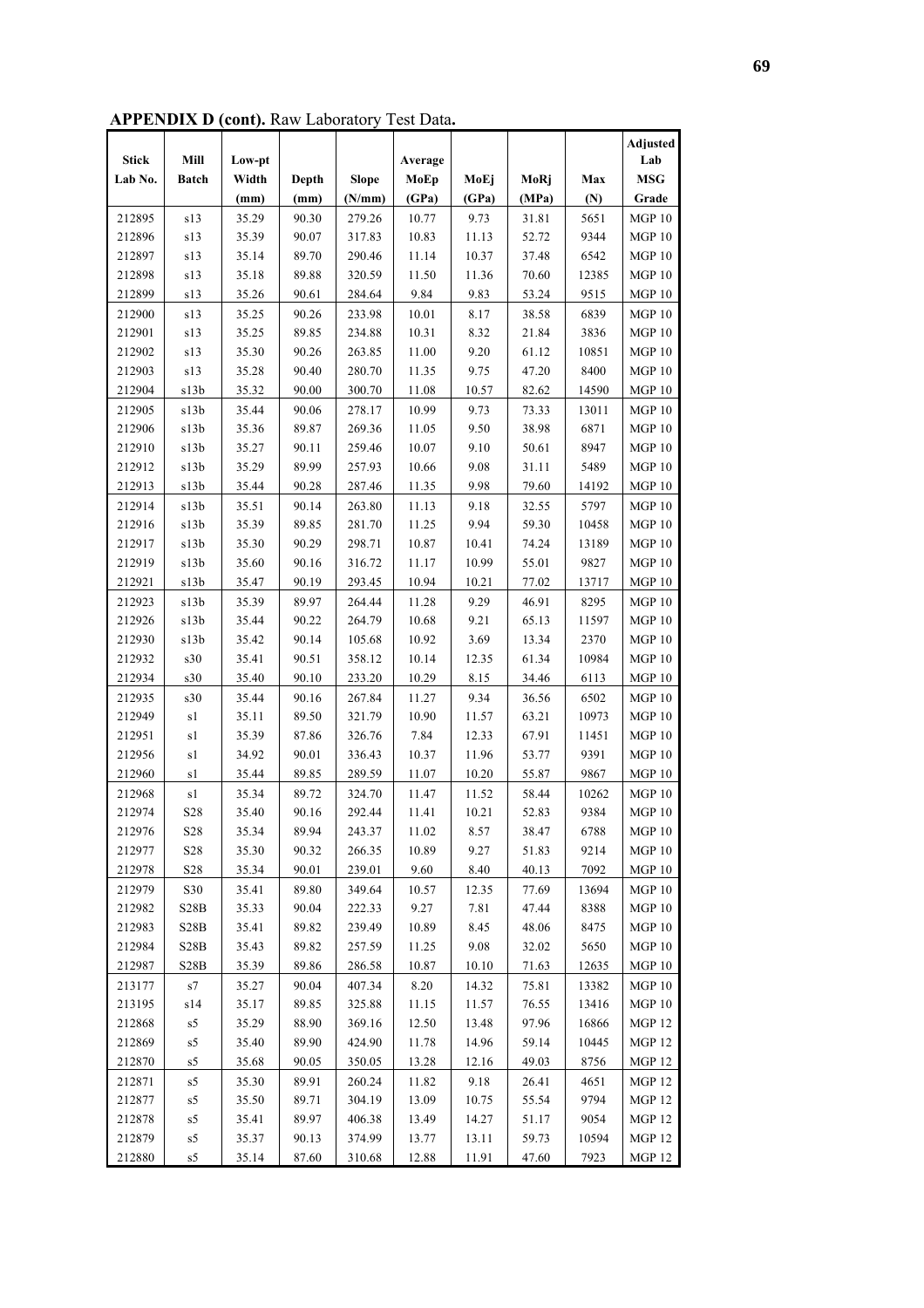**APPENDIX D (cont).** Raw Laboratory Test Data**.** 

|              |                                   |        |       |              |         |       |       |       | <b>Adjusted</b>   |
|--------------|-----------------------------------|--------|-------|--------------|---------|-------|-------|-------|-------------------|
| <b>Stick</b> | Mill                              | Low-pt |       |              | Average |       |       |       | Lab               |
| Lab No.      | <b>Batch</b>                      | Width  | Depth | <b>Slope</b> | MoEp    | MoEj  | MoRj  | Max   | <b>MSG</b>        |
|              |                                   | (mm)   | (mm)  | (N/mm)       | (GPa)   | (GPa) | (MPa) | (N)   | Grade             |
| 212881       | s5                                | 35.47  | 90.10 | 382.12       | 12.93   | 13.34 | 67.11 | 11929 | <b>MGP 12</b>     |
| 212882       | s5                                | 35.36  | 90.29 | 358.67       | 13.43   | 12.48 | 73.34 | 13051 | <b>MGP12</b>      |
| 212883       | s5                                | 35.37  | 89.66 | 337.95       | 12.81   | 12.00 | 62.81 | 11024 | <b>MGP12</b>      |
| 212885       | s5                                | 35.38  | 90.31 | 337.15       | 11.85   | 11.71 | 27.26 | 4855  | <b>MGP 12</b>     |
| 212886       | s5b                               | 35.55  | 90.01 | 396.79       | 12.35   | 13.86 | 68.68 | 12210 | MGP <sub>12</sub> |
| 212887       | s5b                               | 35.37  | 89.73 | 290.59       | 13.46   | 10.30 | 32.37 | 5691  | <b>MGP 12</b>     |
| 212889       | s5b                               | 35.41  | 90.00 | 402.25       | 14.65   | 14.11 | 51.29 | 9081  | MGP 12            |
| 212890       | s5b                               | 35.45  | 90.41 | 290.75       | 11.84   | 10.05 | 24.29 | 4345  | <b>MGP 12</b>     |
| 212891       | s5b                               | 35.48  | 90.20 | 288.33       | 13.82   | 10.03 | 35.85 | 6389  | <b>MGP 12</b>     |
| 212893       | s5b                               | 35.41  | 89.92 | 365.30       | 11.82   | 12.85 | 40.75 | 7202  | MGP 12            |
| 212894       | s5b                               | 35.43  | 90.30 | 264.41       | 12.60   | 9.18  | 29.50 | 5261  | MGP 12            |
| 212907       | s13b                              | 35.19  | 89.30 | 268.58       | 12.18   | 9.70  | 40.61 | 7034  | <b>MGP 12</b>     |
| 212908       | s13b                              | 35.36  | 89.97 | 321.09       | 13.72   | 11.29 | 71.18 | 12576 | <b>MGP 12</b>     |
| 212909       | s13b                              | 35.28  | 89.82 | 306.23       | 12.04   | 10.85 | 52.80 | 9277  | <b>MGP 12</b>     |
| 212911       | s13b                              | 35.47  | 90.44 | 289.98       | 11.90   | 10.01 | 63.78 | 11423 | <b>MGP 12</b>     |
| 212918       | s13b                              | 35.57  | 90.25 | 291.49       | 12.31   | 10.09 | 68.04 | 12169 | <b>MGP 12</b>     |
| 212920       | s13b                              | 35.39  | 90.10 | 309.41       | 12.82   | 10.82 | 80.26 | 14234 | <b>MGP 12</b>     |
| 212922       | s13b                              | 35.44  | 90.24 | 331.66       | 11.69   | 11.53 | 58.64 | 10446 | <b>MGP 12</b>     |
| 212924       | s13b                              | 35.45  | 90.08 | 309.68       | 12.61   | 10.82 | 68.00 | 12074 | <b>MGP 12</b>     |
| 212925       | s13b                              | 35.50  | 90.46 | 289.53       | 13.12   | 9.98  | 58.04 | 10408 | <b>MGP 12</b>     |
| 212927       | s13b                              | 34.99  | 90.08 | 297.33       | 11.82   | 10.53 | 75.96 | 13313 | <b>MGP 12</b>     |
| 212928       | s13b                              | 35.32  | 89.84 | 337.35       | 14.05   | 11.93 | 84.91 | 14941 | <b>MGP 12</b>     |
| 212931       | s30                               | 35.31  | 90.03 | 268.18       | 11.60   | 9.42  | 39.94 | 7056  | <b>MGP 12</b>     |
| 212933       | s30                               | 35.44  | 90.26 | 366.45       | 12.18   | 12.73 | 59.54 | 10611 | <b>MGP 12</b>     |
| 212936       | s30b                              | 35.49  | 90.21 | 370.74       | 12.64   | 12.88 | 47.26 | 8426  | <b>MGP 12</b>     |
| 212937       | s30b                              | 35.41  | 89.86 | 263.15       | 12.17   | 9.27  | 23.10 | 4077  | <b>MGP 12</b>     |
| 212938       | s1                                | 35.28  | 89.70 | 333.14       | 11.91   | 11.85 | 52.11 | 9131  | MGP 12            |
| 212939       | $\ensuremath{\mathrm{s}}\xspace1$ | 34.58  | 89.40 | 345.00       | 12.33   | 12.64 | 71.59 | 12214 | MGP <sub>12</sub> |
| 212940       | $\ensuremath{\mathrm{s}}\xspace1$ | 35.07  | 89.85 | 290.94       | 11.53   | 10.36 | 34.61 | 6048  | <b>MGP 12</b>     |
| 212941       | s1                                | 35.22  | 89.96 | 370.17       | 14.74   | 13.07 | 73.46 | 12925 | <b>MGP 12</b>     |
| 212942       | s1                                | 35.52  | 90.13 | 286.39       | 11.94   | 9.97  | 28.23 | 5027  | MGP <sub>12</sub> |
| 212943       | s1                                | 35.31  | 89.99 | 287.57       | 13.74   | 10.12 | 31.52 | 5563  | <b>MGP 12</b>     |
| 212944       | sl                                | 35.21  | 89.87 | 307.34       | 13.50   | 10.89 | 38.10 | 6687  | <b>MGP 12</b>     |
| 212945       | s1                                | 35.14  | 90.30 | 363.06       | 11.52   | 12.70 | 60.92 | 10775 | <b>MGP 12</b>     |
| 212946       | s1                                | 35.25  | 89.66 | 330.70       | 13.43   | 11.78 | 48.15 | 8422  | <b>MGP 12</b>     |
| 212947       | s1                                | 35.32  | 89.72 | 330.48       | 13.61   | 11.73 | 47.31 | 8303  | <b>MGP 12</b>     |
| 212948       | s1                                | 33.98  | 89.67 | 342.35       | 13.30   | 12.65 | 46.43 | 7830  | <b>MGP 12</b>     |
| 212950       | s1                                | 35.37  | 89.76 | 342.94       | 12.50   | 12.14 | 66.42 | 11683 | <b>MGP 12</b>     |
| 212952       | s1                                | 35.27  | 89.82 | 271.26       | 13.19   | 9.61  | 33.31 | 5851  | <b>MGP 12</b>     |
| 212953       | s1                                | 35.24  | 89.78 | 308.79       | 13.29   | 10.96 | 52.40 | 9188  | <b>MGP 12</b>     |
| 212954       | s1                                | 33.91  | 89.90 | 366.08       | 12.73   | 13.45 | 64.76 | 10956 | MGP 12            |
| 212955       | s1                                | 35.42  | 89.62 | 231.47       | 11.56   | 8.22  | 27.50 | 4830  | <b>MGP 12</b>     |
| 212957       | s1                                | 35.27  | 89.77 | 380.86       | 14.77   | 13.52 | 61.48 | 10787 | <b>MGP 12</b>     |
| 212958       | $\ensuremath{\mathrm{s}}\xspace1$ | 35.47  | 89.68 | 365.96       | 11.68   | 12.95 | 93.51 | 16466 | <b>MGP 12</b>     |
| 212959       | s1                                | 34.83  | 88.74 | 314.97       | 13.13   | 11.72 | 48.06 | 8137  | MGP <sub>12</sub> |
| 212961       | $\ensuremath{\mathrm{s}}\xspace1$ | 35.27  | 89.89 | 322.59       | 12.36   | 11.40 | 49.11 | 8639  | MGP <sub>12</sub> |
| 212962       | s1                                | 35.29  | 89.72 | 336.60       | 14.38   | 11.96 | 63.58 | 11149 | <b>MGP 12</b>     |
| 212963       | s1                                | 35.39  | 89.88 | 100.79       | 12.89   | 3.55  | 14.41 | 2544  | <b>MGP 12</b>     |
| 212964       | s1                                | 35.39  | 90.07 | 302.24       | 12.63   | 10.58 | 33.51 | 5939  | <b>MGP 12</b>     |
| 212965       | s1                                | 35.47  | 89.80 | 290.93       | 11.79   | 10.26 | 67.46 | 11912 | MGP 12            |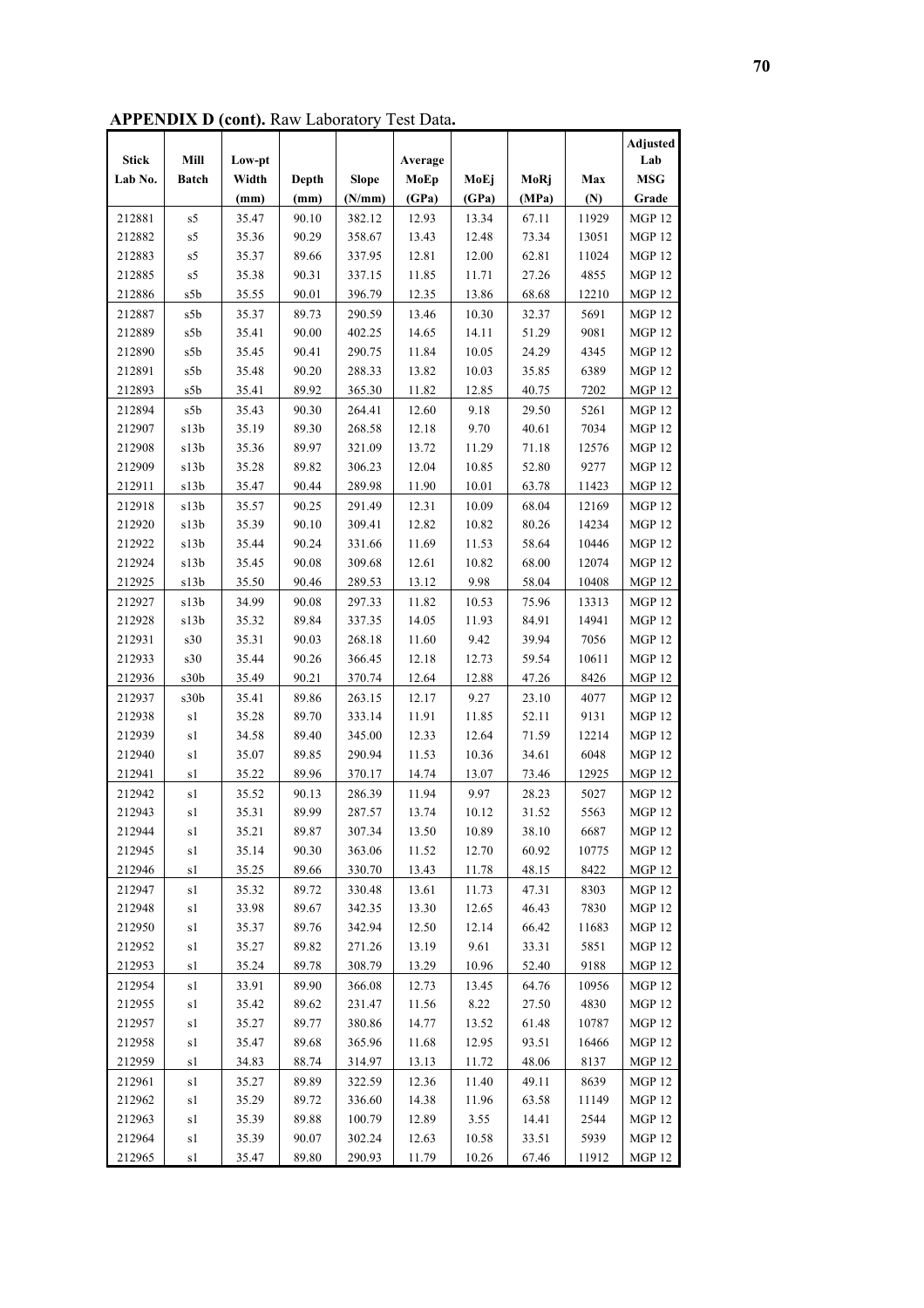**APPENDIX D (cont).** Raw Laboratory Test Data**.** 

|              |                            |        |       |              |         |       |        |       | Adjusted          |
|--------------|----------------------------|--------|-------|--------------|---------|-------|--------|-------|-------------------|
| <b>Stick</b> | Mill                       | Low-pt |       |              | Average |       |        |       | Lab               |
| Lab No.      | <b>Batch</b>               | Width  | Depth | <b>Slope</b> | MoEp    | MoEj  | MoRj   | Max   | <b>MSG</b>        |
|              |                            | (mm)   | (mm)  | (N/mm)       | (GPa)   | (GPa) | (MPa)  | (N)   | Grade             |
| 212966       | s1                         | 35.54  | 89.99 | 290.84       | 13.05   | 10.17 | 29.75  | 5285  | <b>MGP 12</b>     |
| 212967       | s1                         | 35.20  | 89.34 | 321.90       | 12.26   | 11.61 | 72.84  | 12633 | MGP <sub>12</sub> |
| 212969       | $\rm S1$                   | 35.12  | 89.72 | 372.40       | 13.94   | 13.29 | 61.47  | 10726 | MGP <sub>12</sub> |
| 212971       | S1                         | 35.30  | 89.59 | 436.29       | 14.13   | 15.56 | 79.39  | 13885 | MGP <sub>12</sub> |
| 212972       | $\rm S1$                   | 35.39  | 90.04 | 344.82       | 14.70   | 12.09 | 47.52  | 8415  | <b>MGP 12</b>     |
| 212973       | S1B                        | 35.53  | 89.85 | 305.16       | 11.95   | 10.72 | 36.26  | 6420  | MGP 12            |
| 212975       | S28                        | 35.40  | 90.05 | 348.38       | 11.67   | 12.20 | 52.30  | 9267  | <b>MGP 12</b>     |
| 212980       | S <sub>28</sub>            | 35.22  | 89.29 | 367.43       | 12.11   | 13.27 | 74.81  | 12967 | <b>MGP12</b>      |
| 212981       | S <sub>28</sub> B          | 35.30  | 89.85 | 282.28       | 12.02   | 9.98  | 32.56  | 5728  | <b>MGP 12</b>     |
| 212985       | S28B                       | 35.27  | 90.21 | 304.79       | 12.14   | 10.66 | 36.40  | 6450  | MGP 12            |
| 212986       | S28B                       | 35.31  | 89.75 | 306.90       | 12.97   | 10.89 | 44.73  | 7853  | <b>MGP 12</b>     |
| 212988       | S1                         | 35.25  | 89.59 | 365.81       | 13.72   | 13.07 | 44.92  | 7845  | <b>MGP 12</b>     |
| 213108       | s18                        | 35.18  | 90.00 | 383.86       | 13.42   | 13.55 | 78.72  | 13847 | <b>MGP 12</b>     |
| 213109       | s18                        | 35.29  | 90.07 | 384.19       | 14.18   | 13.49 | 80.47  | 14221 | <b>MGP 12</b>     |
| 213110       | s18                        | 35.51  | 90.36 | 336.26       | 14.08   | 11.62 | 30.62  | 5481  | MGP 12            |
| 213111       | s18                        | 35.17  | 89.93 | 412.53       | 13.30   | 14.60 | 69.48  | 12199 | <b>MGP 12</b>     |
| 213112       | s18                        | 35.52  | 90.01 | 425.71       | 12.77   | 14.88 | 93.25  | 16564 | <b>MGP 12</b>     |
| 213113       | s18                        | 35.32  | 90.16 | 362.47       | 13.30   | 12.68 | 76.33  | 13528 | <b>MGP12</b>      |
| 213114       | $\sqrt{s}18$               | 35.11  | 90.18 | 276.79       | 13.17   | 9.73  | 20.68  | 3645  | <b>MGP 12</b>     |
| 213115       | s18b                       | 35.31  | 90.06 | 364.81       | 13.95   | 12.81 | 57.95  | 10244 | MGP <sub>12</sub> |
| 213116       | s18                        | 35.34  | 90.25 | 327.70       | 13.86   | 11.42 | 67.21  | 11942 | <b>MGP 12</b>     |
| 213121       | s18b                       | 35.23  | 90.02 | 374.57       | 12.72   | 13.20 | 81.42  | 14348 | MGP <sub>12</sub> |
| 213124       | ${\rm s}8$                 | 35.20  | 90.02 | 312.23       | 13.82   | 11.01 | 28.73  | 5059  | MGP 12            |
| 213125       | ${\rm s}8$                 | 35.54  | 90.16 | 366.05       | 14.36   | 12.72 | 46.29  | 8255  | <b>MGP 12</b>     |
| 213127       | s8                         | 35.14  | 90.18 | 337.94       | 13.10   | 11.87 | 54.28  | 9574  | MGP 12            |
| 213133       | ${\rm s}8$                 | 35.09  | 89.52 | 333.09       | 14.53   | 11.98 | 50.58  | 8779  | <b>MGP 12</b>     |
| 213134       | ${\rm s}8$                 | 35.80  | 90.10 | 352.46       | 14.45   | 12.19 | 39.48  | 7083  | <b>MGP 12</b>     |
| 213136       | ${\rm s}8$                 | 35.24  | 90.00 | 419.61       | 14.09   | 14.79 | 84.79  | 14940 | <b>MGP 12</b>     |
| 213139       | ${\rm s}8$                 | 35.12  | 89.91 | 326.94       | 11.91   | 11.60 | 66.01  | 11568 | MGP 12            |
| 213140       | ${\rm s}8$                 | 35.18  | 89.80 | 370.23       | 13.73   | 13.16 | 81.50  | 14271 | <b>MGP 12</b>     |
| 213141       | ${\rm s}8$                 | 35.23  | 90.02 | 415.05       | 14.38   | 14.62 | 87.62  | 15442 | MGP 12            |
| 213147       | ${\rm s}8$                 | 35.21  | 90.06 | 367.64       | 12.61   | 12.94 | 43.36  | 7643  | <b>MGP 12</b>     |
| 213148       | ${\rm s}8$                 | 35.32  | 90.27 | 381.86       | 14.28   | 13.31 | 49.05  | 8713  | MGP12             |
| 213153       | s8b                        | 35.09  | 90.05 | 312.47       | 13.31   | 11.04 | 44.37  | 7794  | <b>MGP 12</b>     |
| 213153       | s8b                        | 35.09  | 90.18 | 396.39       | 14.77   | 13.95 | 84.57  | 14897 | <b>MGP 12</b>     |
| 213156       | s8b                        | 35.24  | 89.71 | 415.34       | 13.93   | 14.78 | 57.35  | 10039 | <b>MGP 12</b>     |
| 213157       | s8b                        | 35.18  | 89.75 | 303.34       | 13.63   | 10.80 | 41.73  | 7299  | <b>MGP 12</b>     |
| 213158       | s8b                        | 35.16  | 89.98 | 352.40       | 12.83   | 12.46 | 85.51  | 15026 | <b>MGP 12</b>     |
| 213161       | s8b                        | 35.27  | 90.12 | 459.30       | 13.43   | 16.11 | 80.83  | 14292 | MGP 12            |
| 213163       | s7                         | 35.33  | 90.11 | 381.25       | 14.39   | 13.35 | 71.66  | 12689 | <b>MGP 12</b>     |
| 213164       |                            | 35.31  | 90.37 | 350.51       | 12.77   | 12.18 | 80.03  | 14246 | <b>MGP 12</b>     |
| 213165       | s7<br>s7                   | 35.29  | 90.07 | 394.94       | 13.58   | 13.87 | 81.48  | 14400 | <b>MGP 12</b>     |
| 213167       | s7                         | 35.39  | 90.15 | 420.66       | 14.76   | 14.69 | 68.97  | 12245 | <b>MGP 12</b>     |
| 213168       | s7                         | 35.49  | 89.97 | 381.86       | 12.21   | 13.38 | 80.21  | 14223 | <b>MGP 12</b>     |
| 213171       | $\ensuremath{\mathrm{s}}7$ | 35.34  | 90.14 | 355.67       | 13.57   | 12.44 | 48.86  | 8660  | <b>MGP 12</b>     |
| 213172       | s7                         | 35.39  | 90.12 | 376.29       | 14.56   | 13.15 | 34.52  | 6124  | MGP 12            |
| 213173       | s7                         | 35.40  | 90.24 | 375.40       | 12.40   | 13.07 | 74.87  | 13323 | <b>MGP 12</b>     |
| 213174       | s7                         | 35.28  | 90.08 | 365.89       | 12.84   | 12.85 | 54.12  | 9564  | <b>MGP 12</b>     |
| 213176       | $\ensuremath{\mathrm{s}}7$ | 34.70  | 90.15 | 248.95       | 13.67   | 8.87  | 22.53  | 3923  | <b>MGP 12</b>     |
|              |                            |        |       |              |         |       |        |       |                   |
| 213178       | s7b                        | 35.21  | 89.72 | 408.91       | 14.46   | 14.56 | 103.78 | 18156 | MGP 12            |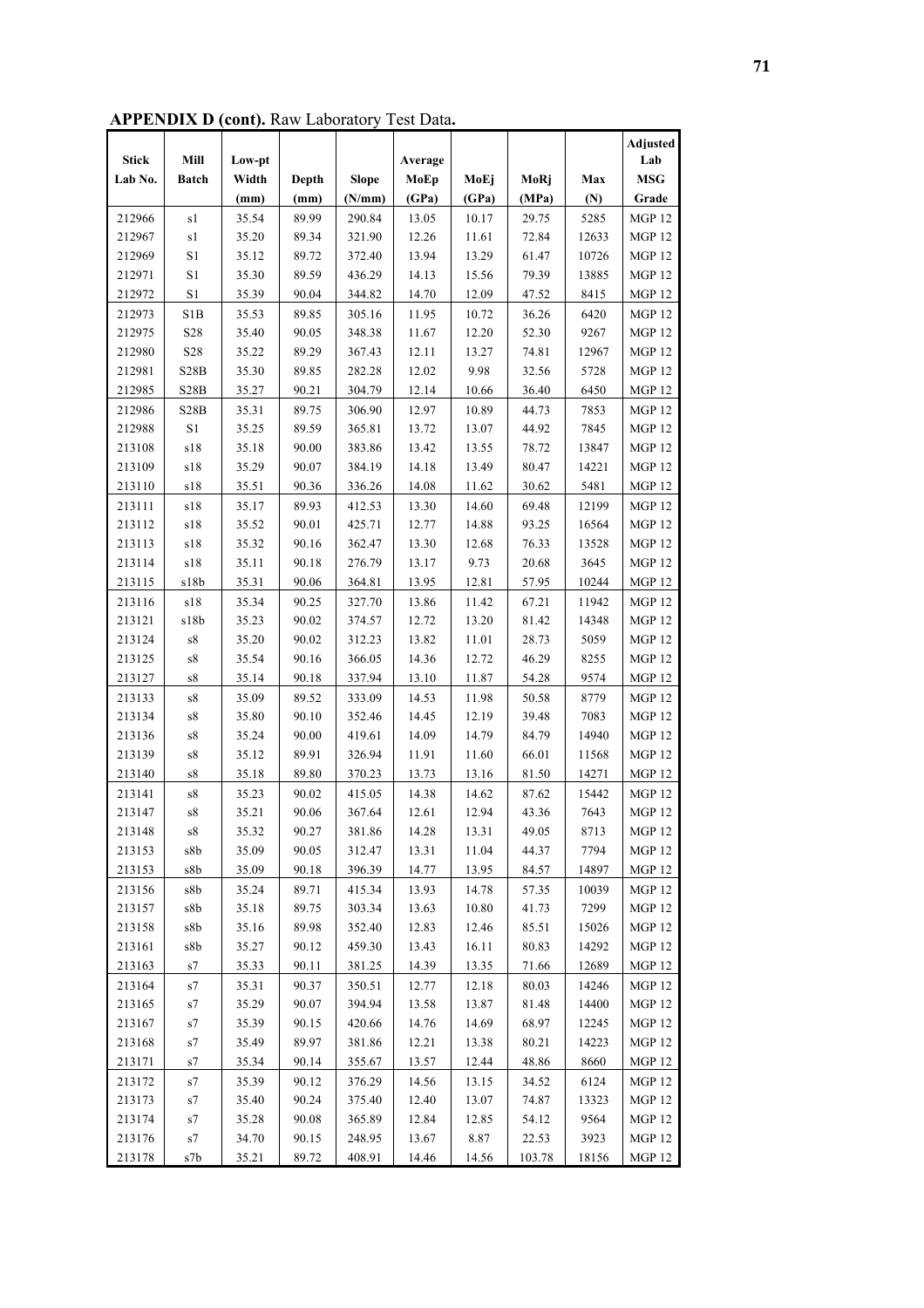**APPENDIX D (cont).** Raw Laboratory Test Data**.** 

|              |                                                   |        |       |              |         |       |        |       | <b>Adjusted</b> |
|--------------|---------------------------------------------------|--------|-------|--------------|---------|-------|--------|-------|-----------------|
| <b>Stick</b> | Mill                                              | Low-pt |       |              | Average |       |        |       | Lab             |
| Lab No.      | <b>Batch</b>                                      | Width  | Depth | <b>Slope</b> | MoEp    | MoEj  | MoRj   | Max   | <b>MSG</b>      |
|              |                                                   | (mm)   | (mm)  | (N/mm)       | (GPa)   | (GPa) | (MPa)  | (N)   | Grade           |
| 213180       | s7b                                               | 35.25  | 89.91 | 313.82       | 14.48   | 11.09 | 39.95  | 7026  | <b>MGP 12</b>   |
| 213181       | $\ensuremath{\mathrm{s}}7\ensuremath{\mathrm{b}}$ | 35.10  | 89.65 | 425.12       | 13.76   | 15.22 | 58.72  | 10225 | <b>MGP12</b>    |
| 213183       | $\ensuremath{\mathrm{s}}7\ensuremath{\mathrm{b}}$ | 35.22  | 90.09 | 499.32       | 13.43   | 17.56 | 117.36 | 20709 | <b>MGP 12</b>   |
| 213184       | $\ensuremath{\mathrm{s}}7\ensuremath{\mathrm{b}}$ | 35.32  | 89.90 | 318.72       | 14.48   | 11.24 | 59.66  | 10513 | <b>MGP 12</b>   |
| 213185       | $\ensuremath{\mathrm{s}}7\ensuremath{\mathrm{b}}$ | 35.45  | 90.14 | 394.49       | 13.40   | 13.76 | 62.82  | 11170 | <b>MGP12</b>    |
| 213186       | s7b                                               | 35.38  | 90.14 | 353.04       | 13.91   | 12.34 | 86.88  | 15416 | <b>MGP 12</b>   |
| 213187       | $\ensuremath{\mathrm{s}}7\ensuremath{\mathrm{b}}$ | 35.24  | 89.90 | 338.18       | 14.66   | 11.96 | 32.34  | 5686  | <b>MGP 12</b>   |
| 213189       | s7b                                               | 35.28  | 90.20 | 433.33       | 13.80   | 15.15 | 52.29  | 9265  | <b>MGP 12</b>   |
| 213191       | s7b                                               | 35.41  | 90.02 | 340.85       | 13.35   | 11.95 | 33.42  | 5920  | <b>MGP 12</b>   |
| 213192       | s7b                                               | 35.44  | 90.05 | 347.32       | 13.68   | 12.15 | 33.53  | 5949  | <b>MGP 12</b>   |
| 213193       | s7b                                               | 35.47  | 90.30 | 582.76       | 13.10   | 20.20 | 98.91  | 17659 | <b>MGP 12</b>   |
| 213194       | s7b                                               | 35.35  | 90.07 | 384.61       | 13.89   | 13.48 | 79.08  | 13999 | <b>MGP 12</b>   |
| 213196       | s14                                               | 35.40  | 89.95 | 341.83       | 13.16   | 12.01 | 77.14  | 13639 | <b>MGP 12</b>   |
| 213197       | s14                                               | 35.07  | 89.84 | 374.55       | 13.76   | 13.34 | 85.28  | 14901 | <b>MGP 12</b>   |
| 213198       | s14                                               | 35.22  | 89.87 | 366.95       | 13.99   | 13.00 | 90.71  | 15928 | <b>MGP 12</b>   |
| 213199       | s14                                               | 35.24  | 90.11 | 372.92       | 12.65   | 13.10 | 73.27  | 12941 | <b>MGP 12</b>   |
| 213200       | s14                                               | 35.24  | 90.23 | 335.47       | 13.83   | 11.73 | 52.53  | 9302  | <b>MGP 12</b>   |
| 213201       | s14                                               | 35.31  | 90.15 | 340.84       | 12.76   | 11.93 | 75.47  | 13368 | <b>MGP12</b>    |
| 213202       | $\sqrt{s}10$                                      | 35.37  | 90.10 | 332.19       | 12.80   | 11.63 | 66.79  | 11838 | <b>MGP 12</b>   |
| 213203       | s14b                                              | 35.50  | 89.97 | 350.20       | 13.05   | 12.26 | 67.75  | 12017 | <b>MGP 12</b>   |
| 213204       | s14b                                              | 35.23  | 90.11 | 357.96       | 12.43   | 12.57 | 58.88  | 10397 | <b>MGP 12</b>   |
| 213205       | s14b                                              | 35.45  | 90.10 | 360.79       | 13.98   | 12.60 | 53.56  | 9514  | <b>MGP 12</b>   |
| 213206       | s14b                                              | 35.39  | 90.23 | 320.64       | 11.73   | 11.17 | 67.91  | 12078 | <b>MGP 12</b>   |
| 213207       | s14b                                              | 35.22  | 90.09 | 300.60       | 13.74   | 10.57 | 70.43  | 12427 | <b>MGP 12</b>   |
| 213210       | h8b                                               | 35.52  | 90.60 | 334.52       | 13.47   | 11.47 | 48.92  | 8805  | MGP 12          |
| 213211       | h17                                               | 34.96  | 90.02 | 325.98       | 12.94   | 11.57 | 35.54  | 6216  | <b>MGP 12</b>   |
| 213213       | h2                                                | 35.01  | 90.08 | 263.15       | 12.13   | 9.31  | 21.21  | 3719  | <b>MGP 12</b>   |
| 213215       | h2                                                | 35.11  | 90.16 | 395.65       | 14.00   | 13.92 | 76.88  | 13544 | <b>MGP 12</b>   |
| 213216       | h3                                                | 35.47  | 90.10 | 355.85       | 14.49   | 12.42 | 44.40  | 7892  | <b>MGP 12</b>   |
| 213219       | h <sub>3</sub>                                    | 35.55  | 90.26 | 362.95       | 12.55   | 12.57 | 28.10  | 5023  | <b>MGP 12</b>   |
| 213220       | h3                                                | 35.48  | 90.08 | 389.53       | 13.54   | 13.60 | 69.04  | 12269 | <b>MGP 12</b>   |
| 213221       | h3                                                | 35.49  | 89.93 | 352.28       | 12.03   | 12.36 | 44.31  | 7851  | <b>MGP12</b>    |
| 213223       | h22b                                              | 35.01  | 90.62 | 356.90       | 13.04   | 12.40 | 41.33  | 7335  | <b>MGP 12</b>   |
| 213224       | h11                                               | 35.37  | 90.28 | 361.08       | 14.60   | 12.56 | 65.28  | 11616 | <b>MGP 12</b>   |
| 213225       | h6                                                | 34.63  | 89.59 | 320.28       | 14.15   | 11.65 | 31.43  | 5392  | <b>MGP 12</b>   |
| 213226       | h6b                                               | 35.90  | 90.20 | 444.13       | 14.45   | 15.26 | 87.27  | 15734 | <b>MGP 12</b>   |
| 213227       | h21                                               | 34.81  | 89.60 | 365.58       | 13.01   | 13.22 | 48.06  | 8291  | <b>MGP 12</b>   |
| 213212       |                                                   | 35.75  | 90.09 | 357.51       | 14.66   | 12.38 | 57.11  | 10228 | <b>MGP 12</b>   |
| 213117       | s18b                                              | 35.10  | 89.75 | 475.99       | 15.31   | 16.98 | 102.09 | 17817 | <b>MGP 15</b>   |
| 213118       | s18b                                              | 35.29  | 90.12 | 435.94       | 15.46   | 15.28 | 83.46  | 14766 | <b>MGP 15</b>   |
| 213119       | s18b                                              | 35.18  | 90.22 | 418.89       | 14.90   | 14.68 | 72.32  | 12783 | <b>MGP 15</b>   |
| 213120       | s18b                                              | 35.28  | 90.12 | 341.43       | 15.40   | 11.97 | 58.64  | 10372 | <b>MGP 15</b>   |
| 213122       | s18b                                              | 35.33  | 89.94 | 472.45       | 16.15   | 16.64 | 69.52  | 12264 | <b>MGP 15</b>   |
| 213123       | ${\rm s}8$                                        | 35.26  | 90.06 | 435.37       | 15.81   | 15.30 | 82.25  | 14521 | <b>MGP 15</b>   |
| 213126       | ${\rm s}8$                                        | 35.32  | 90.26 | 487.77       | 16.23   | 17.00 | 92.82  | 16488 | <b>MGP 15</b>   |
| 213128       | s8                                                | 35.17  | 90.10 | 369.95       | 16.06   | 13.02 | 70.11  | 12356 | <b>MGP 15</b>   |
| 213129       | s8                                                | 35.26  | 90.08 | 356.70       | 15.04   | 12.53 | 40.27  | 7113  | <b>MGP 15</b>   |
| 213130       | ${\rm s}8$                                        | 35.20  | 89.95 | 389.14       | 15.23   | 13.75 | 40.60  | 7137  | <b>MGP 15</b>   |
| 213131       | ${\rm s}8$                                        | 35.20  | 89.99 | 417.37       | 16.38   | 14.73 | 65.65  | 11553 | <b>MGP 15</b>   |
| 213132       | ${\rm s}8$                                        | 35.22  | 89.89 | 454.29       | 17.66   | 16.08 | 77.94  | 13691 | <b>MGP 15</b>   |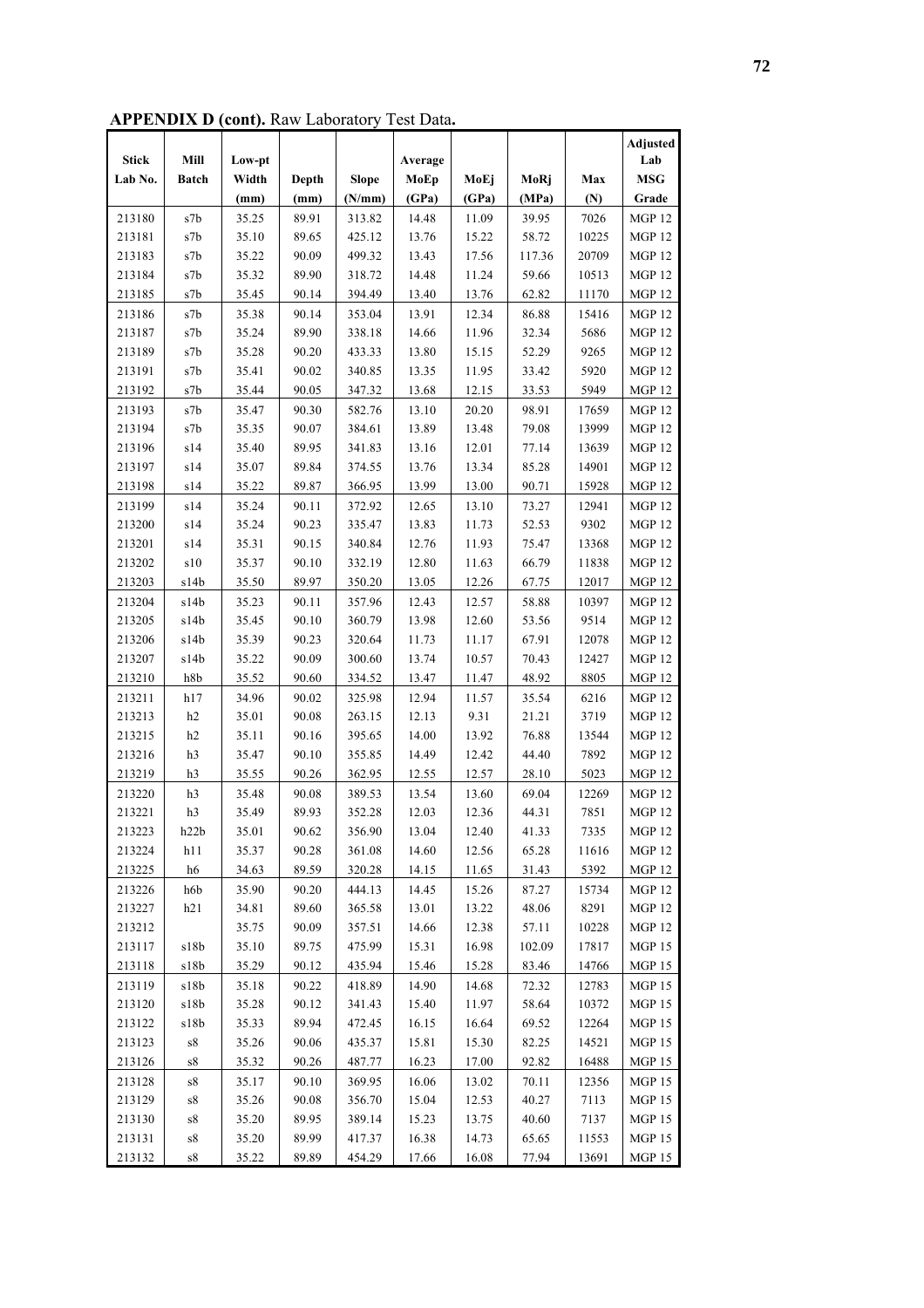|              |                            |        |       |              |         |       |        |       | <b>Adjusted</b> |
|--------------|----------------------------|--------|-------|--------------|---------|-------|--------|-------|-----------------|
| <b>Stick</b> | Mill                       | Low-pt |       |              | Average |       |        |       | Lab             |
| Lab No.      | <b>Batch</b>               | Width  | Depth | <b>Slope</b> | MoEp    | MoEj  | MoRj   | Max   | <b>MSG</b>      |
|              |                            | (mm)   | (mm)  | (N/mm)       | (GPa)   | (GPa) | (MPa)  | (N)   | Grade           |
| 213135       | s8                         | 35.17  | 89.92 | 415.13       | 15.87   | 14.70 | 74.99  | 13163 | <b>MGP 15</b>   |
| 213137       | s8                         | 35.17  | 89.94 | 503.81       | 17.71   | 17.83 | 102.81 | 18056 | <b>MGP 15</b>   |
| 213138       | ${\rm s}8$                 | 35.02  | 89.88 | 393.35       | 15.02   | 14.01 | 63.54  | 11097 | <b>MGP15</b>    |
| 213142       | ${\rm s}8$                 | 35.29  | 90.22 | 410.21       | 15.22   | 14.33 | 52.11  | 9239  | <b>MGP 15</b>   |
| 213143       | s8                         | 35.19  | 90.02 | 418.08       | 15.42   | 14.75 | 70.63  | 12432 | <b>MGP15</b>    |
| 213144       | s8                         | 35.24  | 89.83 | 398.04       | 15.46   | 14.11 | 70.04  | 12294 | <b>MGP 15</b>   |
| 213145       | ${\rm s}8$                 | 35.09  | 89.81 | 408.68       | 15.24   | 14.56 | 57.07  | 9970  | <b>MGP 15</b>   |
| 213146       | ${\rm s}8$                 | 34.77  | 89.78 | 479.12       | 16.32   | 17.24 | 62.30  | 10778 | <b>MGP 15</b>   |
| 213149       | ${\rm s}8$                 | 35.06  | 90.19 | 328.88       | 15.72   | 11.58 | 44.08  | 7760  | <b>MGP 15</b>   |
| 213150       | s8b                        | 35.28  | 89.88 | 364.20       | 15.77   | 12.87 | 54.89  | 9657  | MGP 15          |
| 213151       | s8b                        | 35.13  | 90.17 | 451.36       | 16.41   | 15.87 | 47.89  | 8445  | <b>MGP 15</b>   |
| 213154       | s8b                        | 35.25  | 90.26 | 297.31       | 16.01   | 10.39 | 44.04  | 7807  | <b>MGP 15</b>   |
| 213155       | s8b                        | 35.24  | 90.07 | 505.04       | 15.52   | 17.76 | 79.40  | 14011 | <b>MGP 15</b>   |
| 213159       | s8b                        | 35.36  | 90.15 | 404.51       | 15.89   | 14.14 | 65.81  | 11674 | <b>MGP 15</b>   |
| 213160       | s8b                        | 35.37  | 89.91 | 402.11       | 14.97   | 14.16 | 69.02  | 12181 | <b>MGP 15</b>   |
| 213162       | s8b                        | 35.24  | 89.93 | 380.96       | 15.96   | 13.46 | 67.52  | 11878 | <b>MGP 15</b>   |
| 213166       | s7                         | 35.31  | 90.12 | 379.48       | 15.15   | 13.29 | 53.25  | 9426  | <b>MGP 15</b>   |
| 213169       | $\ensuremath{\mathrm{s}}7$ | 34.41  | 90.18 | 351.59       | 15.52   | 12.61 | 32.67  | 5644  | <b>MGP 15</b>   |
| 213170       | s7                         | 34.41  | 90.13 | 463.89       | 15.41   | 16.67 | 72.53  | 12515 | <b>MGP15</b>    |
| 213175       | s7                         | 35.53  | 90.20 | 393.21       | 15.43   | 13.65 | 72.53  | 12943 | <b>MGP15</b>    |
| 213179       | s7b                        | 35.17  | 89.89 | 423.54       | 17.01   | 15.01 | 50.45  | 8849  | <b>MGP 15</b>   |
| 213182       | s7b                        | 35.33  | 90.01 | 485.61       | 14.89   | 17.07 | 111.30 | 19665 | <b>MGP15</b>    |
| 213188       | s7b                        | 35.22  | 89.84 | 391.08       | 16.21   | 13.86 | 52.25  | 9168  | MGP 15          |
| 213190       | s7b                        | 35.21  | 90.01 | 407.36       | 15.70   | 14.36 | 65.66  | 11561 | <b>MGP15</b>    |
| 213208       | s14b                       | 35.42  | 90.03 | 379.77       | 14.83   | 13.30 | 73.55  | 13035 | <b>MGP 15</b>   |
| 213214       | h2                         | 34.86  | 90.02 | 377.12       | 15.32   | 13.43 | 53.64  | 9353  | <b>MGP 15</b>   |
| 213217       | h3                         | 35.58  | 89.85 | 438.43       | 15.37   | 15.38 | 52.90  | 9379  | <b>MGP15</b>    |
| 213218       | h3                         | 35.39  | 89.95 | 373.81       | 15.85   | 13.14 | 44.87  | 7931  | <b>MGP 15</b>   |
| 213222       | h3b                        | 35.49  | 89.85 | 481.15       | 15.86   | 16.92 | 79.55  | 14069 | <b>MGP15</b>    |

**APPENDIX D (cont).** Raw Laboratory Test Data**.**